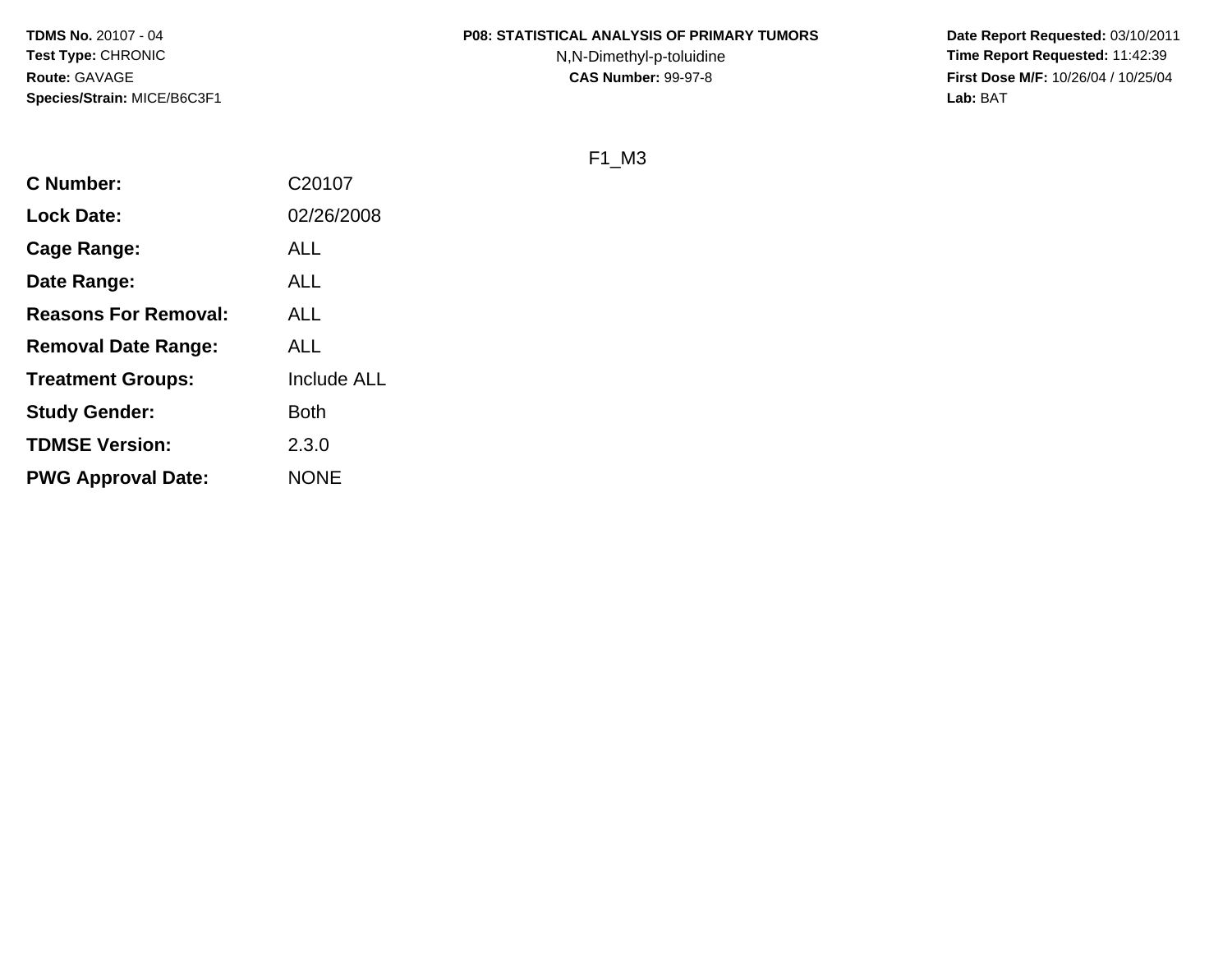N, N-Dimethyl-p-toluidine<br>CAS Number: 99-97-8

 **Date Report Requested:** 03/10/2011 **Time Report Requested:** 11:42:39 **First Dose M/F:** 10/26/04 / 10/25/04 Lab: BAT **Lab:** BAT

#### **HISTORICAL CONTROL STUDIESFrom March 2010 report**

#### **SAME ROUTE**

 88105-04 -- Isoeugenol (GAVAGE CORN OIL) 20007-06 -- Kava kava extract (GAVAGE CORN OIL)99023-04 -- beta-Myrcene (GAVAGE CORN OIL)99020-06 -- Pulegone (GAVAGE CORN OIL)88148-07 -- 3,3',4,4'-Tetrachloroazobenzene (GAVAGE CORN OIL)

#### **ALL ROUTES**

 99024-08 -- Androstenedione (GAVAGE METHYLCELLULOSE) 99037-06 -- alpha/beta Thujone mixture (GAVAGE METHYLCELLULOSE)99028-06 -- bis(2-Chloroethoxy)methane (SKIN ETHANOL)20011-06 -- 1-Bromopropane (INHALATION AIR) 99027-04 -- Chromium picolinate monohydrate (ORAL FEED)05174-06 -- Cresols (ORAL FEED) 96011-06 -- Cumene (INHALATION AIR) 97003-08 -- 1,2-Dibromo-2,4-dicyanobutane (SKIN ETHANOL)99017-06 -- Diethylamine (INHALATION AIR)88123-07 -- Formamide (GAVAGE WATER)20005-06 -- Ginseng (GAVAGE WATER) 99007-06 -- Goldenseal root powder (ORAL FEED) 95011-06 -- 5-(Hydroxymethyl)-2-furfural (GAVAGE WATER)88105-04 -- Isoeugenol (GAVAGE CORN OIL) 20007-06 -- Kava kava extract (GAVAGE CORN OIL) 95003-06 -- Methyl trans-styryl ketone (SKIN ETHANOL)88006-04 -- alpha-Methylstyrene (INHALATION AIR)20008-04 -- Milk thistle extract (ORAL FEED) 99023-04 -- beta-Myrcene (GAVAGE CORN OIL) 97008-06 -- Propargyl alcohol (INHALATION AIR)99020-06 -- Pulegone (GAVAGE CORN OIL)20114-06 -- Sodium dichromate dihydrate (VI) (ORAL WATER)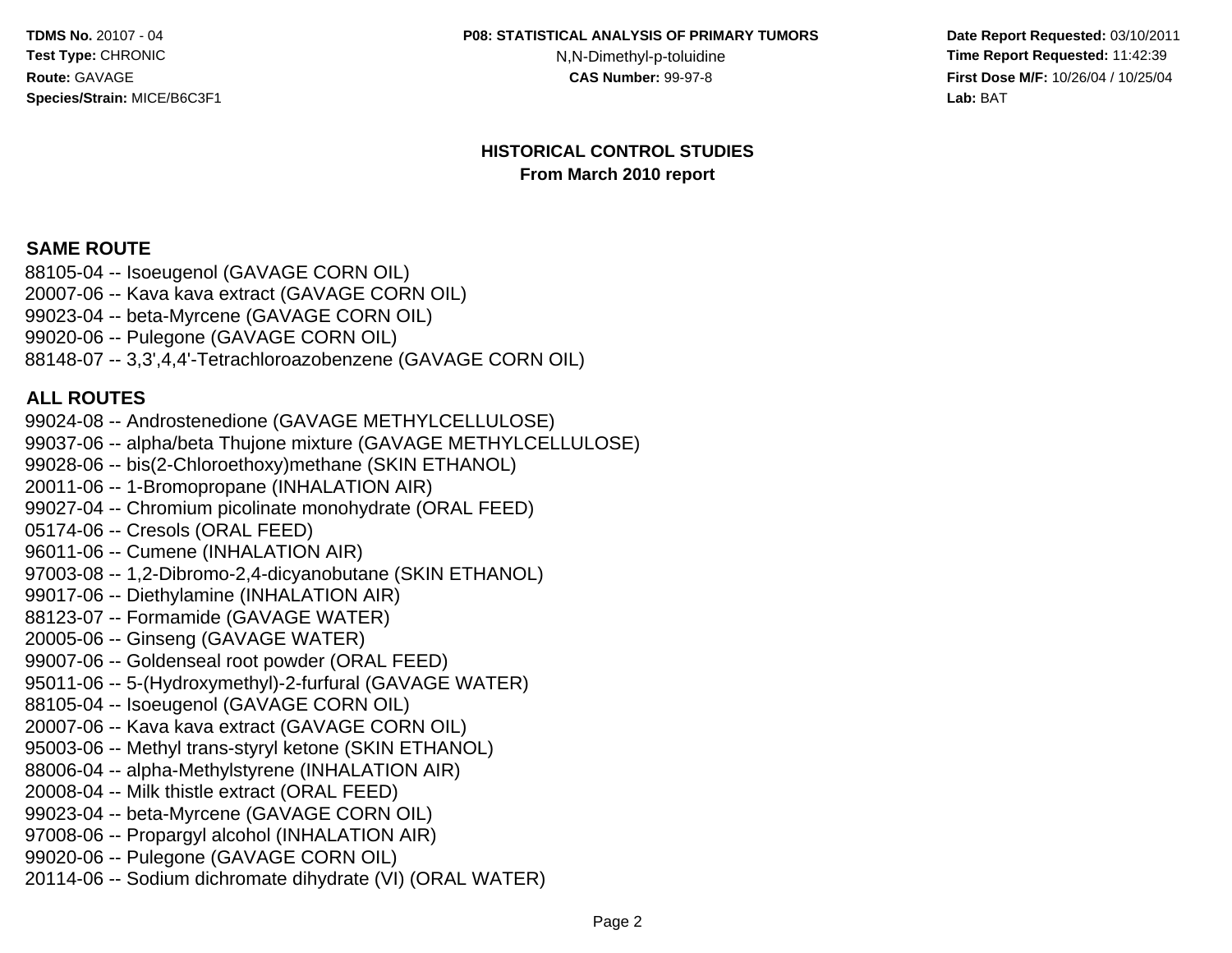**P08: STATISTICAL ANALYSIS OF PRIMARY TUMORS**

N,N-Dimethyl-p-toluidine

 **Date Report Requested:** 03/10/2011 **Time Report Requested:** 11:42:39 **First Dose M/F:** 10/26/04 / 10/25/04 Lab: BAT **Lab:** BAT

#### **HISTORICAL CONTROL STUDIESFrom March 2010 report**

88148-07 -- 3,3',4,4'-Tetrachloroazobenzene (GAVAGE CORN OIL)

93025-06 -- Tetralin (INHALATION AIR)

96019-06 -- Water disinfection byproducts (Bromochloroacetic acid) (ORAL WATER)

96015-06 -- Water disinfection byproducts (Dibromoacetonitrile) (ORAL WATER)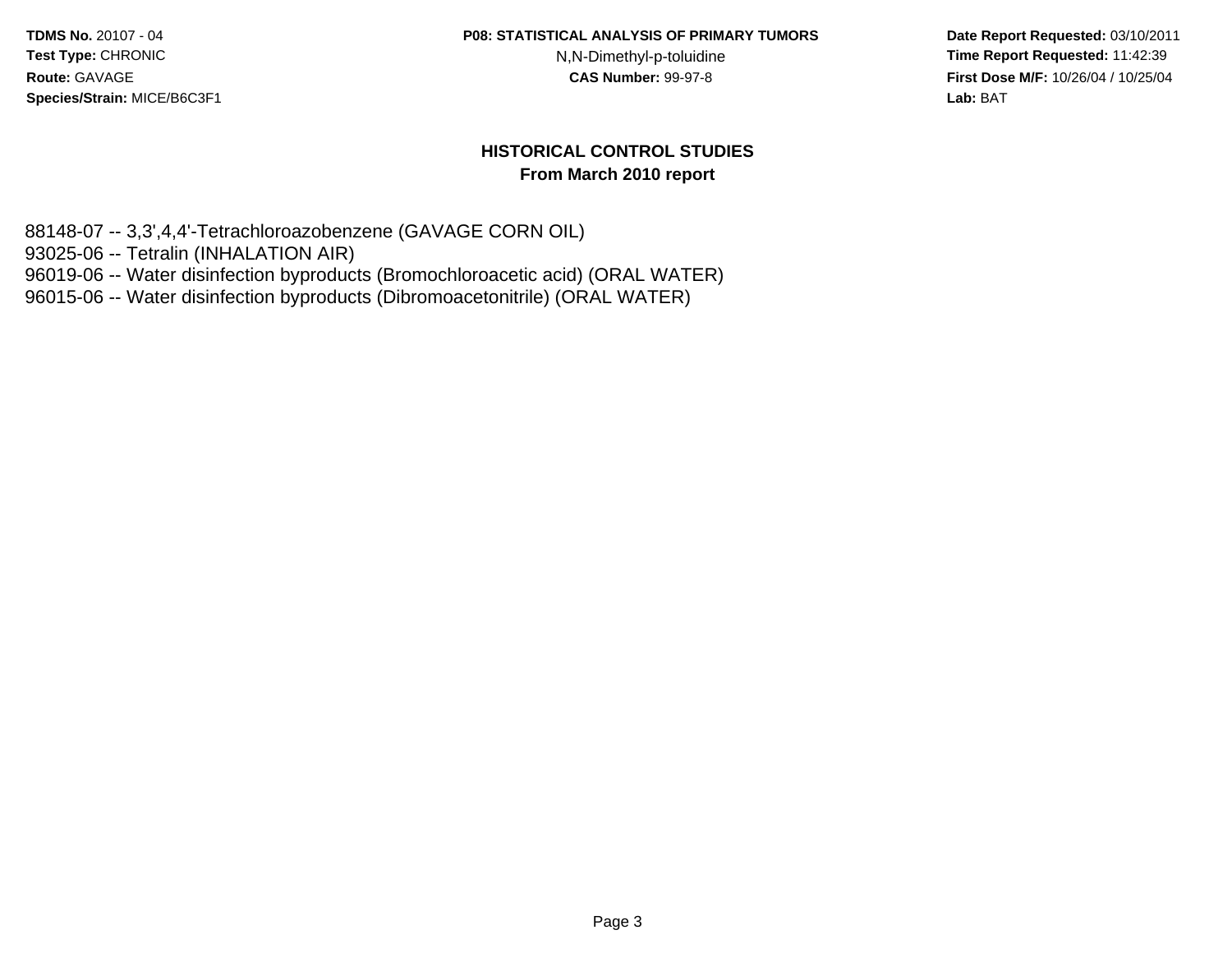**Date Report Requested:** 03/10/2011 **Time Report Requested:** 11:42:39 **First Dose M/F:** 10/26/04 / 10/25/04 Lab: BAT **Lab:** BAT

## **FOR ALL DOSES THE TUMOR RATES IN THE FOLLOWING TISSUES/ORGANS ARE BASED ON NUMBER OF TISSUES EXAMINED.IN OTHER TISSUES/ORGANS RATES ARE BASED ON THE NUMBER OF ANIMALS NECROPSIED.**

Adrenal Cortex Adrenal Medulla Islets, PancreaticLiverLung**Ovary**  Pituitary GlandSpleen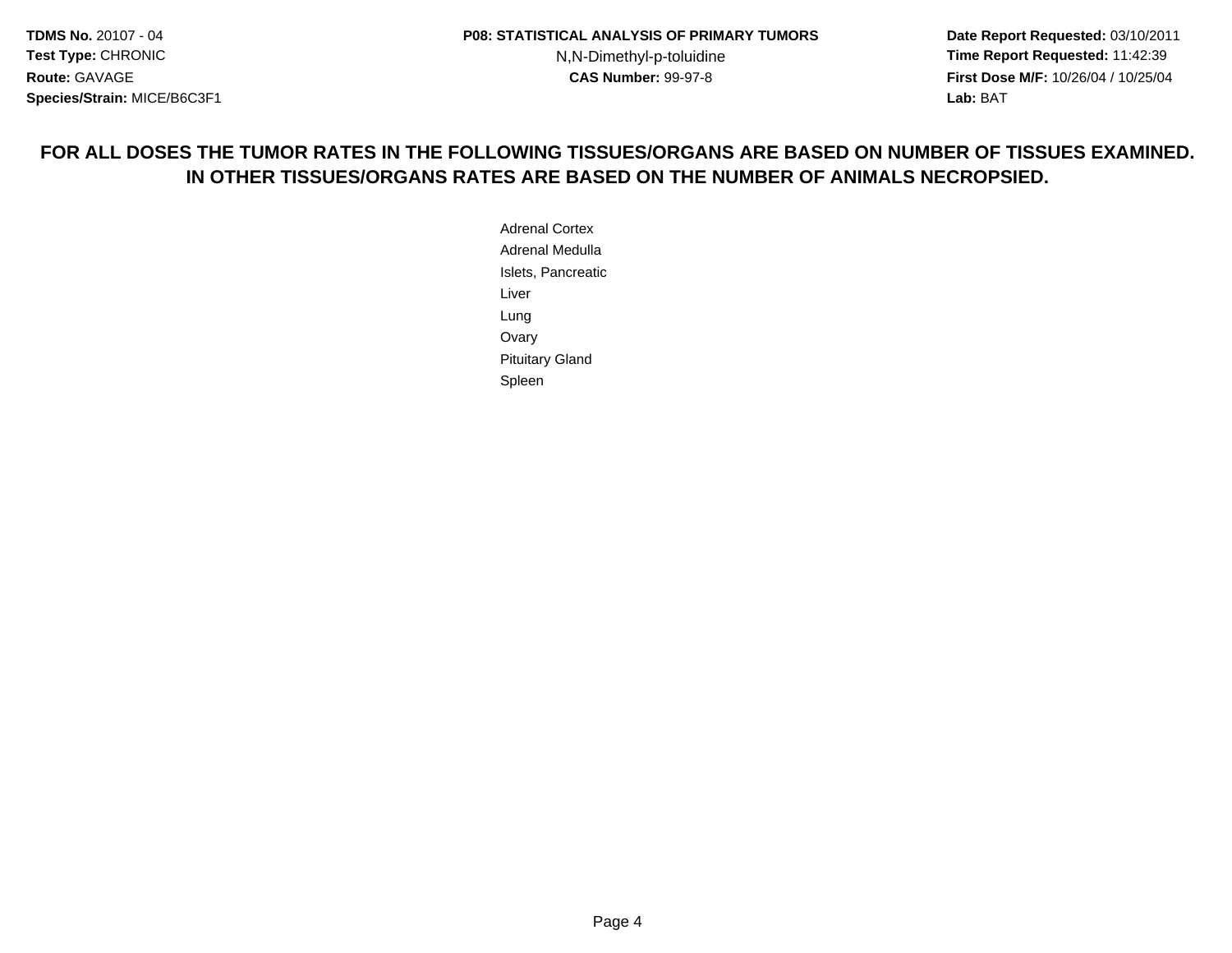N,N-Dimethyl-p-toluidine

 **Date Report Requested:** 03/10/2011 **Time Report Requested:** 11:42:39 **First Dose M/F:** 10/26/04 / 10/25/04 Lab: BAT **Lab:** BAT

#### **SUMMARY OF STATISTICALLY SIGNIFICANT (P<=.05) RESULTS IN THE ANALYSIS OF N,N-DIMETHYL-P-TOLUIDINE**

#### **MALE MICE**

**FEMALE MICE**

Harderian Gland

**Organ**

Liver

| Organ           | <b>Morphology</b>                                                   |
|-----------------|---------------------------------------------------------------------|
| Harderian Gland | Adenoma                                                             |
|                 | Carcinoma or Adenoma                                                |
| Liver           | Hepatoblastoma                                                      |
|                 | Hepatocellular Adenoma                                              |
|                 | Hepatocellular Carcinoma                                            |
|                 | Hepatocellular Carcinoma or Hepatoblastoma                          |
|                 | Hepatocellular Carcinoma or Hepatocellular Adenoma                  |
|                 | Hepatocellular Carcinoma, Hepatocellular Adenoma, or Hepatoblastoma |
| Tooth           | Odontoma                                                            |
| All Organs      | Hemangiosarcoma                                                     |
|                 | Hemangiosarcoma or Hemangioma                                       |
|                 | <b>Malignant Tumors</b>                                             |
|                 | Malignant and Benign Tumors                                         |
|                 |                                                                     |

#### **Morphology**

 Adenoma Carcinoma or Adenoma Hepatoblastoma Hepatocellular Adenoma Hepatocellular Carcinoma Hepatocellular Carcinoma or Hepatoblastoma Hepatocellular Carcinoma or Hepatocellular Adenoma Hepatocellular Carcinoma, Hepatocellular Adenoma, or Hepatoblastoma Alveolar/Bronchiolar Adenoma Alveolar/Bronchiolar Carcinoma or Alveolar/Bronchiolar Adenoma Adenoma Squamous Cell Carcinoma or Papilloma Squamous Squamous Cell Papillomas Sarcoma Stromal or Polyp Stromal Stromal or Polyp Stromal Stromal or Polyp Stromal Stromal Stromal or Polyp Stroma Histiocytic SarcomaBenign Tumors

Lung

Pituitary Gland: Pars IntermediaStomach, Forestomach

**Uterus** All Organs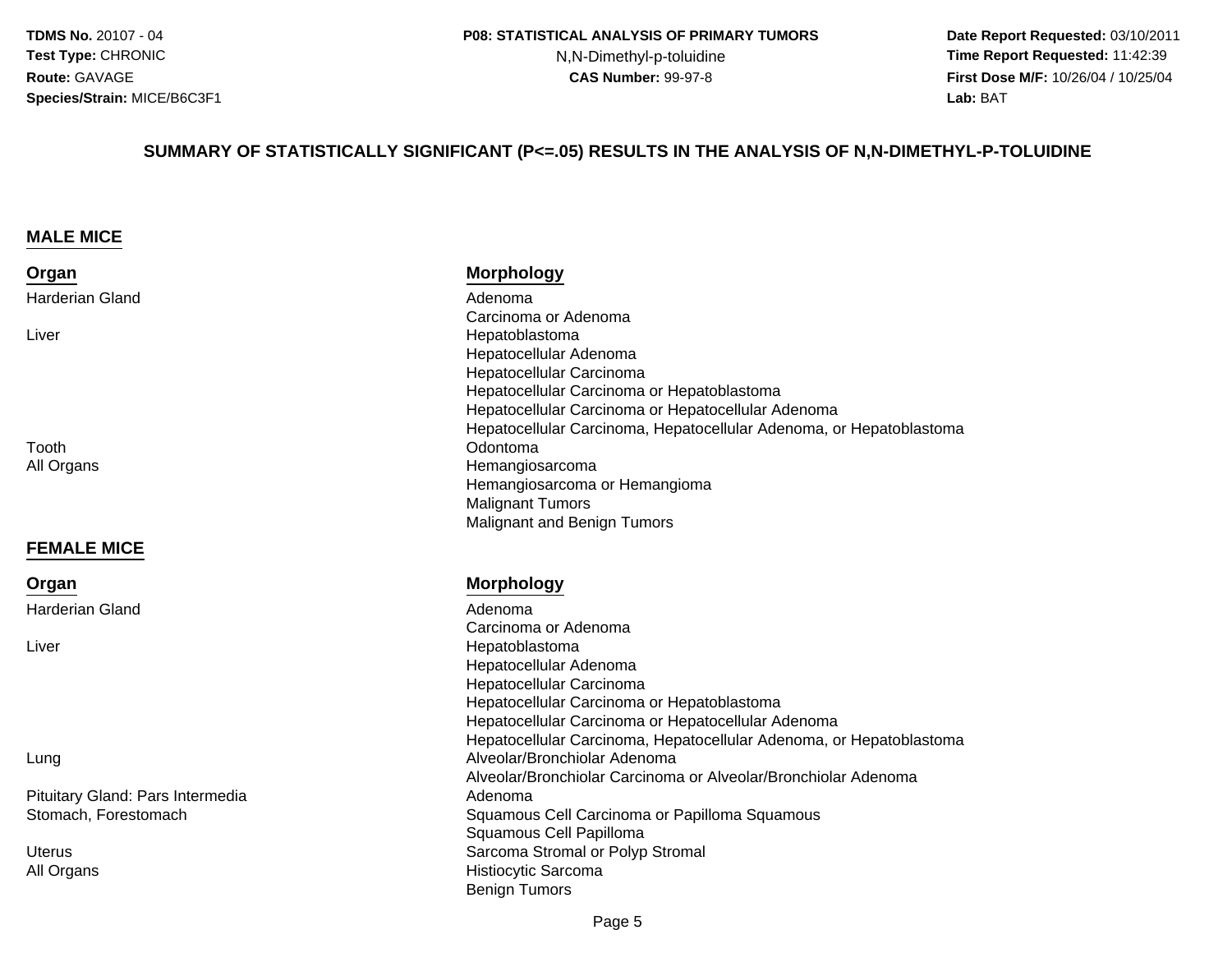N,N-Dimethyl-p-toluidine

 **Date Report Requested:** 03/10/2011 **Time Report Requested:** 11:42:39 **First Dose M/F:** 10/26/04 / 10/25/04 Lab: BAT **Lab:** BAT

#### **SUMMARY OF STATISTICALLY SIGNIFICANT (P<=.05) RESULTS IN THE ANALYSIS OF N,N-DIMETHYL-P-TOLUIDINE**

Malignant TumorsMalignant and Benign Tumors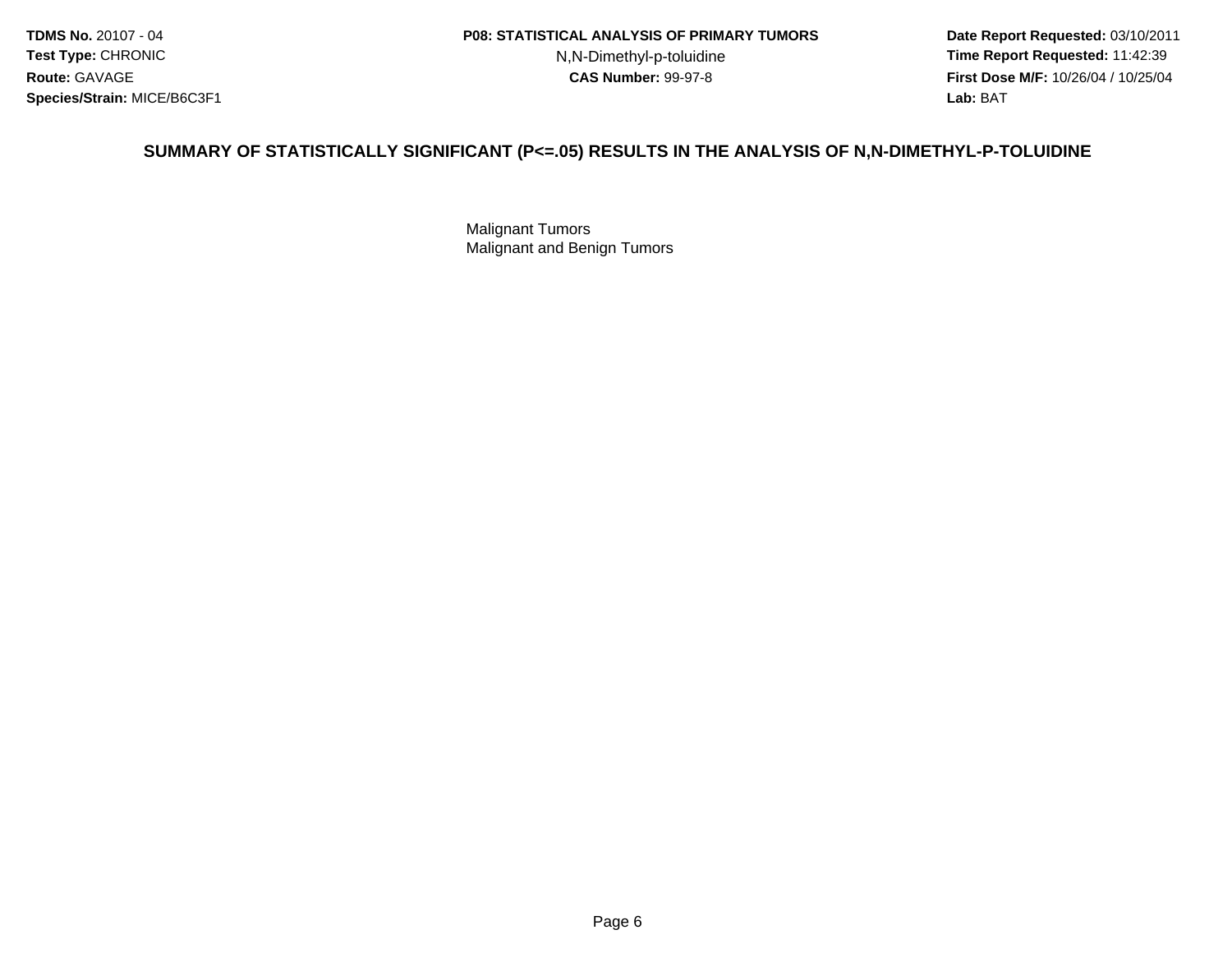**Date Report Requested:** 03/10/2011 **Time Report Requested:** 11:42:39 **First Dose M/F:** 10/26/04 / 10/25/04 Lab: BAT **Lab:** BAT

| <b>Males</b>                     |              |             |              |                 |  |  |
|----------------------------------|--------------|-------------|--------------|-----------------|--|--|
| <b>DOSE</b>                      | 0 MG/KG      | 6 MG/KG     | 20 MG/KG     | <b>60 MG/KG</b> |  |  |
|                                  |              |             |              |                 |  |  |
| <b>Adrenal Cortex</b><br>Adenoma |              |             |              |                 |  |  |
| <b>TUMOR RATES</b>               |              |             |              |                 |  |  |
| <b>OVERALL</b> (a)               | 3/50(6%)     | 5/50 (10%)  | 1/50(2%)     | 2/50(4%)        |  |  |
| POLY-3 RATE (b)                  | 3/43.81      | 5/45.25     | 1/42.68      | 2/44.58         |  |  |
| POLY-3 PERCENT (g)               | 6.9%         | 11.1%       | 2.3%         | 4.5%            |  |  |
| <b>TERMINAL (d)</b>              | 1/34(3%)     | 5/36 (14%)  | 1/31(3%)     | 2/36(6%)        |  |  |
| <b>FIRST INCIDENCE</b>           | 561          | 730 (T)     | 730 (T)      | 730 (T)         |  |  |
| <b>HC TUMORS SAME ROUTE</b>      | 9/250(4%)    |             |              |                 |  |  |
| <b>HC TUMORS ALL ROUTES</b>      | 77/1244 (6%) |             |              |                 |  |  |
| <b>STATISTICAL TESTS</b>         |              |             |              |                 |  |  |
| POLY <sub>3</sub>                | P=0.263N     | $P = 0.374$ | $P = 0.314N$ | P=0.492N        |  |  |
| <b>POLY 1.5</b>                  | $P = 0.260N$ | $P = 0.380$ | $P = 0.303N$ | P=0.487N        |  |  |
| POLY <sub>6</sub>                | $P = 0.266N$ | $P = 0.365$ | P=0.329N     | $P = 0.500N$    |  |  |
| <b>COCH-ARM / FISHERS</b>        | P=0.269N     | $P = 0.357$ | P=0.309N     | $P = 0.500N$    |  |  |
| <b>MAX-ISO-POLY-3</b>            | $P = 0.231N$ | $P = 0.249$ | P=0.164N     | P=0.318N        |  |  |
| <b>HISTCONT SAME RTE</b>         | $P = 0.512$  | $P=0.040*$  | $P = 1.000$  | $P = 1.000$     |  |  |
| <b>HISTCONT ALL RTES</b>         | $P = 1.000$  | $P = 0.228$ | $P = 1.000$  | $P = 1.000$     |  |  |
| <b>CURR VS HC SAME RTE</b>       | $P=0.424$    |             |              |                 |  |  |
| <b>CURR VS HC ALL RTES</b>       | $P = 0.996$  |             |              |                 |  |  |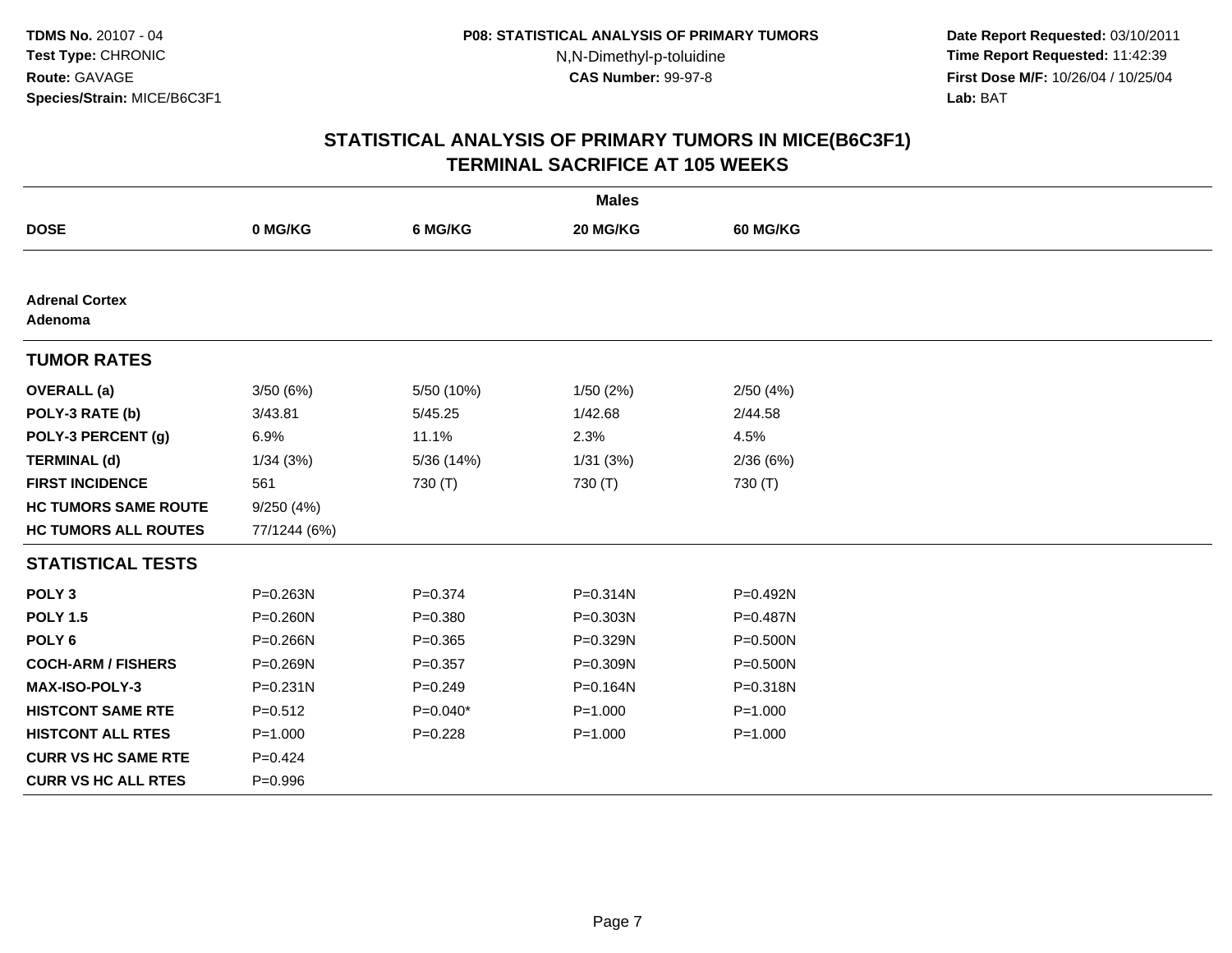**Date Report Requested:** 03/10/2011 **Time Report Requested:** 11:42:39 **First Dose M/F:** 10/26/04 / 10/25/04 Lab: BAT **Lab:** BAT

| <b>Males</b>                                      |             |          |          |                 |  |  |
|---------------------------------------------------|-------------|----------|----------|-----------------|--|--|
| <b>DOSE</b>                                       | 0 MG/KG     | 6 MG/KG  | 20 MG/KG | <b>60 MG/KG</b> |  |  |
|                                                   |             |          |          |                 |  |  |
| <b>Adrenal Medulla</b><br>Pheochromocytoma Benign |             |          |          |                 |  |  |
| <b>TUMOR RATES</b>                                |             |          |          |                 |  |  |
| <b>OVERALL</b> (a)                                | 0/50(0%)    | 0/50(0%) | 0/50(0%) | 1/50(2%)        |  |  |
| POLY-3 RATE (b)                                   | 0/42.79     | 0/45.25  | 0/42.68  | 1/44.58         |  |  |
| POLY-3 PERCENT (g)                                | 0%          | $0\%$    | 0%       | 2.2%            |  |  |
| <b>TERMINAL (d)</b>                               | 0/34(0%)    | 0/36(0%) | 0/31(0%) | 1/36(3%)        |  |  |
| <b>FIRST INCIDENCE</b>                            | ---         | ---      | ---      | 730 (T)         |  |  |
| <b>HC TUMORS SAME ROUTE</b>                       | 1/250 (0%)  |          |          |                 |  |  |
| <b>HC TUMORS ALL ROUTES</b>                       | 5/1235 (0%) |          |          |                 |  |  |
| <b>STATISTICAL TESTS</b>                          |             |          |          |                 |  |  |
| POLY <sub>3</sub>                                 | (n)         | (n)      | (n)      | (n)             |  |  |
| <b>POLY 1.5</b>                                   | (n)         | (n)      | (n)      | (n)             |  |  |
| POLY <sub>6</sub>                                 | (n)         | (n)      | (n)      | (n)             |  |  |
| <b>COCH-ARM / FISHERS</b>                         | (n)         | (n)      | (n)      | (n)             |  |  |
| MAX-ISO-POLY-3                                    | (n)         | (n)      | (n)      | (n)             |  |  |
| <b>HISTCONT SAME RTE</b>                          | (n)         | (n)      | (n)      | (n)             |  |  |
| <b>HISTCONT ALL RTES</b>                          | (n)         | (n)      | (n)      | (n)             |  |  |
| <b>CURR VS HC SAME RTE</b>                        | (n)         |          |          |                 |  |  |
| <b>CURR VS HC ALL RTES</b>                        | (n)         |          |          |                 |  |  |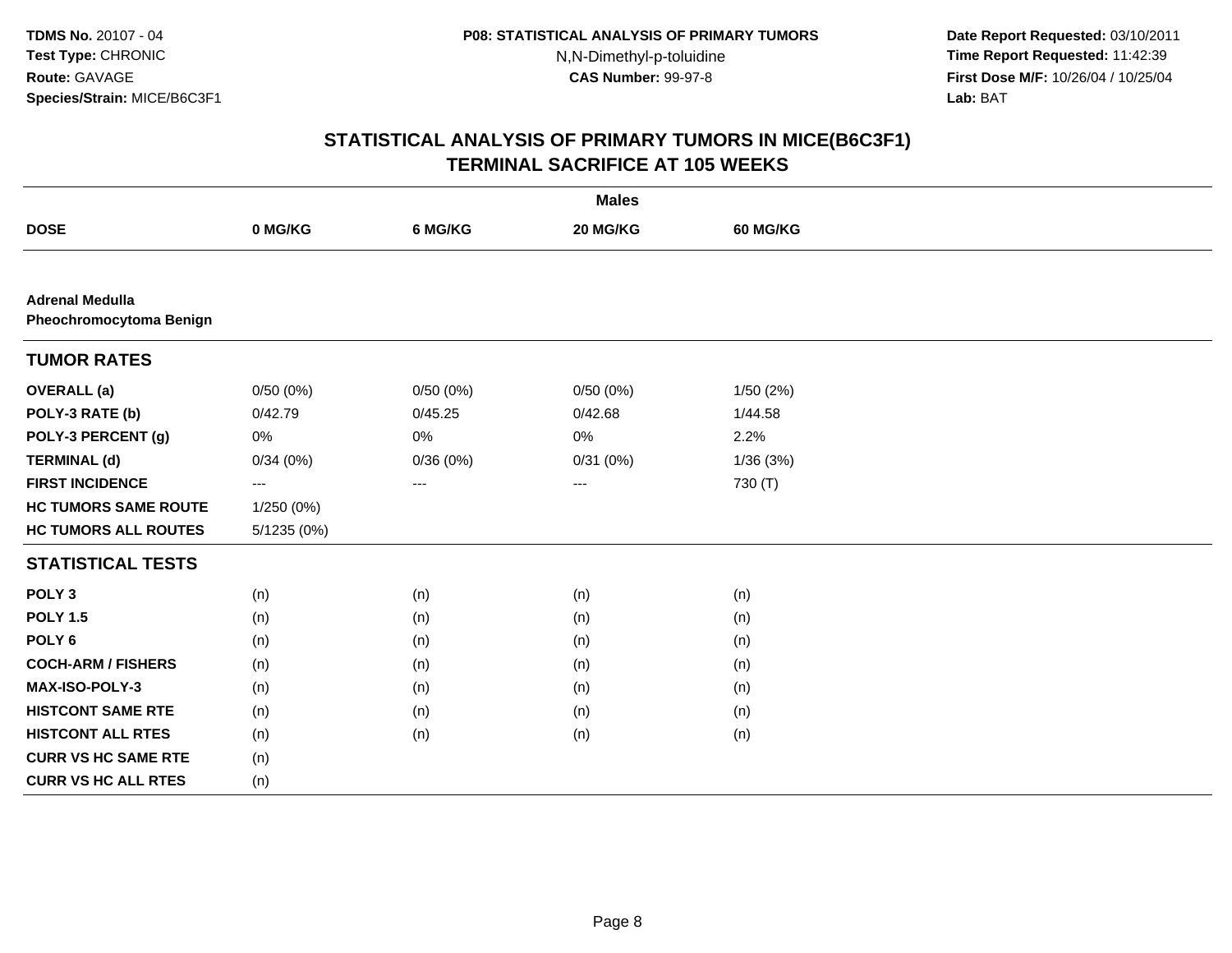**Date Report Requested:** 03/10/2011 **Time Report Requested:** 11:42:39 **First Dose M/F:** 10/26/04 / 10/25/04 Lab: BAT **Lab:** BAT

| <b>Males</b>                      |                |             |             |                 |  |  |
|-----------------------------------|----------------|-------------|-------------|-----------------|--|--|
| <b>DOSE</b>                       | 0 MG/KG        | 6 MG/KG     | 20 MG/KG    | <b>60 MG/KG</b> |  |  |
|                                   |                |             |             |                 |  |  |
| <b>Harderian Gland</b><br>Adenoma |                |             |             |                 |  |  |
| <b>TUMOR RATES</b>                | #              | $\#$        | $\#$        | #               |  |  |
| <b>OVERALL</b> (a)                | 11/50 (22%)    | 7/50 (14%)  | 4/50 (8%)   | 2/50(4%)        |  |  |
| POLY-3 RATE (b)                   | 11/43.49       | 7/45.94     | 4/43.52     | 2/44.58         |  |  |
| POLY-3 PERCENT (g)                | 25.3%          | 15.2%       | 9.2%        | 4.5%            |  |  |
| <b>TERMINAL (d)</b>               | 8/34 (24%)     | 5/36 (14%)  | 3/31 (10%)  | 2/36(6%)        |  |  |
| <b>FIRST INCIDENCE</b>            | 584            | 599         | 402         | 730 (T)         |  |  |
| <b>HC TUMORS SAME ROUTE</b>       | 34/250 (14%)   |             |             |                 |  |  |
| <b>HC TUMORS ALL ROUTES</b>       | 163/1250 (13%) |             |             |                 |  |  |
| <b>STATISTICAL TESTS</b>          |                |             |             |                 |  |  |
| POLY <sub>3</sub>                 | P=0.008N**     | P=0.178N    | P=0.042N*   | P=0.006N**      |  |  |
| <b>POLY 1.5</b>                   | P=0.008N**     | P=0.179N    | P=0.038N*   | P=0.005N**      |  |  |
| POLY <sub>6</sub>                 | P=0.008N**     | P=0.178N    | P=0.047N*   | P=0.006N**      |  |  |
| <b>COCH-ARM / FISHERS</b>         | P=0.009N**     | P=0.218N    | P=0.045N*   | P=0.007N**      |  |  |
| <b>MAX-ISO-POLY-3</b>             | P=0.004N**     | P=0.124N    | P=0.022N*   | P=0.002N**      |  |  |
| <b>HISTCONT SAME RTE</b>          | $P = 1.000$    | $P = 1.000$ | $P = 1.000$ | $P = 1.000$     |  |  |
| <b>HISTCONT ALL RTES</b>          | $P = 1.000$    | $P = 1.000$ | $P = 1.000$ | $P = 1.000$     |  |  |
| <b>CURR VS HC SAME RTE</b>        | $P = 0.093$    |             |             |                 |  |  |
| <b>CURR VS HC ALL RTES</b>        | $P=0.048*$     |             |             |                 |  |  |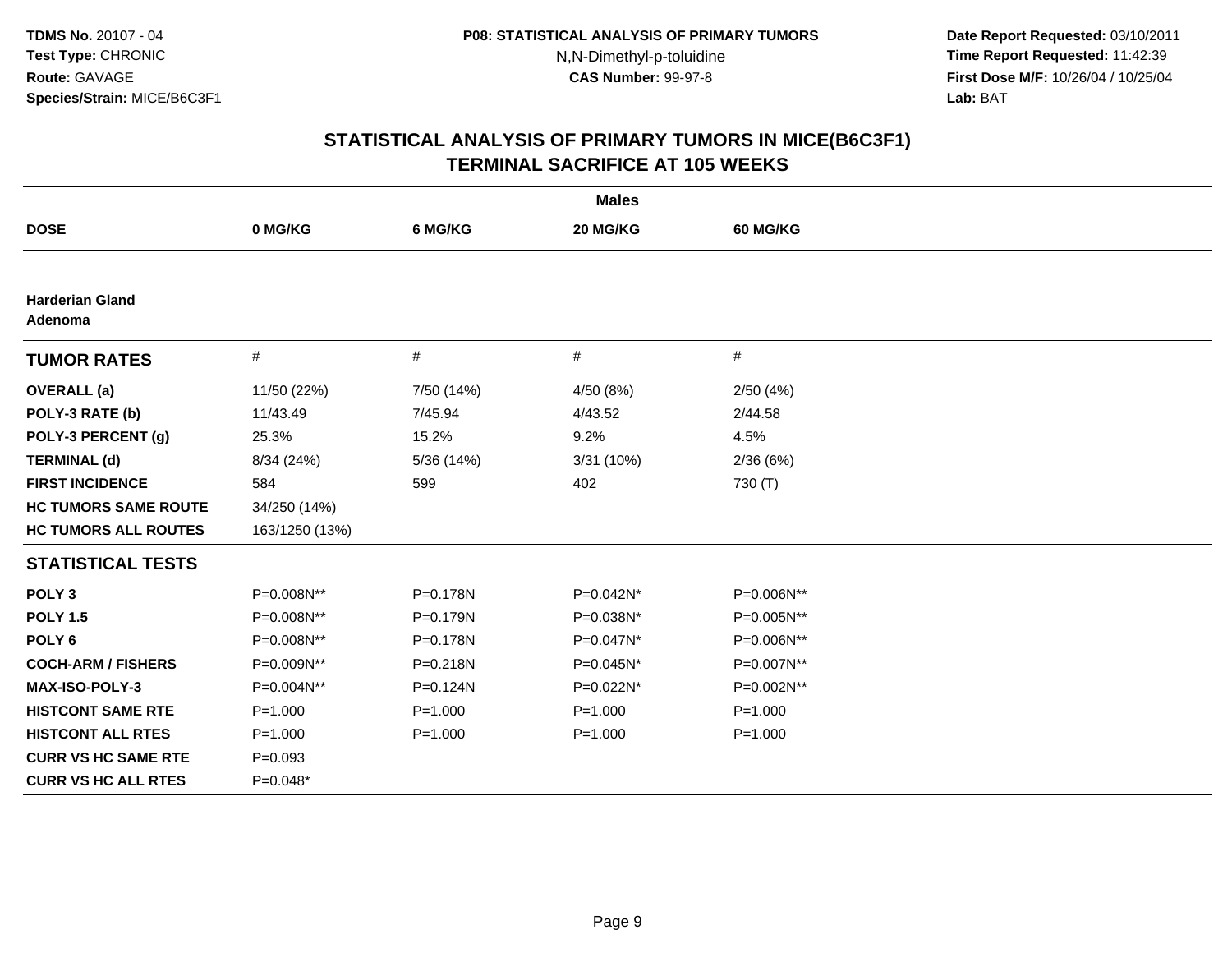**Date Report Requested:** 03/10/2011 **Time Report Requested:** 11:42:39 **First Dose M/F:** 10/26/04 / 10/25/04 Lab: BAT **Lab:** BAT

| <b>Males</b>                        |                     |           |           |                   |  |  |
|-------------------------------------|---------------------|-----------|-----------|-------------------|--|--|
| <b>DOSE</b>                         | 0 MG/KG             | 6 MG/KG   | 20 MG/KG  | 60 MG/KG          |  |  |
|                                     |                     |           |           |                   |  |  |
| <b>Harderian Gland</b><br>Carcinoma |                     |           |           |                   |  |  |
| <b>TUMOR RATES</b>                  | $\#$                | $\#$      | $\#$      | $\#$              |  |  |
| <b>OVERALL</b> (a)                  | 0/50(0%)            | 1/50 (2%) | 1/50 (2%) | 0/50(0%)          |  |  |
| POLY-3 RATE (b)                     | 0/42.79             | 1/45.36   | 1/43.45   | 0/44.58           |  |  |
| POLY-3 PERCENT (g)                  | 0%                  | 2.2%      | 2.3%      | 0%                |  |  |
| <b>TERMINAL (d)</b>                 | 0/34(0%)            | 0/36(0%)  | 0/31(0%)  | 0/36(0%)          |  |  |
| <b>FIRST INCIDENCE</b>              | $\qquad \qquad - -$ | 702       | 449       | $\qquad \qquad -$ |  |  |
| <b>HC TUMORS SAME ROUTE</b>         | 6/250(2%)           |           |           |                   |  |  |
| <b>HC TUMORS ALL ROUTES</b>         | 40/1250 (3%)        |           |           |                   |  |  |
| <b>STATISTICAL TESTS</b>            |                     |           |           |                   |  |  |
| POLY <sub>3</sub>                   | (n)                 | (n)       | (n)       | (n)               |  |  |
| <b>POLY 1.5</b>                     | (n)                 | (n)       | (n)       | (n)               |  |  |
| POLY <sub>6</sub>                   | (n)                 | (n)       | (n)       | (n)               |  |  |
| <b>COCH-ARM / FISHERS</b>           | (n)                 | (n)       | (n)       | (n)               |  |  |
| <b>MAX-ISO-POLY-3</b>               | (n)                 | (n)       | (n)       | (n)               |  |  |
| <b>HISTCONT SAME RTE</b>            | (n)                 | (n)       | (n)       | (n)               |  |  |
| <b>HISTCONT ALL RTES</b>            | (n)                 | (n)       | (n)       | (n)               |  |  |
| <b>CURR VS HC SAME RTE</b>          | (n)                 |           |           |                   |  |  |
| <b>CURR VS HC ALL RTES</b>          | (n)                 |           |           |                   |  |  |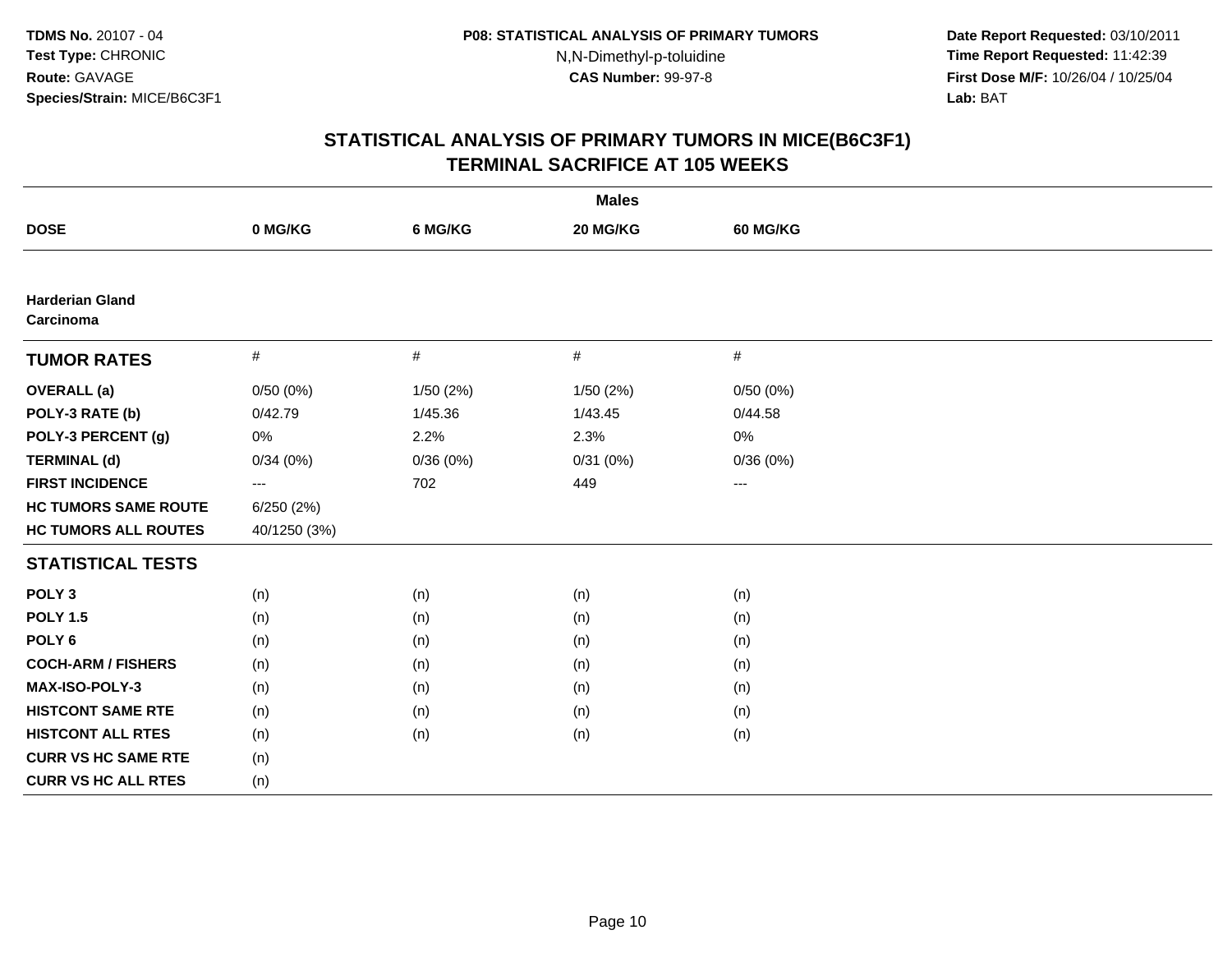**Date Report Requested:** 03/10/2011 **Time Report Requested:** 11:42:39 **First Dose M/F:** 10/26/04 / 10/25/04 Lab: BAT **Lab:** BAT

| <b>Males</b>                                   |                |              |              |            |  |
|------------------------------------------------|----------------|--------------|--------------|------------|--|
| <b>DOSE</b>                                    | 0 MG/KG        | 6 MG/KG      | 20 MG/KG     | 60 MG/KG   |  |
|                                                |                |              |              |            |  |
| <b>Harderian Gland</b><br>Carcinoma or Adenoma |                |              |              |            |  |
| <b>TUMOR RATES</b>                             | $\#$           | #            | $\#$         | $\#$       |  |
| <b>OVERALL</b> (a)                             | 11/50 (22%)    | 8/50 (16%)   | 5/50 (10%)   | 2/50(4%)   |  |
| POLY-3 RATE (b)                                | 11/43.49       | 8/46.05      | 5/44.28      | 2/44.58    |  |
| POLY-3 PERCENT (g)                             | 25.3%          | 17.4%        | 11.3%        | 4.5%       |  |
| <b>TERMINAL (d)</b>                            | 8/34 (24%)     | 5/36 (14%)   | 3/31 (10%)   | 2/36(6%)   |  |
| <b>FIRST INCIDENCE</b>                         | 584            | 599          | 402          | 730 (T)    |  |
| <b>HC TUMORS SAME ROUTE</b>                    | 39/250 (16%)   |              |              |            |  |
| <b>HC TUMORS ALL ROUTES</b>                    | 198/1250 (16%) |              |              |            |  |
| <b>STATISTICAL TESTS</b>                       |                |              |              |            |  |
| POLY <sub>3</sub>                              | P=0.006N**     | P=0.255N     | P=0.075N     | P=0.006N** |  |
| <b>POLY 1.5</b>                                | P=0.006N**     | $P = 0.257N$ | $P = 0.071N$ | P=0.005N** |  |
| POLY <sub>6</sub>                              | P=0.007N**     | $P = 0.254N$ | P=0.082N     | P=0.006N** |  |
| <b>COCH-ARM / FISHERS</b>                      | P=0.007N**     | P=0.306N     | P=0.086N     | P=0.007N** |  |
| <b>MAX-ISO-POLY-3</b>                          | P=0.005N**     | P=0.187N     | P=0.044N*    | P=0.002N** |  |
| <b>HISTCONT SAME RTE</b>                       | (h)            | (h)          | (h)          | (h)        |  |
| <b>HISTCONT ALL RTES</b>                       | (h)            | (h)          | (h)          | (h)        |  |
| <b>CURR VS HC SAME RTE</b>                     | $P = 0.231$    |              |              |            |  |
| <b>CURR VS HC ALL RTES</b>                     | $P = 0.193$    |              |              |            |  |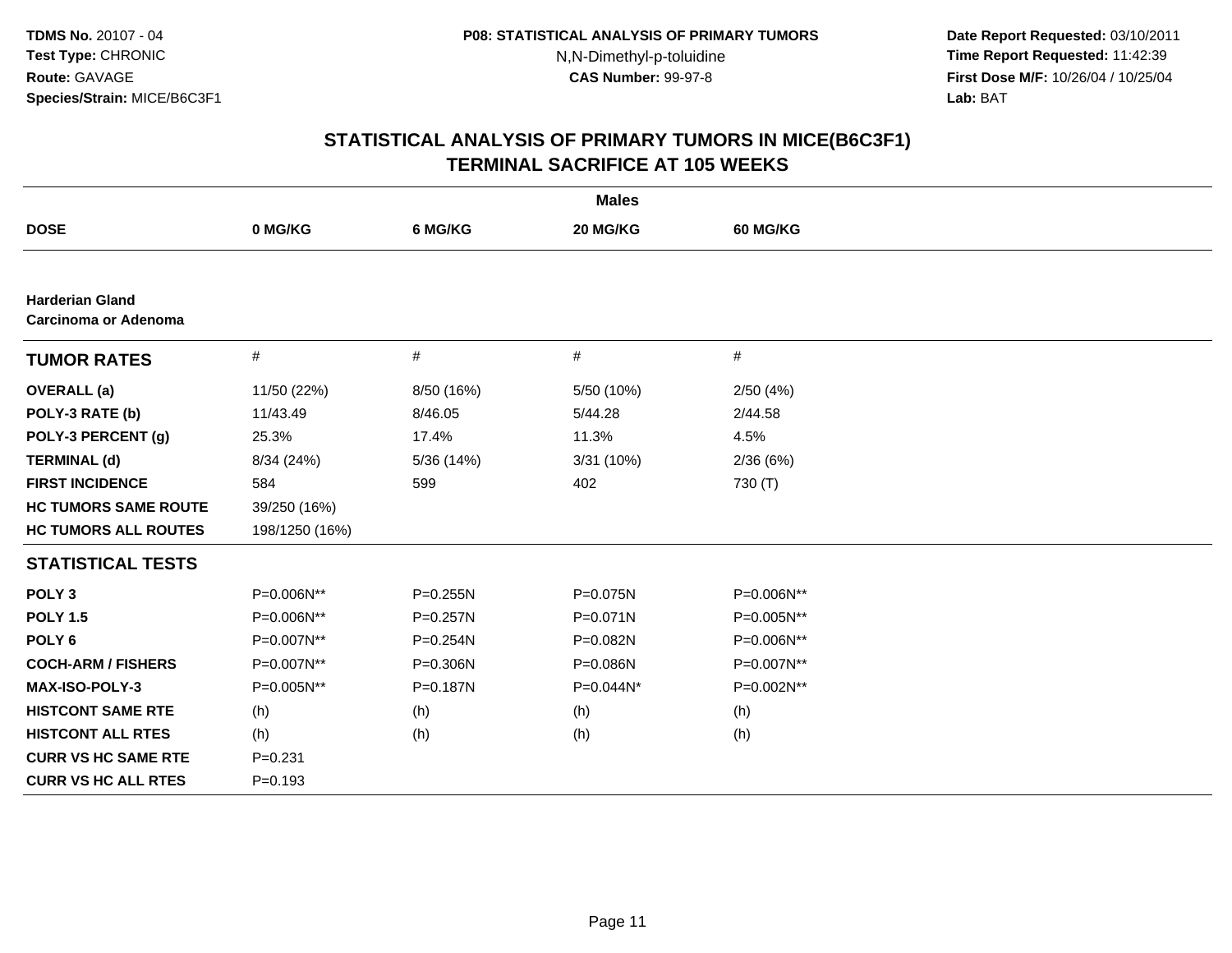**Date Report Requested:** 03/10/2011 **Time Report Requested:** 11:42:39 **First Dose M/F:** 10/26/04 / 10/25/04 Lab: BAT **Lab:** BAT

| <b>Males</b>                                                            |              |             |          |             |  |  |
|-------------------------------------------------------------------------|--------------|-------------|----------|-------------|--|--|
| <b>DOSE</b>                                                             | 0 MG/KG      | 6 MG/KG     | 20 MG/KG | 60 MG/KG    |  |  |
|                                                                         |              |             |          |             |  |  |
| <b>Intestine Small: Site Unspecified</b><br><b>Carcinoma or Adenoma</b> |              |             |          |             |  |  |
| <b>TUMOR RATES</b>                                                      | $\#$         | $\#$        | $\#$     | $\#$        |  |  |
| <b>OVERALL</b> (a)                                                      | 0/50(0%)     | 1/50 (2%)   | 0/50(0%) | 2/50(4%)    |  |  |
| POLY-3 RATE (b)                                                         | 0/42.79      | 1/45.25     | 0/42.68  | 2/44.58     |  |  |
| POLY-3 PERCENT (g)                                                      | 0%           | 2.2%        | 0%       | 4.5%        |  |  |
| <b>TERMINAL (d)</b>                                                     | 0/34(0%)     | 1/36(3%)    | 0/31(0%) | 2/36(6%)    |  |  |
| <b>FIRST INCIDENCE</b>                                                  | ---          | 730 (T)     | $---$    | 730 (T)     |  |  |
| <b>HC TUMORS SAME ROUTE</b>                                             | 5/250 (2%)   |             |          |             |  |  |
| <b>HC TUMORS ALL ROUTES</b>                                             | 32/1250 (3%) |             |          |             |  |  |
| <b>STATISTICAL TESTS</b>                                                |              |             |          |             |  |  |
| POLY <sub>3</sub>                                                       | $P = 0.157$  | $P = 0.511$ | (e)      | $P = 0.246$ |  |  |
| <b>POLY 1.5</b>                                                         | $P = 0.157$  | $P = 0.511$ | (e)      | $P = 0.247$ |  |  |
| POLY <sub>6</sub>                                                       | $P = 0.156$  | $P = 0.511$ | (e)      | $P = 0.245$ |  |  |
| <b>COCH-ARM / FISHERS</b>                                               | $P = 0.151$  | $P = 0.500$ | (e)      | $P = 0.247$ |  |  |
| <b>MAX-ISO-POLY-3</b>                                                   | $P=0.092$    | $P = 0.173$ | (e)      | $P = 0.085$ |  |  |
| <b>HISTCONT SAME RTE</b>                                                | $P = 0.347$  | $P = 1.000$ | (e)      | $P = 0.363$ |  |  |
| <b>HISTCONT ALL RTES</b>                                                | $P = 0.504$  | $P = 1.000$ | (e)      | $P = 0.418$ |  |  |
| <b>CURR VS HC SAME RTE</b>                                              | $P = 0.372$  |             |          |             |  |  |
| <b>CURR VS HC ALL RTES</b>                                              | $P = 0.313$  |             |          |             |  |  |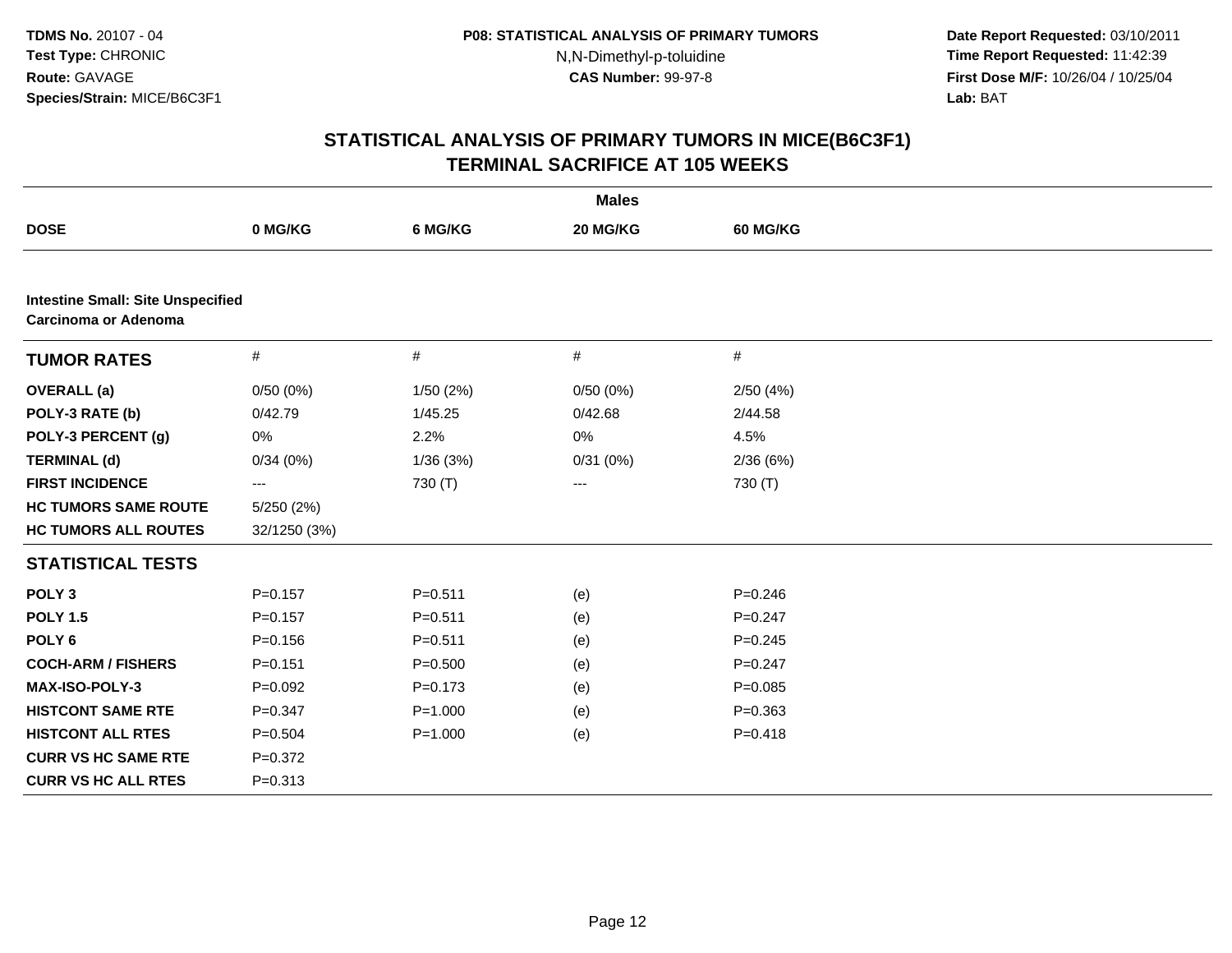**Date Report Requested:** 03/10/2011 **Time Report Requested:** 11:42:39 **First Dose M/F:** 10/26/04 / 10/25/04 Lab: BAT **Lab:** BAT

| <b>Males</b>                         |              |             |              |                 |  |  |
|--------------------------------------|--------------|-------------|--------------|-----------------|--|--|
| <b>DOSE</b>                          | 0 MG/KG      | 6 MG/KG     | 20 MG/KG     | <b>60 MG/KG</b> |  |  |
|                                      |              |             |              |                 |  |  |
| <b>Islets, Pancreatic</b><br>Adenoma |              |             |              |                 |  |  |
| <b>TUMOR RATES</b>                   |              |             |              |                 |  |  |
| <b>OVERALL</b> (a)                   | 1/50 (2%)    | 2/50(4%)    | 0/50(0%)     | 0/50(0%)        |  |  |
| POLY-3 RATE (b)                      | 1/42.79      | 2/45.25     | 0/42.68      | 0/44.58         |  |  |
| POLY-3 PERCENT (g)                   | 2.3%         | 4.4%        | 0%           | 0%              |  |  |
| <b>TERMINAL (d)</b>                  | 1/34(3%)     | 2/36(6%)    | 0/31(0%)     | 0/36(0%)        |  |  |
| <b>FIRST INCIDENCE</b>               | 730 (T)      | 730 (T)     | ---          | ---             |  |  |
| <b>HC TUMORS SAME ROUTE</b>          | 0/250(0%)    |             |              |                 |  |  |
| <b>HC TUMORS ALL ROUTES</b>          | 20/1243 (2%) |             |              |                 |  |  |
| <b>STATISTICAL TESTS</b>             |              |             |              |                 |  |  |
| POLY <sub>3</sub>                    | P=0.203N     | $P=0.520$   | P=0.500N     | P=0.492N        |  |  |
| <b>POLY 1.5</b>                      | $P = 0.203N$ | $P = 0.520$ | P=0.496N     | P=0.491N        |  |  |
| POLY <sub>6</sub>                    | $P = 0.202N$ | $P = 0.519$ | P=0.506N     | P=0.492N        |  |  |
| <b>COCH-ARM / FISHERS</b>            | P=0.209N     | $P = 0.500$ | $P = 0.500N$ | P=0.500N        |  |  |
| <b>MAX-ISO-POLY-3</b>                | P=0.186N     | $P = 0.302$ | P=0.159N     | P=0.158N        |  |  |
| <b>HISTCONT SAME RTE</b>             | $P = 0.340$  | $P=0.020*$  | (e)          | (e)             |  |  |
| <b>HISTCONT ALL RTES</b>             | $P = 1.000$  | $P = 0.205$ | $P = 1.000$  | $P = 1.000$     |  |  |
| <b>CURR VS HC SAME RTE</b>           | $P=0.017*$   |             |              |                 |  |  |
| <b>CURR VS HC ALL RTES</b>           | $P=0.797$    |             |              |                 |  |  |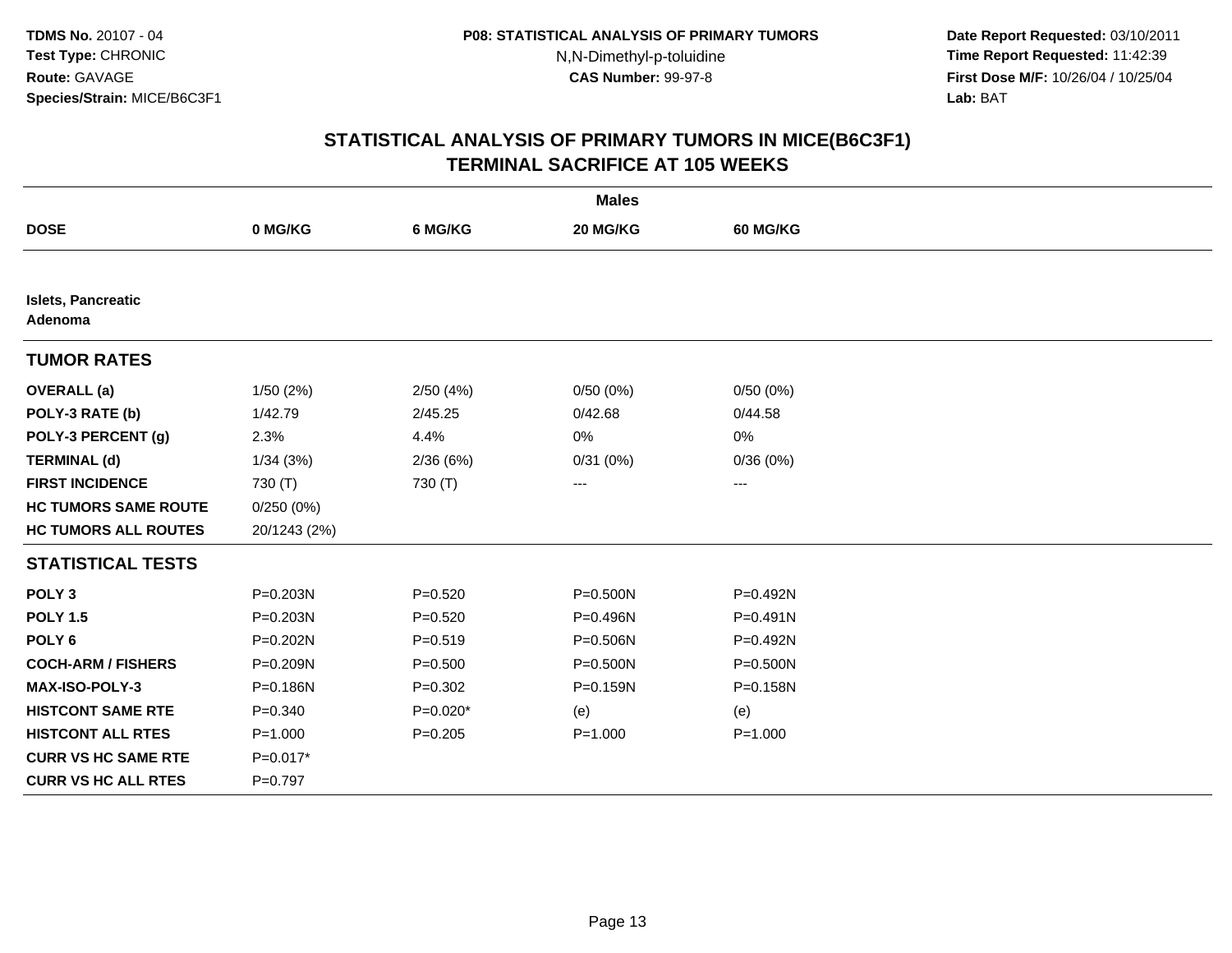**Date Report Requested:** 03/10/2011 **Time Report Requested:** 11:42:39 **First Dose M/F:** 10/26/04 / 10/25/04 Lab: BAT **Lab:** BAT

| <b>Males</b>                                      |              |              |              |                 |  |  |
|---------------------------------------------------|--------------|--------------|--------------|-----------------|--|--|
| <b>DOSE</b>                                       | 0 MG/KG      | 6 MG/KG      | 20 MG/KG     | <b>60 MG/KG</b> |  |  |
|                                                   |              |              |              |                 |  |  |
| <b>Islets, Pancreatic</b><br>Carcinoma or Adenoma |              |              |              |                 |  |  |
| <b>TUMOR RATES</b>                                |              |              |              |                 |  |  |
| <b>OVERALL</b> (a)                                | 2/50(4%)     | 2/50(4%)     | 0/50(0%)     | 0/50(0%)        |  |  |
| POLY-3 RATE (b)                                   | 2/42.80      | 2/45.25      | 0/42.68      | 0/44.58         |  |  |
| POLY-3 PERCENT (g)                                | 4.7%         | 4.4%         | 0%           | 0%              |  |  |
| <b>TERMINAL (d)</b>                               | 1/34(3%)     | 2/36(6%)     | 0/31(0%)     | 0/36(0%)        |  |  |
| <b>FIRST INCIDENCE</b>                            | 726          | 730 (T)      | ---          | ---             |  |  |
| <b>HC TUMORS SAME ROUTE</b>                       | 2/250(1%)    |              |              |                 |  |  |
| <b>HC TUMORS ALL ROUTES</b>                       | 24/1243 (2%) |              |              |                 |  |  |
| <b>STATISTICAL TESTS</b>                          |              |              |              |                 |  |  |
| POLY <sub>3</sub>                                 | P=0.119N     | P=0.674N     | P=0.238N     | P=0.228N        |  |  |
| <b>POLY 1.5</b>                                   | $P = 0.119N$ | P=0.674N     | $P = 0.233N$ | P=0.228N        |  |  |
| POLY <sub>6</sub>                                 | P=0.119N     | P=0.675N     | P=0.243N     | P=0.229N        |  |  |
| <b>COCH-ARM / FISHERS</b>                         | P=0.122N     | $P = 0.691N$ | $P = 0.247N$ | P=0.247N        |  |  |
| <b>MAX-ISO-POLY-3</b>                             | P=0.123N     | $P = 0.477N$ | P=0.076N     | P=0.076N        |  |  |
| <b>HISTCONT SAME RTE</b>                          | $P = 0.645$  | $P=0.125$    | $P = 1.000$  | $P = 1.000$     |  |  |
| <b>HISTCONT ALL RTES</b>                          | $P = 1.000$  | $P = 0.267$  | $P = 1.000$  | $P = 1.000$     |  |  |
| <b>CURR VS HC SAME RTE</b>                        | $P = 0.070$  |              |              |                 |  |  |
| <b>CURR VS HC ALL RTES</b>                        | $P = 0.287$  |              |              |                 |  |  |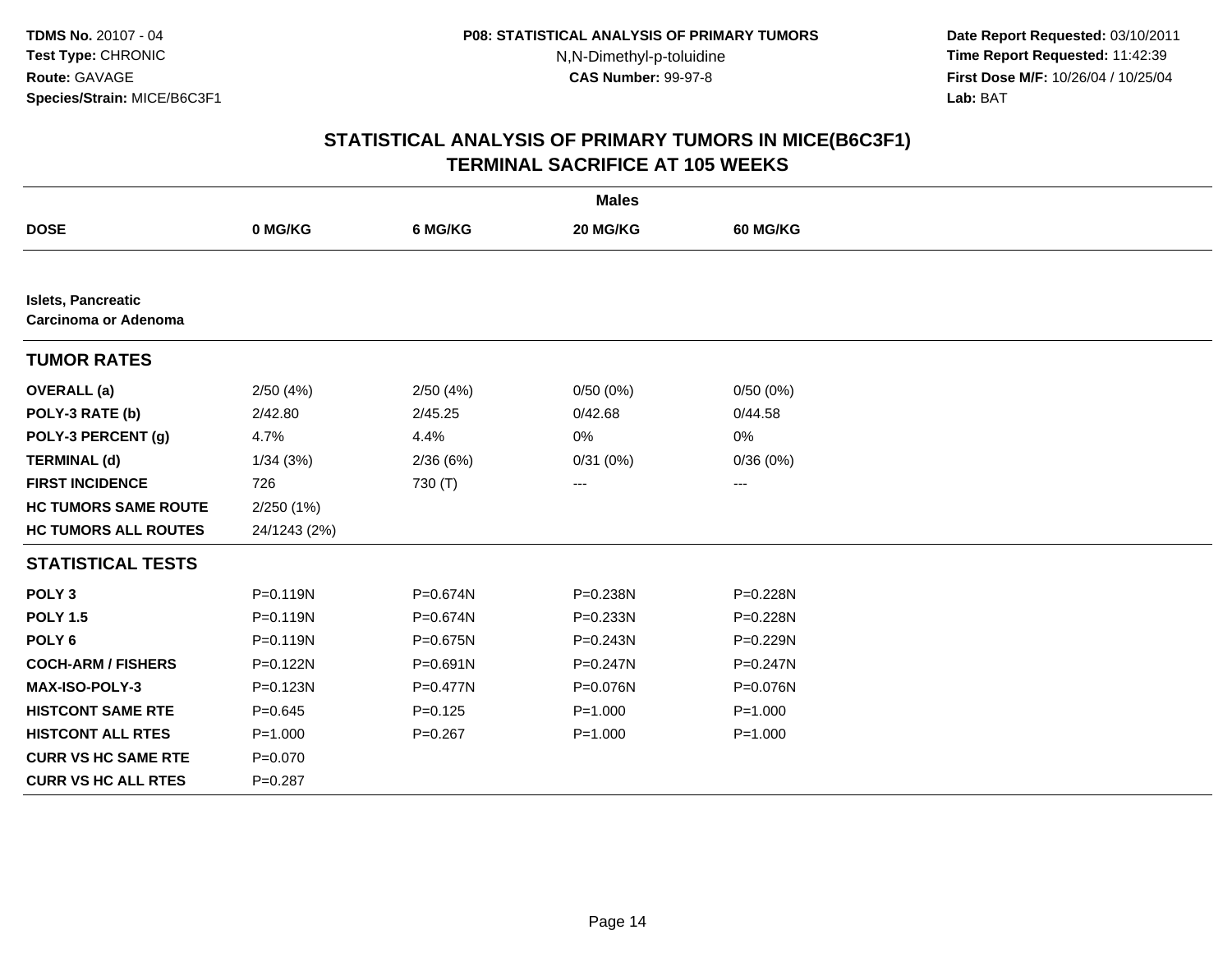**Date Report Requested:** 03/10/2011 **Time Report Requested:** 11:42:39 **First Dose M/F:** 10/26/04 / 10/25/04 Lab: BAT **Lab:** BAT

| <b>Males</b>                |              |             |             |                 |  |  |  |
|-----------------------------|--------------|-------------|-------------|-----------------|--|--|--|
| <b>DOSE</b>                 | 0 MG/KG      | 6 MG/KG     | 20 MG/KG    | <b>60 MG/KG</b> |  |  |  |
|                             |              |             |             |                 |  |  |  |
| Liver<br>Hemangiosarcoma    |              |             |             |                 |  |  |  |
| <b>TUMOR RATES</b>          |              |             |             |                 |  |  |  |
| <b>OVERALL</b> (a)          | 6/50 (12%)   | 2/50(4%)    | 9/50 (18%)  | 3/50(6%)        |  |  |  |
| POLY-3 RATE (b)             | 6/43.00      | 2/45.39     | 9/43.66     | 3/45.21         |  |  |  |
| POLY-3 PERCENT (g)          | 14%          | 4.4%        | 20.6%       | 6.6%            |  |  |  |
| <b>TERMINAL (d)</b>         | 4/34 (12%)   | 1/36(3%)    | 5/31 (16%)  | 1/36(3%)        |  |  |  |
| <b>FIRST INCIDENCE</b>      | 678          | 694         | 597         | 623             |  |  |  |
| <b>HC TUMORS SAME ROUTE</b> | 12/250 (5%)  |             |             |                 |  |  |  |
| <b>HC TUMORS ALL ROUTES</b> | 41/1248 (3%) |             |             |                 |  |  |  |
| <b>STATISTICAL TESTS</b>    |              |             |             |                 |  |  |  |
| POLY <sub>3</sub>           | P=0.333N     | P=0.115N    | $P = 0.296$ | P=0.217N        |  |  |  |
| <b>POLY 1.5</b>             | P=0.336N     | P=0.116N    | $P = 0.307$ | P=0.219N        |  |  |  |
| POLY <sub>6</sub>           | P=0.328N     | P=0.116N    | $P = 0.286$ | $P = 0.215N$    |  |  |  |
| <b>COCH-ARM / FISHERS</b>   | $P = 0.351N$ | P=0.134N    | $P = 0.288$ | P=0.243N        |  |  |  |
| <b>MAX-ISO-POLY-3</b>       | P=0.232N     | P=0.063N    | $P=0.209$   | P=0.134N        |  |  |  |
| <b>HISTCONT SAME RTE</b>    | $P = 0.234$  | $P = 1.000$ | $P=0.018*$  | $P = 1.000$     |  |  |  |
| <b>HISTCONT ALL RTES</b>    | P=0.044*     | $P = 1.000$ | P<0.001**   | $P=0.222$       |  |  |  |
| <b>CURR VS HC SAME RTE</b>  | $P = 0.066$  |             |             |                 |  |  |  |
| <b>CURR VS HC ALL RTES</b>  | P<0.001**    |             |             |                 |  |  |  |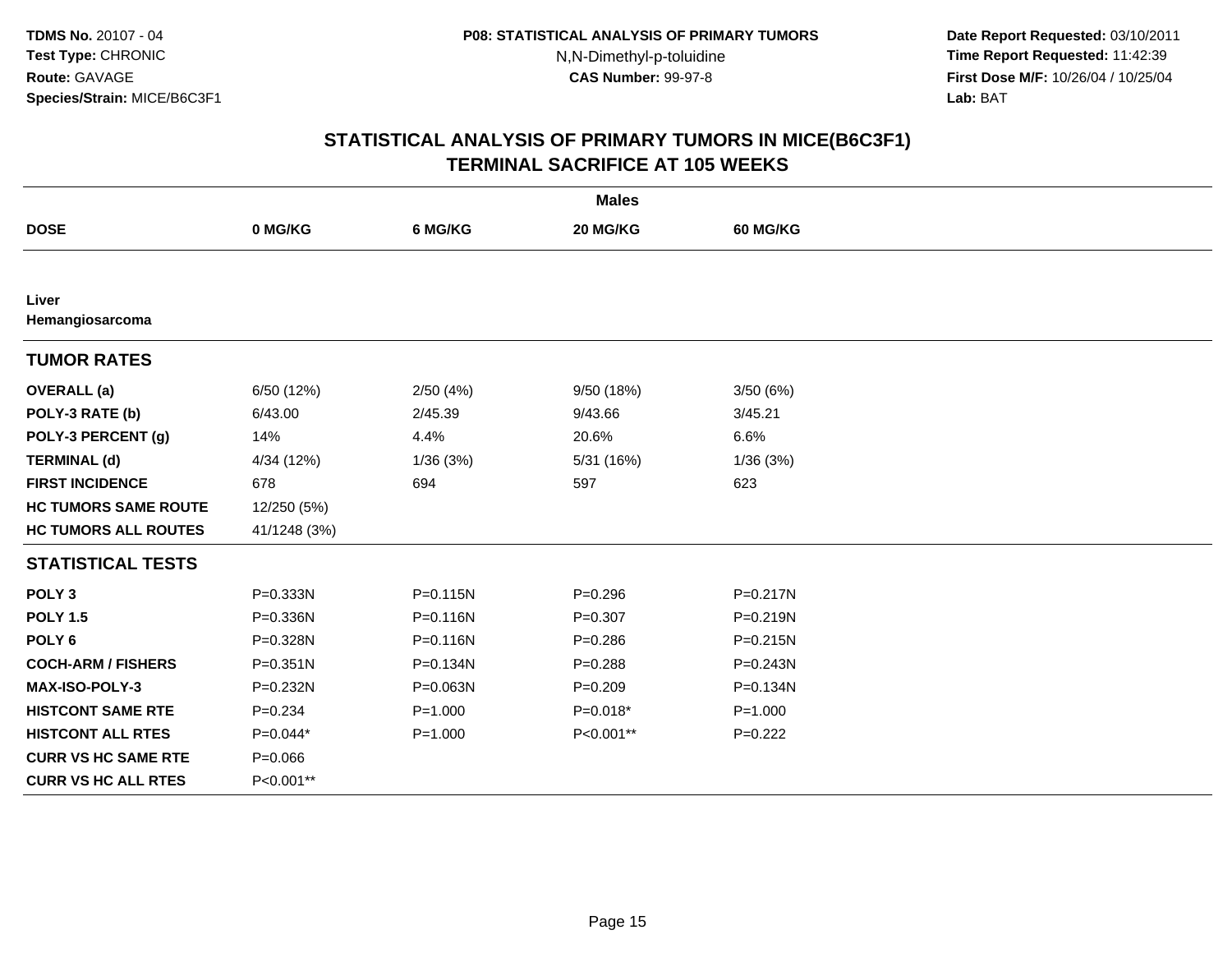**Date Report Requested:** 03/10/2011 **Time Report Requested:** 11:42:39 **First Dose M/F:** 10/26/04 / 10/25/04 Lab: BAT **Lab:** BAT

| <b>Males</b>                |              |             |             |                 |  |  |
|-----------------------------|--------------|-------------|-------------|-----------------|--|--|
| <b>DOSE</b>                 | 0 MG/KG      | 6 MG/KG     | 20 MG/KG    | <b>60 MG/KG</b> |  |  |
|                             |              |             |             |                 |  |  |
| Liver<br>Hepatoblastoma     |              |             |             |                 |  |  |
| <b>TUMOR RATES</b>          |              |             |             |                 |  |  |
| <b>OVERALL</b> (a)          | 1/50(2%)     | 5/50 (10%)  | 10/50 (20%) | 8/50 (16%)      |  |  |
| POLY-3 RATE (b)             | 1/42.79      | 5/46.36     | 10/44.88    | 8/46.15         |  |  |
| POLY-3 PERCENT (g)          | 2.3%         | 10.8%       | 22.3%       | 17.3%           |  |  |
| <b>TERMINAL (d)</b>         | 1/34(3%)     | 3/36(8%)    | 4/31 (13%)  | 3/36(8%)        |  |  |
| <b>FIRST INCIDENCE</b>      | 730 (T)      | 539         | 512         | 580             |  |  |
| <b>HC TUMORS SAME ROUTE</b> | 10/250 (4%)  |             |             |                 |  |  |
| <b>HC TUMORS ALL ROUTES</b> | 50/1248 (4%) |             |             |                 |  |  |
| <b>STATISTICAL TESTS</b>    |              |             |             |                 |  |  |
| POLY <sub>3</sub>           | $P = 0.064$  | $P=0.121$   | P=0.005**   | P=0.021*        |  |  |
| <b>POLY 1.5</b>             | $P = 0.061$  | $P = 0.119$ | P=0.005**   | $P=0.020*$      |  |  |
| POLY <sub>6</sub>           | $P = 0.070$  | $P = 0.123$ | P=0.005**   | $P=0.023*$      |  |  |
| <b>COCH-ARM / FISHERS</b>   | $P = 0.053$  | $P=0.102$   | P=0.004**   | $P=0.015*$      |  |  |
| <b>MAX-ISO-POLY-3</b>       | $P=0.015*$   | $P=0.062$   | P=0.002**   | P=0.011*        |  |  |
| <b>HISTCONT SAME RTE</b>    | $P=0.032*$   | $P = 0.069$ | P=0.006**   | $P=0.011*$      |  |  |
| <b>HISTCONT ALL RTES</b>    | P=0.008**    | $P = 0.145$ | P<0.001**   | P=0.011*        |  |  |
| <b>CURR VS HC SAME RTE</b>  | $P = 0.548$  |             |             |                 |  |  |
| <b>CURR VS HC ALL RTES</b>  | $P = 0.530$  |             |             |                 |  |  |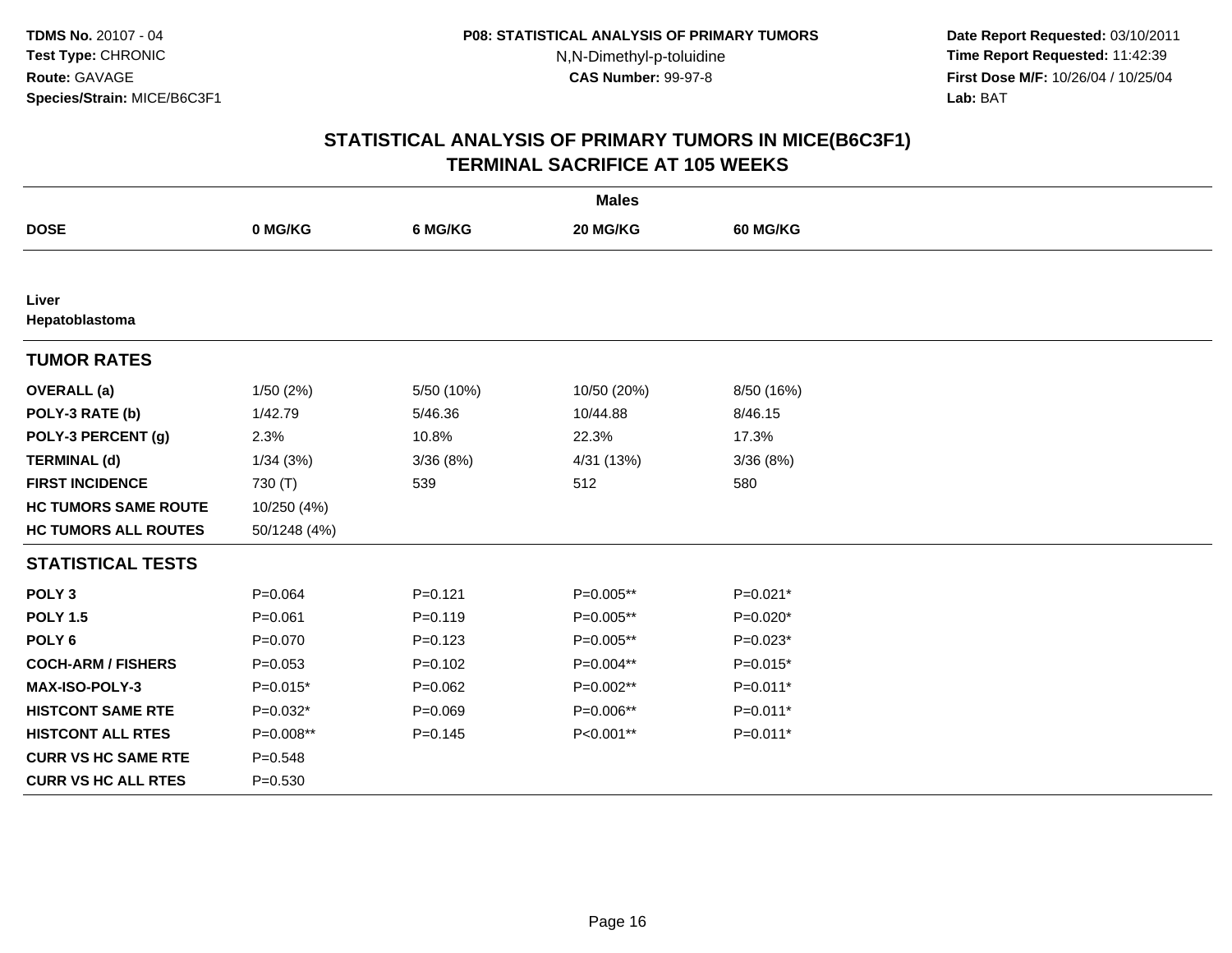**Date Report Requested:** 03/10/2011 **Time Report Requested:** 11:42:39 **First Dose M/F:** 10/26/04 / 10/25/04 Lab: BAT **Lab:** BAT

|                                        |                |             | <b>Males</b> |             |
|----------------------------------------|----------------|-------------|--------------|-------------|
| <b>DOSE</b>                            | 0 MG/KG        | 6 MG/KG     | 20 MG/KG     | 60 MG/KG    |
|                                        |                |             |              |             |
| Liver<br><b>Hepatocellular Adenoma</b> |                |             |              |             |
| <b>TUMOR RATES</b>                     |                |             |              |             |
| <b>OVERALL</b> (a)                     | 29/50 (58%)    | 34/50 (68%) | 37/50 (74%)  | 36/50 (72%) |
| POLY-3 RATE (b)                        | 29/44.16       | 34/46.92    | 37/45.70     | 36/47.21    |
| POLY-3 PERCENT (g)                     | 65.7%          | 72.5%       | 81%          | 76.3%       |
| <b>TERMINAL (d)</b>                    | 23/34 (68%)    | 28/36 (78%) | 28/31 (90%)  | 28/36 (78%) |
| <b>FIRST INCIDENCE</b>                 | 561            | 550         | 548          | 449         |
| <b>HC TUMORS SAME ROUTE</b>            | 121/250 (48%)  |             |              |             |
| <b>HC TUMORS ALL ROUTES</b>            | 684/1248 (55%) |             |              |             |
| <b>STATISTICAL TESTS</b>               |                |             |              |             |
| POLY <sub>3</sub>                      | $P = 0.219$    | $P = 0.312$ | $P = 0.069$  | $P = 0.180$ |
| <b>POLY 1.5</b>                        | $P = 0.206$    | $P = 0.315$ | $P = 0.086$  | $P=0.172$   |
| POLY <sub>6</sub>                      | $P = 0.247$    | $P = 0.306$ | $P = 0.057$  | $P=0.197$   |
| <b>COCH-ARM / FISHERS</b>              | $P=0.150$      | $P = 0.204$ | $P = 0.069$  | $P = 0.104$ |
| MAX-ISO-POLY-3                         | $P = 0.126$    | $P = 0.242$ | $P=0.043*$   | $P = 0.132$ |
| <b>HISTCONT SAME RTE</b>               | $P=0.026*$     | P=0.009**   | P=0.004**    | P=0.006**   |
| <b>HISTCONT ALL RTES</b>               | $P=0.025*$     | $P = 0.074$ | $P=0.012*$   | $P=0.031*$  |
| <b>CURR VS HC SAME RTE</b>             | $P = 0.107$    |             |              |             |
| <b>CURR VS HC ALL RTES</b>             | $P = 0.358$    |             |              |             |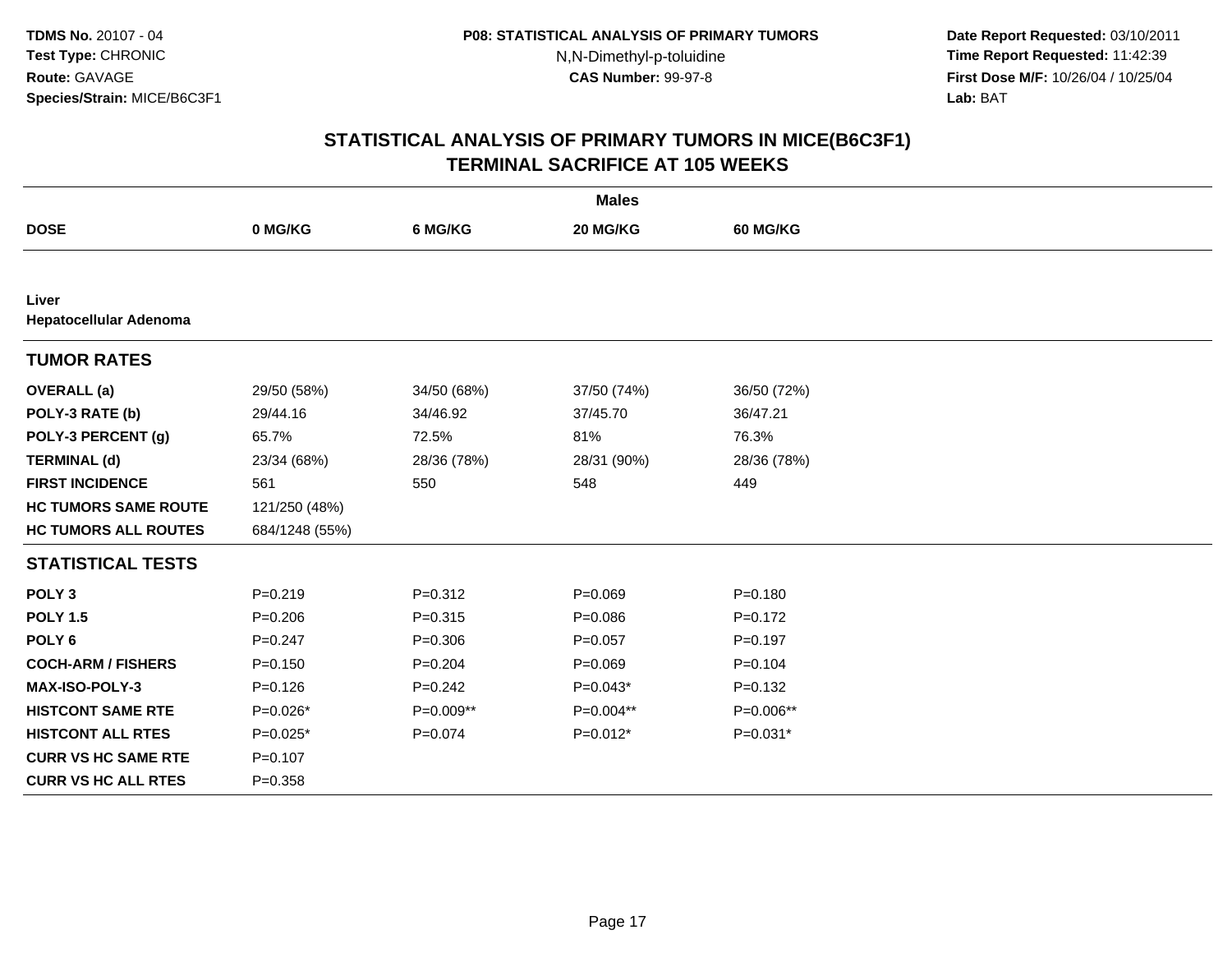**Date Report Requested:** 03/10/2011 **Time Report Requested:** 11:42:39 **First Dose M/F:** 10/26/04 / 10/25/04 Lab: BAT **Lab:** BAT

|                                          |                |             | <b>Males</b> |                 |
|------------------------------------------|----------------|-------------|--------------|-----------------|
| <b>DOSE</b>                              | 0 MG/KG        | 6 MG/KG     | 20 MG/KG     | <b>60 MG/KG</b> |
|                                          |                |             |              |                 |
| Liver<br><b>Hepatocellular Carcinoma</b> |                |             |              |                 |
| <b>TUMOR RATES</b>                       |                |             |              |                 |
| <b>OVERALL</b> (a)                       | 22/50 (44%)    | 25/50 (50%) | 30/50 (60%)  | 36/50 (72%)     |
| POLY-3 RATE (b)                          | 22/44.95       | 25/47.92    | 30/46.09     | 36/47.53        |
| POLY-3 PERCENT (g)                       | 48.9%          | 52.2%       | 65.1%        | 75.7%           |
| <b>TERMINAL (d)</b>                      | 16/34 (47%)    | 17/36 (47%) | 19/31 (61%)  | 27/36 (75%)     |
| <b>FIRST INCIDENCE</b>                   | 548            | 539         | 442          | 562             |
| <b>HC TUMORS SAME ROUTE</b>              | 72/250 (29%)   |             |              |                 |
| <b>HC TUMORS ALL ROUTES</b>              | 389/1248 (31%) |             |              |                 |
| <b>STATISTICAL TESTS</b>                 |                |             |              |                 |
| POLY <sub>3</sub>                        | P=0.002**      | $P = 0.458$ | $P = 0.084$  | P=0.005**       |
| <b>POLY 1.5</b>                          | P=0.002**      | $P=0.453$   | $P=0.098$    | $P=0.005**$     |
| POLY <sub>6</sub>                        | P=0.002**      | $P = 0.462$ | $P = 0.074$  | P=0.006**       |
| <b>COCH-ARM / FISHERS</b>                | P=0.002**      | $P=0.344$   | $P = 0.080$  | $P=0.004**$     |
| MAX-ISO-POLY-3                           | P=0.004**      | $P = 0.379$ | $P = 0.058$  | $P=0.003**$     |
| <b>HISTCONT SAME RTE</b>                 | P=0.006**      | $P=0.021*$  | P=0.007**    | P=0.003**       |
| <b>HISTCONT ALL RTES</b>                 | P<0.001**      | P=0.010**   | P<0.001**    | P<0.001**       |
| <b>CURR VS HC SAME RTE</b>               | $P=0.030*$     |             |              |                 |
| <b>CURR VS HC ALL RTES</b>               | $P=0.030*$     |             |              |                 |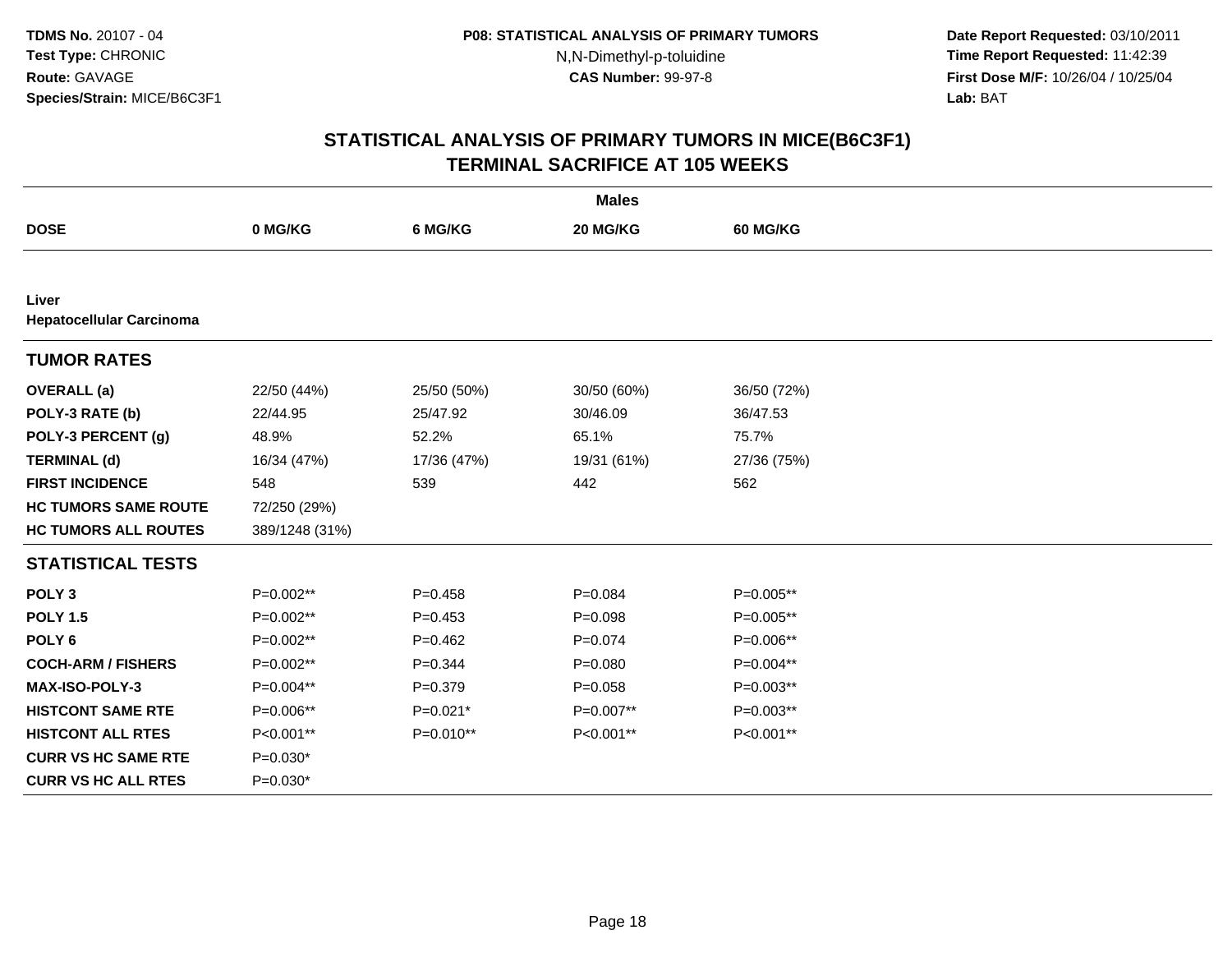**Date Report Requested:** 03/10/2011 **Time Report Requested:** 11:42:39 **First Dose M/F:** 10/26/04 / 10/25/04 Lab: BAT **Lab:** BAT

|                                                     |                |             | <b>Males</b> |                 |  |
|-----------------------------------------------------|----------------|-------------|--------------|-----------------|--|
| <b>DOSE</b>                                         | 0 MG/KG        | 6 MG/KG     | 20 MG/KG     | <b>60 MG/KG</b> |  |
|                                                     |                |             |              |                 |  |
| Liver<br>Hepatocellular Carcinoma or Hepatoblastoma |                |             |              |                 |  |
| <b>TUMOR RATES</b>                                  |                |             |              |                 |  |
| <b>OVERALL</b> (a)                                  | 22/50 (44%)    | 28/50 (56%) | 34/50 (68%)  | 37/50 (74%)     |  |
| POLY-3 RATE (b)                                     | 22/44.95       | 28/48.42    | 34/47.07     | 37/47.68        |  |
| POLY-3 PERCENT (g)                                  | 48.9%          | 57.8%       | 72.2%        | 77.6%           |  |
| <b>TERMINAL (d)</b>                                 | 16/34 (47%)    | 19/36 (53%) | 21/31 (68%)  | 27/36 (75%)     |  |
| <b>FIRST INCIDENCE</b>                              | 548            | 539         | 442          | 562             |  |
| <b>HC TUMORS SAME ROUTE</b>                         | 79/250 (32%)   |             |              |                 |  |
| <b>HC TUMORS ALL ROUTES</b>                         | 421/1248 (34%) |             |              |                 |  |
| <b>STATISTICAL TESTS</b>                            |                |             |              |                 |  |
| POLY <sub>3</sub>                                   | $P=0.003**$    | $P = 0.256$ | $P=0.016*$   | $P=0.003**$     |  |
| <b>POLY 1.5</b>                                     | $P=0.003**$    | $P = 0.246$ | $P=0.018*$   | $P=0.003**$     |  |
| POLY <sub>6</sub>                                   | $P=0.003**$    | $P = 0.266$ | $P=0.015*$   | $P=0.003**$     |  |
| <b>COCH-ARM / FISHERS</b>                           | $P=0.003**$    | $P = 0.159$ | $P=0.013*$   | P=0.002**       |  |
| MAX-ISO-POLY-3                                      | $P=0.003**$    | $P=0.202$   | P=0.010**    | P=0.002**       |  |
| <b>HISTCONT SAME RTE</b>                            | P=0.007**      | P=0.010**   | P=0.004**    | $P=0.003**$     |  |
| <b>HISTCONT ALL RTES</b>                            | P<0.001**      | P=0.005**   | P<0.001**    | P<0.001**       |  |
| <b>CURR VS HC SAME RTE</b>                          | $P = 0.062$    |             |              |                 |  |
| <b>CURR VS HC ALL RTES</b>                          | $P = 0.070$    |             |              |                 |  |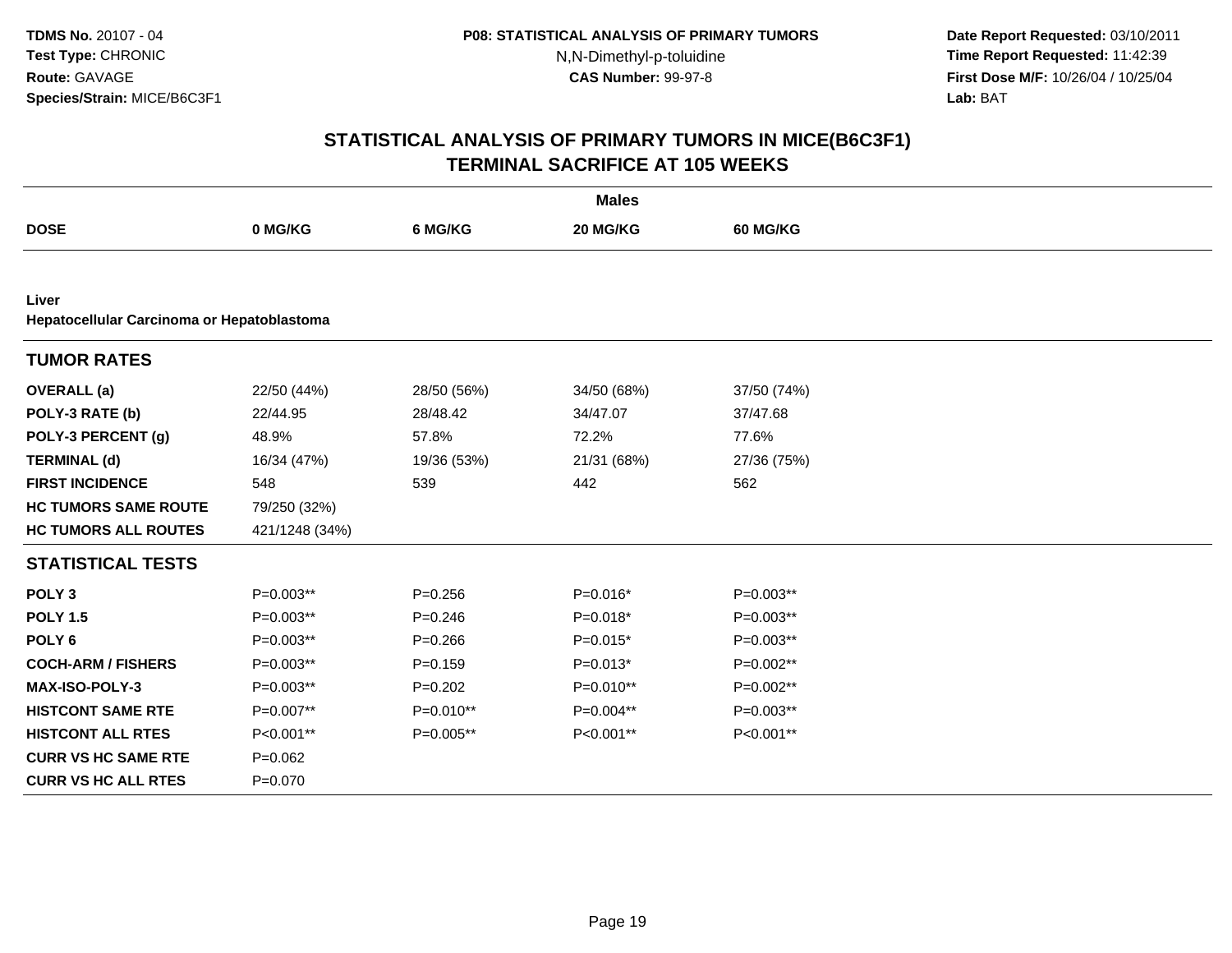**Date Report Requested:** 03/10/2011 **Time Report Requested:** 11:42:39 **First Dose M/F:** 10/26/04 / 10/25/04 Lab: BAT **Lab:** BAT

|                                                    |                |             | <b>Males</b> |              |
|----------------------------------------------------|----------------|-------------|--------------|--------------|
| <b>DOSE</b>                                        | 0 MG/KG        | 6 MG/KG     | 20 MG/KG     | 60 MG/KG     |
|                                                    |                |             |              |              |
| Liver                                              |                |             |              |              |
| Hepatocellular Carcinoma or Hepatocellular Adenoma |                |             |              |              |
| <b>TUMOR RATES</b>                                 |                |             |              |              |
| <b>OVERALL</b> (a)                                 | 38/50 (76%)    | 44/50 (88%) | 47/50 (94%)  | 48/50 (96%)  |
| POLY-3 RATE (b)                                    | 38/45.73       | 44/48.55    | 47/47.98     | 48/48.67     |
| POLY-3 PERCENT (g)                                 | 83.1%          | 90.6%       | 98%          | 98.6%        |
| <b>TERMINAL (d)</b>                                | 28/34 (82%)    | 34/36 (94%) | 31/31 (100%) | 36/36 (100%) |
| <b>FIRST INCIDENCE</b>                             | 548            | 539         | 442          | 449          |
| <b>HC TUMORS SAME ROUTE</b>                        | 162/250 (65%)  |             |              |              |
| <b>HC TUMORS ALL ROUTES</b>                        | 879/1248 (70%) |             |              |              |
| <b>STATISTICAL TESTS</b>                           |                |             |              |              |
| POLY <sub>3</sub>                                  | P=0.005**      | $P = 0.206$ | $P=0.010**$  | P=0.006**    |
| <b>POLY 1.5</b>                                    | P=0.006**      | $P = 0.215$ | $P=0.015*$   | P=0.007**    |
| POLY <sub>6</sub>                                  | P=0.005**      | $P = 0.189$ | P=0.008**    | P=0.007**    |
| <b>COCH-ARM / FISHERS</b>                          | P=0.007**      | $P = 0.096$ | P=0.011*     | P=0.004**    |
| MAX-ISO-POLY-3                                     | $P=0.002**$    | $P = 0.133$ | P=0.004**    | P=0.002**    |
| <b>HISTCONT SAME RTE</b>                           | $P=0.014*$     | $P=0.011*$  | P=0.005**    | $P=0.005**$  |
| <b>HISTCONT ALL RTES</b>                           | P=0.002**      | $P=0.019*$  | P=0.002**    | P=0.002**    |
| <b>CURR VS HC SAME RTE</b>                         | $P=0.049*$     |             |              |              |
| <b>CURR VS HC ALL RTES</b>                         | $P = 0.126$    |             |              |              |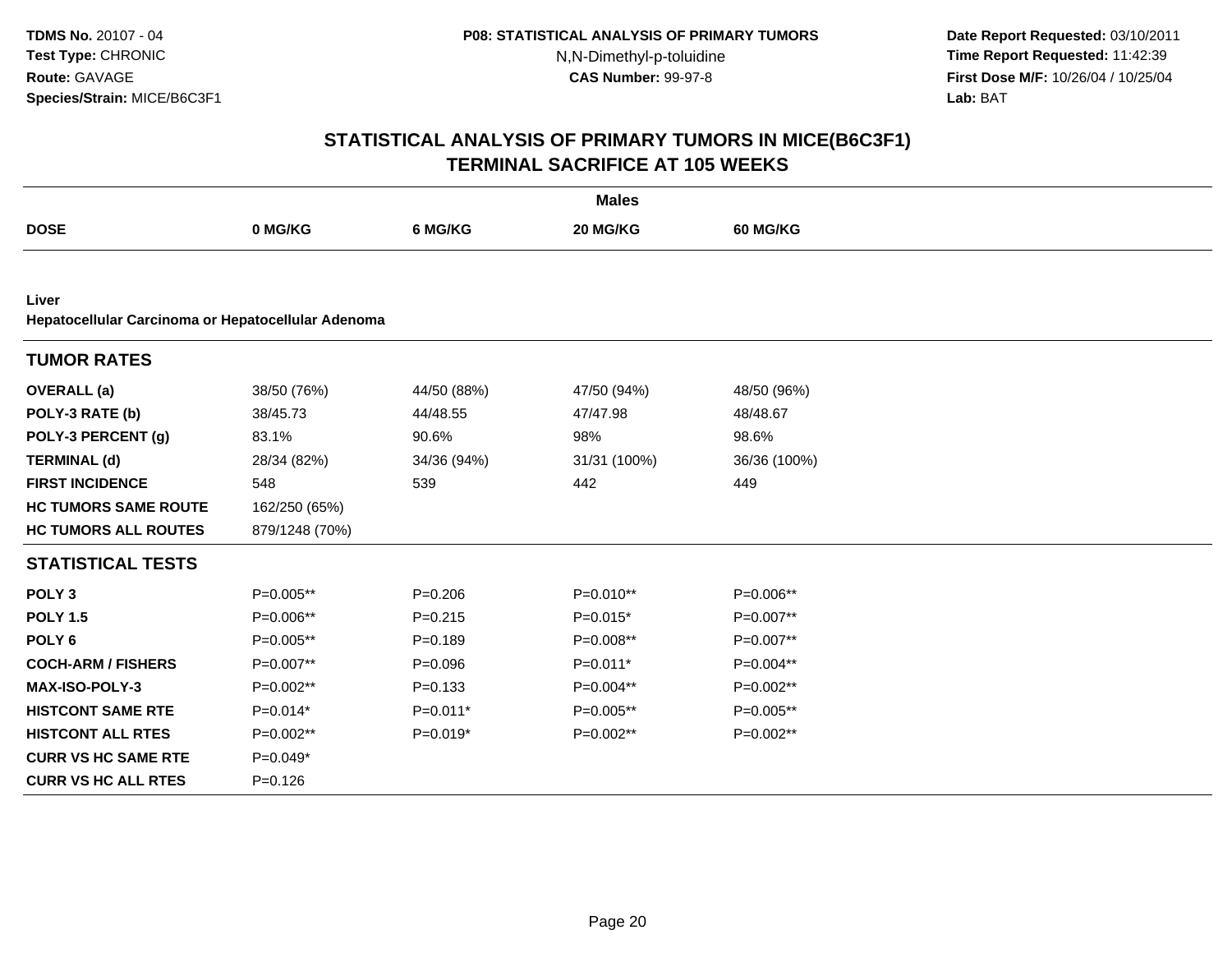**Date Report Requested:** 03/10/2011 **Time Report Requested:** 11:42:39 **First Dose M/F:** 10/26/04 / 10/25/04 Lab: BAT **Lab:** BAT

|                                                                              |                |             | <b>Males</b> |                 |
|------------------------------------------------------------------------------|----------------|-------------|--------------|-----------------|
| <b>DOSE</b>                                                                  | 0 MG/KG        | 6 MG/KG     | 20 MG/KG     | <b>60 MG/KG</b> |
|                                                                              |                |             |              |                 |
| Liver<br>Hepatocellular Carcinoma, Hepatocellular Adenoma, or Hepatoblastoma |                |             |              |                 |
| <b>TUMOR RATES</b>                                                           |                |             |              |                 |
| <b>OVERALL</b> (a)                                                           | 38/50 (76%)    | 45/50 (90%) | 48/50 (96%)  | 48/50 (96%)     |
| POLY-3 RATE (b)                                                              | 38/45.73       | 45/49.06    | 48/48.40     | 48/48.67        |
| POLY-3 PERCENT (g)                                                           | 83.1%          | 91.7%       | 99.2%        | 98.6%           |
| <b>TERMINAL (d)</b>                                                          | 28/34 (82%)    | 34/36 (94%) | 31/31 (100%) | 36/36 (100%)    |
| <b>FIRST INCIDENCE</b>                                                       | 548            | 539         | 442          | 449             |
| <b>HC TUMORS SAME ROUTE</b>                                                  | 165/250 (66%)  |             |              |                 |
| <b>HC TUMORS ALL ROUTES</b>                                                  | 889/1248 (71%) |             |              |                 |
| <b>STATISTICAL TESTS</b>                                                     |                |             |              |                 |
| POLY <sub>3</sub>                                                            | P=0.006**      | $P=0.157$   | P=0.004**    | P=0.006**       |
| <b>POLY 1.5</b>                                                              | P=0.008**      | $P = 0.151$ | P=0.006**    | P=0.007**       |
| POLY <sub>6</sub>                                                            | P=0.006**      | $P = 0.159$ | P=0.004**    | P=0.007**       |
| <b>COCH-ARM / FISHERS</b>                                                    | P=0.009**      | $P = 0.054$ | P=0.004**    | P=0.004**       |
| MAX-ISO-POLY-3                                                               | P<0.001**      | $P = 0.098$ | P<0.001**    | P=0.002**       |
| <b>HISTCONT SAME RTE</b>                                                     | $P=0.015*$     | $P=0.009**$ | P=0.005**    | P=0.005**       |
| <b>HISTCONT ALL RTES</b>                                                     | $P=0.003**$    | $P=0.018*$  | P=0.002**    | $P=0.002**$     |
| <b>CURR VS HC SAME RTE</b>                                                   | $P = 0.063$    |             |              |                 |
| <b>CURR VS HC ALL RTES</b>                                                   | $P = 0.153$    |             |              |                 |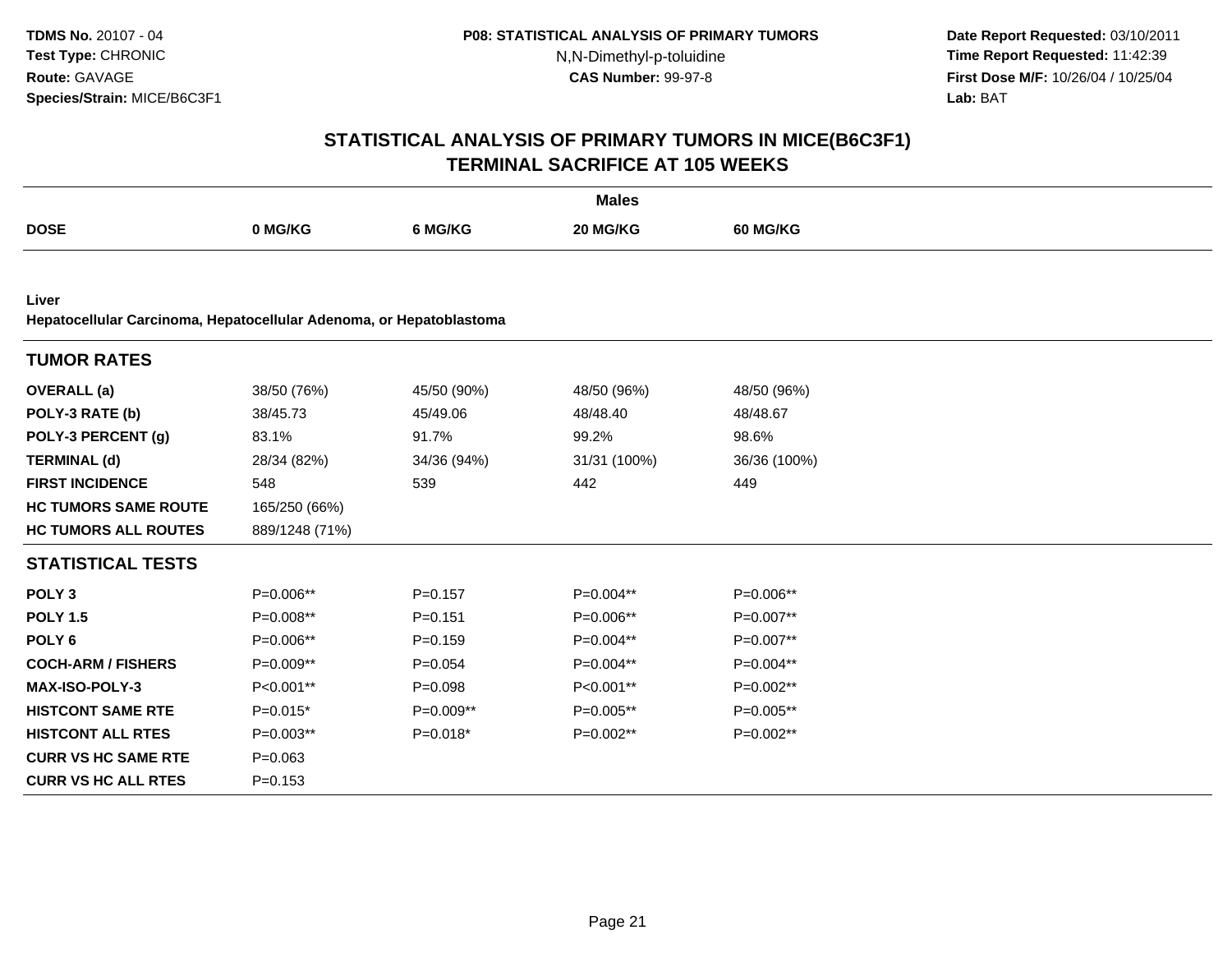**Date Report Requested:** 03/10/2011 **Time Report Requested:** 11:42:39 **First Dose M/F:** 10/26/04 / 10/25/04 Lab: BAT **Lab:** BAT

|                                      |                |             | <b>Males</b> |                 |
|--------------------------------------|----------------|-------------|--------------|-----------------|
| <b>DOSE</b>                          | 0 MG/KG        | 6 MG/KG     | 20 MG/KG     | <b>60 MG/KG</b> |
|                                      |                |             |              |                 |
| Lung<br>Alveolar/Bronchiolar Adenoma |                |             |              |                 |
| <b>TUMOR RATES</b>                   |                |             |              |                 |
| <b>OVERALL</b> (a)                   | 11/50 (22%)    | 16/50 (32%) | 18/50 (36%)  | 10/50 (20%)     |
| POLY-3 RATE (b)                      | 11/43.30       | 16/46.13    | 18/43.81     | 10/45.15        |
| POLY-3 PERCENT (g)                   | 25.4%          | 34.7%       | 41.1%        | 22.2%           |
| <b>TERMINAL (d)</b>                  | 9/34(27%)      | 13/36 (36%) | 13/31 (42%)  | 8/36 (22%)      |
| <b>FIRST INCIDENCE</b>               | 643            | 568         | 609          | 609             |
| <b>HC TUMORS SAME ROUTE</b>          | 34/250 (14%)   |             |              |                 |
| <b>HC TUMORS ALL ROUTES</b>          | 195/1250 (16%) |             |              |                 |
| <b>STATISTICAL TESTS</b>             |                |             |              |                 |
| POLY <sub>3</sub>                    | P=0.204N       | $P = 0.233$ | $P = 0.089$  | P=0.457N        |
| <b>POLY 1.5</b>                      | $P = 0.204N$   | $P = 0.233$ | $P = 0.101$  | $P = 0.455N$    |
| POLY <sub>6</sub>                    | $P = 0.205N$   | $P = 0.232$ | $P=0.079$    | P=0.460N        |
| <b>COCH-ARM / FISHERS</b>            | $P = 0.235N$   | $P = 0.184$ | $P = 0.093$  | $P = 0.500N$    |
| MAX-ISO-POLY-3                       | P=0.197N       | $P = 0.177$ | $P = 0.058$  | P=0.362N        |
| <b>HISTCONT SAME RTE</b>             | $P=0.129$      | P=0.005**   | $P=0.004**$  | $P = 0.066$     |
| <b>HISTCONT ALL RTES</b>             | $P = 0.085$    | P<0.001**   | P<0.001**    | $P=0.222$       |
| <b>CURR VS HC SAME RTE</b>           | $P = 0.089$    |             |              |                 |
| <b>CURR VS HC ALL RTES</b>           | $P = 0.175$    |             |              |                 |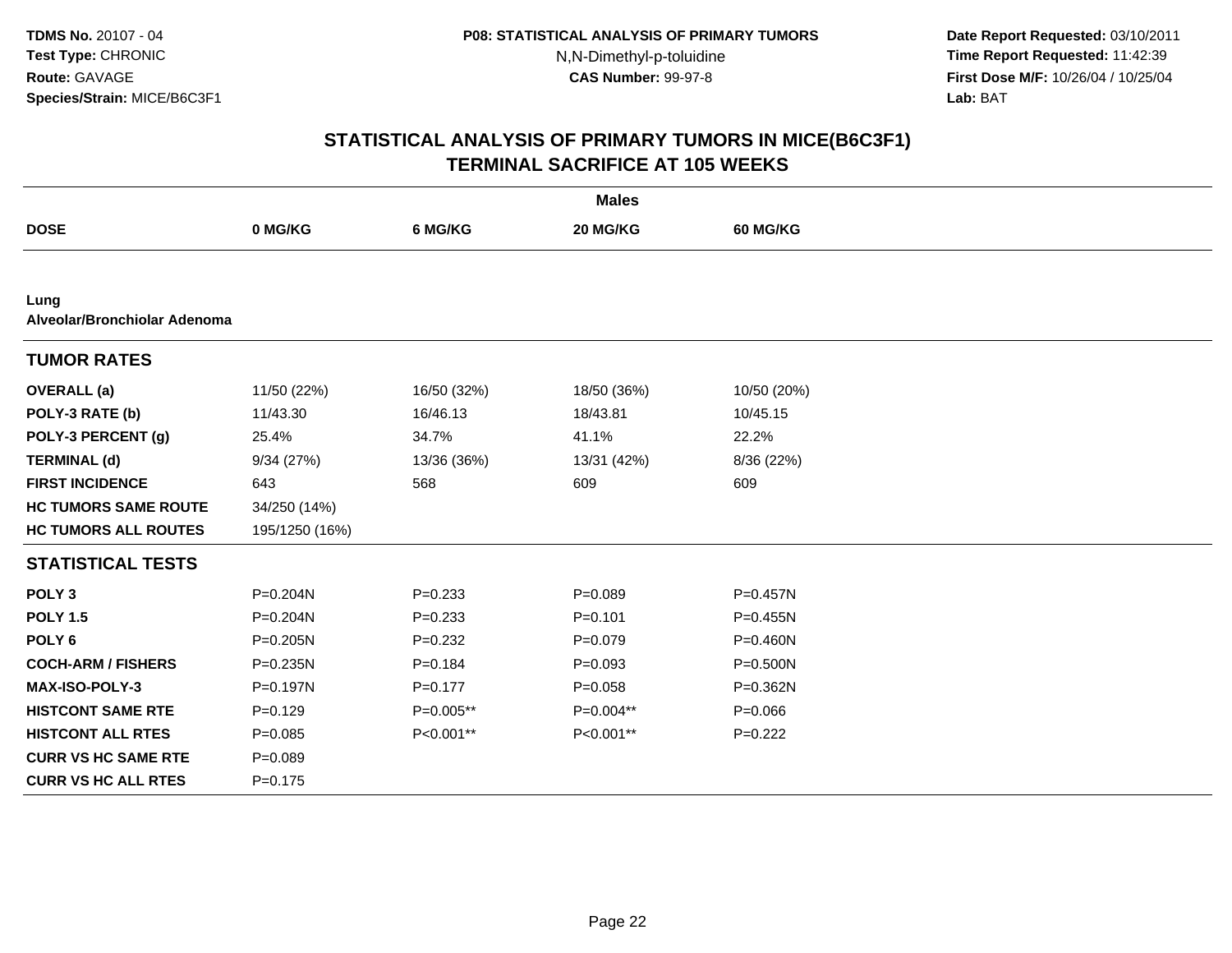**Date Report Requested:** 03/10/2011 **Time Report Requested:** 11:42:39 **First Dose M/F:** 10/26/04 / 10/25/04 Lab: BAT **Lab:** BAT

|                                        |                |             | <b>Males</b> |             |
|----------------------------------------|----------------|-------------|--------------|-------------|
| <b>DOSE</b>                            | 0 MG/KG        | 6 MG/KG     | 20 MG/KG     | 60 MG/KG    |
|                                        |                |             |              |             |
| Lung<br>Alveolar/Bronchiolar Carcinoma |                |             |              |             |
| <b>TUMOR RATES</b>                     |                |             |              |             |
| <b>OVERALL</b> (a)                     | 2/50(4%)       | 3/50(6%)    | 0/50(0%)     | 4/50(8%)    |
| POLY-3 RATE (b)                        | 2/42.79        | 3/45.25     | 0/42.68      | 4/45.31     |
| POLY-3 PERCENT (g)                     | 4.7%           | 6.6%        | 0%           | 8.8%        |
| <b>TERMINAL (d)</b>                    | 2/34(6%)       | 3/36(8%)    | 0/31(0%)     | 2/36(6%)    |
| <b>FIRST INCIDENCE</b>                 | 730 (T)        | 730 (T)     | ---          | 562         |
| <b>HC TUMORS SAME ROUTE</b>            | 15/250 (6%)    |             |              |             |
| <b>HC TUMORS ALL ROUTES</b>            | 156/1250 (13%) |             |              |             |
| <b>STATISTICAL TESTS</b>               |                |             |              |             |
| POLY <sub>3</sub>                      | $P = 0.271$    | $P = 0.526$ | P=0.237N     | $P = 0.364$ |
| <b>POLY 1.5</b>                        | $P = 0.269$    | $P = 0.526$ | P=0.233N     | $P=0.362$   |
| POLY <sub>6</sub>                      | $P = 0.275$    | $P = 0.525$ | P=0.243N     | $P = 0.367$ |
| <b>COCH-ARM / FISHERS</b>              | $P = 0.258$    | $P = 0.500$ | P=0.247N     | $P = 0.339$ |
| <b>MAX-ISO-POLY-3</b>                  | $P = 0.244$    | $P = 0.350$ | P=0.076N     | $P=0.228$   |
| <b>HISTCONT SAME RTE</b>               | $P = 0.351$    | $P = 1.000$ | $P = 1.000$  | $P = 0.361$ |
| <b>HISTCONT ALL RTES</b>               | (h)            | (h)         | (h)          | (h)         |
| <b>CURR VS HC SAME RTE</b>             | $P = 0.614$    |             |              |             |
| <b>CURR VS HC ALL RTES</b>             | $P = 0.096$    |             |              |             |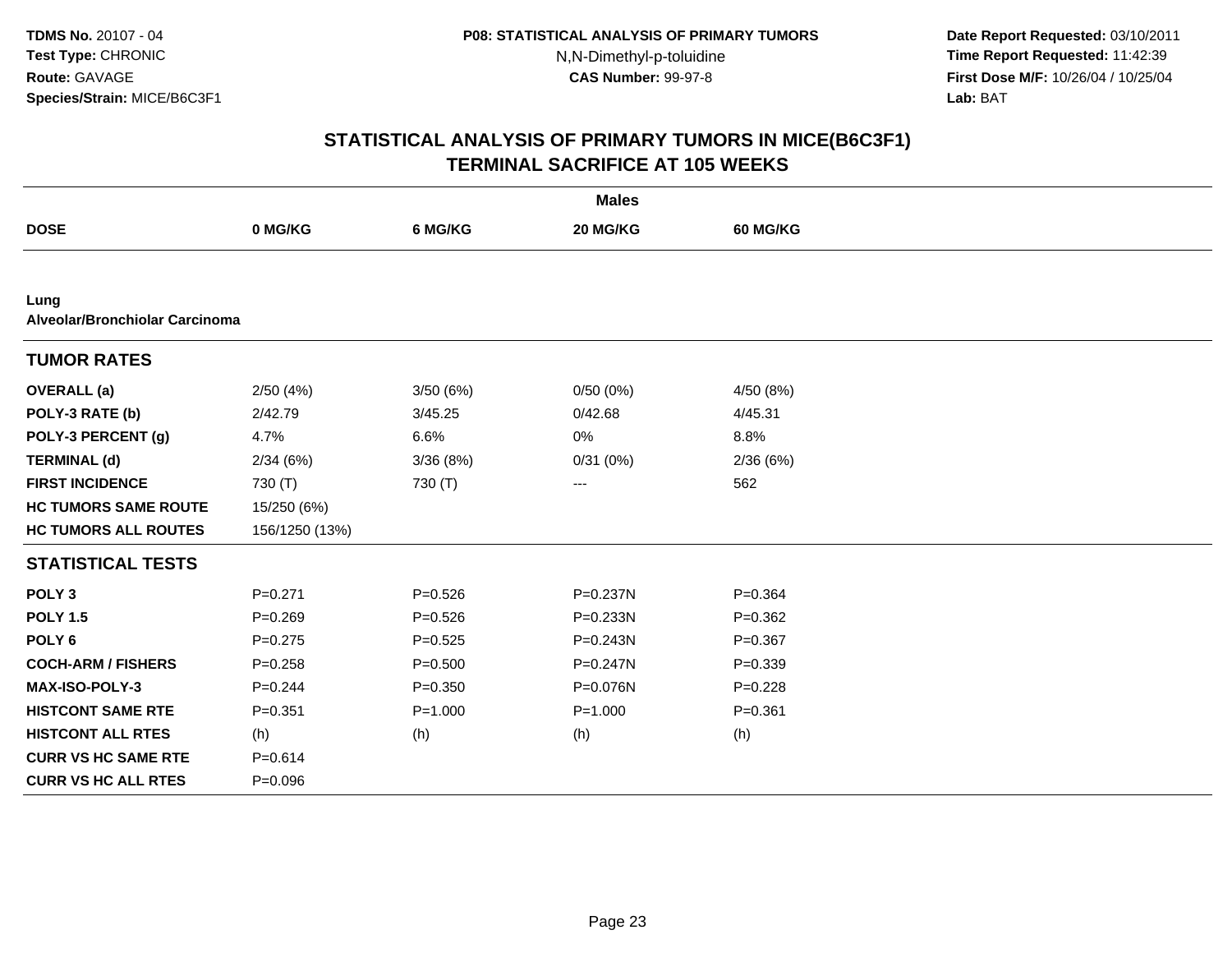**Date Report Requested:** 03/10/2011 **Time Report Requested:** 11:42:39 **First Dose M/F:** 10/26/04 / 10/25/04 Lab: BAT **Lab:** BAT

|                                                                        |                |             | <b>Males</b> |                 |  |
|------------------------------------------------------------------------|----------------|-------------|--------------|-----------------|--|
| <b>DOSE</b>                                                            | 0 MG/KG        | 6 MG/KG     | 20 MG/KG     | <b>60 MG/KG</b> |  |
|                                                                        |                |             |              |                 |  |
| Lung<br>Alveolar/Bronchiolar Carcinoma or Alveolar/Bronchiolar Adenoma |                |             |              |                 |  |
| <b>TUMOR RATES</b>                                                     |                |             |              |                 |  |
| <b>OVERALL</b> (a)                                                     | 13/50 (26%)    | 19/50 (38%) | 18/50 (36%)  | 12/50 (24%)     |  |
| POLY-3 RATE (b)                                                        | 13/43.30       | 19/46.13    | 18/43.81     | 12/45.88        |  |
| POLY-3 PERCENT (g)                                                     | 30%            | 41.2%       | 41.1%        | 26.2%           |  |
| <b>TERMINAL (d)</b>                                                    | 11/34 (32%)    | 16/36 (44%) | 13/31 (42%)  | 8/36 (22%)      |  |
| <b>FIRST INCIDENCE</b>                                                 | 643            | 568         | 609          | 562             |  |
| <b>HC TUMORS SAME ROUTE</b>                                            | 47/250 (19%)   |             |              |                 |  |
| <b>HC TUMORS ALL ROUTES</b>                                            | 335/1250 (27%) |             |              |                 |  |
| <b>STATISTICAL TESTS</b>                                               |                |             |              |                 |  |
| POLY <sub>3</sub>                                                      | P=0.167N       | $P = 0.187$ | $P = 0.194$  | $P = 0.433N$    |  |
| <b>POLY 1.5</b>                                                        | P=0.176N       | $P = 0.188$ | $P = 0.212$  | P=0.439N        |  |
| POLY <sub>6</sub>                                                      | P=0.157N       | $P = 0.185$ | $P = 0.177$  | $P = 0.425N$    |  |
| <b>COCH-ARM / FISHERS</b>                                              | P=0.218N       | $P=0.142$   | $P = 0.194$  | $P = 0.500N$    |  |
| <b>MAX-ISO-POLY-3</b>                                                  | P=0.218N       | $P = 0.141$ | $P = 0.139$  | $P = 0.346N$    |  |
| <b>HISTCONT SAME RTE</b>                                               | $P = 0.154$    | P=0.009**   | $P=0.011*$   | $P=0.197$       |  |
| <b>HISTCONT ALL RTES</b>                                               | $P = 0.333$    | $P=0.021*$  | $P=0.028*$   | $P = 1.000$     |  |
| <b>CURR VS HC SAME RTE</b>                                             | $P = 0.186$    |             |              |                 |  |
| <b>CURR VS HC ALL RTES</b>                                             | $P = 0.906$    |             |              |                 |  |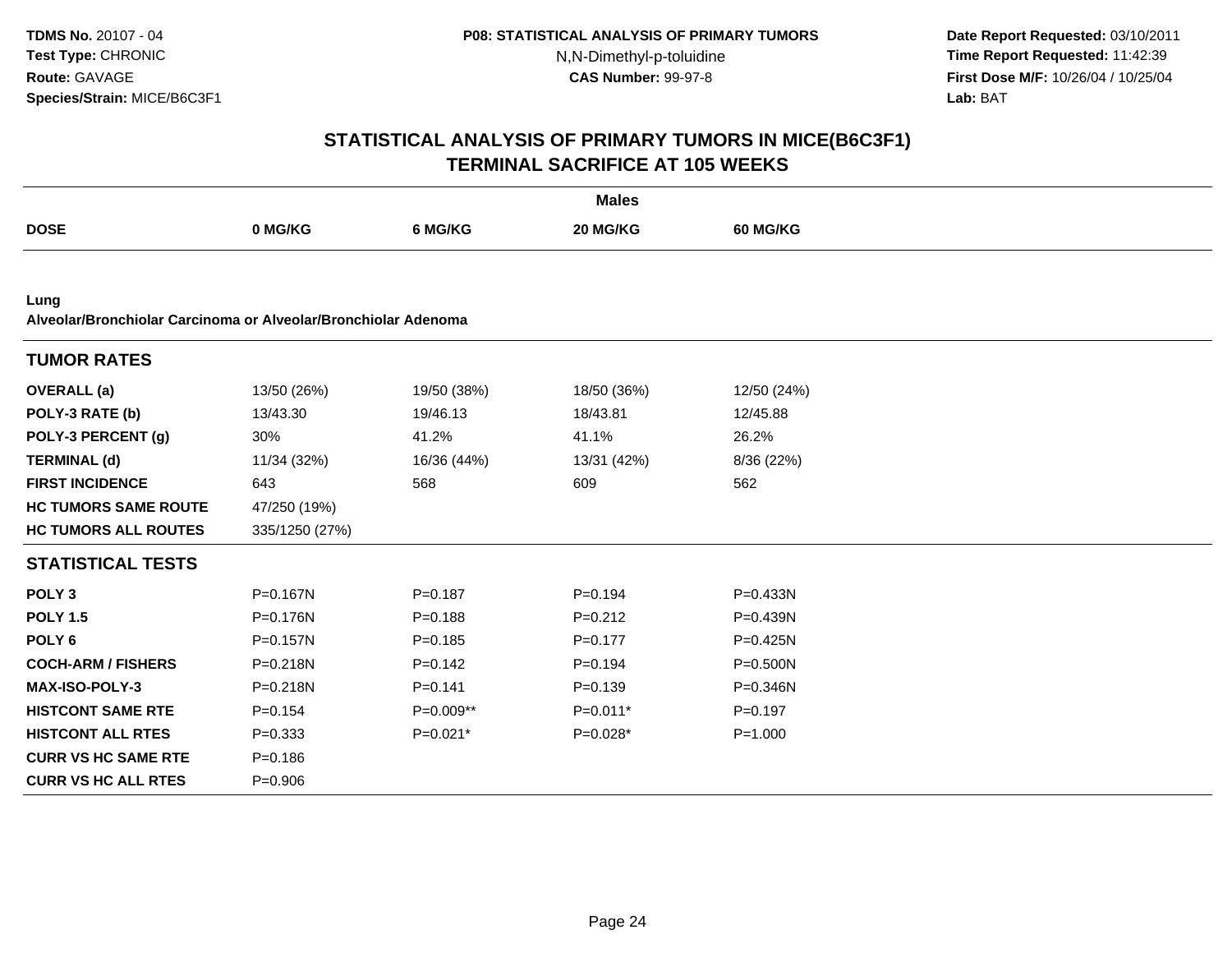**Date Report Requested:** 03/10/2011 **Time Report Requested:** 11:42:39 **First Dose M/F:** 10/26/04 / 10/25/04 Lab: BAT **Lab:** BAT

|                                                                      |             |          | <b>Males</b> |                 |  |
|----------------------------------------------------------------------|-------------|----------|--------------|-----------------|--|
| <b>DOSE</b>                                                          | 0 MG/KG     | 6 MG/KG  | 20 MG/KG     | <b>60 MG/KG</b> |  |
|                                                                      |             |          |              |                 |  |
| <b>Pituitary Gland: Pars Distalis or Unspecified Site</b><br>Adenoma |             |          |              |                 |  |
| <b>TUMOR RATES</b>                                                   |             |          |              |                 |  |
| <b>OVERALL</b> (a)                                                   | 0/50(0%)    | 0/50(0%) | 0/49(0%)     | 0/50(0%)        |  |
| POLY-3 RATE (b)                                                      | 0/42.79     | 0/45.25  | 0/41.68      | 0/44.58         |  |
| POLY-3 PERCENT (g)                                                   | 0%          | 0%       | 0%           | 0%              |  |
| <b>TERMINAL (d)</b>                                                  | 0/34(0%)    | 0/36(0%) | 0/30(0%)     | 0/36(0%)        |  |
| <b>FIRST INCIDENCE</b>                                               | $---$       | ---      | ---          | $\cdots$        |  |
| <b>HC TUMORS SAME ROUTE</b>                                          | 0/247(0%)   |          |              |                 |  |
| <b>HC TUMORS ALL ROUTES</b>                                          | 6/1225 (1%) |          |              |                 |  |
| <b>STATISTICAL TESTS</b>                                             |             |          |              |                 |  |
| POLY <sub>3</sub>                                                    | (n)         | (n)      | (n)          | (n)             |  |
| <b>POLY 1.5</b>                                                      | (n)         | (n)      | (n)          | (n)             |  |
| POLY <sub>6</sub>                                                    | (n)         | (n)      | (n)          | (n)             |  |
| <b>COCH-ARM / FISHERS</b>                                            | (n)         | (n)      | (n)          | (n)             |  |
| MAX-ISO-POLY-3                                                       | (n)         | (n)      | (n)          | (n)             |  |
| <b>HISTCONT SAME RTE</b>                                             | (n)         | (n)      | (n)          | (n)             |  |
| <b>HISTCONT ALL RTES</b>                                             | (n)         | (n)      | (n)          | (n)             |  |
| <b>CURR VS HC SAME RTE</b>                                           | (n)         |          |              |                 |  |
| <b>CURR VS HC ALL RTES</b>                                           | (n)         |          |              |                 |  |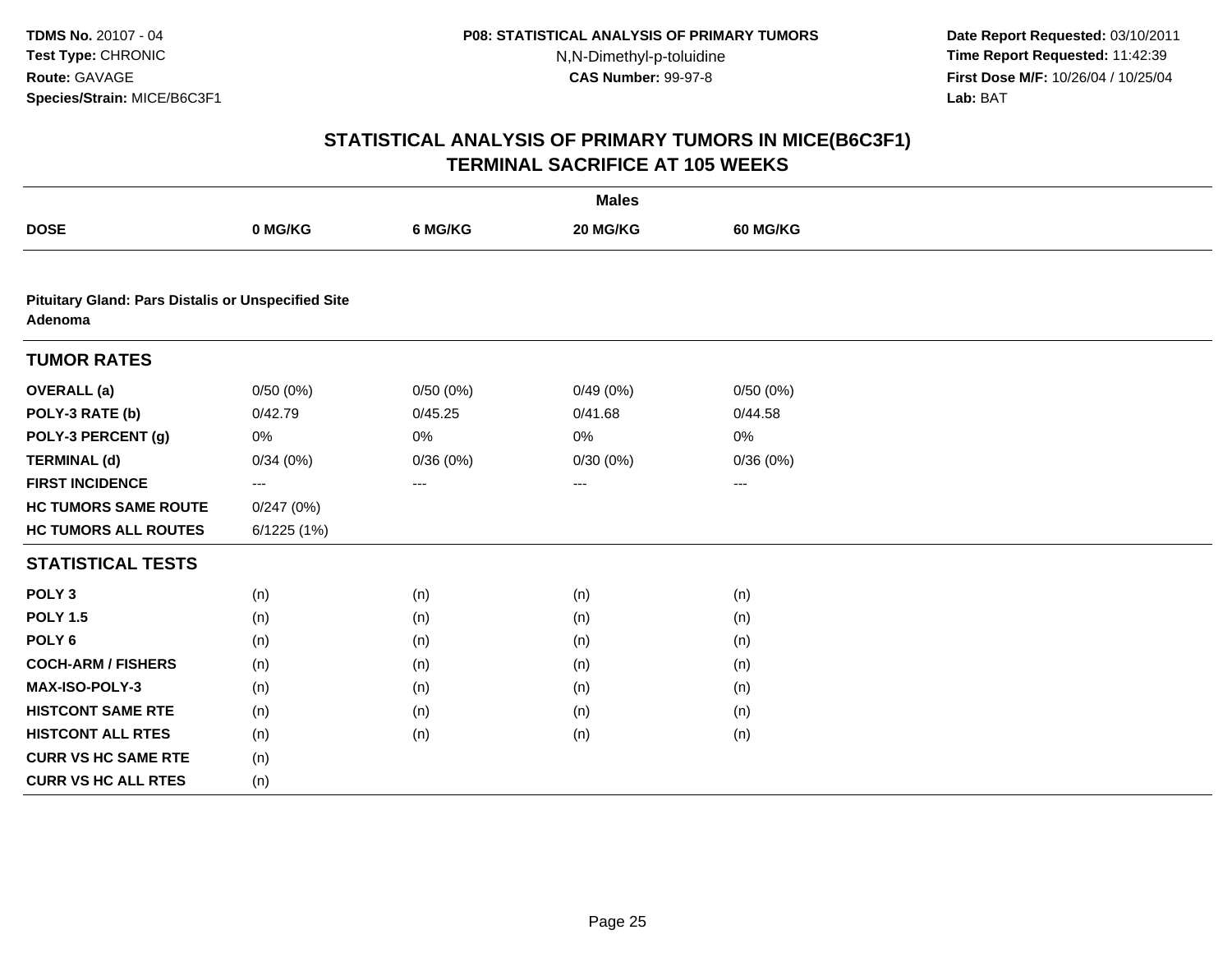**Date Report Requested:** 03/10/2011 **Time Report Requested:** 11:42:39 **First Dose M/F:** 10/26/04 / 10/25/04 Lab: BAT **Lab:** BAT

|                                             |                   |          | <b>Males</b> |                        |  |
|---------------------------------------------|-------------------|----------|--------------|------------------------|--|
| <b>DOSE</b>                                 | 0 MG/KG           | 6 MG/KG  | 20 MG/KG     | <b>60 MG/KG</b>        |  |
|                                             |                   |          |              |                        |  |
| Pituitary Gland: Pars Intermedia<br>Adenoma |                   |          |              |                        |  |
| <b>TUMOR RATES</b>                          |                   |          |              |                        |  |
| <b>OVERALL</b> (a)                          | 0/50(0%)          | 0/50(0%) | 0/49(0%)     | 0/50(0%)               |  |
| POLY-3 RATE (b)                             | 0/42.79           | 0/45.25  | 0/41.68      | 0/44.58                |  |
| POLY-3 PERCENT (g)                          | 0%                | $0\%$    | 0%           | 0%                     |  |
| <b>TERMINAL (d)</b>                         | 0/34(0%)          | 0/36(0%) | 0/30(0%)     | 0/36(0%)               |  |
| <b>FIRST INCIDENCE</b>                      | $\qquad \qquad -$ | $---$    | $--$         | $\qquad \qquad \cdots$ |  |
| <b>HC TUMORS SAME ROUTE</b>                 | 1/247 (0%)        |          |              |                        |  |
| <b>HC TUMORS ALL ROUTES</b>                 | 4/1225 (0%)       |          |              |                        |  |
| <b>STATISTICAL TESTS</b>                    |                   |          |              |                        |  |
| POLY <sub>3</sub>                           | (n)               | (n)      | (n)          | (n)                    |  |
| <b>POLY 1.5</b>                             | (n)               | (n)      | (n)          | (n)                    |  |
| POLY <sub>6</sub>                           | (n)               | (n)      | (n)          | (n)                    |  |
| <b>COCH-ARM / FISHERS</b>                   | (n)               | (n)      | (n)          | (n)                    |  |
| MAX-ISO-POLY-3                              | (n)               | (n)      | (n)          | (n)                    |  |
| <b>HISTCONT SAME RTE</b>                    | (n)               | (n)      | (n)          | (n)                    |  |
| <b>HISTCONT ALL RTES</b>                    | (n)               | (n)      | (n)          | (n)                    |  |
| <b>CURR VS HC SAME RTE</b>                  | (n)               |          |              |                        |  |
| <b>CURR VS HC ALL RTES</b>                  | (n)               |          |              |                        |  |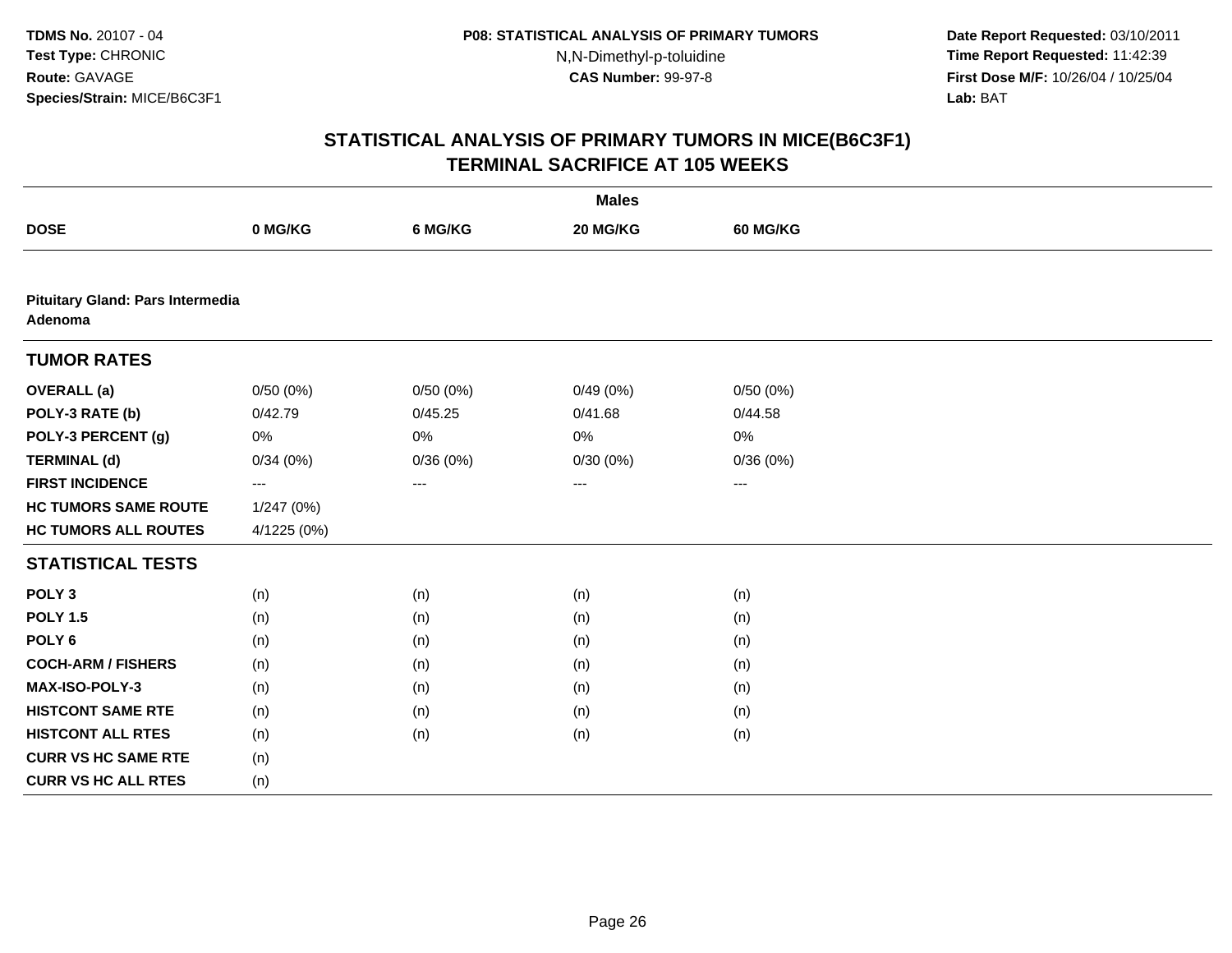**Date Report Requested:** 03/10/2011 **Time Report Requested:** 11:42:39 **First Dose M/F:** 10/26/04 / 10/25/04 Lab: BAT **Lab:** BAT

|                                            |             |          | <b>Males</b> |          |  |
|--------------------------------------------|-------------|----------|--------------|----------|--|
| <b>DOSE</b>                                | 0 MG/KG     | 6 MG/KG  | 20 MG/KG     | 60 MG/KG |  |
|                                            |             |          |              |          |  |
| <b>Skeletal Muscle</b><br>Rhabdomyosarcoma |             |          |              |          |  |
| <b>TUMOR RATES</b>                         | $\#$        | $\#$     | $\#$         | #        |  |
| <b>OVERALL</b> (a)                         | 0/50(0%)    | 0/50(0%) | 0/50(0%)     | 0/50(0%) |  |
| POLY-3 RATE (b)                            | 0/42.79     | 0/45.25  | 0/42.68      | 0/44.58  |  |
| POLY-3 PERCENT (g)                         | 0%          | $0\%$    | 0%           | 0%       |  |
| <b>TERMINAL (d)</b>                        | 0/34(0%)    | 0/36(0%) | 0/31(0%)     | 0/36(0%) |  |
| <b>FIRST INCIDENCE</b>                     | $--$        | ---      | ---          | $--$     |  |
| <b>HC TUMORS SAME ROUTE</b>                | 1/250 (0%)  |          |              |          |  |
| <b>HC TUMORS ALL ROUTES</b>                | 1/1250 (0%) |          |              |          |  |
| <b>STATISTICAL TESTS</b>                   |             |          |              |          |  |
| POLY <sub>3</sub>                          | (n)         | (n)      | (n)          | (n)      |  |
| <b>POLY 1.5</b>                            | (n)         | (n)      | (n)          | (n)      |  |
| POLY <sub>6</sub>                          | (n)         | (n)      | (n)          | (n)      |  |
| <b>COCH-ARM / FISHERS</b>                  | (n)         | (n)      | (n)          | (n)      |  |
| <b>MAX-ISO-POLY-3</b>                      | (n)         | (n)      | (n)          | (n)      |  |
| <b>HISTCONT SAME RTE</b>                   | (n)         | (n)      | (n)          | (n)      |  |
| <b>HISTCONT ALL RTES</b>                   | (n)         | (n)      | (n)          | (n)      |  |
| <b>CURR VS HC SAME RTE</b>                 | (n)         |          |              |          |  |
| <b>CURR VS HC ALL RTES</b>                 | (n)         |          |              |          |  |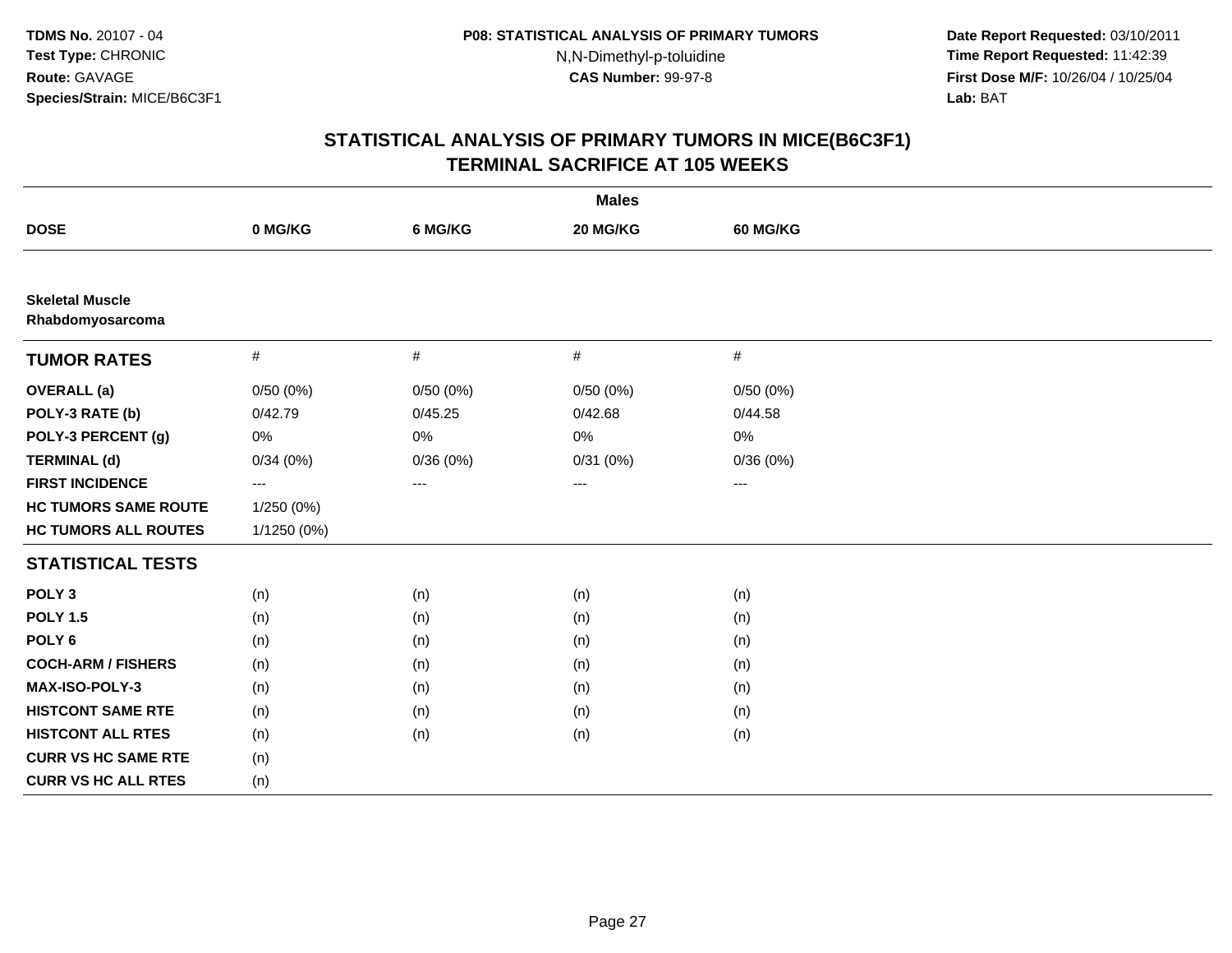**Date Report Requested:** 03/10/2011 **Time Report Requested:** 11:42:39 **First Dose M/F:** 10/26/04 / 10/25/04<br>**Lab:** BAT **Lab:** BAT

#### **STATISTICAL ANALYSIS OF PRIMARY TUMORS IN MICE(B6C3F1)TERMINAL SACRIFICE AT 105 WEEKS**

|             |         |         | <b>Males</b> |                 |
|-------------|---------|---------|--------------|-----------------|
| <b>DOSE</b> |         |         | <b>MG/KG</b> |                 |
|             | 0 MG/KG | MG/KG ز | 20 M         | <b>60 MG/KG</b> |
|             |         |         |              |                 |

**Skin**

**Fibroma, Fibrosarcoma, Sarcoma, Myxoma, Myxosarcoma, or Fibrous Histiocytoma**

| <b>TUMOR RATES</b>          | $\#$         | $\#$     | $\#$     | $\#$     |  |
|-----------------------------|--------------|----------|----------|----------|--|
|                             |              |          |          |          |  |
| <b>OVERALL</b> (a)          | 0/50(0%)     | 1/50(2%) | 0/50(0%) | 1/50(2%) |  |
| POLY-3 RATE (b)             | 0/42.79      | 1/45.78  | 0/42.68  | 1/44.80  |  |
| POLY-3 PERCENT (g)          | 0%           | 2.2%     | 0%       | 2.2%     |  |
| <b>TERMINAL (d)</b>         | 0/34(0%)     | 0/36(0%) | 0/31(0%) | 0/36(0%) |  |
| <b>FIRST INCIDENCE</b>      | $--$         | 568      | ---      | 672      |  |
| <b>HC TUMORS SAME ROUTE</b> | 2/250(1%)    |          |          |          |  |
| <b>HC TUMORS ALL ROUTES</b> | 15/1250 (1%) |          |          |          |  |
| <b>STATISTICAL TESTS</b>    |              |          |          |          |  |
| POLY <sub>3</sub>           | (n)          | (n)      | (n)      | (n)      |  |
| <b>POLY 1.5</b>             | (n)          | (n)      | (n)      | (n)      |  |
| POLY <sub>6</sub>           | (n)          | (n)      | (n)      | (n)      |  |
| <b>COCH-ARM / FISHERS</b>   | (n)          | (n)      | (n)      | (n)      |  |
| <b>MAX-ISO-POLY-3</b>       | (n)          | (n)      | (n)      | (n)      |  |
| <b>HISTCONT SAME RTE</b>    | (n)          | (n)      | (n)      | (n)      |  |
| <b>HISTCONT ALL RTES</b>    | (n)          | (n)      | (n)      | (n)      |  |
| <b>CURR VS HC SAME RTE</b>  | (n)          |          |          |          |  |
| <b>CURR VS HC ALL RTES</b>  | (n)          |          |          |          |  |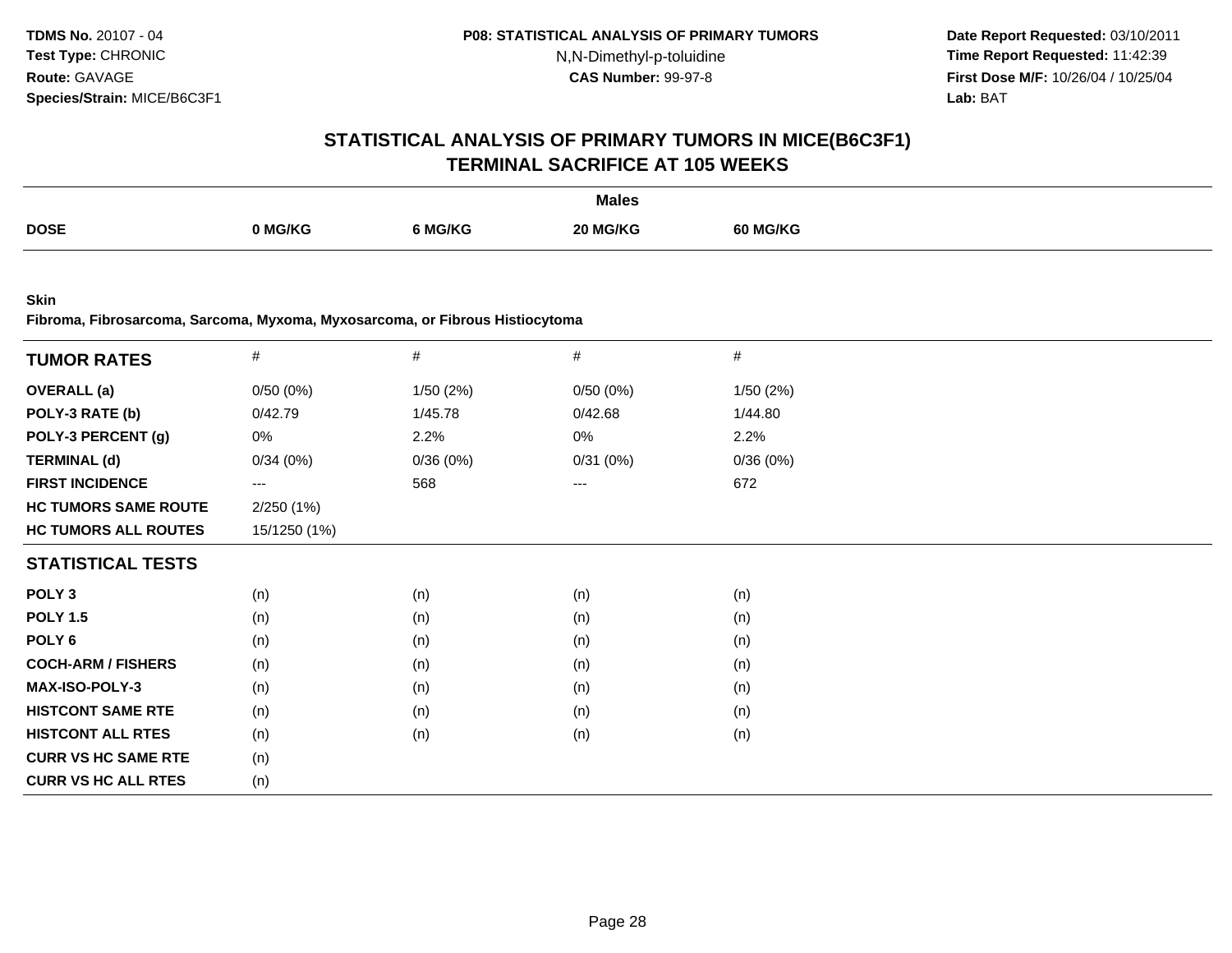**Date Report Requested:** 03/10/2011 **Time Report Requested:** 11:42:39 **First Dose M/F:** 10/26/04 / 10/25/04 Lab: BAT **Lab:** BAT

| <b>Males</b>                |             |          |          |                 |  |  |
|-----------------------------|-------------|----------|----------|-----------------|--|--|
| <b>DOSE</b>                 | 0 MG/KG     | 6 MG/KG  | 20 MG/KG | <b>60 MG/KG</b> |  |  |
|                             |             |          |          |                 |  |  |
| <b>Skin</b><br>Fibrosarcoma |             |          |          |                 |  |  |
| <b>TUMOR RATES</b>          | #           | $\#$     | #        | $\#$            |  |  |
| <b>OVERALL</b> (a)          | 0/50(0%)    | 0/50(0%) | 0/50(0%) | 1/50(2%)        |  |  |
| POLY-3 RATE (b)             | 0/42.79     | 0/45.25  | 0/42.68  | 1/44.80         |  |  |
| POLY-3 PERCENT (g)          | 0%          | 0%       | 0%       | 2.2%            |  |  |
| <b>TERMINAL (d)</b>         | 0/34(0%)    | 0/36(0%) | 0/31(0%) | 0/36(0%)        |  |  |
| <b>FIRST INCIDENCE</b>      | $\cdots$    | ---      | ---      | 672             |  |  |
| <b>HC TUMORS SAME ROUTE</b> | 1/250 (0%)  |          |          |                 |  |  |
| <b>HC TUMORS ALL ROUTES</b> | 3/1250 (0%) |          |          |                 |  |  |
| <b>STATISTICAL TESTS</b>    |             |          |          |                 |  |  |
| POLY <sub>3</sub>           | (n)         | (n)      | (n)      | (n)             |  |  |
| <b>POLY 1.5</b>             | (n)         | (n)      | (n)      | (n)             |  |  |
| POLY <sub>6</sub>           | (n)         | (n)      | (n)      | (n)             |  |  |
| <b>COCH-ARM / FISHERS</b>   | (n)         | (n)      | (n)      | (n)             |  |  |
| <b>MAX-ISO-POLY-3</b>       | (n)         | (n)      | (n)      | (n)             |  |  |
| <b>HISTCONT SAME RTE</b>    | (n)         | (n)      | (n)      | (n)             |  |  |
| <b>HISTCONT ALL RTES</b>    | (n)         | (n)      | (n)      | (n)             |  |  |
| <b>CURR VS HC SAME RTE</b>  | (n)         |          |          |                 |  |  |
| <b>CURR VS HC ALL RTES</b>  | (n)         |          |          |                 |  |  |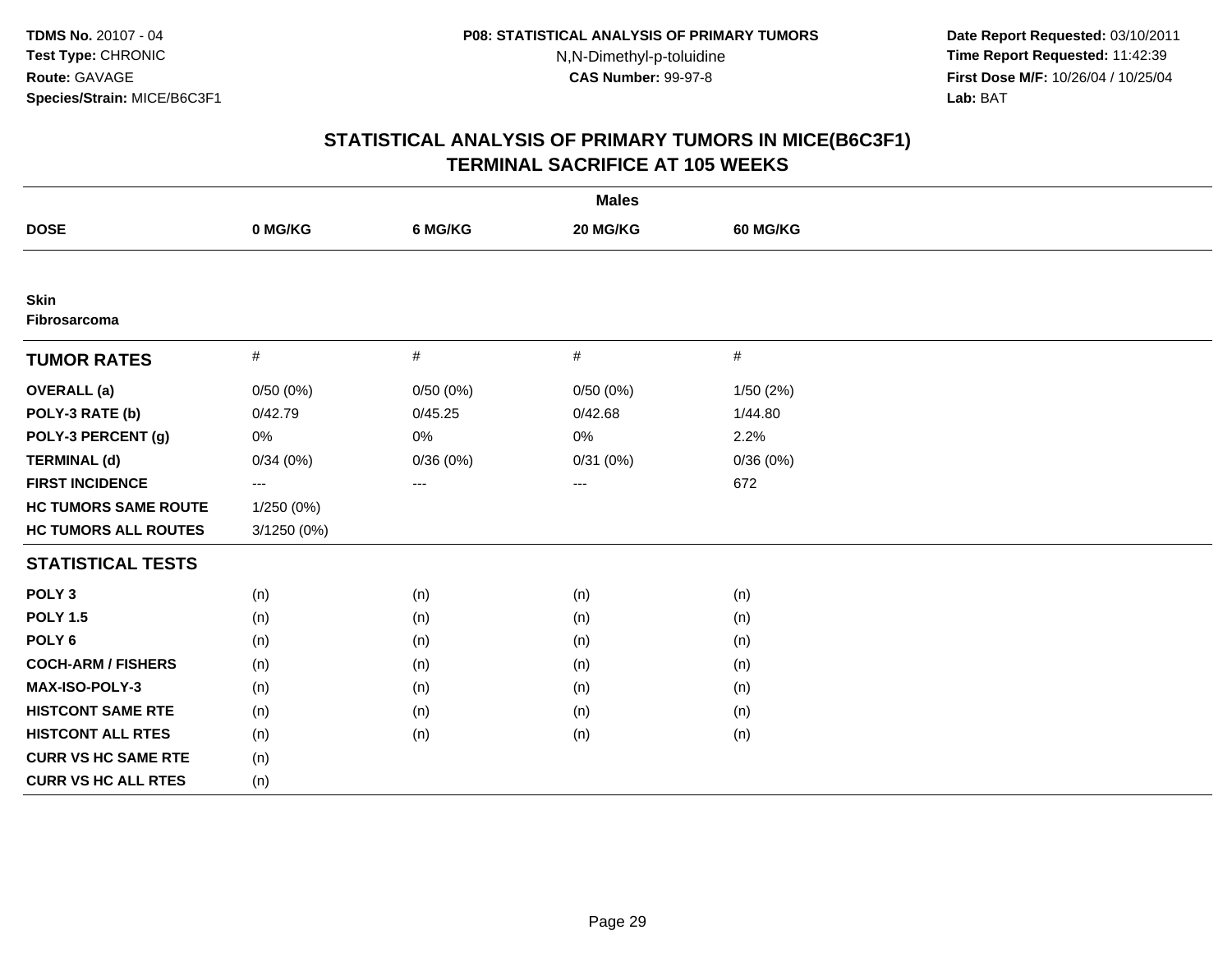**Date Report Requested:** 03/10/2011 **Time Report Requested:** 11:42:39 **First Dose M/F:** 10/26/04 / 10/25/04 Lab: BAT **Lab:** BAT

|                                                                            |                         |          | <b>Males</b> |          |  |
|----------------------------------------------------------------------------|-------------------------|----------|--------------|----------|--|
| <b>DOSE</b>                                                                | 0 MG/KG                 | 6 MG/KG  | 20 MG/KG     | 60 MG/KG |  |
|                                                                            |                         |          |              |          |  |
| <b>Skin</b><br>Fibrosarcoma, Sarcoma, Myxosarcoma, or Fibrous Histiocytoma |                         |          |              |          |  |
| <b>TUMOR RATES</b>                                                         | $\#$                    | $\#$     | #            | $\#$     |  |
| <b>OVERALL</b> (a)                                                         | 0/50(0%)                | 1/50(2%) | 0/50(0%)     | 1/50(2%) |  |
| POLY-3 RATE (b)                                                            | 0/42.79                 | 1/45.78  | 0/42.68      | 1/44.80  |  |
| POLY-3 PERCENT (g)                                                         | 0%                      | 2.2%     | $0\%$        | 2.2%     |  |
| <b>TERMINAL (d)</b>                                                        | 0/34(0%)                | 0/36(0%) | 0/31(0%)     | 0/36(0%) |  |
| <b>FIRST INCIDENCE</b>                                                     | $\qquad \qquad -\qquad$ | 568      | ---          | 672      |  |
| <b>HC TUMORS SAME ROUTE</b>                                                | 2/250(1%)               |          |              |          |  |
| <b>HC TUMORS ALL ROUTES</b>                                                | 13/1250 (1%)            |          |              |          |  |
| <b>STATISTICAL TESTS</b>                                                   |                         |          |              |          |  |
| POLY <sub>3</sub>                                                          | (n)                     | (n)      | (n)          | (n)      |  |
| <b>POLY 1.5</b>                                                            | (n)                     | (n)      | (n)          | (n)      |  |
| POLY <sub>6</sub>                                                          | (n)                     | (n)      | (n)          | (n)      |  |
| <b>COCH-ARM / FISHERS</b>                                                  | (n)                     | (n)      | (n)          | (n)      |  |
| MAX-ISO-POLY-3                                                             | (n)                     | (n)      | (n)          | (n)      |  |
| <b>HISTCONT SAME RTE</b>                                                   | (n)                     | (n)      | (n)          | (n)      |  |
| <b>HISTCONT ALL RTES</b>                                                   | (n)                     | (n)      | (n)          | (n)      |  |
| <b>CURR VS HC SAME RTE</b>                                                 | (n)                     |          |              |          |  |
| <b>CURR VS HC ALL RTES</b>                                                 | (n)                     |          |              |          |  |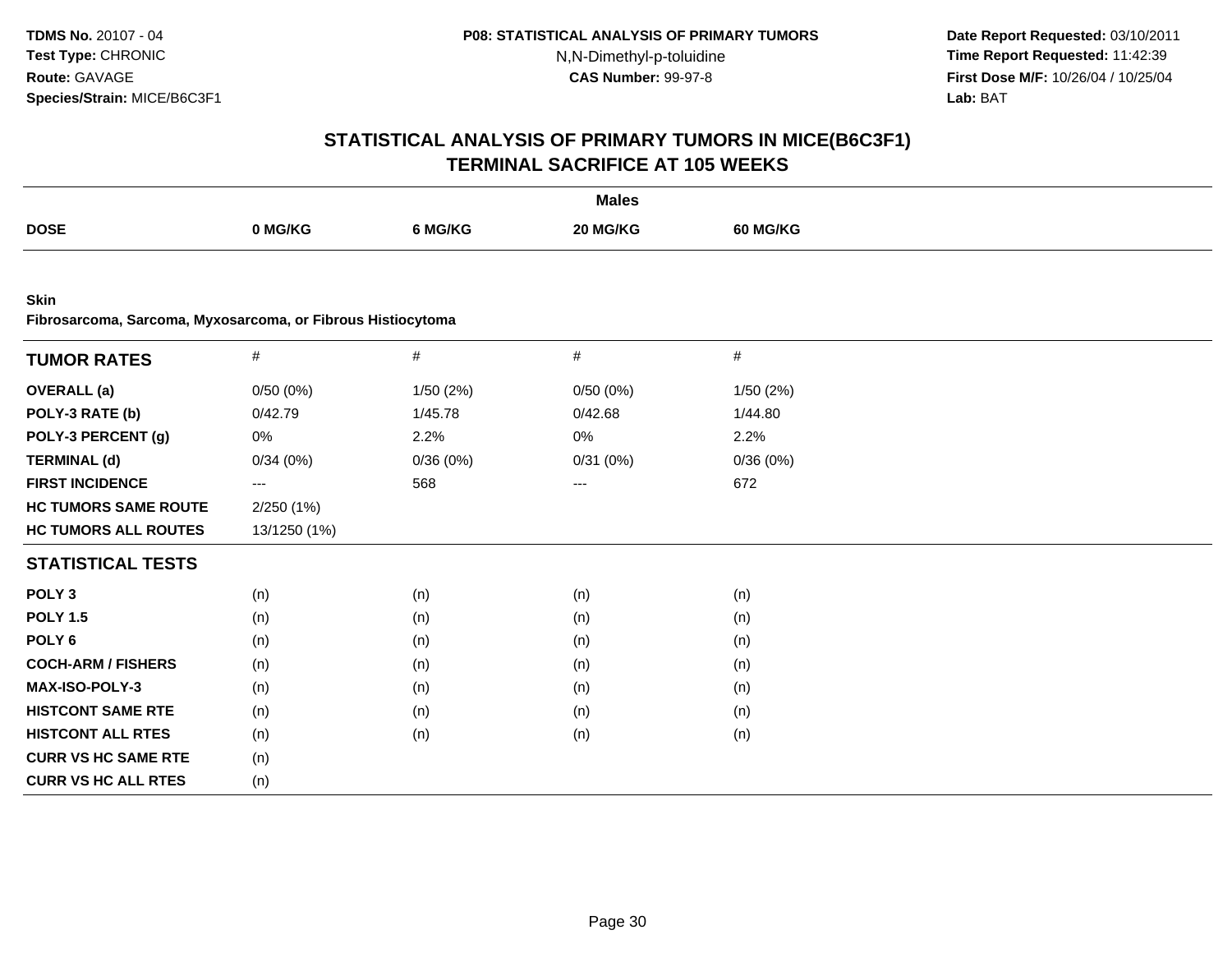**Date Report Requested:** 03/10/2011 **Time Report Requested:** 11:42:39 **First Dose M/F:** 10/26/04 / 10/25/04 Lab: BAT **Lab:** BAT

|                                                                   |                                          |          | <b>Males</b> |                 |  |
|-------------------------------------------------------------------|------------------------------------------|----------|--------------|-----------------|--|
| <b>DOSE</b>                                                       | 0 MG/KG                                  | 6 MG/KG  | 20 MG/KG     | <b>60 MG/KG</b> |  |
|                                                                   |                                          |          |              |                 |  |
| <b>Skin</b><br>Neurofibrosarcoma or Schwannoma (malignant or NOS) |                                          |          |              |                 |  |
|                                                                   |                                          |          |              |                 |  |
| <b>TUMOR RATES</b>                                                | $\#$                                     | $\#$     | $\#$         | $\#$            |  |
| <b>OVERALL</b> (a)                                                | 0/50(0%)                                 | 0/50(0%) | 0/50(0%)     | 0/50(0%)        |  |
| POLY-3 RATE (b)                                                   | 0/42.79                                  | 0/45.25  | 0/42.68      | 0/44.58         |  |
| POLY-3 PERCENT (g)                                                | 0%                                       | 0%       | $0\%$        | 0%              |  |
| <b>TERMINAL (d)</b>                                               | 0/34(0%)                                 | 0/36(0%) | 0/31(0%)     | 0/36(0%)        |  |
| <b>FIRST INCIDENCE</b>                                            | $\hspace{0.05cm} \ldots \hspace{0.05cm}$ | $\cdots$ | ---          | $\cdots$        |  |
| <b>HC TUMORS SAME ROUTE</b>                                       | 0/250(0%)                                |          |              |                 |  |
| <b>HC TUMORS ALL ROUTES</b>                                       | 1/1250 (0%)                              |          |              |                 |  |
| <b>STATISTICAL TESTS</b>                                          |                                          |          |              |                 |  |
| POLY <sub>3</sub>                                                 | (n)                                      | (n)      | (n)          | (n)             |  |
| <b>POLY 1.5</b>                                                   | (n)                                      | (n)      | (n)          | (n)             |  |
| POLY <sub>6</sub>                                                 | (n)                                      | (n)      | (n)          | (n)             |  |
| <b>COCH-ARM / FISHERS</b>                                         | (n)                                      | (n)      | (n)          | (n)             |  |
| <b>MAX-ISO-POLY-3</b>                                             | (n)                                      | (n)      | (n)          | (n)             |  |
| <b>HISTCONT SAME RTE</b>                                          | (n)                                      | (n)      | (n)          | (n)             |  |
| <b>HISTCONT ALL RTES</b>                                          | (n)                                      | (n)      | (n)          | (n)             |  |
| <b>CURR VS HC SAME RTE</b>                                        | (n)                                      |          |              |                 |  |
| <b>CURR VS HC ALL RTES</b>                                        | (n)                                      |          |              |                 |  |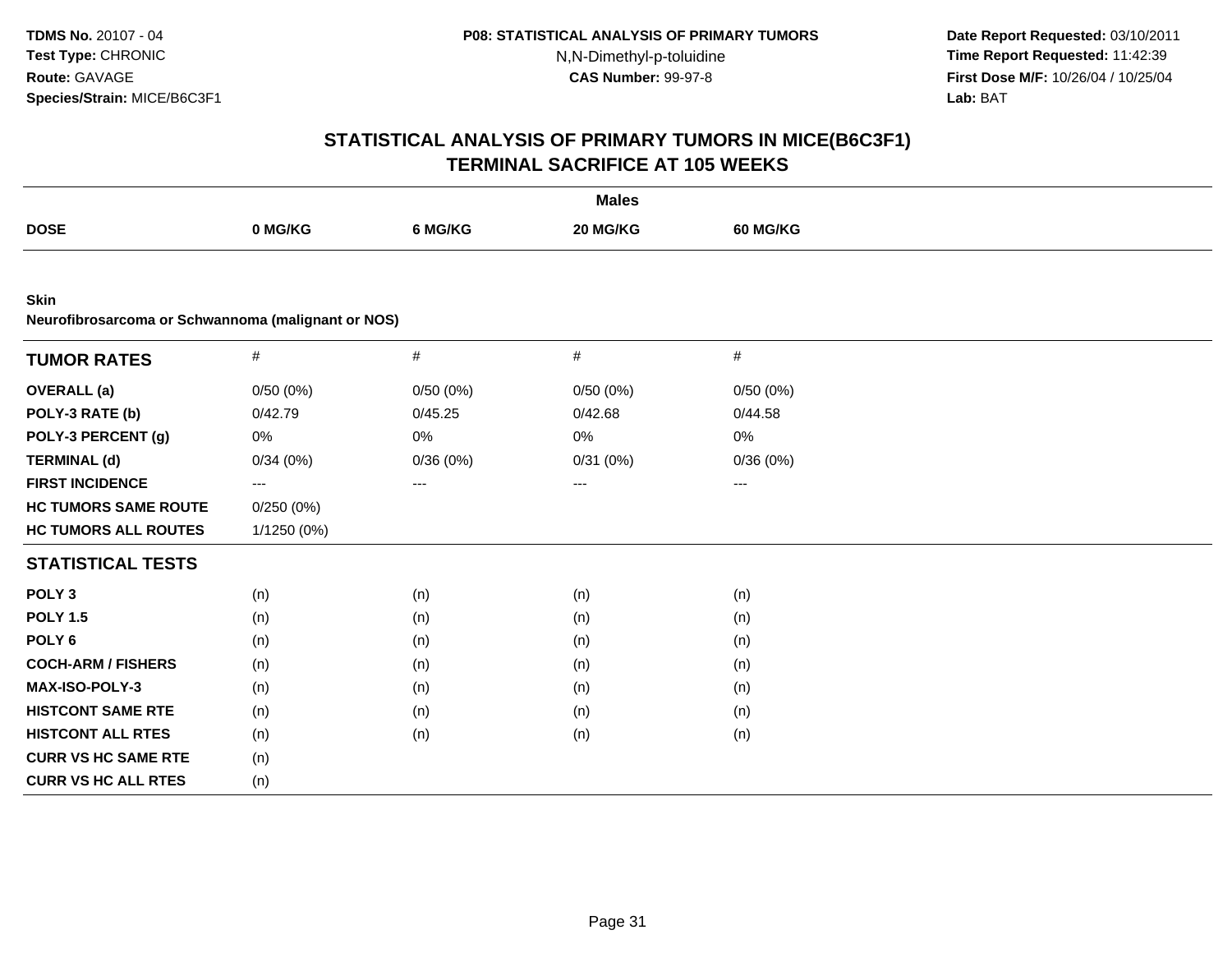**Date Report Requested:** 03/10/2011 **Time Report Requested:** 11:42:39 **First Dose M/F:** 10/26/04 / 10/25/04 Lab: BAT **Lab:** BAT

| <b>Males</b>                |                                                                           |          |          |          |  |  |  |  |  |
|-----------------------------|---------------------------------------------------------------------------|----------|----------|----------|--|--|--|--|--|
| <b>DOSE</b>                 | 0 MG/KG                                                                   | 6 MG/KG  | 20 MG/KG | 60 MG/KG |  |  |  |  |  |
|                             |                                                                           |          |          |          |  |  |  |  |  |
| <b>Skin</b>                 | Neurofibrosarcoma, Neurofibroma, or Schwannoma (benign, malignant or NOS) |          |          |          |  |  |  |  |  |
| <b>TUMOR RATES</b>          | $\#$                                                                      | #        | $\#$     | $\#$     |  |  |  |  |  |
| <b>OVERALL</b> (a)          | 0/50(0%)                                                                  | 0/50(0%) | 0/50(0%) | 0/50(0%) |  |  |  |  |  |
| POLY-3 RATE (b)             | 0/42.79                                                                   | 0/45.25  | 0/42.68  | 0/44.58  |  |  |  |  |  |
| POLY-3 PERCENT (g)          | 0%                                                                        | 0%       | 0%       | 0%       |  |  |  |  |  |
| <b>TERMINAL (d)</b>         | 0/34(0%)                                                                  | 0/36(0%) | 0/31(0%) | 0/36(0%) |  |  |  |  |  |
| <b>FIRST INCIDENCE</b>      | $\qquad \qquad \cdots$                                                    | $---$    | ---      | ---      |  |  |  |  |  |
| <b>HC TUMORS SAME ROUTE</b> | 0/250(0%)                                                                 |          |          |          |  |  |  |  |  |
| <b>HC TUMORS ALL ROUTES</b> | 1/1250 (0%)                                                               |          |          |          |  |  |  |  |  |
| <b>STATISTICAL TESTS</b>    |                                                                           |          |          |          |  |  |  |  |  |
| POLY <sub>3</sub>           | (n)                                                                       | (n)      | (n)      | (n)      |  |  |  |  |  |
| <b>POLY 1.5</b>             | (n)                                                                       | (n)      | (n)      | (n)      |  |  |  |  |  |
| POLY <sub>6</sub>           | (n)                                                                       | (n)      | (n)      | (n)      |  |  |  |  |  |
| <b>COCH-ARM / FISHERS</b>   | (n)                                                                       | (n)      | (n)      | (n)      |  |  |  |  |  |
| MAX-ISO-POLY-3              | (n)                                                                       | (n)      | (n)      | (n)      |  |  |  |  |  |
| <b>HISTCONT SAME RTE</b>    | (n)                                                                       | (n)      | (n)      | (n)      |  |  |  |  |  |
| <b>HISTCONT ALL RTES</b>    | (n)                                                                       | (n)      | (n)      | (n)      |  |  |  |  |  |
| <b>CURR VS HC SAME RTE</b>  | (n)                                                                       |          |          |          |  |  |  |  |  |
| <b>CURR VS HC ALL RTES</b>  | (n)                                                                       |          |          |          |  |  |  |  |  |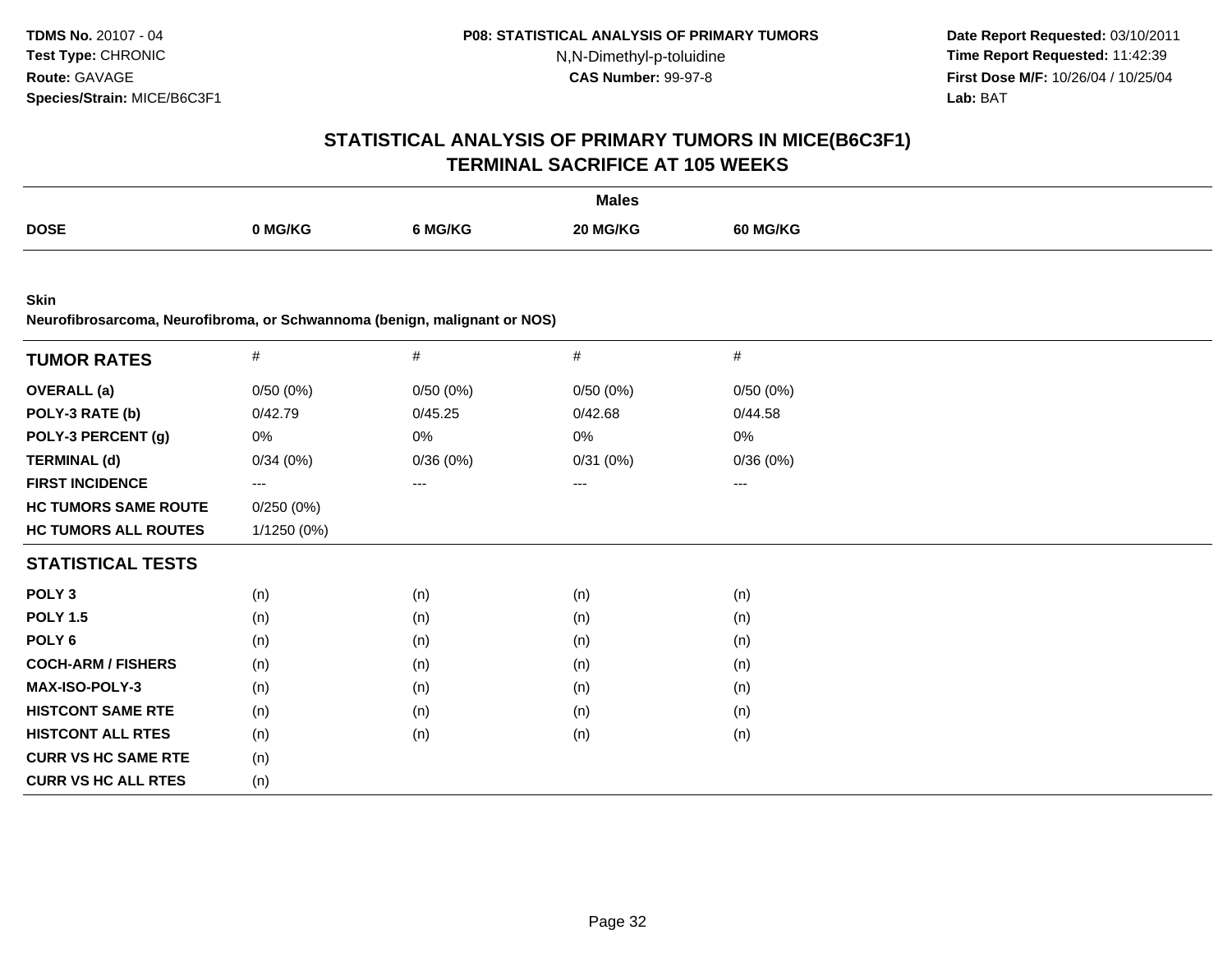**Date Report Requested:** 03/10/2011 **Time Report Requested:** 11:42:39 **First Dose M/F:** 10/26/04 / 10/25/04 Lab: BAT **Lab:** BAT

|                                  |              |              | <b>Males</b> |                 |
|----------------------------------|--------------|--------------|--------------|-----------------|
| <b>DOSE</b>                      | 0 MG/KG      | 6 MG/KG      | 20 MG/KG     | <b>60 MG/KG</b> |
|                                  |              |              |              |                 |
| <b>Spleen</b><br>Hemangiosarcoma |              |              |              |                 |
| <b>TUMOR RATES</b>               |              |              |              |                 |
| <b>OVERALL</b> (a)               | 3/48(6%)     | 1/50(2%)     | 4/49 (8%)    | 1/50(2%)        |
| POLY-3 RATE (b)                  | 3/41.28      | 1/45.38      | 4/43.31      | 1/44.58         |
| POLY-3 PERCENT (g)               | 7.3%         | 2.2%         | 9.2%         | 2.2%            |
| <b>TERMINAL (d)</b>              | 3/34(9%)     | 0/36(0%)     | 2/31(7%)     | 1/36(3%)        |
| <b>FIRST INCIDENCE</b>           | 730 (T)      | 697          | 548          | 730 (T)         |
| <b>HC TUMORS SAME ROUTE</b>      | 7/249 (3%)   |              |              |                 |
| <b>HC TUMORS ALL ROUTES</b>      | 35/1242 (3%) |              |              |                 |
| <b>STATISTICAL TESTS</b>         |              |              |              |                 |
| POLY <sub>3</sub>                | P=0.332N     | P=0.272N     | $P = 0.526$  | P=0.278N        |
| <b>POLY 1.5</b>                  | P=0.331N     | $P = 0.271N$ | $P=0.532$    | P=0.276N        |
| POLY <sub>6</sub>                | $P = 0.335N$ | P=0.273N     | $P = 0.519$  | $P = 0.280N$    |
| <b>COCH-ARM / FISHERS</b>        | P=0.334N     | P=0.293N     | $P=0.512$    | P=0.293N        |
| MAX-ISO-POLY-3                   | P=0.252N     | P=0.140N     | $P = 0.373$  | P=0.142N        |
| <b>HISTCONT SAME RTE</b>         | $P=0.332$    | $P = 1.000$  | $P=0.036*$   | $P = 1.000$     |
| <b>HISTCONT ALL RTES</b>         | $P = 0.245$  | $P = 1.000$  | P=0.002**    | $P = 1.000$     |
| <b>CURR VS HC SAME RTE</b>       | $P = 0.199$  |              |              |                 |
| <b>CURR VS HC ALL RTES</b>       | $P=0.149$    |              |              |                 |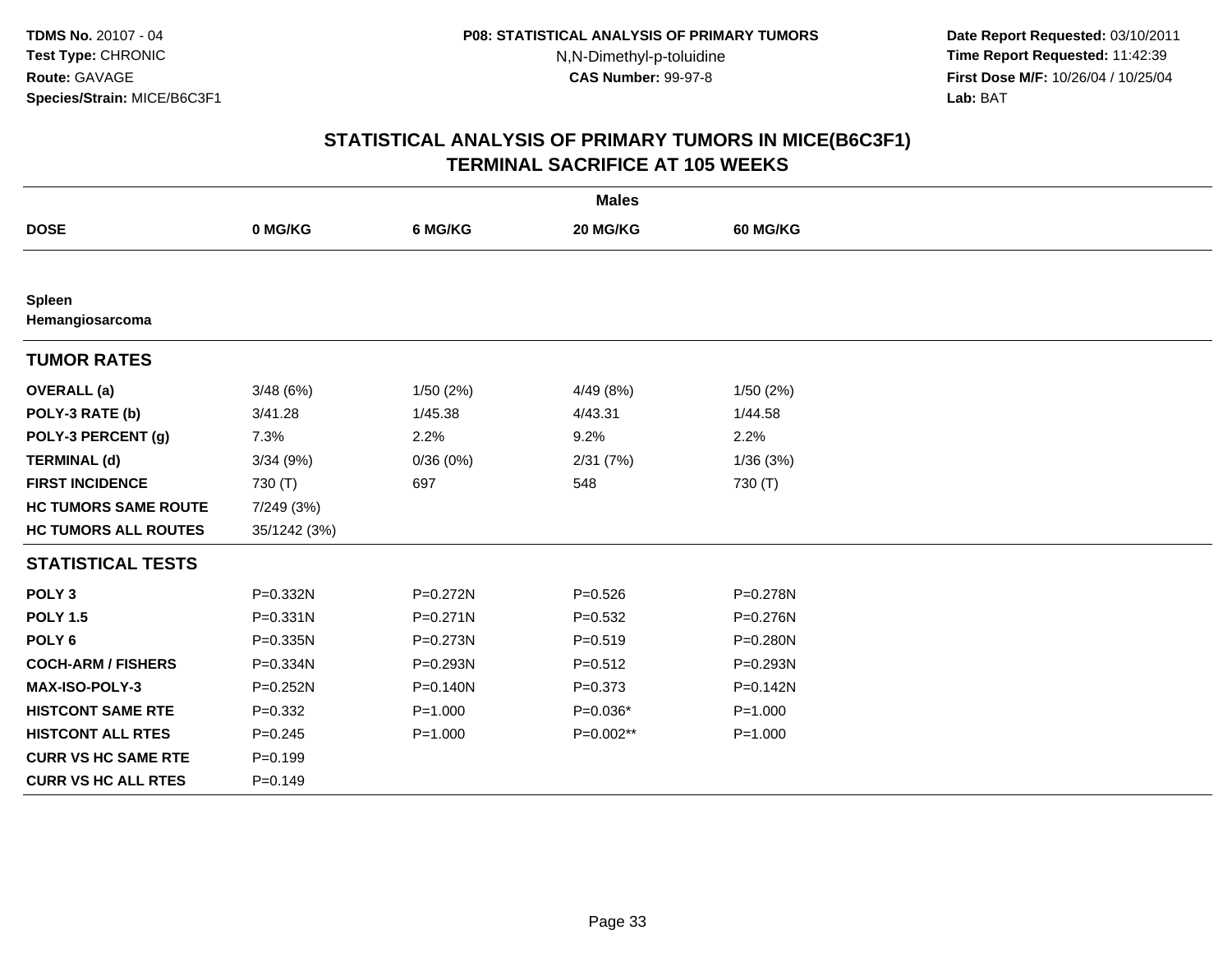**Date Report Requested:** 03/10/2011 **Time Report Requested:** 11:42:39 **First Dose M/F:** 10/26/04 / 10/25/04 Lab: BAT **Lab:** BAT

|                                                                       |              |              | <b>Males</b> |                 |  |
|-----------------------------------------------------------------------|--------------|--------------|--------------|-----------------|--|
| <b>DOSE</b>                                                           | 0 MG/KG      | 6 MG/KG      | 20 MG/KG     | <b>60 MG/KG</b> |  |
|                                                                       |              |              |              |                 |  |
| Stomach, Forestomach<br>Squamous Cell Carcinoma or Papilloma Squamous |              |              |              |                 |  |
| <b>TUMOR RATES</b>                                                    | $\#$         | #            | $\#$         | $\#$            |  |
| <b>OVERALL</b> (a)                                                    | 1/50 (2%)    | 1/50(2%)     | 0/50(0%)     | 3/50 (6%)       |  |
| POLY-3 RATE (b)                                                       | 1/42.79      | 1/45.25      | 0/42.68      | 3/44.83         |  |
| POLY-3 PERCENT (g)                                                    | 2.3%         | 2.2%         | 0%           | 6.7%            |  |
| <b>TERMINAL (d)</b>                                                   | 1/34(3%)     | 1/36(3%)     | 0/31(0%)     | 2/36(6%)        |  |
| <b>FIRST INCIDENCE</b>                                                | 730 (T)      | 730 (T)      | $\cdots$     | 665             |  |
| <b>HC TUMORS SAME ROUTE</b>                                           | 11/250 (4%)  |              |              |                 |  |
| <b>HC TUMORS ALL ROUTES</b>                                           | 27/1250 (2%) |              |              |                 |  |
| <b>STATISTICAL TESTS</b>                                              |              |              |              |                 |  |
| POLY <sub>3</sub>                                                     | $P=0.132$    | P=0.748N     | P=0.500N     | $P=0.322$       |  |
| <b>POLY 1.5</b>                                                       | $P = 0.131$  | $P = 0.748N$ | $P = 0.496N$ | $P=0.322$       |  |
| POLY <sub>6</sub>                                                     | $P=0.132$    | P=0.749N     | P=0.506N     | $P=0.322$       |  |
| <b>COCH-ARM / FISHERS</b>                                             | $P=0.129$    | P=0.753N     | P=0.500N     | $P = 0.309$     |  |
| <b>MAX-ISO-POLY-3</b>                                                 | $P = 0.126$  | P=0.484N     | P=0.159N     | $P=0.172$       |  |
| <b>HISTCONT SAME RTE</b>                                              | $P = 0.582$  | $P = 1.000$  | $P = 1.000$  | $P = 0.471$     |  |
| <b>HISTCONT ALL RTES</b>                                              | $P=0.284$    | $P = 1.000$  | $P = 1.000$  | $P=0.160$       |  |
| <b>CURR VS HC SAME RTE</b>                                            | $P = 0.599$  |              |              |                 |  |
| <b>CURR VS HC ALL RTES</b>                                            | $P=0.982$    |              |              |                 |  |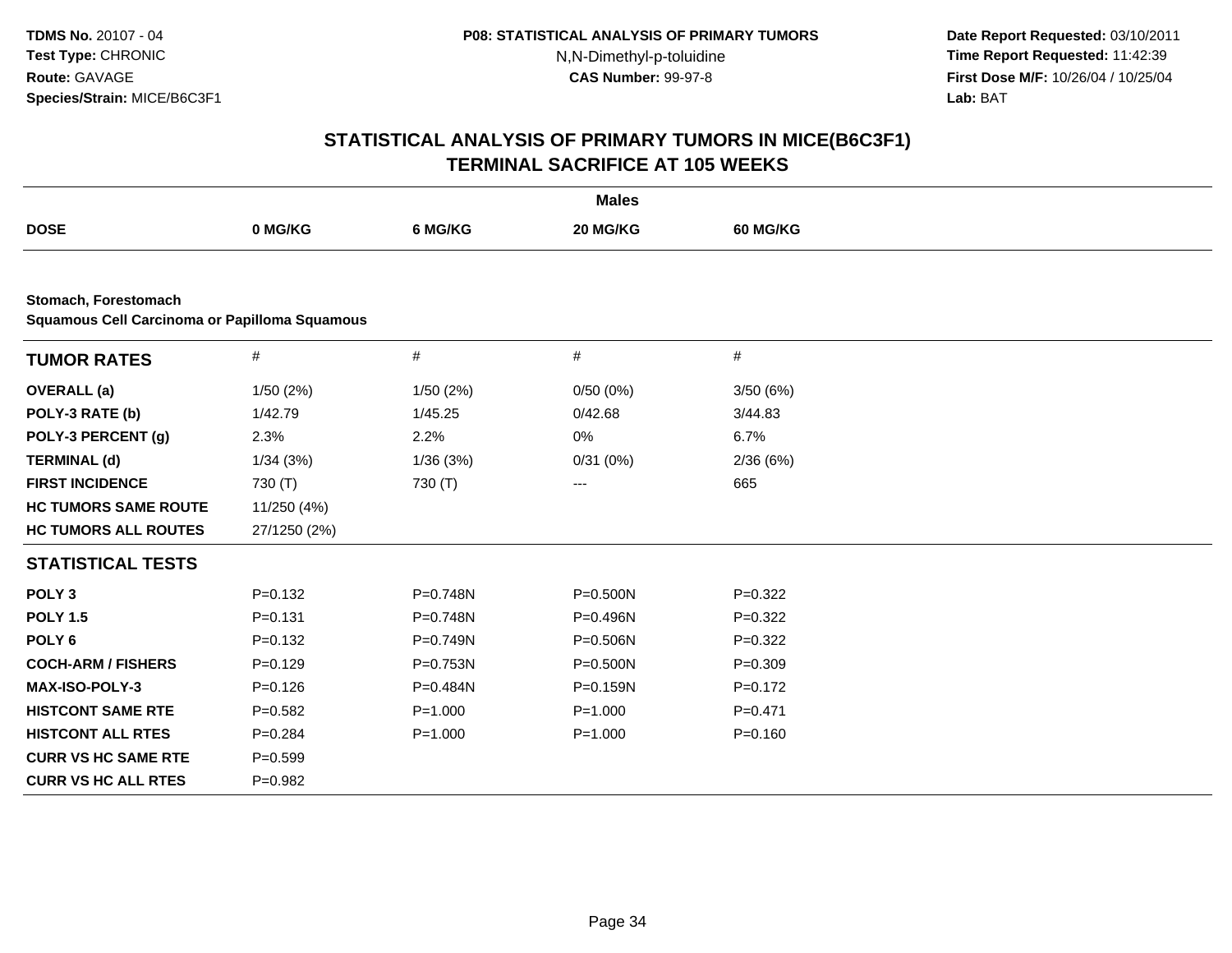**Date Report Requested:** 03/10/2011 **Time Report Requested:** 11:42:39 **First Dose M/F:** 10/26/04 / 10/25/04 Lab: BAT **Lab:** BAT

| <b>Males</b>                                           |              |             |             |             |  |  |
|--------------------------------------------------------|--------------|-------------|-------------|-------------|--|--|
| <b>DOSE</b>                                            | 0 MG/KG      | 6 MG/KG     | 20 MG/KG    | 60 MG/KG    |  |  |
|                                                        |              |             |             |             |  |  |
| Stomach, Forestomach<br><b>Squamous Cell Papilloma</b> |              |             |             |             |  |  |
| <b>TUMOR RATES</b>                                     | $\#$         | #           | $\#$        | $\#$        |  |  |
| <b>OVERALL</b> (a)                                     | 1/50(2%)     | 1/50(2%)    | 0/50(0%)    | 3/50(6%)    |  |  |
| POLY-3 RATE (b)                                        | 1/42.79      | 1/45.25     | 0/42.68     | 3/44.83     |  |  |
| POLY-3 PERCENT (g)                                     | 2.3%         | 2.2%        | 0%          | 6.7%        |  |  |
| <b>TERMINAL (d)</b>                                    | 1/34(3%)     | 1/36(3%)    | 0/31(0%)    | 2/36(6%)    |  |  |
| <b>FIRST INCIDENCE</b>                                 | 730 (T)      | 730 (T)     | $---$       | 665         |  |  |
| <b>HC TUMORS SAME ROUTE</b>                            | 9/250(4%)    |             |             |             |  |  |
| <b>HC TUMORS ALL ROUTES</b>                            | 22/1250 (2%) |             |             |             |  |  |
| <b>STATISTICAL TESTS</b>                               |              |             |             |             |  |  |
| POLY <sub>3</sub>                                      | $P=0.132$    | P=0.748N    | P=0.500N    | $P=0.322$   |  |  |
| <b>POLY 1.5</b>                                        | $P = 0.131$  | P=0.748N    | P=0.496N    | $P=0.322$   |  |  |
| POLY <sub>6</sub>                                      | $P=0.132$    | P=0.749N    | P=0.506N    | $P=0.322$   |  |  |
| <b>COCH-ARM / FISHERS</b>                              | $P = 0.129$  | P=0.753N    | P=0.500N    | $P = 0.309$ |  |  |
| <b>MAX-ISO-POLY-3</b>                                  | $P = 0.126$  | P=0.484N    | P=0.159N    | $P=0.172$   |  |  |
| <b>HISTCONT SAME RTE</b>                               | $P = 0.510$  | $P = 1.000$ | $P = 1.000$ | $P=0.409$   |  |  |
| <b>HISTCONT ALL RTES</b>                               | $P = 0.206$  | $P = 1.000$ | $P = 1.000$ | $P = 0.102$ |  |  |
| <b>CURR VS HC SAME RTE</b>                             | $P = 0.710$  |             |             |             |  |  |
| <b>CURR VS HC ALL RTES</b>                             | $P = 0.866$  |             |             |             |  |  |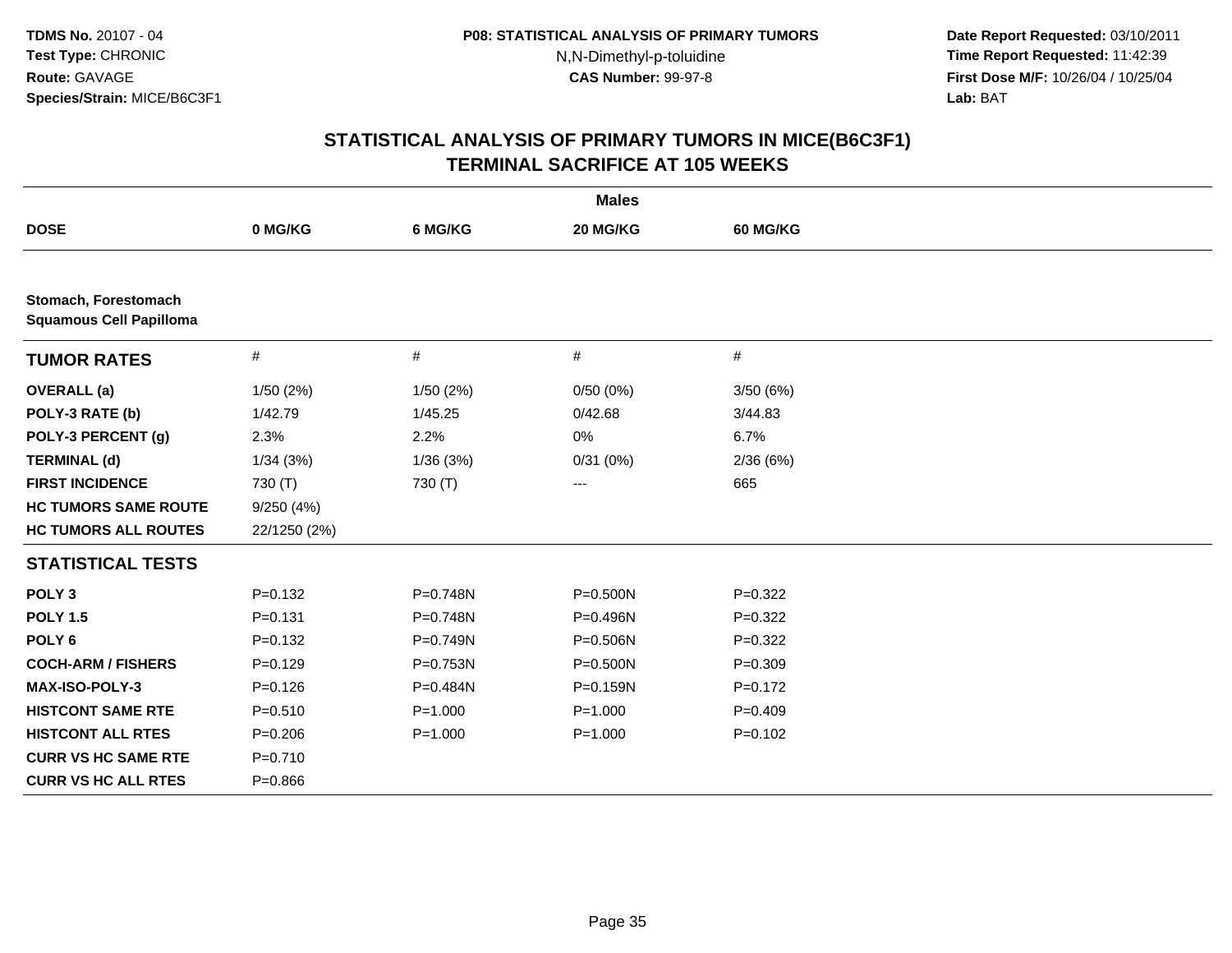**Date Report Requested:** 03/10/2011 **Time Report Requested:** 11:42:39 **First Dose M/F:** 10/26/04 / 10/25/04 Lab: BAT **Lab:** BAT

| <b>Males</b>                |             |             |              |             |  |  |
|-----------------------------|-------------|-------------|--------------|-------------|--|--|
| <b>DOSE</b>                 | 0 MG/KG     | 6 MG/KG     | 20 MG/KG     | 60 MG/KG    |  |  |
|                             |             |             |              |             |  |  |
| <b>Tooth</b><br>Odontoma    |             |             |              |             |  |  |
| <b>TUMOR RATES</b>          | #           | #           | #            | #           |  |  |
| <b>OVERALL</b> (a)          | 5/50 (10%)  | 1/50(2%)    | 1/50(2%)     | 0/50(0%)    |  |  |
| POLY-3 RATE (b)             | 5/43.33     | 1/45.25     | 1/42.76      | 0/44.58     |  |  |
| POLY-3 PERCENT (g)          | 11.5%       | 2.2%        | 2.3%         | 0%          |  |  |
| <b>TERMINAL (d)</b>         | 4/34 (12%)  | 1/36(3%)    | 0/31(0%)     | 0/36(0%)    |  |  |
| <b>FIRST INCIDENCE</b>      | 561         | 730 (T)     | 710          | ---         |  |  |
| <b>HC TUMORS SAME ROUTE</b> | 1/250 (0%)  |             |              |             |  |  |
| <b>HC TUMORS ALL ROUTES</b> | 5/1250 (0%) |             |              |             |  |  |
| <b>STATISTICAL TESTS</b>    |             |             |              |             |  |  |
| POLY <sub>3</sub>           | P=0.042N*   | P=0.091N    | P=0.104N     | P=0.028N*   |  |  |
| <b>POLY 1.5</b>             | P=0.042N*   | P=0.091N    | P=0.098N     | P=0.028N*   |  |  |
| POLY <sub>6</sub>           | P=0.041N*   | P=0.093N    | $P = 0.110N$ | P=0.029N*   |  |  |
| <b>COCH-ARM / FISHERS</b>   | P=0.043N*   | P=0.102N    | P=0.102N     | P=0.028N*   |  |  |
| <b>MAX-ISO-POLY-3</b>       | P=0.005N**  | P=0.042N*   | P=0.046N*    | P=0.010N**  |  |  |
| <b>HISTCONT SAME RTE</b>    | $P = 0.364$ | $P = 0.326$ | $P = 0.313$  | $P = 1.000$ |  |  |
| <b>HISTCONT ALL RTES</b>    | $P = 0.347$ | $P=0.232$   | $P=0.222$    | $P = 1.000$ |  |  |
| <b>CURR VS HC SAME RTE</b>  | P<0.001**   |             |              |             |  |  |
| <b>CURR VS HC ALL RTES</b>  | P<0.001**   |             |              |             |  |  |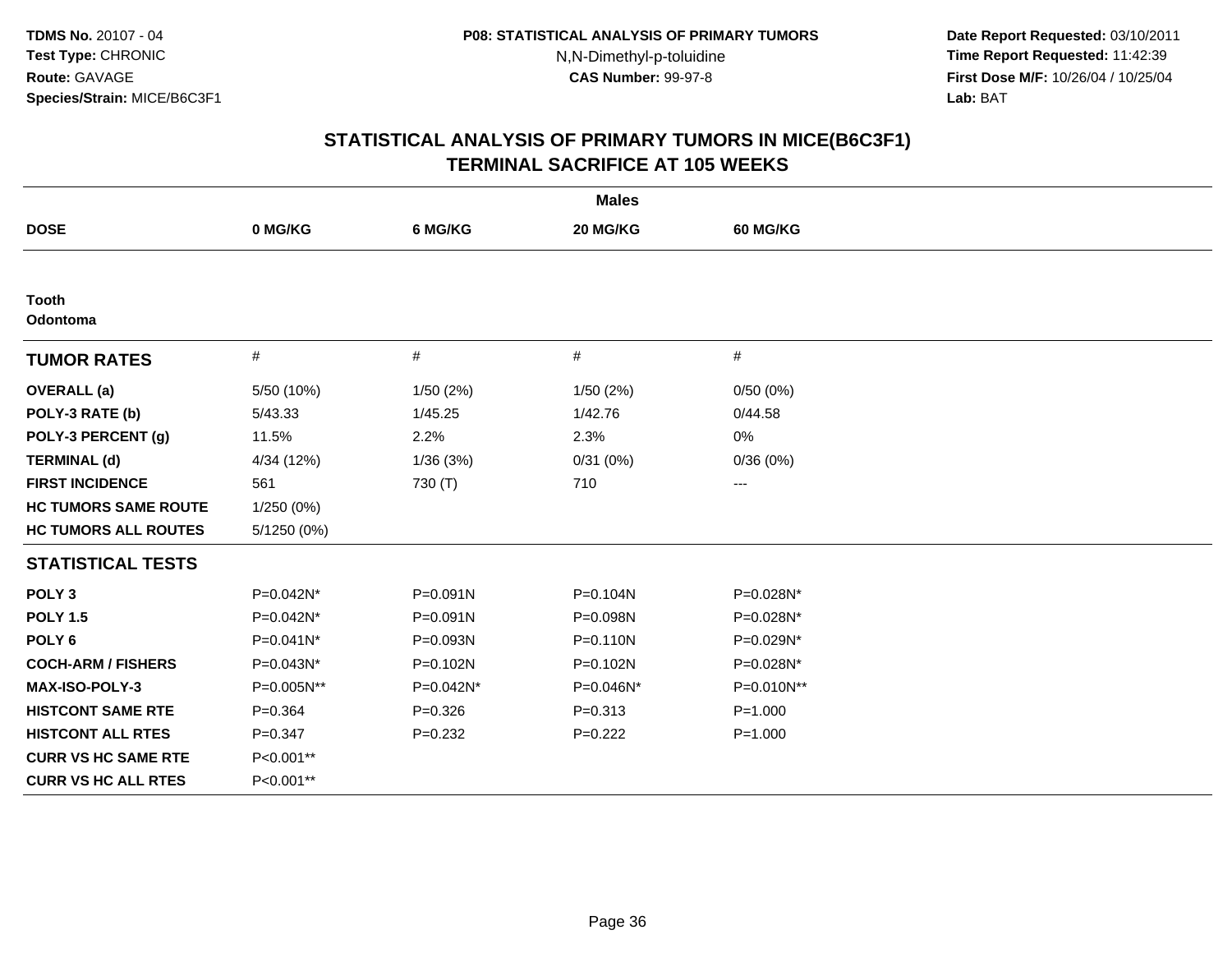**Date Report Requested:** 03/10/2011 **Time Report Requested:** 11:42:39 **First Dose M/F:** 10/26/04 / 10/25/04 Lab: BAT **Lab:** BAT

| <b>Males</b>                         |              |              |             |                 |  |  |
|--------------------------------------|--------------|--------------|-------------|-----------------|--|--|
| <b>DOSE</b>                          | 0 MG/KG      | 6 MG/KG      | 20 MG/KG    | <b>60 MG/KG</b> |  |  |
|                                      |              |              |             |                 |  |  |
| <b>All Organs</b><br>Hemangiosarcoma |              |              |             |                 |  |  |
| <b>TUMOR RATES</b>                   | $\#$         | $\#$         | #           | #               |  |  |
| <b>OVERALL</b> (a)                   | 8/50 (16%)   | 3/50(6%)     | 12/50 (24%) | 4/50 (8%)       |  |  |
| POLY-3 RATE (b)                      | 8/43.00      | 3/45.52      | 12/44.38    | 4/45.21         |  |  |
| POLY-3 PERCENT (g)                   | 18.6%        | 6.6%         | 27%         | 8.9%            |  |  |
| <b>TERMINAL (d)</b>                  | 6/34(18%)    | 1/36(3%)     | 6/31 (19%)  | 2/36(6%)        |  |  |
| <b>FIRST INCIDENCE</b>               | 678          | 694          | 548         | 623             |  |  |
| <b>HC TUMORS SAME ROUTE</b>          | 22/250 (9%)  |              |             |                 |  |  |
| <b>HC TUMORS ALL ROUTES</b>          | 91/1250 (7%) |              |             |                 |  |  |
| <b>STATISTICAL TESTS</b>             |              |              |             |                 |  |  |
| POLY <sub>3</sub>                    | P=0.269N     | $P = 0.081N$ | $P = 0.247$ | P=0.152N        |  |  |
| <b>POLY 1.5</b>                      | $P = 0.272N$ | $P = 0.081N$ | $P = 0.253$ | P=0.154N        |  |  |
| POLY <sub>6</sub>                    | $P = 0.265N$ | P=0.080N     | $P = 0.243$ | $P = 0.150N$    |  |  |
| <b>COCH-ARM / FISHERS</b>            | $P = 0.290N$ | $P = 0.100N$ | $P=0.227$   | P=0.178N        |  |  |
| <b>MAX-ISO-POLY-3</b>                | P=0.167N     | P=0.046N*    | $P = 0.178$ | P=0.096N        |  |  |
| <b>HISTCONT SAME RTE</b>             | $P=0.249$    | $P = 1.000$  | P=0.009**   | $P = 1.000$     |  |  |
| <b>HISTCONT ALL RTES</b>             | $P=0.082$    | $P = 1.000$  | P<0.001**   | $P = 1.000$     |  |  |
| <b>CURR VS HC SAME RTE</b>           | $P = 0.101$  |              |             |                 |  |  |
| <b>CURR VS HC ALL RTES</b>           | $P=0.017*$   |              |             |                 |  |  |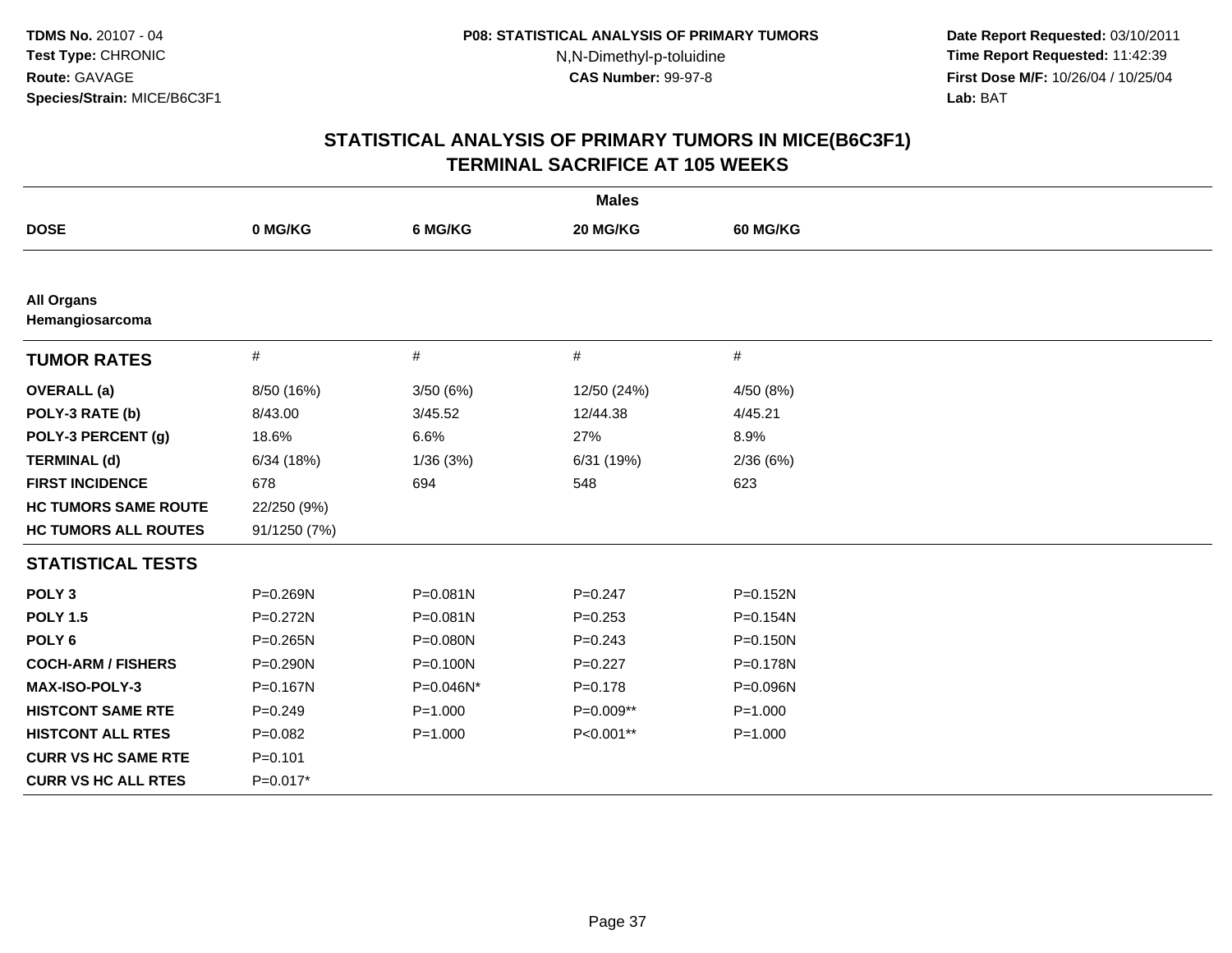**Date Report Requested:** 03/10/2011 **Time Report Requested:** 11:42:39 **First Dose M/F:** 10/26/04 / 10/25/04 Lab: BAT **Lab:** BAT

| <b>Males</b>                                       |               |             |             |              |  |
|----------------------------------------------------|---------------|-------------|-------------|--------------|--|
| <b>DOSE</b>                                        | 0 MG/KG       | 6 MG/KG     | 20 MG/KG    | 60 MG/KG     |  |
|                                                    |               |             |             |              |  |
| <b>All Organs</b><br>Hemangiosarcoma or Hemangioma |               |             |             |              |  |
| <b>TUMOR RATES</b>                                 | $\#$          | $\#$        | $\#$        | #            |  |
| <b>OVERALL</b> (a)                                 | 8/50 (16%)    | 3/50(6%)    | 13/50 (26%) | 5/50 (10%)   |  |
| POLY-3 RATE (b)                                    | 8/43.00       | 3/45.52     | 13/44.38    | 5/45.21      |  |
| POLY-3 PERCENT (g)                                 | 18.6%         | 6.6%        | 29.3%       | 11.1%        |  |
| <b>TERMINAL (d)</b>                                | 6/34(18%)     | 1/36(3%)    | 7/31 (23%)  | 3/36(8%)     |  |
| <b>FIRST INCIDENCE</b>                             | 678           | 694         | 548         | 623          |  |
| <b>HC TUMORS SAME ROUTE</b>                        | 24/250 (10%)  |             |             |              |  |
| <b>HC TUMORS ALL ROUTES</b>                        | 104/1250 (8%) |             |             |              |  |
| <b>STATISTICAL TESTS</b>                           |               |             |             |              |  |
| POLY <sub>3</sub>                                  | $P = 0.391N$  | P=0.081N    | $P = 0.178$ | $P = 0.243N$ |  |
| <b>POLY 1.5</b>                                    | P=0.394N      | P=0.081N    | $P = 0.184$ | $P = 0.245N$ |  |
| POLY <sub>6</sub>                                  | P=0.387N      | P=0.080N    | $P = 0.174$ | $P = 0.240N$ |  |
| <b>COCH-ARM / FISHERS</b>                          | $P = 0.413N$  | P=0.100N    | $P = 0.163$ | $P = 0.277N$ |  |
| <b>MAX-ISO-POLY-3</b>                              | $P=0.272$     | P=0.046N*   | $P=0.124$   | $P = 0.165N$ |  |
| <b>HISTCONT SAME RTE</b>                           | $P = 0.231$   | $P = 1.000$ | $P=0.011*$  | $P = 1.000$  |  |
| <b>HISTCONT ALL RTES</b>                           | $P = 0.075$   | $P = 1.000$ | P<0.001**   | $P = 0.411$  |  |
| <b>CURR VS HC SAME RTE</b>                         | $P = 0.166$   |             |             |              |  |
| <b>CURR VS HC ALL RTES</b>                         | $P=0.042*$    |             |             |              |  |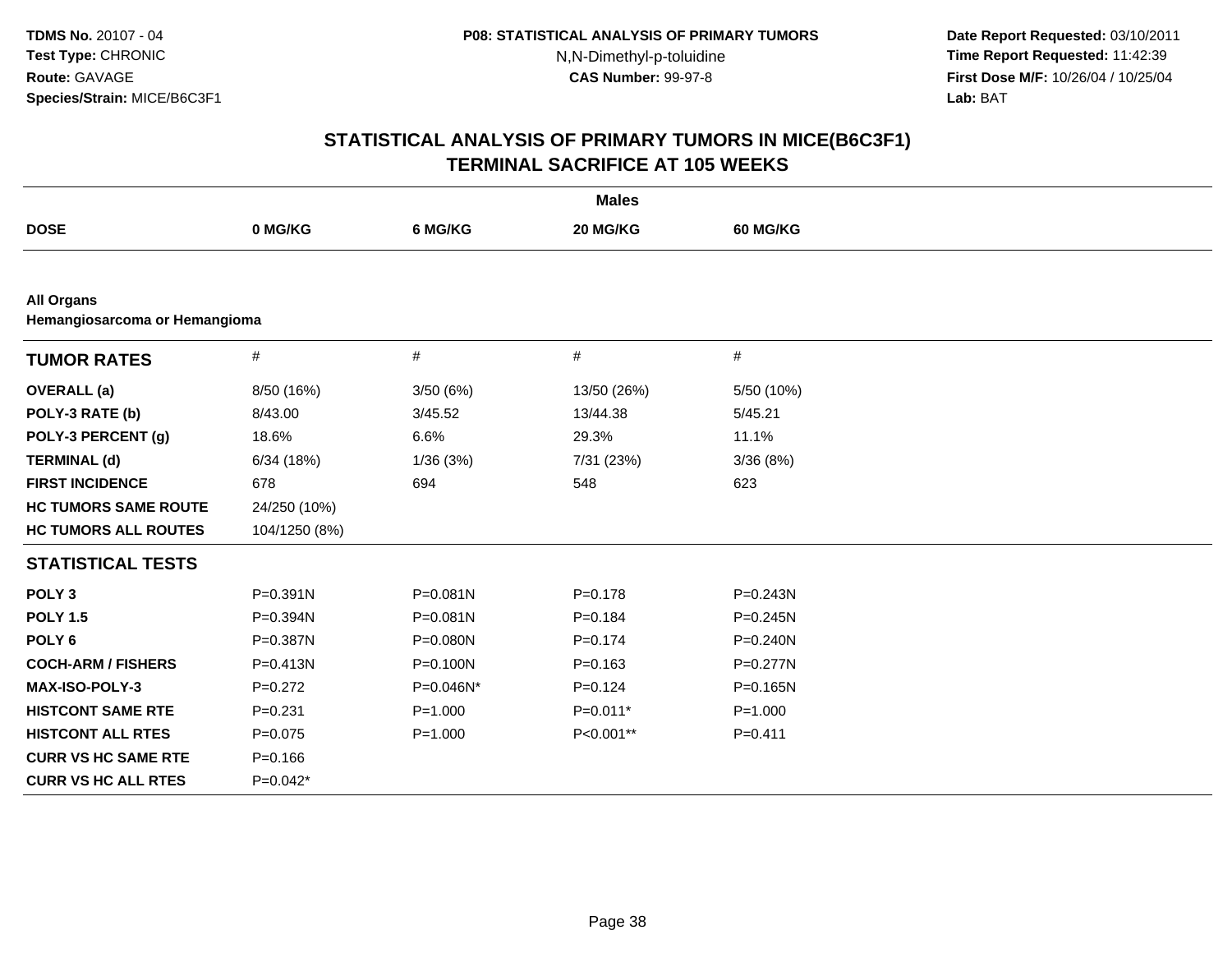**Date Report Requested:** 03/10/2011 **Time Report Requested:** 11:42:39 **First Dose M/F:** 10/26/04 / 10/25/04 Lab: BAT **Lab:** BAT

| <b>Males</b>                                    |             |          |           |                        |  |  |
|-------------------------------------------------|-------------|----------|-----------|------------------------|--|--|
| <b>DOSE</b>                                     | 0 MG/KG     | 6 MG/KG  | 20 MG/KG  | 60 MG/KG               |  |  |
|                                                 |             |          |           |                        |  |  |
| <b>All Organs</b><br><b>Histiocytic Sarcoma</b> |             |          |           |                        |  |  |
| <b>TUMOR RATES</b>                              | $\#$        | $\#$     | $\#$      | #                      |  |  |
| <b>OVERALL</b> (a)                              | 0/50(0%)    | 0/50(0%) | 1/50 (2%) | 0/50(0%)               |  |  |
| POLY-3 RATE (b)                                 | 0/42.79     | 0/45.25  | 1/43.34   | 0/44.58                |  |  |
| POLY-3 PERCENT (g)                              | 0%          | 0%       | 2.3%      | 0%                     |  |  |
| <b>TERMINAL (d)</b>                             | 0/34(0%)    | 0/36(0%) | 0/31(0%)  | 0/36(0%)               |  |  |
| <b>FIRST INCIDENCE</b>                          | $---$       | $---$    | 512       | $\qquad \qquad \cdots$ |  |  |
| <b>HC TUMORS SAME ROUTE</b>                     | 0/250(0%)   |          |           |                        |  |  |
| <b>HC TUMORS ALL ROUTES</b>                     | 5/1250 (0%) |          |           |                        |  |  |
| <b>STATISTICAL TESTS</b>                        |             |          |           |                        |  |  |
| POLY <sub>3</sub>                               | (n)         | (n)      | (n)       | (n)                    |  |  |
| <b>POLY 1.5</b>                                 | (n)         | (n)      | (n)       | (n)                    |  |  |
| POLY <sub>6</sub>                               | (n)         | (n)      | (n)       | (n)                    |  |  |
| <b>COCH-ARM / FISHERS</b>                       | (n)         | (n)      | (n)       | (n)                    |  |  |
| <b>MAX-ISO-POLY-3</b>                           | (n)         | (n)      | (n)       | (n)                    |  |  |
| <b>HISTCONT SAME RTE</b>                        | (n)         | (n)      | (n)       | (n)                    |  |  |
| <b>HISTCONT ALL RTES</b>                        | (n)         | (n)      | (n)       | (n)                    |  |  |
| <b>CURR VS HC SAME RTE</b>                      | (n)         |          |           |                        |  |  |
| <b>CURR VS HC ALL RTES</b>                      | (n)         |          |           |                        |  |  |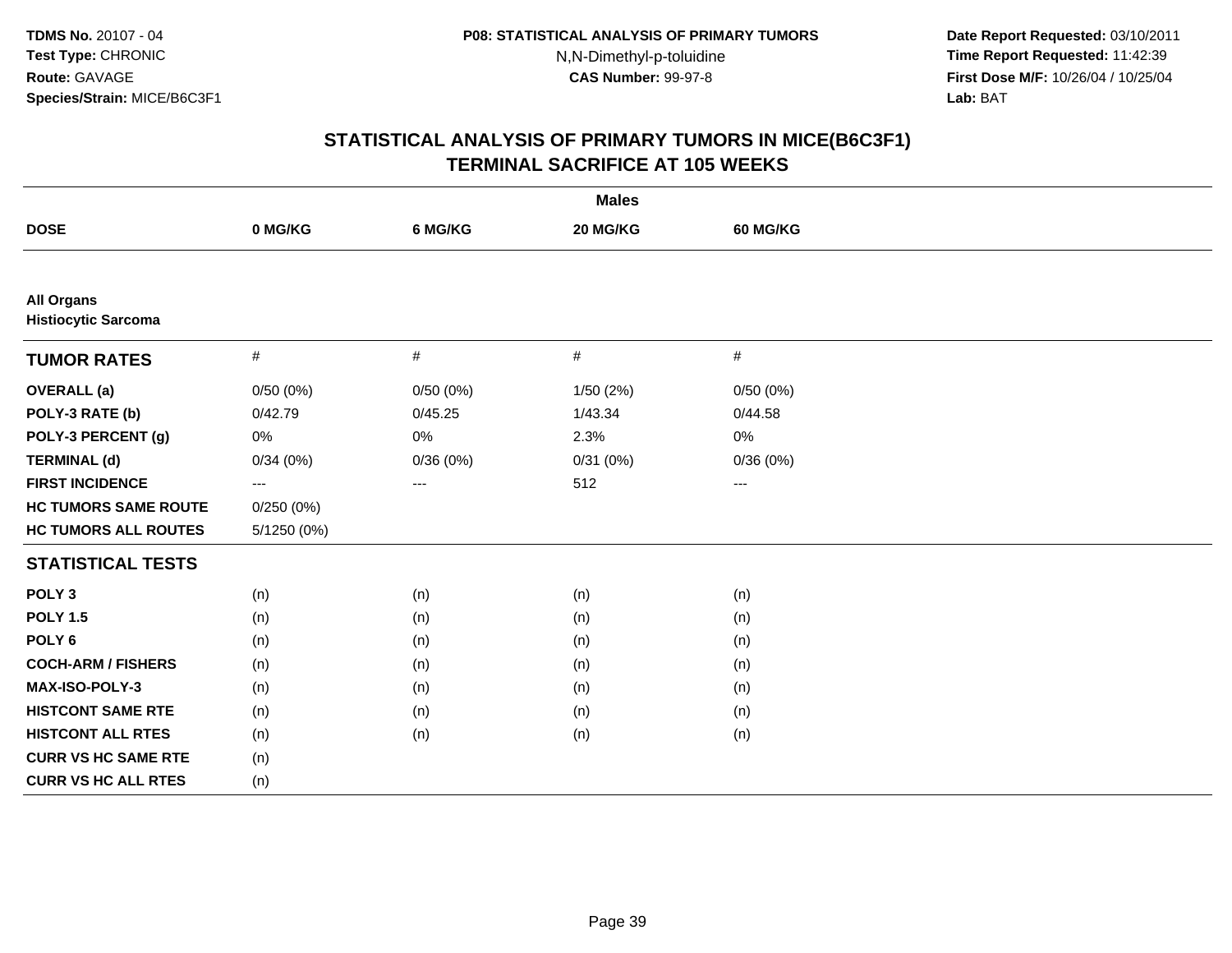**Date Report Requested:** 03/10/2011 **Time Report Requested:** 11:42:39 **First Dose M/F:** 10/26/04 / 10/25/04 Lab: BAT **Lab:** BAT

### **STATISTICAL ANALYSIS OF PRIMARY TUMORS IN MICE(B6C3F1)TERMINAL SACRIFICE AT 105 WEEKS**

|             |         |         | <b>Males</b> |          |
|-------------|---------|---------|--------------|----------|
| <b>DOSE</b> | າ MG/KG | 6 MG/KG | 20 MG/KG     | 60 MG/KG |

**All Organs**

**Malignant Lymphoma: Histiocytic, Lymphocytic, Mixed, NOS, or Undifferentiated Cell Type**

|              |             |              | #            |
|--------------|-------------|--------------|--------------|
| 4/50 (8%)    | 6/50 (12%)  | 1/50(2%)     | 1/50(2%)     |
| 4/43.29      | 6/45.32     | 1/43.14      | 1/44.58      |
| $9.2\%$      | 13.2%       | 2.3%         | 2.2%         |
| 2/34(6%)     | 5/36 (14%)  | 0/31(0%)     | 1/36(3%)     |
| 584          | 714         | 597          | 730 (T)      |
| 5/250 (2%)   |             |              |              |
| 48/1250 (4%) |             |              |              |
|              |             |              |              |
| P=0.055N     | $P = 0.398$ | P=0.179N     | P=0.169N     |
| $P = 0.055N$ | $P=0.402$   | P=0.173N     | $P = 0.168N$ |
| $P = 0.055N$ | $P = 0.393$ | P=0.187N     | P=0.172N     |
| $P = 0.060N$ | $P = 0.370$ | $P = 0.181N$ | $P = 0.181N$ |
| P=0.076N     | $P=0.282$   | P=0.084N     | $P = 0.081N$ |
| $P = 0.356$  | P=0.007**   | $P = 1.000$  | $P = 1.000$  |
| $P = 0.544$  | $P=0.002**$ | $P = 1.000$  | $P = 1.000$  |
| $P=0.018*$   |             |              |              |
| $P = 0.124$  |             |              |              |
|              | $\#$        | #            | #            |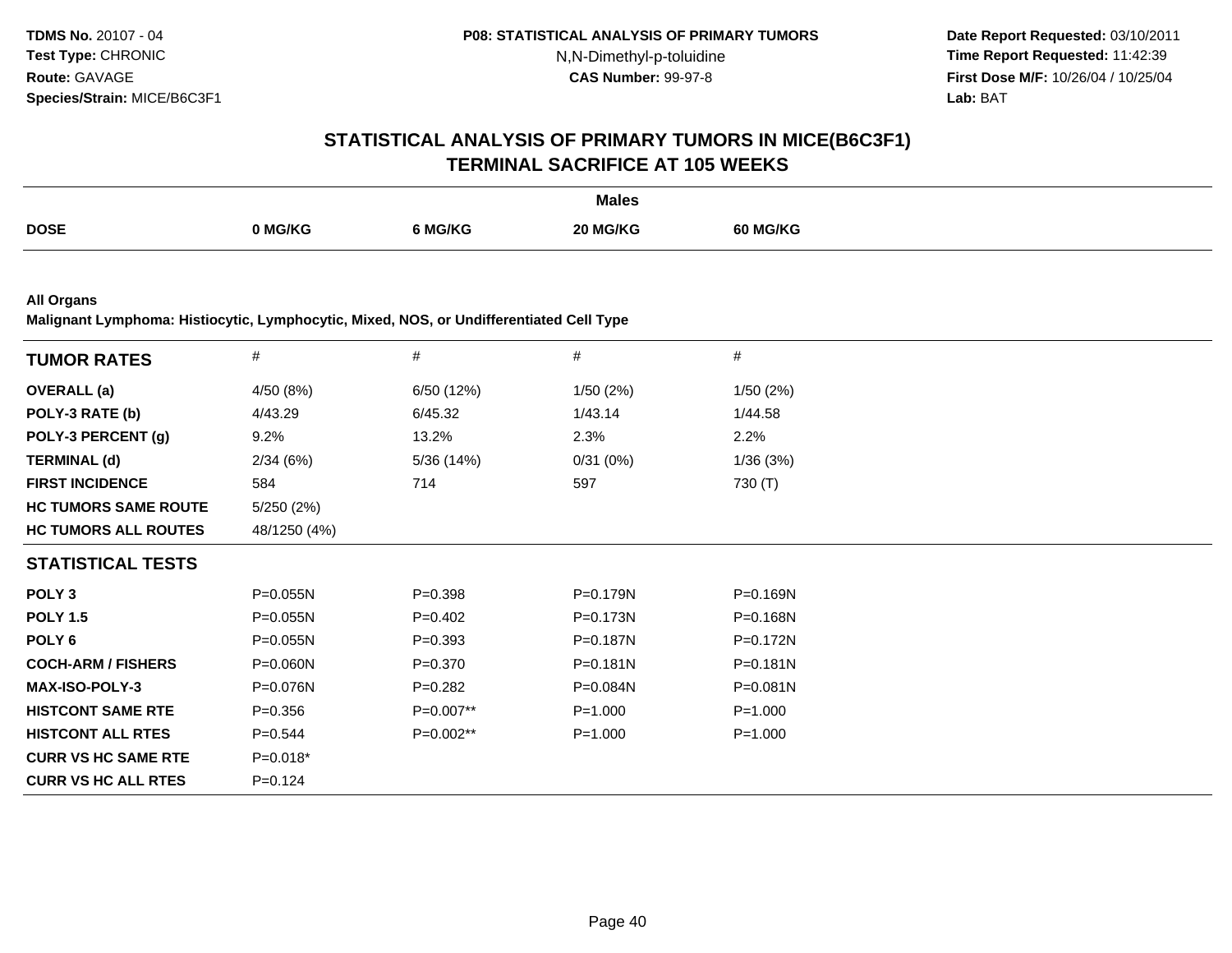**Date Report Requested:** 03/10/2011 **Time Report Requested:** 11:42:39 **First Dose M/F:** 10/26/04 / 10/25/04 Lab: BAT **Lab:** BAT

| <b>Males</b>                              |                |             |             |             |  |
|-------------------------------------------|----------------|-------------|-------------|-------------|--|
| <b>DOSE</b>                               | 0 MG/KG        | 6 MG/KG     | 20 MG/KG    | 60 MG/KG    |  |
|                                           |                |             |             |             |  |
| <b>All Organs</b><br><b>Benign Tumors</b> |                |             |             |             |  |
| <b>TUMOR RATES</b>                        | $\#$           | $\#$        | $\#$        | #           |  |
| <b>OVERALL</b> (a)                        | 36/50 (72%)    | 40/50 (80%) | 41/50 (82%) | 39/50 (78%) |  |
| POLY-3 RATE (b)                           | 36/45.44       | 40/47.72    | 41/47.14    | 39/47.21    |  |
| POLY-3 PERCENT (g)                        | 79.2%          | 83.8%       | 87%         | 82.6%       |  |
| <b>TERMINAL (d)</b>                       | 27/34 (79%)    | 31/36 (86%) | 29/31 (94%) | 31/36 (86%) |  |
| <b>FIRST INCIDENCE</b>                    | 561            | 550         | 402         | 449         |  |
| <b>HC TUMORS SAME ROUTE</b>               | 160/250 (64%)  |             |             |             |  |
| <b>HC TUMORS ALL ROUTES</b>               | 868/1250 (69%) |             |             |             |  |
| <b>STATISTICAL TESTS</b>                  |                |             |             |             |  |
| POLY <sub>3</sub>                         | $P = 0.503$    | $P = 0.375$ | $P = 0.225$ | $P = 0.438$ |  |
| <b>POLY 1.5</b>                           | $P = 0.513$    | $P = 0.393$ | $P = 0.257$ | $P=0.455$   |  |
| POLY <sub>6</sub>                         | $P=0.487$      | $P = 0.350$ | $P = 0.195$ | $P = 0.414$ |  |
| <b>COCH-ARM / FISHERS</b>                 | $P=0.425$      | $P = 0.241$ | $P = 0.171$ | $P=0.322$   |  |
| MAX-ISO-POLY-3                            | $P = 0.376$    | $P = 0.281$ | $P = 0.151$ | $P = 0.336$ |  |
| <b>HISTCONT SAME RTE</b>                  | $P=0.057$      | $P=0.013*$  | P=0.009**   | $P=0.017*$  |  |
| <b>HISTCONT ALL RTES</b>                  | $P=0.127$      | $P = 0.114$ | $P = 0.060$ | $P=0.149$   |  |
| <b>CURR VS HC SAME RTE</b>                | $P = 0.131$    |             |             |             |  |
| <b>CURR VS HC ALL RTES</b>                | $P = 0.358$    |             |             |             |  |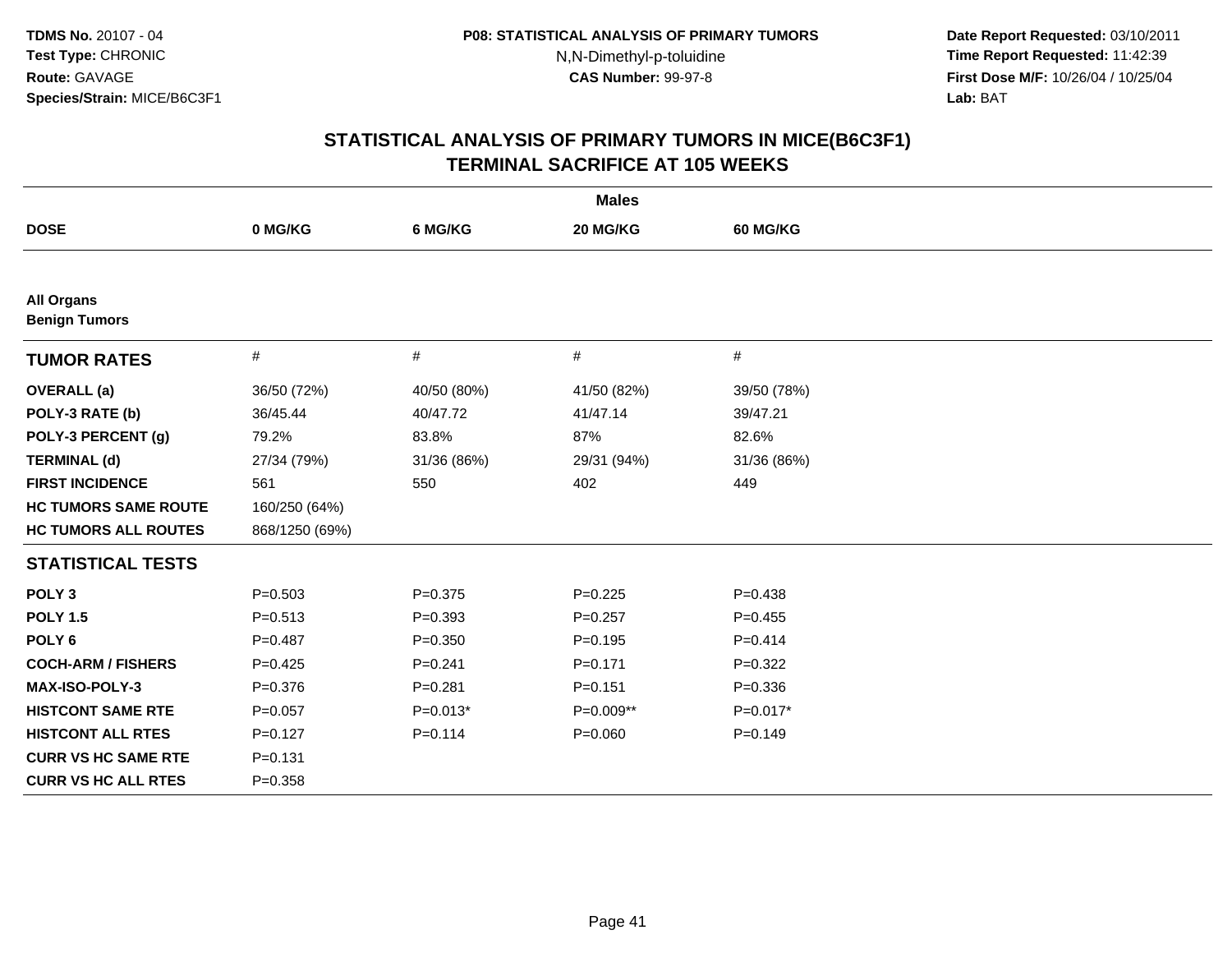**Date Report Requested:** 03/10/2011 **Time Report Requested:** 11:42:39 **First Dose M/F:** 10/26/04 / 10/25/04 Lab: BAT **Lab:** BAT

| <b>Males</b>                                 |                |             |             |             |  |
|----------------------------------------------|----------------|-------------|-------------|-------------|--|
| <b>DOSE</b>                                  | 0 MG/KG        | 6 MG/KG     | 20 MG/KG    | 60 MG/KG    |  |
|                                              |                |             |             |             |  |
| <b>All Organs</b><br><b>Malignant Tumors</b> |                |             |             |             |  |
| <b>TUMOR RATES</b>                           | $\#$           | $\#$        | #           | $\#$        |  |
| <b>OVERALL</b> (a)                           | 29/50 (58%)    | 32/50 (64%) | 41/50 (82%) | 40/50 (80%) |  |
| POLY-3 RATE (b)                              | 29/45.66       | 32/49.20    | 41/48.64    | 40/48.28    |  |
| POLY-3 PERCENT (g)                           | 63.5%          | 65%         | 84.3%       | 82.9%       |  |
| <b>TERMINAL (d)</b>                          | 20/34 (59%)    | 20/36 (56%) | 25/31 (81%) | 28/36 (78%) |  |
| <b>FIRST INCIDENCE</b>                       | 548            | 539         | 442         | 562         |  |
| <b>HC TUMORS SAME ROUTE</b>                  | 129/250 (52%)  |             |             |             |  |
| <b>HC TUMORS ALL ROUTES</b>                  | 695/1250 (56%) |             |             |             |  |
| <b>STATISTICAL TESTS</b>                     |                |             |             |             |  |
| POLY <sub>3</sub>                            | $P=0.013*$     | $P = 0.524$ | $P=0.016*$  | $P=0.026*$  |  |
| <b>POLY 1.5</b>                              | $P=0.013*$     | $P = 0.504$ | $P=0.016*$  | $P=0.025*$  |  |
| POLY <sub>6</sub>                            | $P=0.015*$     | $P = 0.544$ | $P=0.017*$  | $P=0.031*$  |  |
| <b>COCH-ARM / FISHERS</b>                    | $P=0.012*$     | $P = 0.341$ | P=0.008**   | $P=0.015*$  |  |
| <b>MAX-ISO-POLY-3</b>                        | $P=0.021*$     | $P = 0.439$ | P=0.010**   | $P=0.017*$  |  |
| <b>HISTCONT SAME RTE</b>                     | $P=0.022*$     | $P = 0.138$ | $P=0.013*$  | $P=0.015*$  |  |
| <b>HISTCONT ALL RTES</b>                     | P=0.002**      | $P = 0.180$ | P<0.001**   | P=0.002**   |  |
| <b>CURR VS HC SAME RTE</b>                   | $P = 0.267$    |             |             |             |  |
| <b>CURR VS HC ALL RTES</b>                   | $P=0.409$      |             |             |             |  |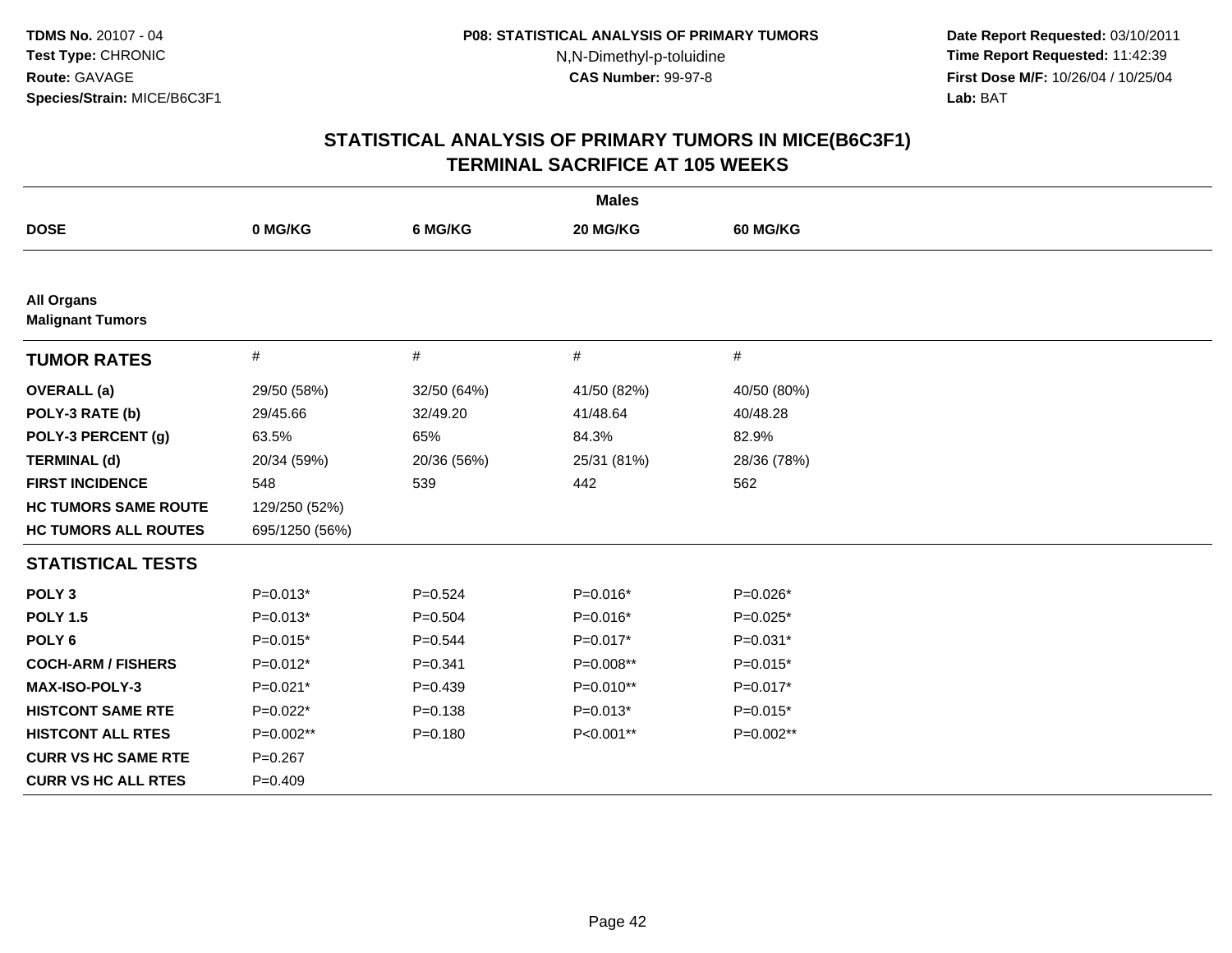**Date Report Requested:** 03/10/2011 **Time Report Requested:** 11:42:39 **First Dose M/F:** 10/26/04 / 10/25/04 Lab: BAT **Lab:** BAT

| <b>Males</b>                                            |                 |              |              |              |  |
|---------------------------------------------------------|-----------------|--------------|--------------|--------------|--|
| <b>DOSE</b>                                             | 0 MG/KG         | 6 MG/KG      | 20 MG/KG     | 60 MG/KG     |  |
|                                                         |                 |              |              |              |  |
| <b>All Organs</b><br><b>Malignant and Benign Tumors</b> |                 |              |              |              |  |
| <b>TUMOR RATES</b>                                      | $\#$            | $\#$         | #            | $\#$         |  |
| <b>OVERALL</b> (a)                                      | 45/50 (90%)     | 47/50 (94%)  | 50/50 (100%) | 49/50 (98%)  |  |
| POLY-3 RATE (b)                                         | 45/47.01        | 47/49.44     | 50/50.00     | 49/49.04     |  |
| POLY-3 PERCENT (g)                                      | 95.7%           | 95.1%        | 100%         | 99.9%        |  |
| <b>TERMINAL (d)</b>                                     | 32/34 (94%)     | 34/36 (94%)  | 31/31 (100%) | 36/36 (100%) |  |
| <b>FIRST INCIDENCE</b>                                  | 548             | 539          | 402          | 449          |  |
| <b>HC TUMORS SAME ROUTE</b>                             | 212/250 (85%)   |              |              |              |  |
| <b>HC TUMORS ALL ROUTES</b>                             | 1107/1250 (89%) |              |              |              |  |
| <b>STATISTICAL TESTS</b>                                |                 |              |              |              |  |
| POLY <sub>3</sub>                                       | $P=0.102$       | P=0.632N     | $P=0.222$    | $P = 0.235$  |  |
| <b>POLY 1.5</b>                                         | $P = 0.113$     | $P = 0.607N$ | $P = 0.203$  | $P = 0.253$  |  |
| POLY <sub>6</sub>                                       | $P = 0.108$     | P=0.675N     | $P=0.224$    | $P=0.229$    |  |
| <b>COCH-ARM / FISHERS</b>                               | $P=0.082$       | $P = 0.357$  | $P=0.028*$   | $P = 0.102$  |  |
| <b>MAX-ISO-POLY-3</b>                                   | $P=0.107$       | P=0.437N     | $P=0.075$    | $P = 0.080$  |  |
| <b>HISTCONT SAME RTE</b>                                | $P=0.038*$      | $P = 0.081$  | $P=0.026*$   | $P=0.028*$   |  |
| <b>HISTCONT ALL RTES</b>                                | $P=0.032*$      | $P=0.185$    | $P=0.034*$   | $P=0.038*$   |  |
| <b>CURR VS HC SAME RTE</b>                              | $P = 0.079$     |              |              |              |  |
| <b>CURR VS HC ALL RTES</b>                              | $P=0.171$       |              |              |              |  |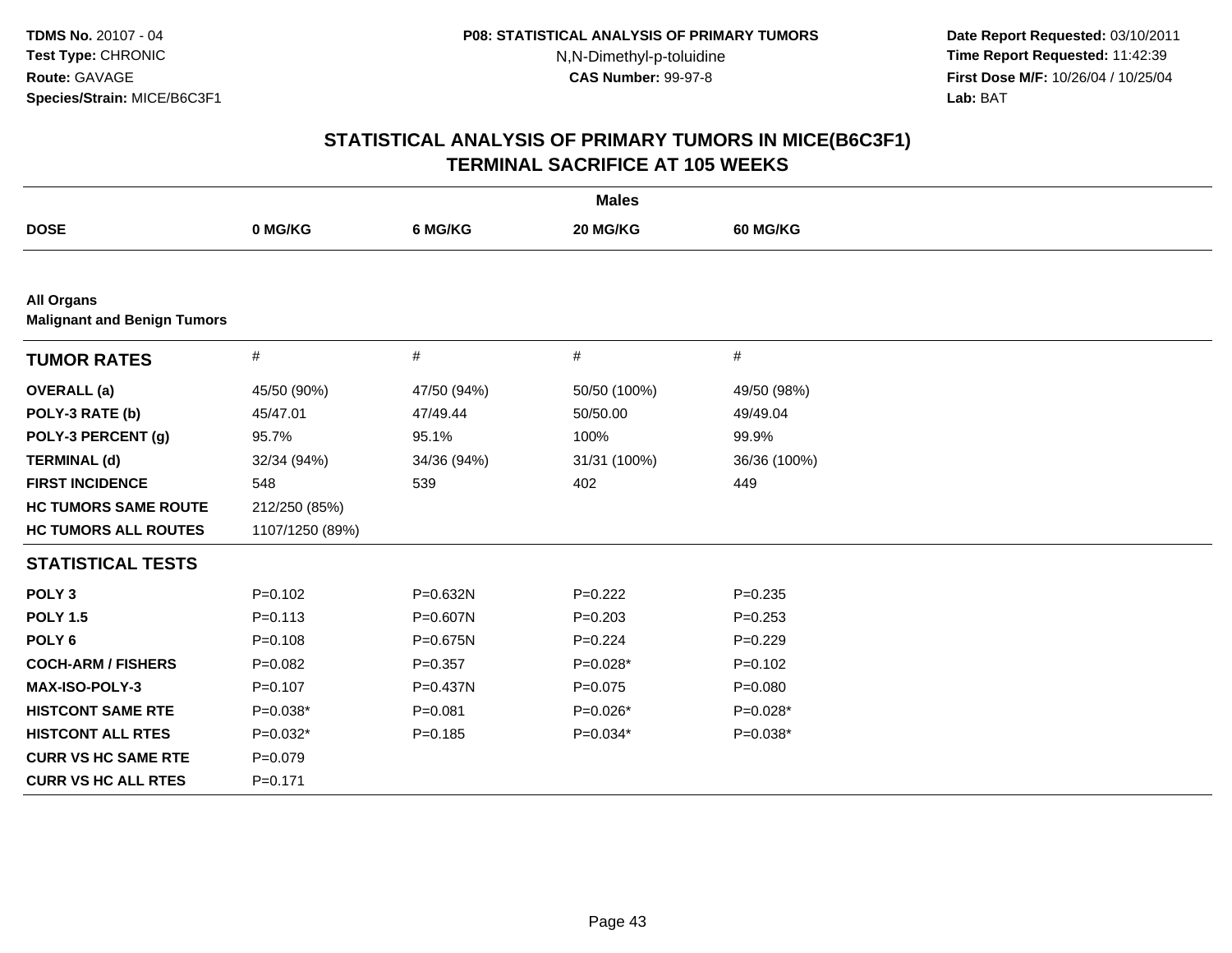**Date Report Requested:** 03/10/2011 **Time Report Requested:** 11:42:39 **First Dose M/F:** 10/26/04 / 10/25/04 Lab: BAT **Lab:** BAT

| <b>Females</b>                   |                     |          |          |                     |  |  |
|----------------------------------|---------------------|----------|----------|---------------------|--|--|
| <b>DOSE</b>                      | 0 MG/KG             | 6 MG/KG  | 20 MG/KG | <b>60 MG/KG</b>     |  |  |
|                                  |                     |          |          |                     |  |  |
| <b>Adrenal Cortex</b><br>Adenoma |                     |          |          |                     |  |  |
| <b>TUMOR RATES</b>               |                     |          |          |                     |  |  |
| <b>OVERALL</b> (a)               | 0/50(0%)            | 0/50(0%) | 0/50(0%) | 0/50(0%)            |  |  |
| POLY-3 RATE (b)                  | 0/47.76             | 0/46.14  | 0/45.50  | 0/40.98             |  |  |
| POLY-3 PERCENT (g)               | 0%                  | 0%       | 0%       | 0%                  |  |  |
| <b>TERMINAL (d)</b>              | 0/43(0%)            | 0/40(0%) | 0/39(0%) | 0/32(0%)            |  |  |
| <b>FIRST INCIDENCE</b>           | $\qquad \qquad - -$ | $---$    | ---      | $\qquad \qquad - -$ |  |  |
| <b>HC TUMORS SAME ROUTE</b>      | 2/246(1%)           |          |          |                     |  |  |
| <b>HC TUMORS ALL ROUTES</b>      | 5/1292 (0%)         |          |          |                     |  |  |
| <b>STATISTICAL TESTS</b>         |                     |          |          |                     |  |  |
| POLY <sub>3</sub>                | (n)                 | (n)      | (n)      | (n)                 |  |  |
| <b>POLY 1.5</b>                  | (n)                 | (n)      | (n)      | (n)                 |  |  |
| POLY <sub>6</sub>                | (n)                 | (n)      | (n)      | (n)                 |  |  |
| <b>COCH-ARM / FISHERS</b>        | (n)                 | (n)      | (n)      | (n)                 |  |  |
| <b>MAX-ISO-POLY-3</b>            | (n)                 | (n)      | (n)      | (n)                 |  |  |
| <b>HISTCONT SAME RTE</b>         | (n)                 | (n)      | (n)      | (n)                 |  |  |
| <b>HISTCONT ALL RTES</b>         | (n)                 | (n)      | (n)      | (n)                 |  |  |
| <b>CURR VS HC SAME RTE</b>       | (n)                 |          |          |                     |  |  |
| <b>CURR VS HC ALL RTES</b>       | (n)                 |          |          |                     |  |  |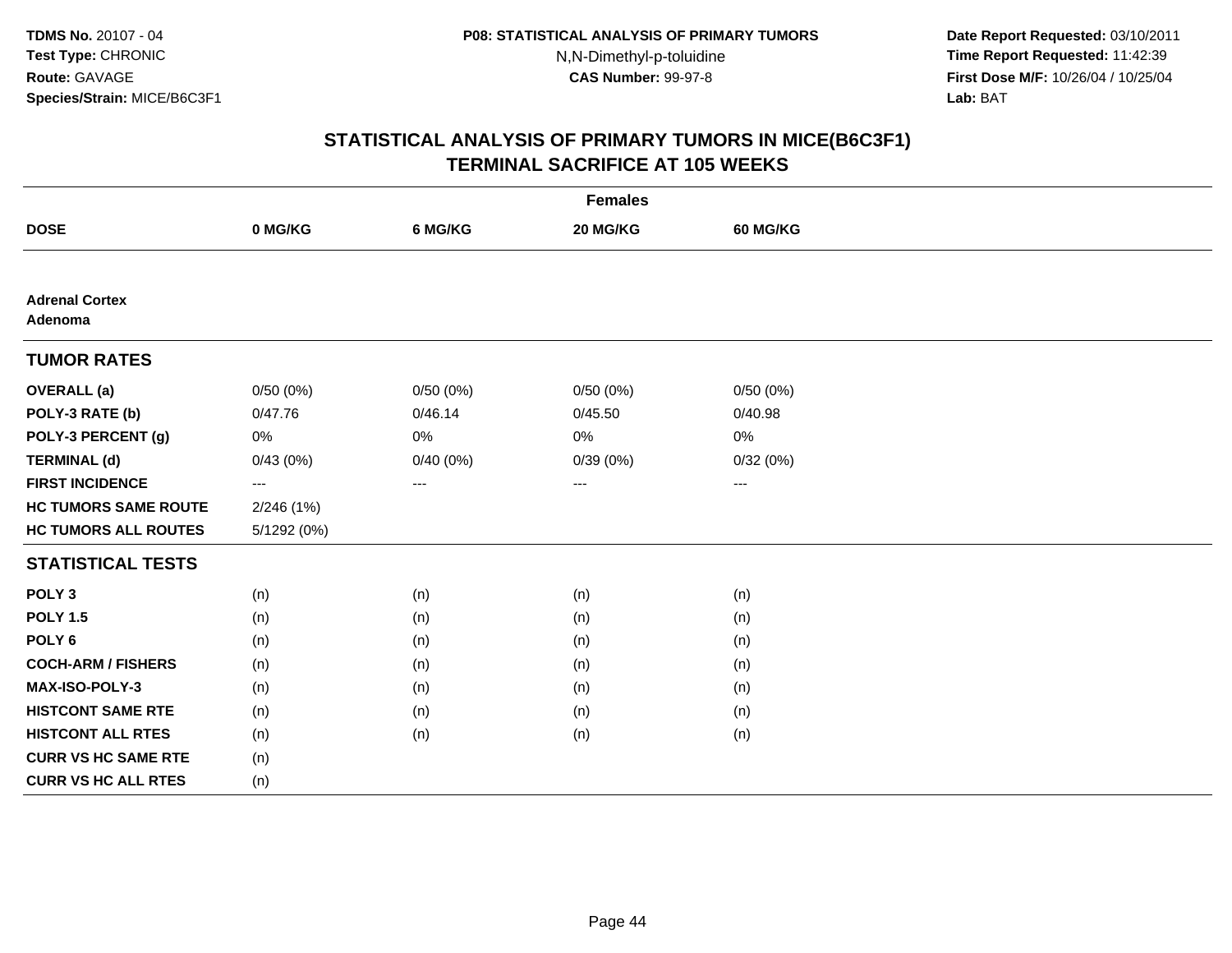**Date Report Requested:** 03/10/2011 **Time Report Requested:** 11:42:39 **First Dose M/F:** 10/26/04 / 10/25/04 Lab: BAT **Lab:** BAT

| <b>Females</b>                                    |              |              |              |                 |  |  |
|---------------------------------------------------|--------------|--------------|--------------|-----------------|--|--|
| <b>DOSE</b>                                       | 0 MG/KG      | 6 MG/KG      | 20 MG/KG     | <b>60 MG/KG</b> |  |  |
|                                                   |              |              |              |                 |  |  |
| <b>Adrenal Medulla</b><br>Pheochromocytoma Benign |              |              |              |                 |  |  |
| <b>TUMOR RATES</b>                                |              |              |              |                 |  |  |
| <b>OVERALL</b> (a)                                | 2/50(4%)     | 0/50(0%)     | 0/50(0%)     | 2/50(4%)        |  |  |
| POLY-3 RATE (b)                                   | 2/47.76      | 0/46.14      | 0/45.50      | 2/41.34         |  |  |
| POLY-3 PERCENT (g)                                | 4.2%         | 0%           | 0%           | 4.8%            |  |  |
| <b>TERMINAL (d)</b>                               | 2/43(5%)     | 0/40(0%)     | 0/39(0%)     | 1/32(3%)        |  |  |
| <b>FIRST INCIDENCE</b>                            | 729 (T)      | $\cdots$     | $\cdots$     | 627             |  |  |
| <b>HC TUMORS SAME ROUTE</b>                       | 1/246 (0%)   |              |              |                 |  |  |
| <b>HC TUMORS ALL ROUTES</b>                       | 10/1290 (1%) |              |              |                 |  |  |
| <b>STATISTICAL TESTS</b>                          |              |              |              |                 |  |  |
| POLY <sub>3</sub>                                 | $P = 0.358$  | $P = 0.245N$ | P=0.248N     | $P = 0.641$     |  |  |
| <b>POLY 1.5</b>                                   | $P = 0.365$  | $P = 0.244N$ | $P = 0.246N$ | $P = 0.656$     |  |  |
| POLY <sub>6</sub>                                 | $P = 0.350$  | $P = 0.245N$ | P=0.250N     | $P=0.625$       |  |  |
| <b>COCH-ARM / FISHERS</b>                         | $P = 0.381$  | $P = 0.247N$ | P=0.247N     | $P = 0.691N$    |  |  |
| <b>MAX-ISO-POLY-3</b>                             | $P=0.255$    | P=0.083N     | P=0.087N     | $P=0.444$       |  |  |
| <b>HISTCONT SAME RTE</b>                          | $P=0.035*$   | $P = 1.000$  | $P = 1.000$  | $P=0.046*$      |  |  |
| <b>HISTCONT ALL RTES</b>                          | $P = 0.063$  | $P = 1.000$  | $P = 1.000$  | $P=0.035*$      |  |  |
| <b>CURR VS HC SAME RTE</b>                        | $P = 0.053$  |              |              |                 |  |  |
| <b>CURR VS HC ALL RTES</b>                        | $P=0.021*$   |              |              |                 |  |  |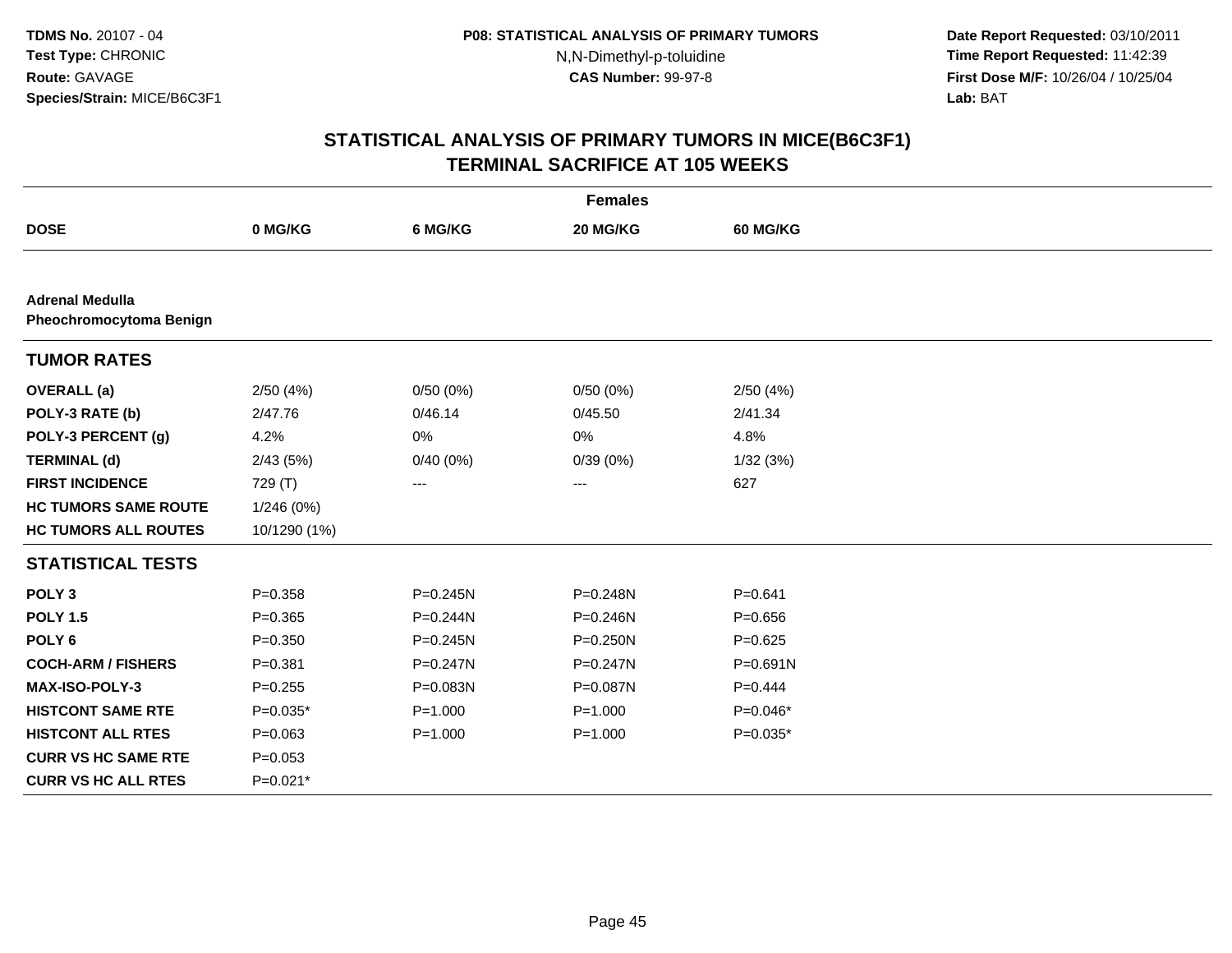**Date Report Requested:** 03/10/2011 **Time Report Requested:** 11:42:39 **First Dose M/F:** 10/26/04 / 10/25/04 Lab: BAT **Lab:** BAT

| <b>Females</b>                    |                |             |             |             |  |
|-----------------------------------|----------------|-------------|-------------|-------------|--|
| <b>DOSE</b>                       | 0 MG/KG        | 6 MG/KG     | 20 MG/KG    | 60 MG/KG    |  |
|                                   |                |             |             |             |  |
| <b>Harderian Gland</b><br>Adenoma |                |             |             |             |  |
| <b>TUMOR RATES</b>                | $\#$           | $\#$        | #           | #           |  |
| <b>OVERALL</b> (a)                | 1/50(2%)       | 6/50 (12%)  | 1/50 (2%)   | 3/50(6%)    |  |
| POLY-3 RATE (b)                   | 1/47.76        | 6/46.14     | 1/45.50     | 3/41.79     |  |
| POLY-3 PERCENT (g)                | 2.1%           | 13%         | 2.2%        | 7.2%        |  |
| <b>TERMINAL (d)</b>               | 1/43(2%)       | 6/40 (15%)  | 1/39(3%)    | 1/32(3%)    |  |
| <b>FIRST INCIDENCE</b>            | 729 (T)        | 729 (T)     | 729 (T)     | 578         |  |
| <b>HC TUMORS SAME ROUTE</b>       | 33/248 (13%)   |             |             |             |  |
| <b>HC TUMORS ALL ROUTES</b>       | 135/1298 (10%) |             |             |             |  |
| <b>STATISTICAL TESTS</b>          |                |             |             |             |  |
| POLY <sub>3</sub>                 | $P = 0.539$    | $P = 0.051$ | $P = 0.750$ | $P = 0.259$ |  |
| <b>POLY 1.5</b>                   | $P=0.557$      | $P=0.052$   | $P=0.751$   | $P = 0.271$ |  |
| POLY <sub>6</sub>                 | $P = 0.521$    | $P=0.050*$  | $P = 0.748$ | $P = 0.248$ |  |
| <b>COCH-ARM / FISHERS</b>         | P=0.602N       | $P = 0.056$ | P=0.753N    | $P = 0.309$ |  |
| MAX-ISO-POLY-3                    | $P = 0.258$    | $P=0.023*$  | $P = 0.486$ | $P = 0.139$ |  |
| <b>HISTCONT SAME RTE</b>          | (h)            | (h)         | (h)         | (h)         |  |
| <b>HISTCONT ALL RTES</b>          | $P = 1.000$    | $P = 0.461$ | $P = 1.000$ | $P = 1.000$ |  |
| <b>CURR VS HC SAME RTE</b>        | $P=0.037*$     |             |             |             |  |
| <b>CURR VS HC ALL RTES</b>        | $P=0.038*$     |             |             |             |  |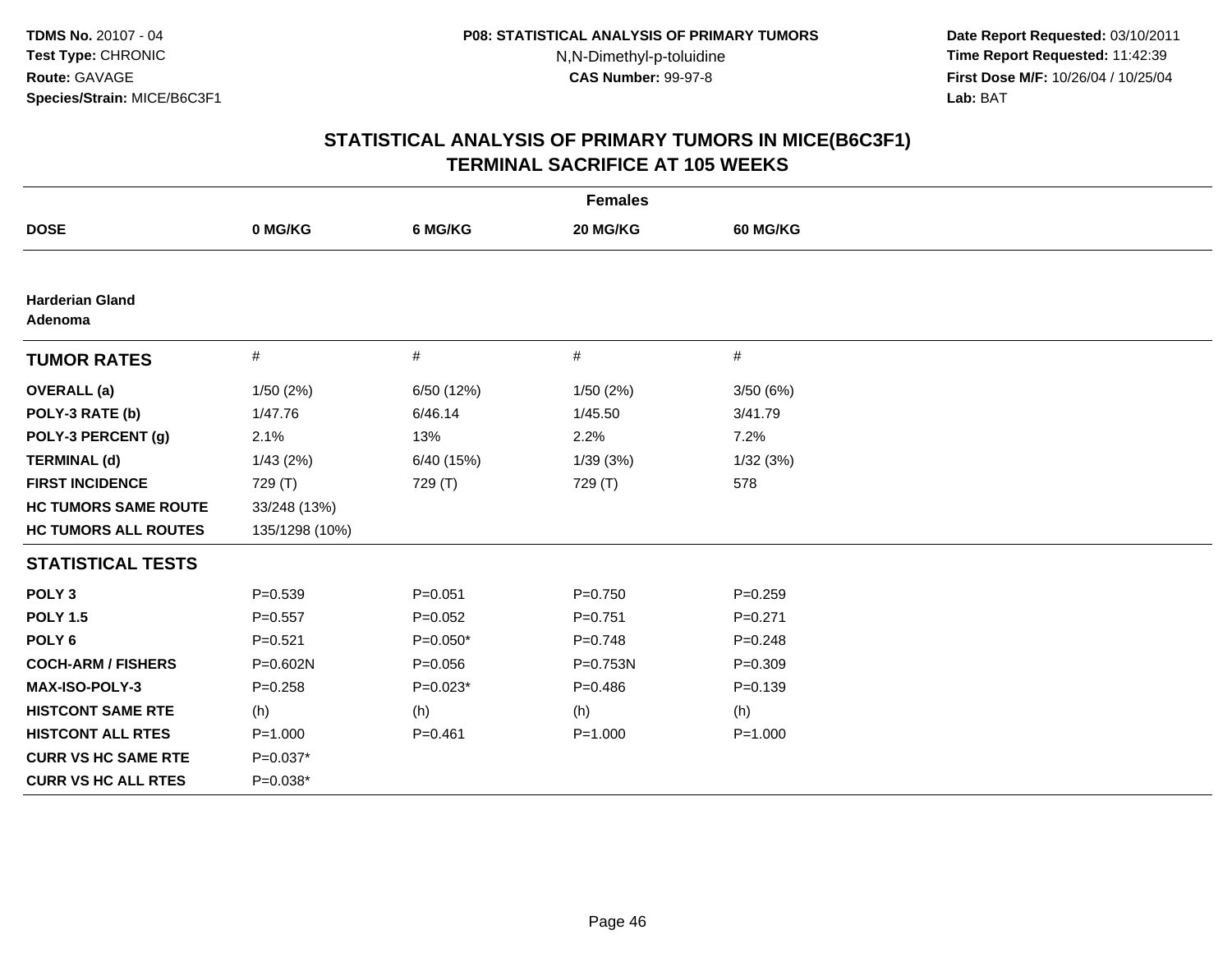**Date Report Requested:** 03/10/2011 **Time Report Requested:** 11:42:39 **First Dose M/F:** 10/26/04 / 10/25/04 Lab: BAT **Lab:** BAT

| <b>Females</b>                      |              |             |             |          |  |  |
|-------------------------------------|--------------|-------------|-------------|----------|--|--|
| <b>DOSE</b>                         | 0 MG/KG      | 6 MG/KG     | 20 MG/KG    | 60 MG/KG |  |  |
|                                     |              |             |             |          |  |  |
| <b>Harderian Gland</b><br>Carcinoma |              |             |             |          |  |  |
| <b>TUMOR RATES</b>                  | #            | #           | $\#$        | #        |  |  |
| <b>OVERALL</b> (a)                  | 0/50(0%)     | 1/50(2%)    | 2/50(4%)    | 0/50(0%) |  |  |
| POLY-3 RATE (b)                     | 0/47.76      | 1/46.14     | 2/45.78     | 0/40.98  |  |  |
| POLY-3 PERCENT (g)                  | 0%           | 2.2%        | 4.4%        | 0%       |  |  |
| <b>TERMINAL (d)</b>                 | 0/43(0%)     | 1/40(3%)    | 0/39(0%)    | 0/32(0%) |  |  |
| <b>FIRST INCIDENCE</b>              | ---          | 729 (T)     | 669         | $\cdots$ |  |  |
| <b>HC TUMORS SAME ROUTE</b>         | 2/248(1%)    |             |             |          |  |  |
| <b>HC TUMORS ALL ROUTES</b>         | 33/1298 (3%) |             |             |          |  |  |
| <b>STATISTICAL TESTS</b>            |              |             |             |          |  |  |
| POLY <sub>3</sub>                   | $P = 0.571N$ | $P = 0.493$ | $P = 0.228$ | (e)      |  |  |
| <b>POLY 1.5</b>                     | P=0.555N     | $P=0.494$   | $P=0.229$   | (e)      |  |  |
| POLY <sub>6</sub>                   | P=0.589N     | $P = 0.493$ | $P=0.227$   | (e)      |  |  |
| <b>COCH-ARM / FISHERS</b>           | $P = 0.515N$ | $P = 0.500$ | $P=0.247$   | (e)      |  |  |
| <b>MAX-ISO-POLY-3</b>               | $P = 0.355$  | $P = 0.159$ | $P=0.076$   | (e)      |  |  |
| <b>HISTCONT SAME RTE</b>            | $P = 0.418$  | $P = 1.000$ | $P=0.077$   | (e)      |  |  |
| <b>HISTCONT ALL RTES</b>            | $P = 1.000$  | $P = 1.000$ | $P = 0.414$ | (e)      |  |  |
| <b>CURR VS HC SAME RTE</b>          | $P = 0.401$  |             |             |          |  |  |
| <b>CURR VS HC ALL RTES</b>          | $P = 0.184$  |             |             |          |  |  |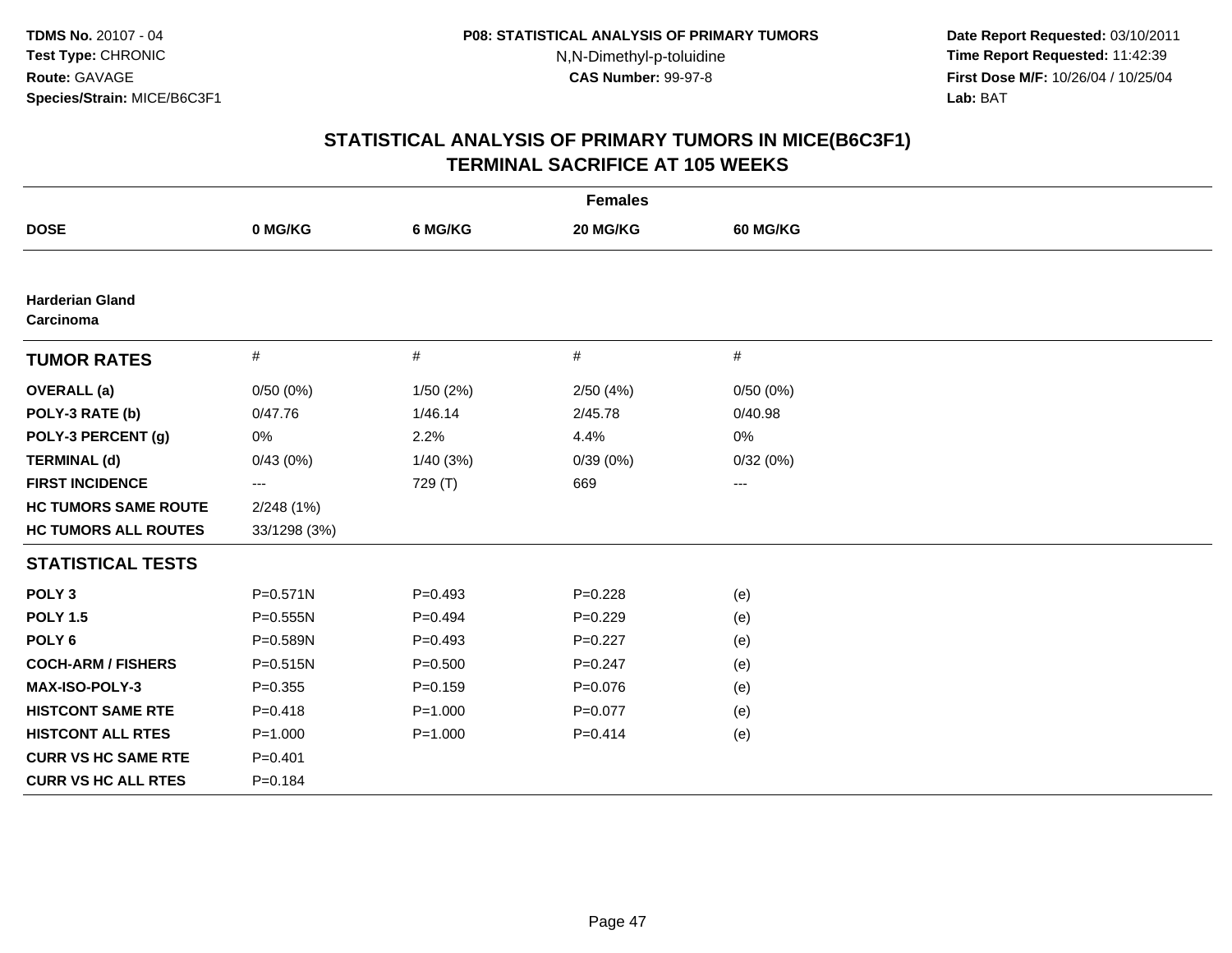**Date Report Requested:** 03/10/2011 **Time Report Requested:** 11:42:39 **First Dose M/F:** 10/26/04 / 10/25/04 Lab: BAT **Lab:** BAT

| <b>Females</b>                                 |                |             |             |             |  |  |  |  |
|------------------------------------------------|----------------|-------------|-------------|-------------|--|--|--|--|
| <b>DOSE</b>                                    | 0 MG/KG        | 6 MG/KG     | 20 MG/KG    | 60 MG/KG    |  |  |  |  |
|                                                |                |             |             |             |  |  |  |  |
| <b>Harderian Gland</b><br>Carcinoma or Adenoma |                |             |             |             |  |  |  |  |
| <b>TUMOR RATES</b>                             | #              | #           | #           | $\#$        |  |  |  |  |
| <b>OVERALL</b> (a)                             | 1/50 (2%)      | 6/50 (12%)  | 3/50(6%)    | 3/50(6%)    |  |  |  |  |
| POLY-3 RATE (b)                                | 1/47.76        | 6/46.14     | 3/45.78     | 3/41.79     |  |  |  |  |
| POLY-3 PERCENT (g)                             | 2.1%           | 13%         | 6.6%        | 7.2%        |  |  |  |  |
| <b>TERMINAL (d)</b>                            | 1/43(2%)       | 6/40 (15%)  | 1/39(3%)    | 1/32(3%)    |  |  |  |  |
| <b>FIRST INCIDENCE</b>                         | 729 (T)        | 729 (T)     | 669         | 578         |  |  |  |  |
| <b>HC TUMORS SAME ROUTE</b>                    | 35/248 (14%)   |             |             |             |  |  |  |  |
| <b>HC TUMORS ALL ROUTES</b>                    | 167/1298 (13%) |             |             |             |  |  |  |  |
| <b>STATISTICAL TESTS</b>                       |                |             |             |             |  |  |  |  |
| POLY <sub>3</sub>                              | $P=0.529$      | $P = 0.051$ | $P=0.290$   | $P = 0.259$ |  |  |  |  |
| <b>POLY 1.5</b>                                | $P=0.552$      | $P=0.052$   | $P=0.292$   | $P = 0.271$ |  |  |  |  |
| POLY <sub>6</sub>                              | $P = 0.506$    | $P=0.050*$  | $P=0.290$   | $P = 0.248$ |  |  |  |  |
| <b>COCH-ARM / FISHERS</b>                      | P=0.580N       | $P = 0.056$ | $P = 0.309$ | $P = 0.309$ |  |  |  |  |
| <b>MAX-ISO-POLY-3</b>                          | $P = 0.195$    | $P=0.023*$  | $P=0.149$   | $P = 0.139$ |  |  |  |  |
| <b>HISTCONT SAME RTE</b>                       | (h)            | (h)         | (h)         | (h)         |  |  |  |  |
| <b>HISTCONT ALL RTES</b>                       | (h)            | (h)         | (h)         | (h)         |  |  |  |  |
| <b>CURR VS HC SAME RTE</b>                     | $P=0.026*$     |             |             |             |  |  |  |  |
| <b>CURR VS HC ALL RTES</b>                     | P=0.016*       |             |             |             |  |  |  |  |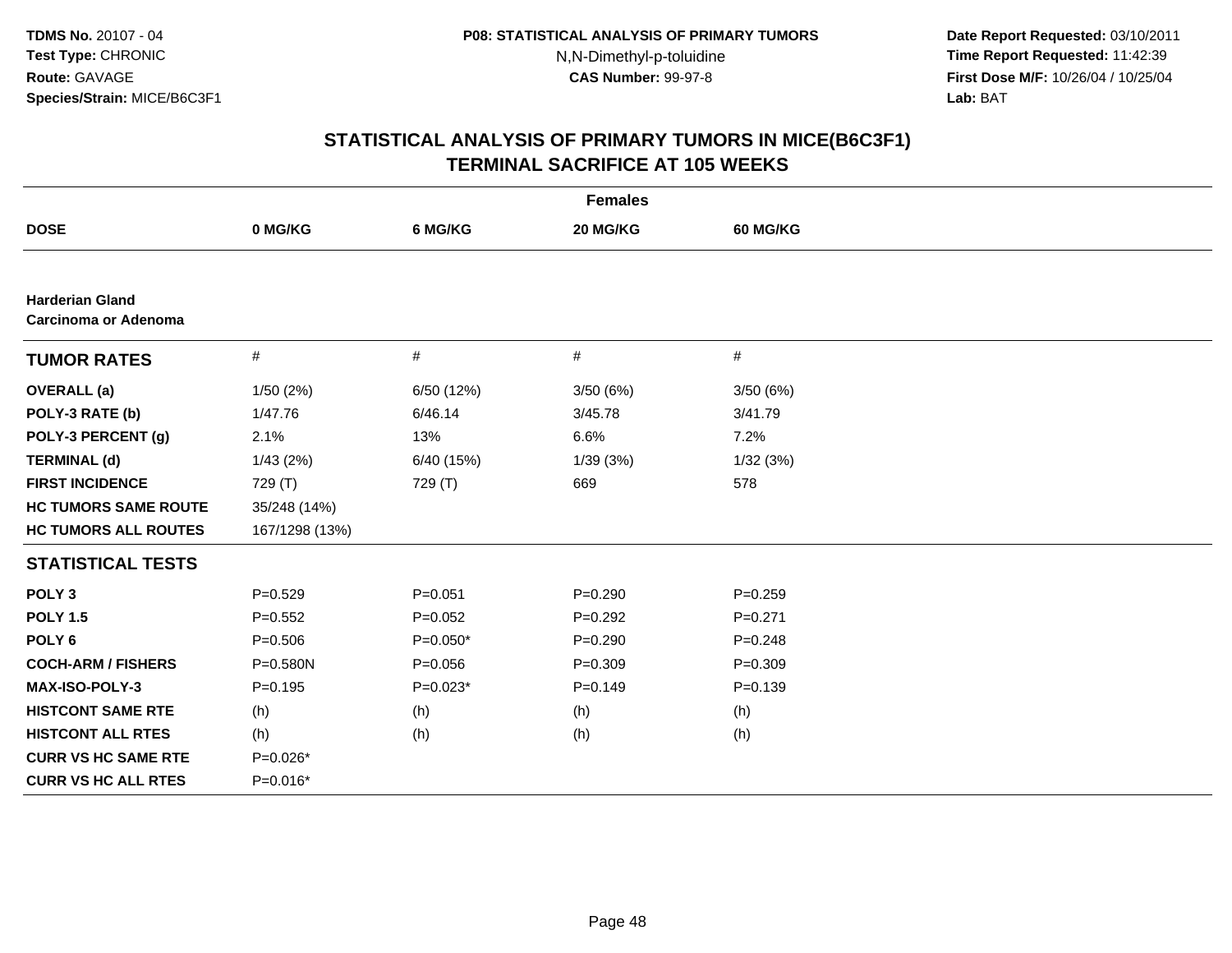**Date Report Requested:** 03/10/2011 **Time Report Requested:** 11:42:39 **First Dose M/F:** 10/26/04 / 10/25/04 Lab: BAT **Lab:** BAT

|                                                                         | <b>Females</b> |          |                        |                 |  |  |  |  |
|-------------------------------------------------------------------------|----------------|----------|------------------------|-----------------|--|--|--|--|
| <b>DOSE</b>                                                             | 0 MG/KG        | 6 MG/KG  | 20 MG/KG               | <b>60 MG/KG</b> |  |  |  |  |
|                                                                         |                |          |                        |                 |  |  |  |  |
| <b>Intestine Small: Site Unspecified</b><br><b>Carcinoma or Adenoma</b> |                |          |                        |                 |  |  |  |  |
| <b>TUMOR RATES</b>                                                      | $\#$           | $\#$     | $\#$                   | $\#$            |  |  |  |  |
| <b>OVERALL</b> (a)                                                      | 0/50(0%)       | 0/50(0%) | 0/50(0%)               | 0/50(0%)        |  |  |  |  |
| POLY-3 RATE (b)                                                         | 0/47.76        | 0/46.14  | 0/45.50                | 0/40.98         |  |  |  |  |
| POLY-3 PERCENT (g)                                                      | 0%             | $0\%$    | 0%                     | 0%              |  |  |  |  |
| <b>TERMINAL (d)</b>                                                     | 0/43(0%)       | 0/40(0%) | 0/39(0%)               | 0/32(0%)        |  |  |  |  |
| <b>FIRST INCIDENCE</b>                                                  | ---            | $---$    | $\qquad \qquad \cdots$ | $--$            |  |  |  |  |
| <b>HC TUMORS SAME ROUTE</b>                                             | 3/248(1%)      |          |                        |                 |  |  |  |  |
| <b>HC TUMORS ALL ROUTES</b>                                             | 8/1298 (1%)    |          |                        |                 |  |  |  |  |
| <b>STATISTICAL TESTS</b>                                                |                |          |                        |                 |  |  |  |  |
| POLY <sub>3</sub>                                                       | (n)            | (n)      | (n)                    | (n)             |  |  |  |  |
| <b>POLY 1.5</b>                                                         | (n)            | (n)      | (n)                    | (n)             |  |  |  |  |
| POLY <sub>6</sub>                                                       | (n)            | (n)      | (n)                    | (n)             |  |  |  |  |
| <b>COCH-ARM / FISHERS</b>                                               | (n)            | (n)      | (n)                    | (n)             |  |  |  |  |
| MAX-ISO-POLY-3                                                          | (n)            | (n)      | (n)                    | (n)             |  |  |  |  |
| <b>HISTCONT SAME RTE</b>                                                | (n)            | (n)      | (n)                    | (n)             |  |  |  |  |
| <b>HISTCONT ALL RTES</b>                                                | (n)            | (n)      | (n)                    | (n)             |  |  |  |  |
| <b>CURR VS HC SAME RTE</b>                                              | (n)            |          |                        |                 |  |  |  |  |
| <b>CURR VS HC ALL RTES</b>                                              | (n)            |          |                        |                 |  |  |  |  |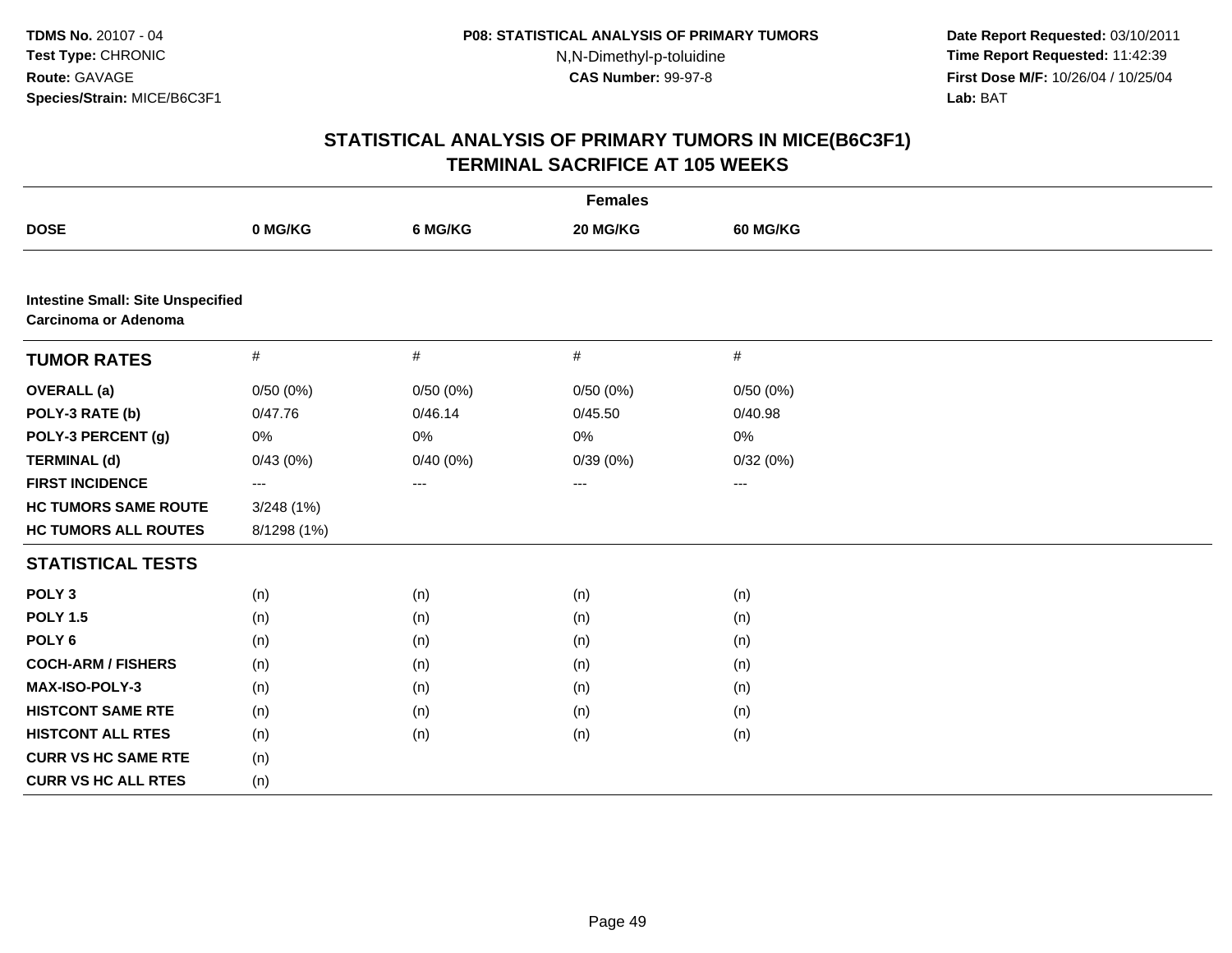**Date Report Requested:** 03/10/2011 **Time Report Requested:** 11:42:39 **First Dose M/F:** 10/26/04 / 10/25/04 Lab: BAT **Lab:** BAT

|                                      | <b>Females</b> |             |          |                          |  |  |  |  |
|--------------------------------------|----------------|-------------|----------|--------------------------|--|--|--|--|
| <b>DOSE</b>                          | 0 MG/KG        | 6 MG/KG     | 20 MG/KG | <b>60 MG/KG</b>          |  |  |  |  |
|                                      |                |             |          |                          |  |  |  |  |
| <b>Islets, Pancreatic</b><br>Adenoma |                |             |          |                          |  |  |  |  |
| <b>TUMOR RATES</b>                   |                |             |          |                          |  |  |  |  |
| <b>OVERALL</b> (a)                   | 0/50(0%)       | 0/50(0%)    | 0/50(0%) | 0/50(0%)                 |  |  |  |  |
| POLY-3 RATE (b)                      | 0/47.76        | 0/46.14     | 0/45.50  | 0/40.98                  |  |  |  |  |
| POLY-3 PERCENT (g)                   | 0%             | 0%          | 0%       | 0%                       |  |  |  |  |
| <b>TERMINAL (d)</b>                  | 0/43(0%)       | $0/40(0\%)$ | 0/39(0%) | 0/32(0%)                 |  |  |  |  |
| <b>FIRST INCIDENCE</b>               | $\cdots$       | ---         | $--$     | $\hspace{0.05cm} \ldots$ |  |  |  |  |
| <b>HC TUMORS SAME ROUTE</b>          | 2/245(1%)      |             |          |                          |  |  |  |  |
| <b>HC TUMORS ALL ROUTES</b>          | 11/1284 (1%)   |             |          |                          |  |  |  |  |
| <b>STATISTICAL TESTS</b>             |                |             |          |                          |  |  |  |  |
| POLY <sub>3</sub>                    | (n)            | (n)         | (n)      | (n)                      |  |  |  |  |
| <b>POLY 1.5</b>                      | (n)            | (n)         | (n)      | (n)                      |  |  |  |  |
| POLY <sub>6</sub>                    | (n)            | (n)         | (n)      | (n)                      |  |  |  |  |
| <b>COCH-ARM / FISHERS</b>            | (n)            | (n)         | (n)      | (n)                      |  |  |  |  |
| MAX-ISO-POLY-3                       | (n)            | (n)         | (n)      | (n)                      |  |  |  |  |
| <b>HISTCONT SAME RTE</b>             | (n)            | (n)         | (n)      | (n)                      |  |  |  |  |
| <b>HISTCONT ALL RTES</b>             | (n)            | (n)         | (n)      | (n)                      |  |  |  |  |
| <b>CURR VS HC SAME RTE</b>           | (n)            |             |          |                          |  |  |  |  |
| <b>CURR VS HC ALL RTES</b>           | (n)            |             |          |                          |  |  |  |  |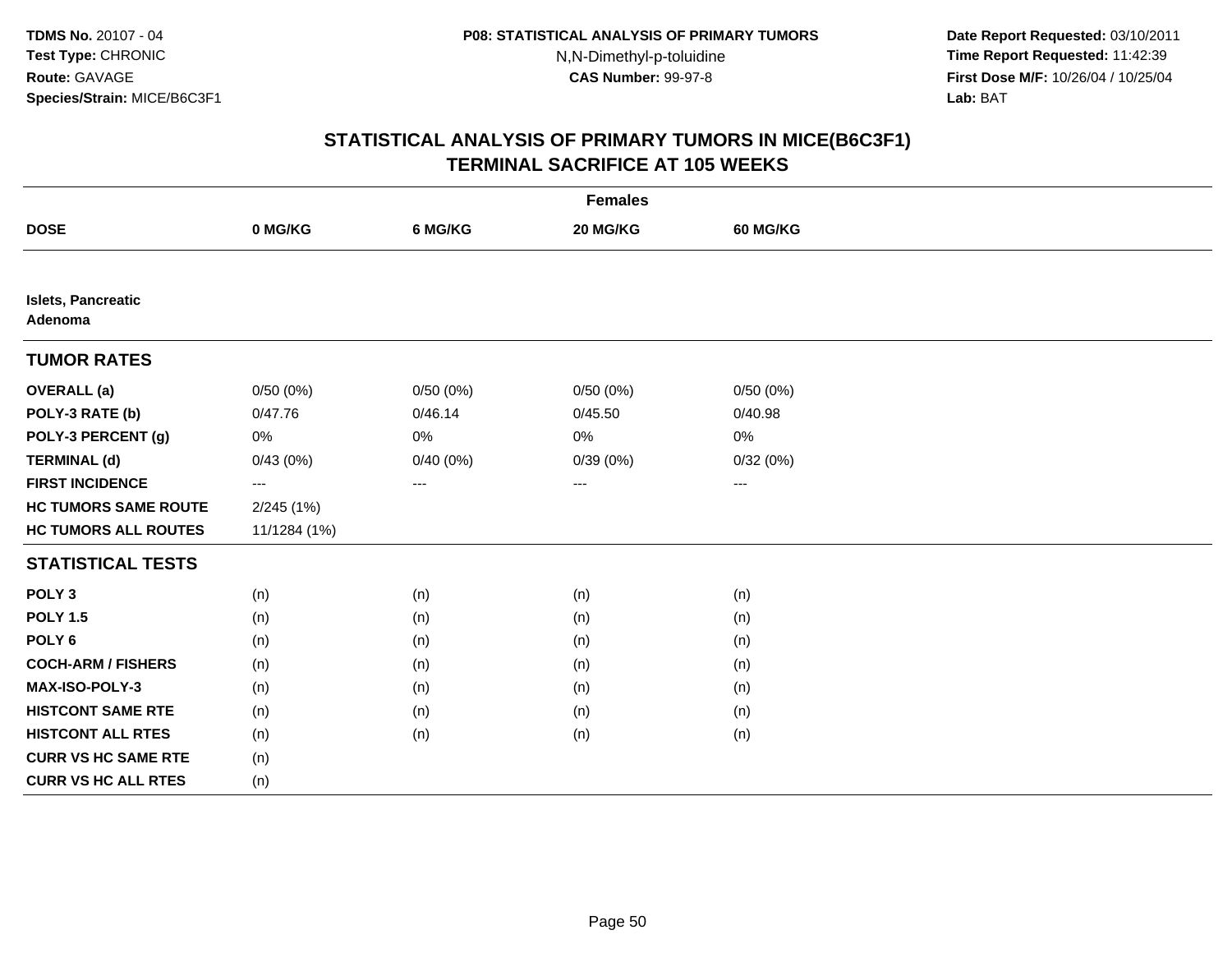**Date Report Requested:** 03/10/2011 **Time Report Requested:** 11:42:39 **First Dose M/F:** 10/26/04 / 10/25/04 Lab: BAT **Lab:** BAT

|                                                          | <b>Females</b> |          |          |                 |  |  |  |  |
|----------------------------------------------------------|----------------|----------|----------|-----------------|--|--|--|--|
| <b>DOSE</b>                                              | 0 MG/KG        | 6 MG/KG  | 20 MG/KG | <b>60 MG/KG</b> |  |  |  |  |
|                                                          |                |          |          |                 |  |  |  |  |
| <b>Islets, Pancreatic</b><br><b>Carcinoma or Adenoma</b> |                |          |          |                 |  |  |  |  |
| <b>TUMOR RATES</b>                                       |                |          |          |                 |  |  |  |  |
| <b>OVERALL</b> (a)                                       | 0/50(0%)       | 0/50(0%) | 0/50(0%) | 0/50(0%)        |  |  |  |  |
| POLY-3 RATE (b)                                          | 0/47.76        | 0/46.14  | 0/45.50  | 0/40.98         |  |  |  |  |
| POLY-3 PERCENT (g)                                       | 0%             | 0%       | $0\%$    | 0%              |  |  |  |  |
| <b>TERMINAL (d)</b>                                      | 0/43(0%)       | 0/40(0%) | 0/39(0%) | 0/32(0%)        |  |  |  |  |
| <b>FIRST INCIDENCE</b>                                   | ---            | ---      | ---      | ---             |  |  |  |  |
| <b>HC TUMORS SAME ROUTE</b>                              | 3/245(1%)      |          |          |                 |  |  |  |  |
| <b>HC TUMORS ALL ROUTES</b>                              | 15/1284 (1%)   |          |          |                 |  |  |  |  |
| <b>STATISTICAL TESTS</b>                                 |                |          |          |                 |  |  |  |  |
| POLY <sub>3</sub>                                        | (n)            | (n)      | (n)      | (n)             |  |  |  |  |
| <b>POLY 1.5</b>                                          | (n)            | (n)      | (n)      | (n)             |  |  |  |  |
| POLY <sub>6</sub>                                        | (n)            | (n)      | (n)      | (n)             |  |  |  |  |
| <b>COCH-ARM / FISHERS</b>                                | (n)            | (n)      | (n)      | (n)             |  |  |  |  |
| MAX-ISO-POLY-3                                           | (n)            | (n)      | (n)      | (n)             |  |  |  |  |
| <b>HISTCONT SAME RTE</b>                                 | (n)            | (n)      | (n)      | (n)             |  |  |  |  |
| <b>HISTCONT ALL RTES</b>                                 | (n)            | (n)      | (n)      | (n)             |  |  |  |  |
| <b>CURR VS HC SAME RTE</b>                               | (n)            |          |          |                 |  |  |  |  |
| <b>CURR VS HC ALL RTES</b>                               | (n)            |          |          |                 |  |  |  |  |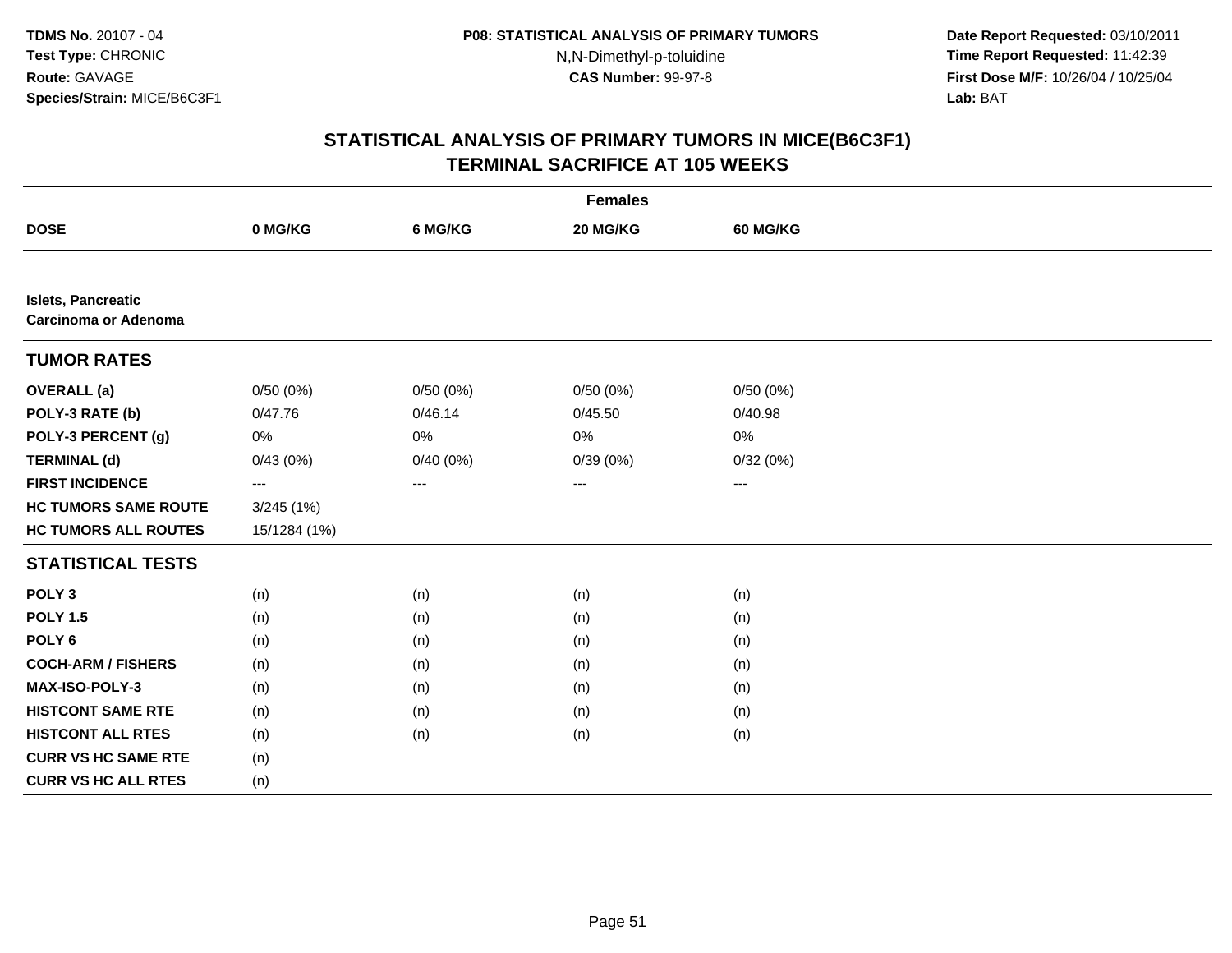**Date Report Requested:** 03/10/2011 **Time Report Requested:** 11:42:39 **First Dose M/F:** 10/26/04 / 10/25/04 Lab: BAT **Lab:** BAT

|                             | <b>Females</b>         |          |           |                 |  |  |  |  |
|-----------------------------|------------------------|----------|-----------|-----------------|--|--|--|--|
| <b>DOSE</b>                 | 0 MG/KG                | 6 MG/KG  | 20 MG/KG  | <b>60 MG/KG</b> |  |  |  |  |
|                             |                        |          |           |                 |  |  |  |  |
| Liver<br>Hemangiosarcoma    |                        |          |           |                 |  |  |  |  |
| <b>TUMOR RATES</b>          |                        |          |           |                 |  |  |  |  |
| <b>OVERALL</b> (a)          | 0/50(0%)               | 1/50(2%) | 1/50 (2%) | 0/50(0%)        |  |  |  |  |
| POLY-3 RATE (b)             | 0/47.76                | 1/46.14  | 1/45.50   | 0/40.98         |  |  |  |  |
| POLY-3 PERCENT (g)          | 0%                     | 2.2%     | 2.2%      | 0%              |  |  |  |  |
| <b>TERMINAL (d)</b>         | 0/43(0%)               | 1/40(3%) | 1/39(3%)  | 0/32(0%)        |  |  |  |  |
| <b>FIRST INCIDENCE</b>      | $\qquad \qquad \cdots$ | 729 (T)  | 729 (T)   | $\cdots$        |  |  |  |  |
| <b>HC TUMORS SAME ROUTE</b> | 1/247 (0%)             |          |           |                 |  |  |  |  |
| <b>HC TUMORS ALL ROUTES</b> | 13/1296 (1%)           |          |           |                 |  |  |  |  |
| <b>STATISTICAL TESTS</b>    |                        |          |           |                 |  |  |  |  |
| POLY <sub>3</sub>           | (n)                    | (n)      | (n)       | (n)             |  |  |  |  |
| <b>POLY 1.5</b>             | (n)                    | (n)      | (n)       | (n)             |  |  |  |  |
| POLY <sub>6</sub>           | (n)                    | (n)      | (n)       | (n)             |  |  |  |  |
| <b>COCH-ARM / FISHERS</b>   | (n)                    | (n)      | (n)       | (n)             |  |  |  |  |
| MAX-ISO-POLY-3              | (n)                    | (n)      | (n)       | (n)             |  |  |  |  |
| <b>HISTCONT SAME RTE</b>    | (n)                    | (n)      | (n)       | (n)             |  |  |  |  |
| <b>HISTCONT ALL RTES</b>    | (n)                    | (n)      | (n)       | (n)             |  |  |  |  |
| <b>CURR VS HC SAME RTE</b>  | (n)                    |          |           |                 |  |  |  |  |
| <b>CURR VS HC ALL RTES</b>  | (n)                    |          |           |                 |  |  |  |  |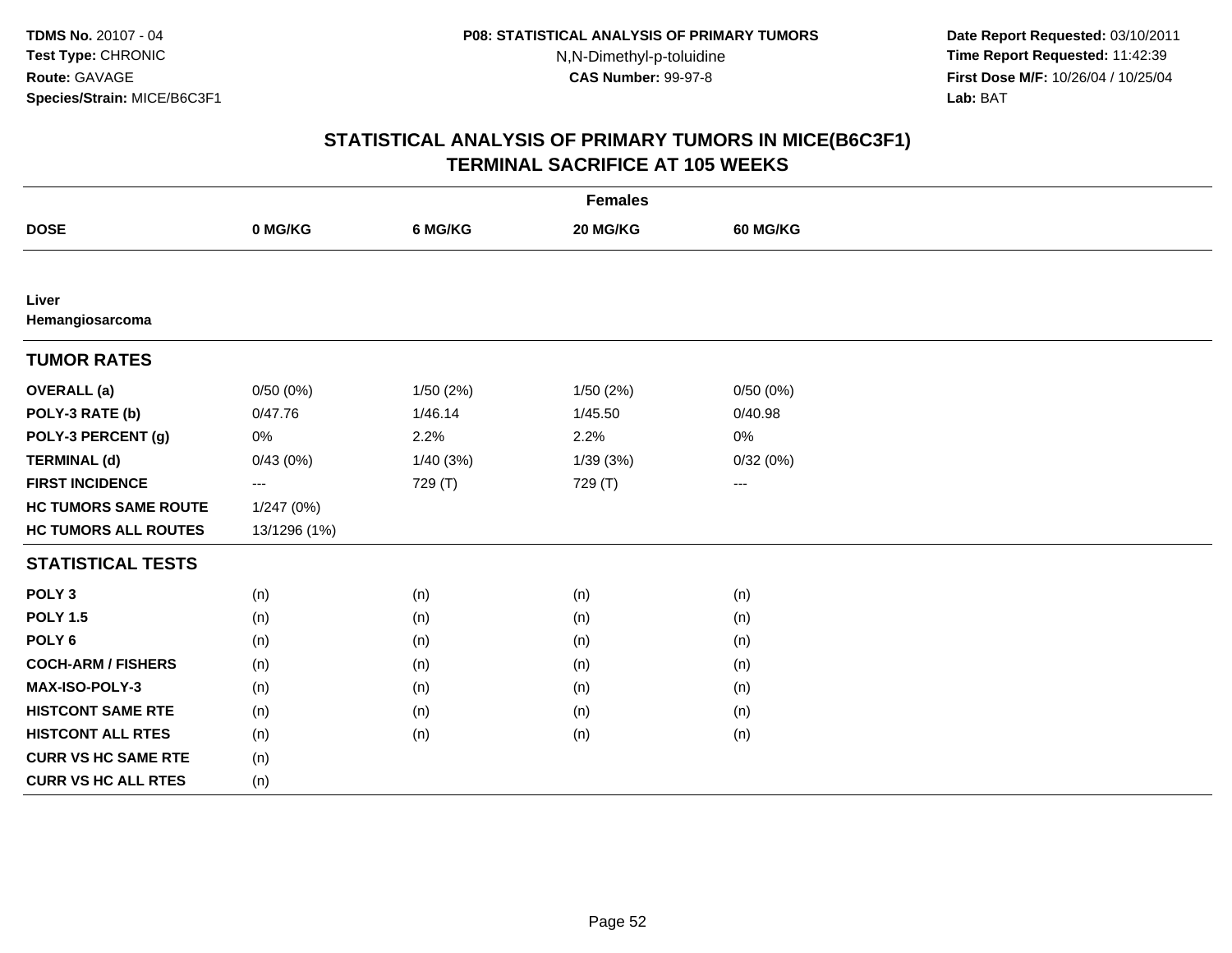**Date Report Requested:** 03/10/2011 **Time Report Requested:** 11:42:39 **First Dose M/F:** 10/26/04 / 10/25/04 Lab: BAT **Lab:** BAT

| <b>Females</b>              |             |             |          |             |  |  |  |
|-----------------------------|-------------|-------------|----------|-------------|--|--|--|
| <b>DOSE</b>                 | 0 MG/KG     | 6 MG/KG     | 20 MG/KG | 60 MG/KG    |  |  |  |
|                             |             |             |          |             |  |  |  |
| Liver<br>Hepatoblastoma     |             |             |          |             |  |  |  |
| <b>TUMOR RATES</b>          |             |             |          |             |  |  |  |
| <b>OVERALL</b> (a)          | 0/50(0%)    | 1/50(2%)    | 0/50(0%) | 4/50 (8%)   |  |  |  |
| POLY-3 RATE (b)             | 0/47.76     | 1/46.14     | 0/45.50  | 4/41.10     |  |  |  |
| POLY-3 PERCENT (g)          | $0\%$       | 2.2%        | 0%       | 9.7%        |  |  |  |
| <b>TERMINAL (d)</b>         | 0/43(0%)    | 1/40(3%)    | 0/39(0%) | 3/32(9%)    |  |  |  |
| <b>FIRST INCIDENCE</b>      | $--$        | 729 (T)     | $--$     | 699         |  |  |  |
| <b>HC TUMORS SAME ROUTE</b> | 0/247(0%)   |             |          |             |  |  |  |
| <b>HC TUMORS ALL ROUTES</b> | 2/1296 (0%) |             |          |             |  |  |  |
| <b>STATISTICAL TESTS</b>    |             |             |          |             |  |  |  |
| POLY <sub>3</sub>           | P=0.007**   | $P=0.493$   | (e)      | $P=0.044*$  |  |  |  |
| <b>POLY 1.5</b>             | P=0.008**   | $P=0.494$   | (e)      | $P=0.048*$  |  |  |  |
| POLY <sub>6</sub>           | P=0.007**   | $P=0.493$   | (e)      | $P=0.039*$  |  |  |  |
| <b>COCH-ARM / FISHERS</b>   | P=0.011*    | $P = 0.500$ | (e)      | $P = 0.059$ |  |  |  |
| MAX-ISO-POLY-3              | P=0.008**   | $P = 0.159$ | (e)      | $P=0.019*$  |  |  |  |
| <b>HISTCONT SAME RTE</b>    | P=0.010**   | $P=0.125$   | (e)      | P=0.007**   |  |  |  |
| <b>HISTCONT ALL RTES</b>    | P<0.001**   | $P=0.044*$  | (e)      | P<0.001**   |  |  |  |
| <b>CURR VS HC SAME RTE</b>  | $P = 1.000$ |             |          |             |  |  |  |
| <b>CURR VS HC ALL RTES</b>  | $P = 0.369$ |             |          |             |  |  |  |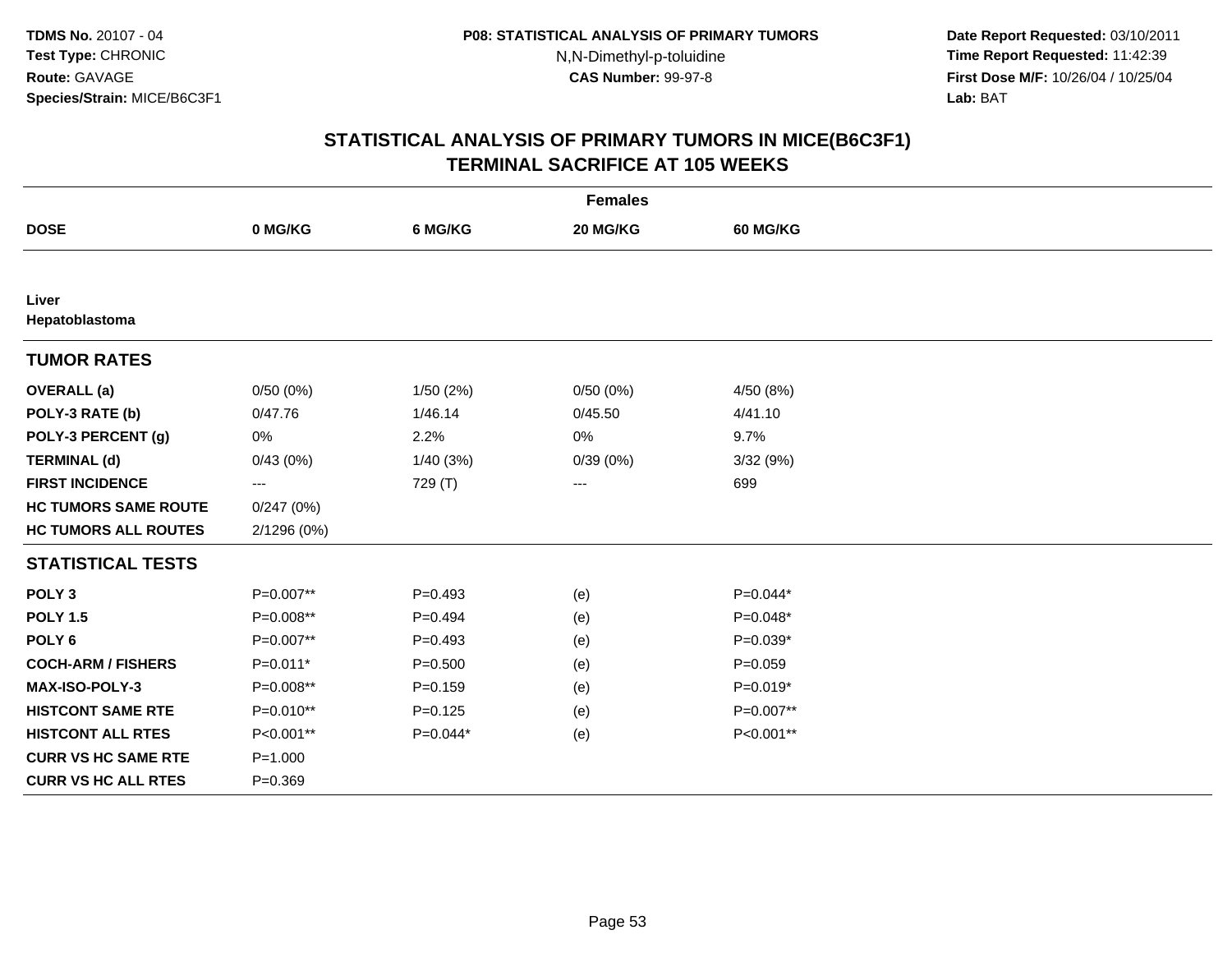**Date Report Requested:** 03/10/2011 **Time Report Requested:** 11:42:39 **First Dose M/F:** 10/26/04 / 10/25/04 Lab: BAT **Lab:** BAT

| <b>Females</b>                  |                |             |             |                 |  |  |  |
|---------------------------------|----------------|-------------|-------------|-----------------|--|--|--|
| <b>DOSE</b>                     | 0 MG/KG        | 6 MG/KG     | 20 MG/KG    | <b>60 MG/KG</b> |  |  |  |
|                                 |                |             |             |                 |  |  |  |
| Liver<br>Hepatocellular Adenoma |                |             |             |                 |  |  |  |
| <b>TUMOR RATES</b>              |                |             |             |                 |  |  |  |
| <b>OVERALL</b> (a)              | 17/50 (34%)    | 19/50 (38%) | 37/50 (74%) | 44/50 (88%)     |  |  |  |
| POLY-3 RATE (b)                 | 17/47.88       | 19/46.20    | 37/46.28    | 44/45.80        |  |  |  |
| POLY-3 PERCENT (g)              | 35.5%          | 41.1%       | 80%         | 96.1%           |  |  |  |
| <b>TERMINAL (d)</b>             | 16/43 (37%)    | 17/40 (43%) | 34/39 (87%) | 31/32 (97%)     |  |  |  |
| <b>FIRST INCIDENCE</b>          | 698            | 720         | 649         | 481             |  |  |  |
| <b>HC TUMORS SAME ROUTE</b>     | 41/247 (17%)   |             |             |                 |  |  |  |
| <b>HC TUMORS ALL ROUTES</b>     | 353/1296 (27%) |             |             |                 |  |  |  |
| <b>STATISTICAL TESTS</b>        |                |             |             |                 |  |  |  |
| POLY <sub>3</sub>               | P<0.001**      | $P = 0.364$ | P<0.001**   | P<0.001**       |  |  |  |
| <b>POLY 1.5</b>                 | P<0.001**      | $P = 0.373$ | P<0.001**   | P<0.001**       |  |  |  |
| POLY <sub>6</sub>               | P<0.001**      | $P = 0.358$ | P<0.001**   | P<0.001**       |  |  |  |
| <b>COCH-ARM / FISHERS</b>       | P<0.001**      | $P = 0.418$ | P<0.001**   | P<0.001**       |  |  |  |
| <b>MAX-ISO-POLY-3</b>           | P<0.001**      | $P = 0.291$ | P<0.001**   | P<0.001**       |  |  |  |
| <b>HISTCONT SAME RTE</b>        | P<0.001**      | $P=0.015*$  | P<0.001**   | P<0.001**       |  |  |  |
| <b>HISTCONT ALL RTES</b>        | P<0.001**      | $P = 0.199$ | P<0.001**   | P<0.001**       |  |  |  |
| <b>CURR VS HC SAME RTE</b>      | $P=0.017*$     |             |             |                 |  |  |  |
| <b>CURR VS HC ALL RTES</b>      | $P=0.422$      |             |             |                 |  |  |  |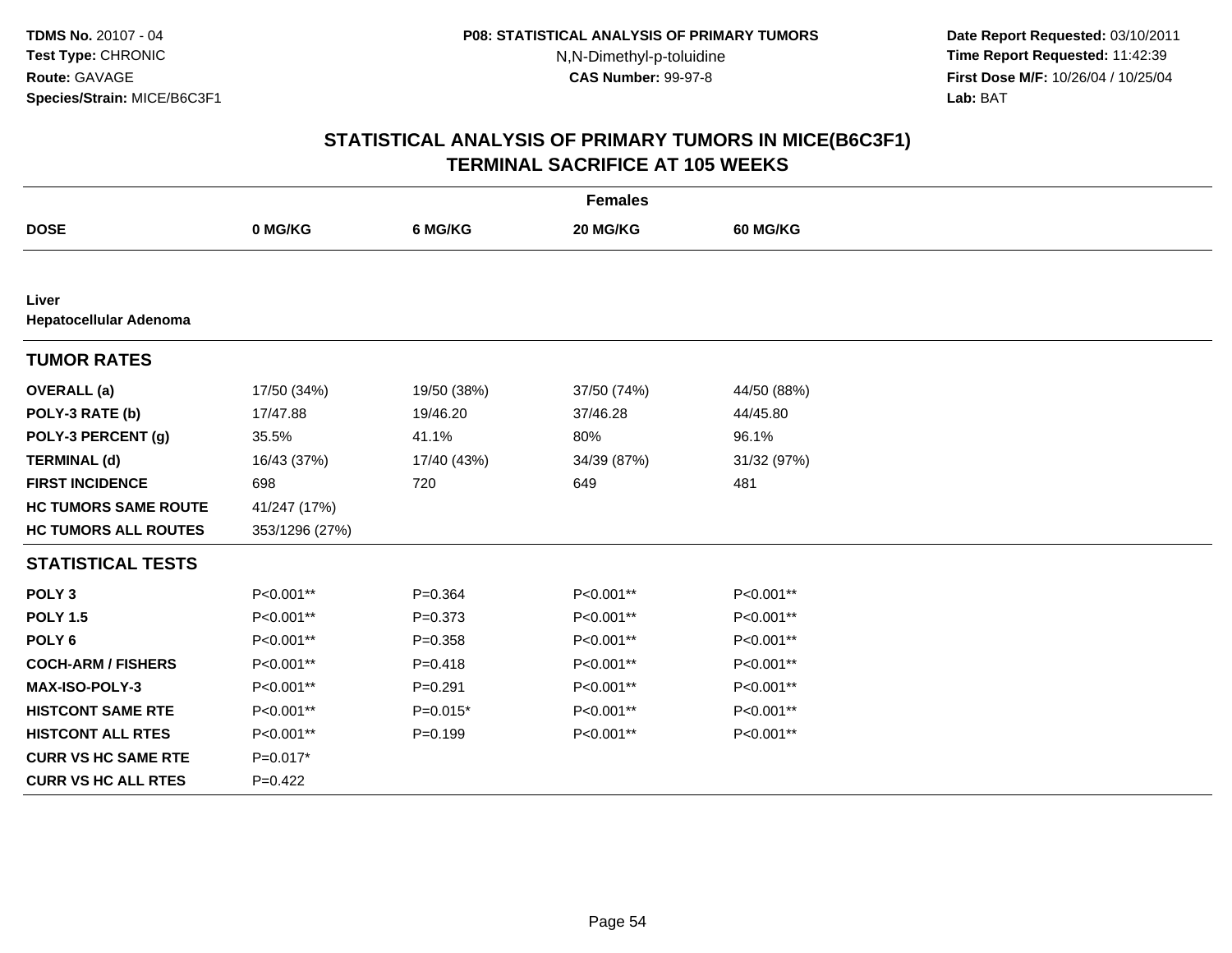**Date Report Requested:** 03/10/2011 **Time Report Requested:** 11:42:39 **First Dose M/F:** 10/26/04 / 10/25/04 Lab: BAT **Lab:** BAT

| <b>Females</b>                           |                |             |             |                 |  |  |  |
|------------------------------------------|----------------|-------------|-------------|-----------------|--|--|--|
| <b>DOSE</b>                              | 0 MG/KG        | 6 MG/KG     | 20 MG/KG    | <b>60 MG/KG</b> |  |  |  |
|                                          |                |             |             |                 |  |  |  |
| Liver<br><b>Hepatocellular Carcinoma</b> |                |             |             |                 |  |  |  |
| <b>TUMOR RATES</b>                       |                |             |             |                 |  |  |  |
| <b>OVERALL</b> (a)                       | 6/50 (12%)     | 13/50 (26%) | 18/50 (36%) | 31/50 (62%)     |  |  |  |
| POLY-3 RATE (b)                          | 6/48.12        | 13/46.18    | 18/45.81    | 31/43.14        |  |  |  |
| POLY-3 PERCENT (g)                       | 12.5%          | 28.2%       | 39.3%       | 71.9%           |  |  |  |
| <b>TERMINAL (d)</b>                      | 4/43 (9%)      | 12/40 (30%) | 16/39 (41%) | 24/32 (75%)     |  |  |  |
| <b>FIRST INCIDENCE</b>                   | 666            | 720         | 669         | 512             |  |  |  |
| <b>HC TUMORS SAME ROUTE</b>              | 14/247 (6%)    |             |             |                 |  |  |  |
| <b>HC TUMORS ALL ROUTES</b>              | 136/1296 (11%) |             |             |                 |  |  |  |
| <b>STATISTICAL TESTS</b>                 |                |             |             |                 |  |  |  |
| POLY <sub>3</sub>                        | P<0.001**      | P=0.049*    | P=0.002**   | P<0.001**       |  |  |  |
| <b>POLY 1.5</b>                          | P<0.001**      | $P = 0.051$ | P=0.002**   | P<0.001**       |  |  |  |
| POLY <sub>6</sub>                        | P<0.001**      | $P=0.046*$  | P=0.002**   | P<0.001**       |  |  |  |
| <b>COCH-ARM / FISHERS</b>                | P<0.001**      | $P=0.062$   | $P=0.005**$ | P<0.001**       |  |  |  |
| MAX-ISO-POLY-3                           | P<0.001**      | $P=0.030*$  | P<0.001**   | P<0.001**       |  |  |  |
| <b>HISTCONT SAME RTE</b>                 | P<0.001**      | P=0.004**   | $P=0.002**$ | P<0.001**       |  |  |  |
| <b>HISTCONT ALL RTES</b>                 | P<0.001**      | $P=0.019*$  | P<0.001**   | P<0.001**       |  |  |  |
| <b>CURR VS HC SAME RTE</b>               | $P = 0.121$    |             |             |                 |  |  |  |
| <b>CURR VS HC ALL RTES</b>               | $P = 0.850$    |             |             |                 |  |  |  |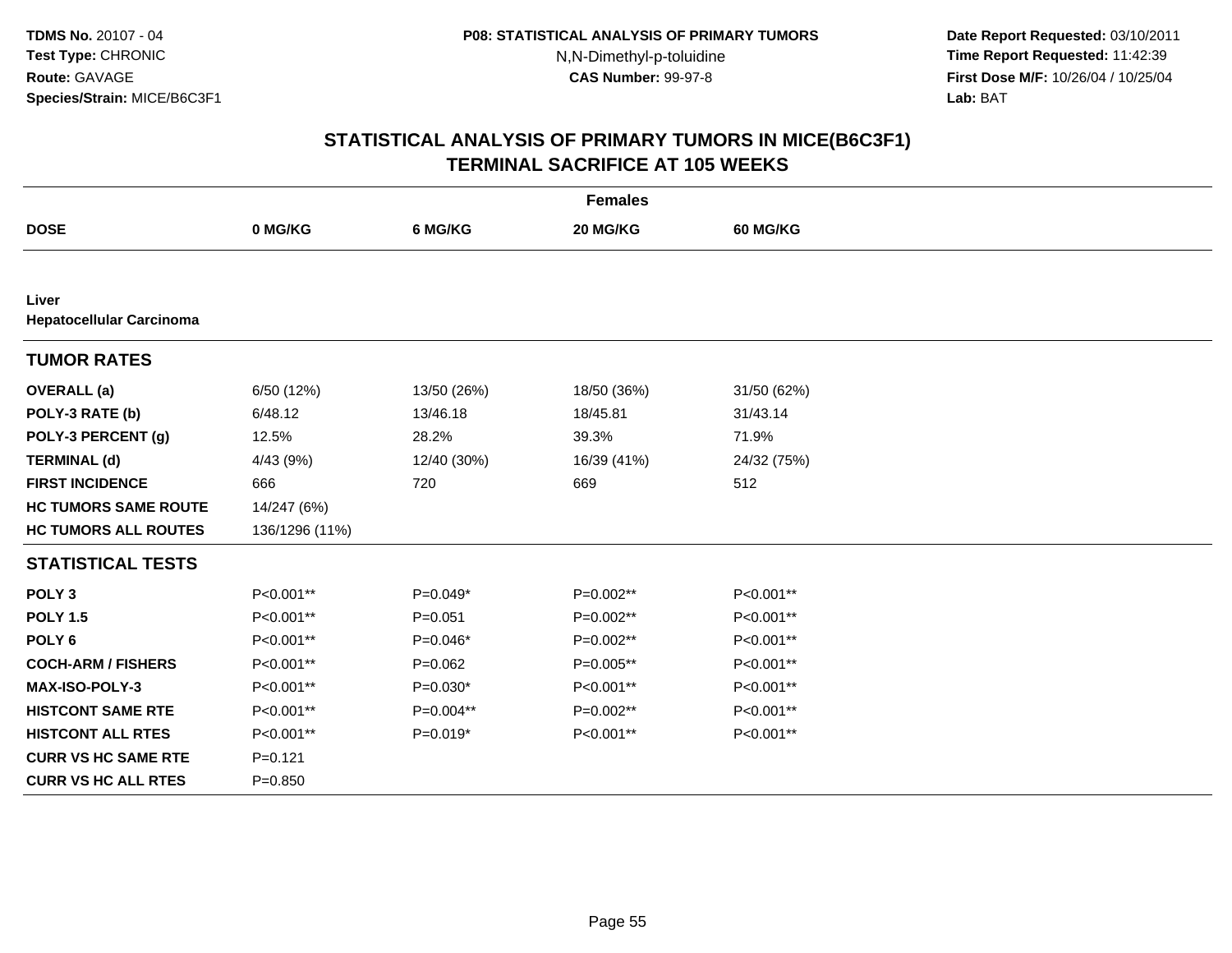**Date Report Requested:** 03/10/2011 **Time Report Requested:** 11:42:39 **First Dose M/F:** 10/26/04 / 10/25/04 Lab: BAT **Lab:** BAT

| <b>Females</b>                                      |                |             |             |                 |  |  |  |  |
|-----------------------------------------------------|----------------|-------------|-------------|-----------------|--|--|--|--|
| <b>DOSE</b>                                         | 0 MG/KG        | 6 MG/KG     | 20 MG/KG    | <b>60 MG/KG</b> |  |  |  |  |
|                                                     |                |             |             |                 |  |  |  |  |
| Liver<br>Hepatocellular Carcinoma or Hepatoblastoma |                |             |             |                 |  |  |  |  |
| <b>TUMOR RATES</b>                                  |                |             |             |                 |  |  |  |  |
| <b>OVERALL</b> (a)                                  | 6/50 (12%)     | 14/50 (28%) | 18/50 (36%) | 32/50 (64%)     |  |  |  |  |
| POLY-3 RATE (b)                                     | 6/48.12        | 14/46.18    | 18/45.81    | 32/43.14        |  |  |  |  |
| POLY-3 PERCENT (g)                                  | 12.5%          | 30.3%       | 39.3%       | 74.2%           |  |  |  |  |
| <b>TERMINAL (d)</b>                                 | 4/43 (9%)      | 13/40 (33%) | 16/39 (41%) | 25/32 (78%)     |  |  |  |  |
| <b>FIRST INCIDENCE</b>                              | 666            | 720         | 669         | 512             |  |  |  |  |
| <b>HC TUMORS SAME ROUTE</b>                         | 14/247 (6%)    |             |             |                 |  |  |  |  |
| <b>HC TUMORS ALL ROUTES</b>                         | 138/1296 (11%) |             |             |                 |  |  |  |  |
| <b>STATISTICAL TESTS</b>                            |                |             |             |                 |  |  |  |  |
| POLY <sub>3</sub>                                   | P<0.001**      | $P=0.029*$  | P=0.002**   | P<0.001**       |  |  |  |  |
| <b>POLY 1.5</b>                                     | P<0.001**      | $P=0.031*$  | P=0.002**   | P<0.001**       |  |  |  |  |
| POLY <sub>6</sub>                                   | P<0.001**      | $P=0.027*$  | P=0.002**   | P<0.001**       |  |  |  |  |
| <b>COCH-ARM / FISHERS</b>                           | P<0.001**      | $P=0.039*$  | P=0.005**   | P<0.001**       |  |  |  |  |
| MAX-ISO-POLY-3                                      | P<0.001**      | $P=0.017*$  | P<0.001**   | P<0.001**       |  |  |  |  |
| <b>HISTCONT SAME RTE</b>                            | P<0.001**      | $P=0.003**$ | P=0.002**   | P<0.001**       |  |  |  |  |
| <b>HISTCONT ALL RTES</b>                            | P<0.001**      | P=0.010**   | P<0.001**   | P<0.001**       |  |  |  |  |
| <b>CURR VS HC SAME RTE</b>                          | $P = 0.121$    |             |             |                 |  |  |  |  |
| <b>CURR VS HC ALL RTES</b>                          | $P = 0.876$    |             |             |                 |  |  |  |  |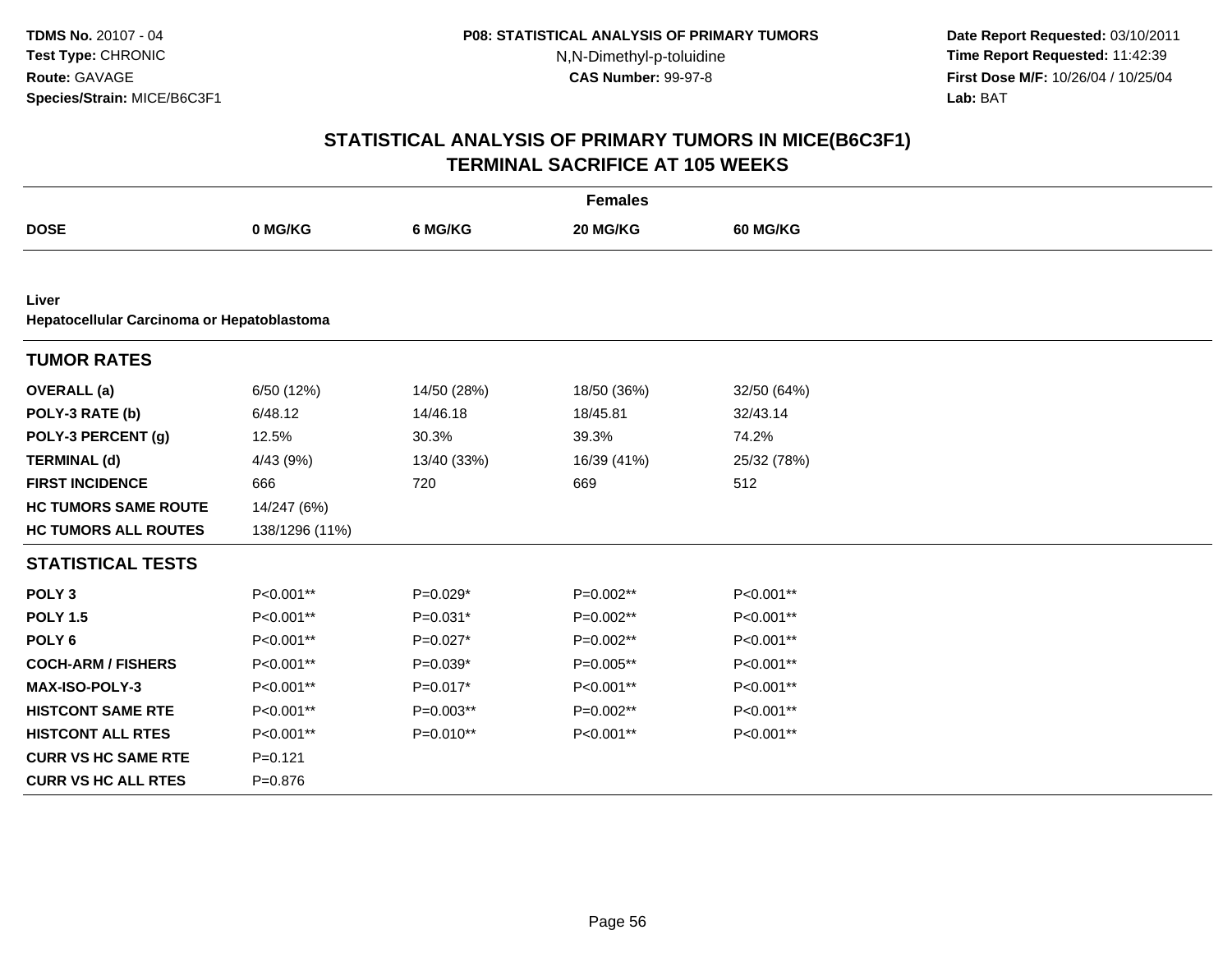**Date Report Requested:** 03/10/2011 **Time Report Requested:** 11:42:39 **First Dose M/F:** 10/26/04 / 10/25/04 Lab: BAT **Lab:** BAT

| <b>Females</b>                                     |                |             |             |                 |  |  |  |  |
|----------------------------------------------------|----------------|-------------|-------------|-----------------|--|--|--|--|
| <b>DOSE</b>                                        | 0 MG/KG        | 6 MG/KG     | 20 MG/KG    | <b>60 MG/KG</b> |  |  |  |  |
|                                                    |                |             |             |                 |  |  |  |  |
| Liver                                              |                |             |             |                 |  |  |  |  |
| Hepatocellular Carcinoma or Hepatocellular Adenoma |                |             |             |                 |  |  |  |  |
| <b>TUMOR RATES</b>                                 |                |             |             |                 |  |  |  |  |
| <b>OVERALL</b> (a)                                 | 20/50 (40%)    | 25/50 (50%) | 42/50 (84%) | 45/50 (90%)     |  |  |  |  |
| POLY-3 RATE (b)                                    | 20/48.12       | 25/46.20    | 42/46.36    | 45/45.80        |  |  |  |  |
| POLY-3 PERCENT (g)                                 | 41.6%          | 54.1%       | 90.6%       | 98.3%           |  |  |  |  |
| <b>TERMINAL (d)</b>                                | 18/43 (42%)    | 23/40 (58%) | 38/39 (97%) | 32/32 (100%)    |  |  |  |  |
| <b>FIRST INCIDENCE</b>                             | 666            | 720         | 649         | 481             |  |  |  |  |
| <b>HC TUMORS SAME ROUTE</b>                        | 51/247 (21%)   |             |             |                 |  |  |  |  |
| <b>HC TUMORS ALL ROUTES</b>                        | 428/1296 (33%) |             |             |                 |  |  |  |  |
| <b>STATISTICAL TESTS</b>                           |                |             |             |                 |  |  |  |  |
| POLY <sub>3</sub>                                  | P<0.001**      | $P = 0.154$ | P<0.001**   | P<0.001**       |  |  |  |  |
| <b>POLY 1.5</b>                                    | P<0.001**      | $P = 0.165$ | P<0.001**   | P<0.001**       |  |  |  |  |
| POLY <sub>6</sub>                                  | P<0.001**      | $P = 0.143$ | P<0.001**   | P<0.001**       |  |  |  |  |
| <b>COCH-ARM / FISHERS</b>                          | P<0.001**      | $P=0.211$   | P<0.001**   | P<0.001**       |  |  |  |  |
| MAX-ISO-POLY-3                                     | P<0.001**      | $P = 0.114$ | P<0.001**   | P<0.001**       |  |  |  |  |
| <b>HISTCONT SAME RTE</b>                           | P<0.001**      | $P=0.010**$ | P<0.001**   | P<0.001**       |  |  |  |  |
| <b>HISTCONT ALL RTES</b>                           | P<0.001**      | $P = 0.104$ | P<0.001**   | P<0.001**       |  |  |  |  |
| <b>CURR VS HC SAME RTE</b>                         | $P=0.019*$     |             |             |                 |  |  |  |  |
| <b>CURR VS HC ALL RTES</b>                         | $P = 0.453$    |             |             |                 |  |  |  |  |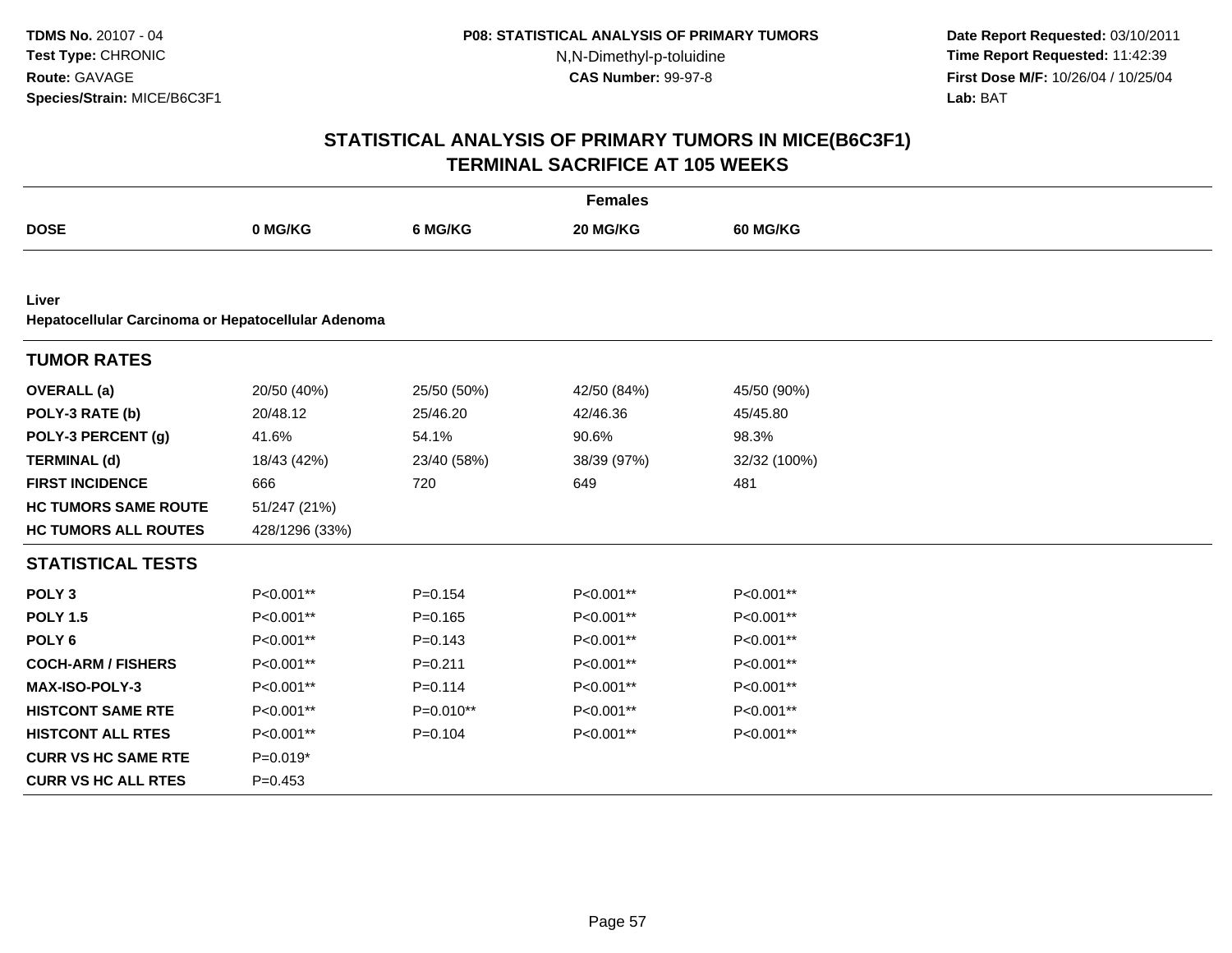**Date Report Requested:** 03/10/2011 **Time Report Requested:** 11:42:39 **First Dose M/F:** 10/26/04 / 10/25/04 Lab: BAT **Lab:** BAT

| <b>Females</b>                                                      |                |             |             |              |  |  |  |  |
|---------------------------------------------------------------------|----------------|-------------|-------------|--------------|--|--|--|--|
| <b>DOSE</b>                                                         | 0 MG/KG        | 6 MG/KG     | 20 MG/KG    | 60 MG/KG     |  |  |  |  |
|                                                                     |                |             |             |              |  |  |  |  |
| Liver                                                               |                |             |             |              |  |  |  |  |
| Hepatocellular Carcinoma, Hepatocellular Adenoma, or Hepatoblastoma |                |             |             |              |  |  |  |  |
| <b>TUMOR RATES</b>                                                  |                |             |             |              |  |  |  |  |
| <b>OVERALL</b> (a)                                                  | 20/50 (40%)    | 26/50 (52%) | 42/50 (84%) | 45/50 (90%)  |  |  |  |  |
| POLY-3 RATE (b)                                                     | 20/48.12       | 26/46.20    | 42/46.36    | 45/45.80     |  |  |  |  |
| POLY-3 PERCENT (g)                                                  | 41.6%          | 56.3%       | 90.6%       | 98.3%        |  |  |  |  |
| <b>TERMINAL (d)</b>                                                 | 18/43 (42%)    | 24/40 (60%) | 38/39 (97%) | 32/32 (100%) |  |  |  |  |
| <b>FIRST INCIDENCE</b>                                              | 666            | 720         | 649         | 481          |  |  |  |  |
| <b>HC TUMORS SAME ROUTE</b>                                         | 51/247 (21%)   |             |             |              |  |  |  |  |
| <b>HC TUMORS ALL ROUTES</b>                                         | 429/1296 (33%) |             |             |              |  |  |  |  |
| <b>STATISTICAL TESTS</b>                                            |                |             |             |              |  |  |  |  |
| POLY <sub>3</sub>                                                   | P<0.001**      | $P = 0.108$ | P<0.001**   | P<0.001**    |  |  |  |  |
| <b>POLY 1.5</b>                                                     | P<0.001**      | $P = 0.118$ | P<0.001**   | P<0.001**    |  |  |  |  |
| POLY <sub>6</sub>                                                   | P<0.001**      | $P=0.099$   | P<0.001**   | P<0.001**    |  |  |  |  |
| <b>COCH-ARM / FISHERS</b>                                           | P<0.001**      | $P = 0.158$ | P<0.001**   | P<0.001**    |  |  |  |  |
| MAX-ISO-POLY-3                                                      | P<0.001**      | $P = 0.078$ | P<0.001**   | P<0.001**    |  |  |  |  |
| <b>HISTCONT SAME RTE</b>                                            | P<0.001**      | P=0.008**   | P<0.001**   | P<0.001**    |  |  |  |  |
| <b>HISTCONT ALL RTES</b>                                            | P<0.001**      | $P=0.079$   | P<0.001**   | P<0.001**    |  |  |  |  |
| <b>CURR VS HC SAME RTE</b>                                          | $P=0.019*$     |             |             |              |  |  |  |  |
| <b>CURR VS HC ALL RTES</b>                                          | $P=0.460$      |             |             |              |  |  |  |  |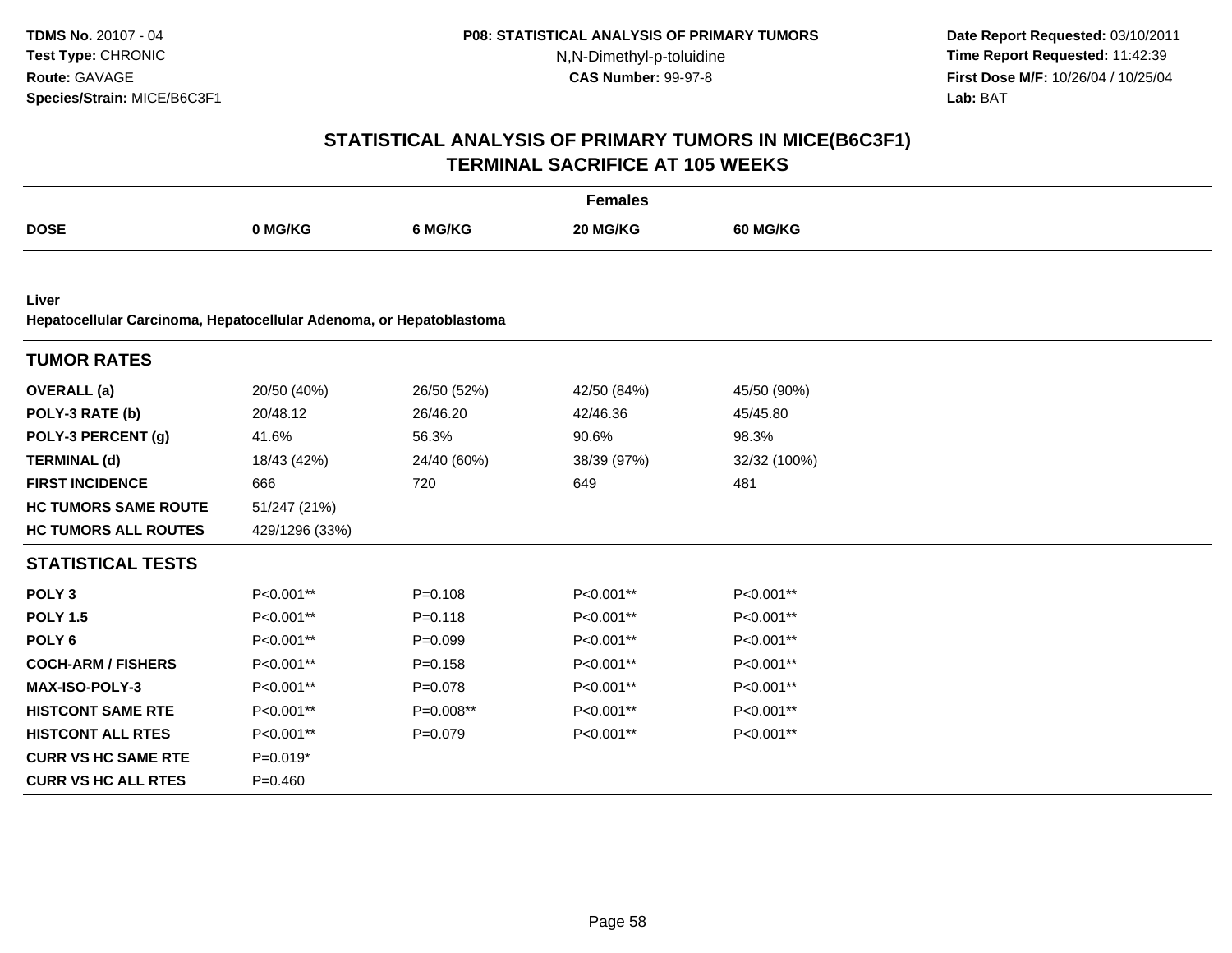**Date Report Requested:** 03/10/2011 **Time Report Requested:** 11:42:39 **First Dose M/F:** 10/26/04 / 10/25/04 Lab: BAT **Lab:** BAT

| <b>Females</b>                       |              |             |            |                 |  |  |  |
|--------------------------------------|--------------|-------------|------------|-----------------|--|--|--|
| <b>DOSE</b>                          | 0 MG/KG      | 6 MG/KG     | 20 MG/KG   | <b>60 MG/KG</b> |  |  |  |
|                                      |              |             |            |                 |  |  |  |
| Lung<br>Alveolar/Bronchiolar Adenoma |              |             |            |                 |  |  |  |
| <b>TUMOR RATES</b>                   |              |             |            |                 |  |  |  |
| <b>OVERALL</b> (a)                   | 2/50(4%)     | 4/50 (8%)   | 8/50 (16%) | 12/50 (24%)     |  |  |  |
| POLY-3 RATE (b)                      | 2/47.76      | 4/46.14     | 8/45.80    | 12/42.55        |  |  |  |
| POLY-3 PERCENT (g)                   | 4.2%         | 8.7%        | 17.5%      | 28.2%           |  |  |  |
| <b>TERMINAL (d)</b>                  | 2/43(5%)     | 4/40 (10%)  | 7/39 (18%) | 8/32 (25%)      |  |  |  |
| <b>FIRST INCIDENCE</b>               | 729 (T)      | 729 (T)     | 649        | 570             |  |  |  |
| <b>HC TUMORS SAME ROUTE</b>          | 14/246 (6%)  |             |            |                 |  |  |  |
| <b>HC TUMORS ALL ROUTES</b>          | 64/1296 (5%) |             |            |                 |  |  |  |
| <b>STATISTICAL TESTS</b>             |              |             |            |                 |  |  |  |
| POLY <sub>3</sub>                    | P<0.001**    | $P=0.322$   | $P=0.039*$ | P<0.001**       |  |  |  |
| <b>POLY 1.5</b>                      | P<0.001**    | $P=0.324$   | $P=0.040*$ | P=0.002**       |  |  |  |
| POLY <sub>6</sub>                    | P<0.001**    | $P = 0.321$ | $P=0.038*$ | P<0.001**       |  |  |  |
| <b>COCH-ARM / FISHERS</b>            | P=0.002**    | $P = 0.339$ | $P=0.046*$ | P=0.004**       |  |  |  |
| <b>MAX-ISO-POLY-3</b>                | P<0.001**    | $P = 0.193$ | $P=0.020*$ | P<0.001**       |  |  |  |
| <b>HISTCONT SAME RTE</b>             | P=0.004**    | $P = 0.330$ | $P=0.013*$ | $P=0.005**$     |  |  |  |
| <b>HISTCONT ALL RTES</b>             | P<0.001**    | $P = 0.216$ | P<0.001**  | P<0.001**       |  |  |  |
| <b>CURR VS HC SAME RTE</b>           | $P = 0.561$  |             |            |                 |  |  |  |
| <b>CURR VS HC ALL RTES</b>           | $P=0.697$    |             |            |                 |  |  |  |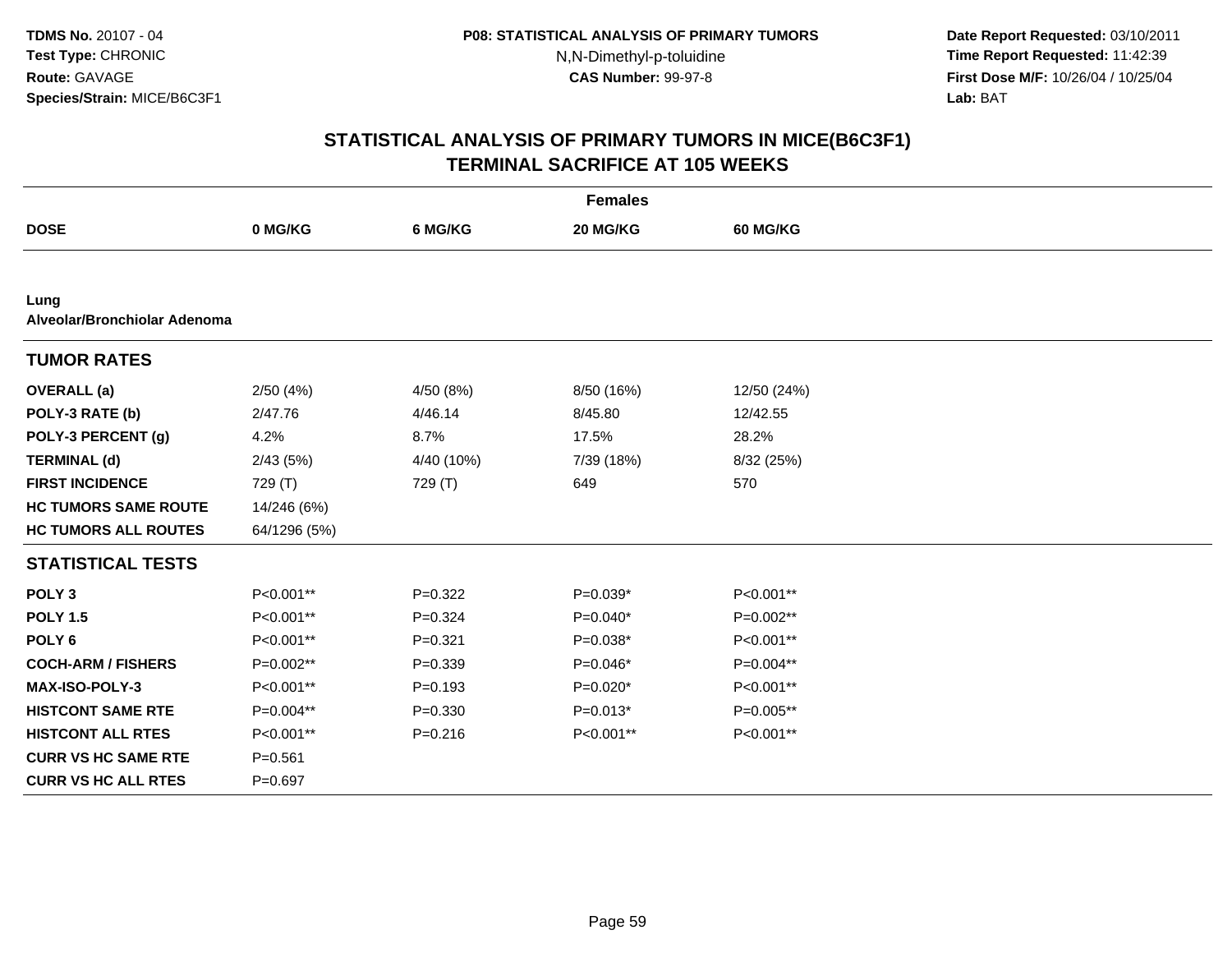**Date Report Requested:** 03/10/2011 **Time Report Requested:** 11:42:39 **First Dose M/F:** 10/26/04 / 10/25/04 Lab: BAT **Lab:** BAT

|                                        |                        |             | <b>Females</b> |             |  |
|----------------------------------------|------------------------|-------------|----------------|-------------|--|
| <b>DOSE</b>                            | 0 MG/KG                | 6 MG/KG     | 20 MG/KG       | 60 MG/KG    |  |
|                                        |                        |             |                |             |  |
| Lung<br>Alveolar/Bronchiolar Carcinoma |                        |             |                |             |  |
| <b>TUMOR RATES</b>                     |                        |             |                |             |  |
| <b>OVERALL</b> (a)                     | 0/50(0%)               | 1/50(2%)    | 2/50(4%)       | 1/50(2%)    |  |
| POLY-3 RATE (b)                        | 0/47.76                | 1/46.14     | 2/45.60        | 1/41.29     |  |
| POLY-3 PERCENT (g)                     | 0%                     | 2.2%        | 4.4%           | 2.4%        |  |
| <b>TERMINAL (d)</b>                    | 0/43(0%)               | 1/40 (3%)   | 1/39(3%)       | 0/32(0%)    |  |
| <b>FIRST INCIDENCE</b>                 | $\qquad \qquad \cdots$ | 729 (T)     | 703            | 645         |  |
| <b>HC TUMORS SAME ROUTE</b>            | 6/246(2%)              |             |                |             |  |
| <b>HC TUMORS ALL ROUTES</b>            | 53/1296 (4%)           |             |                |             |  |
| <b>STATISTICAL TESTS</b>               |                        |             |                |             |  |
| POLY <sub>3</sub>                      | $P = 0.433$            | $P=0.493$   | $P=0.227$      | $P = 0.471$ |  |
| <b>POLY 1.5</b>                        | $P=0.452$              | $P=0.494$   | $P=0.229$      | $P = 0.479$ |  |
| POLY <sub>6</sub>                      | $P=0.412$              | $P=0.493$   | $P=0.226$      | $P = 0.463$ |  |
| <b>COCH-ARM / FISHERS</b>              | $P = 0.500$            | $P = 0.500$ | $P = 0.247$    | $P = 0.500$ |  |
| <b>MAX-ISO-POLY-3</b>                  | $P = 0.252$            | $P = 0.159$ | $P=0.076$      | $P = 0.158$ |  |
| <b>HISTCONT SAME RTE</b>               | $P = 0.597$            | $P = 1.000$ | $P=0.423$      | $P = 1.000$ |  |
| <b>HISTCONT ALL RTES</b>               | (h)                    | (h)         | (h)            | (h)         |  |
| <b>CURR VS HC SAME RTE</b>             | $P = 0.209$            |             |                |             |  |
| <b>CURR VS HC ALL RTES</b>             | $P=0.092$              |             |                |             |  |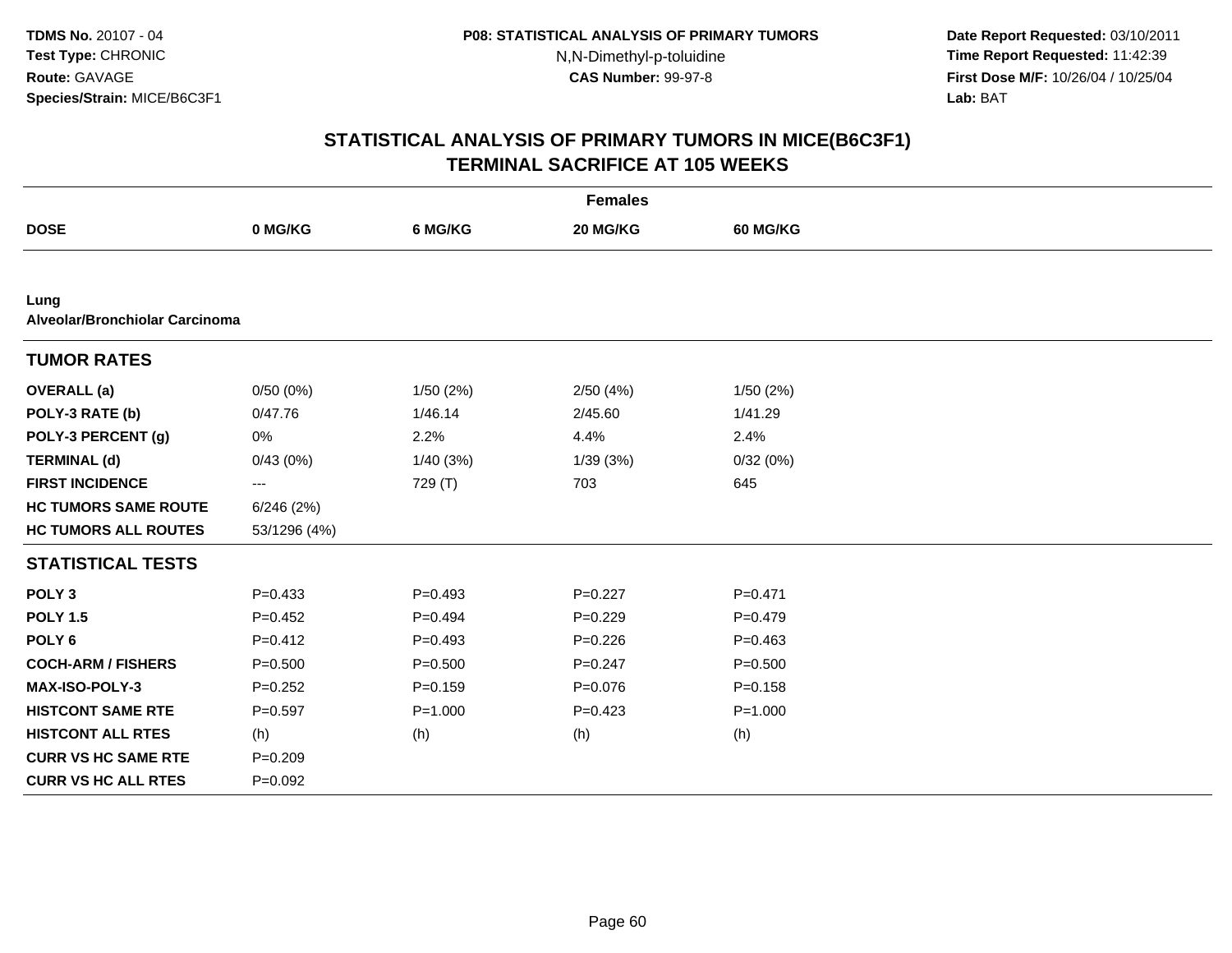**Date Report Requested:** 03/10/2011 **Time Report Requested:** 11:42:39 **First Dose M/F:** 10/26/04 / 10/25/04 Lab: BAT **Lab:** BAT

|                                                                        |               |             | <b>Females</b> |                 |  |
|------------------------------------------------------------------------|---------------|-------------|----------------|-----------------|--|
| <b>DOSE</b>                                                            | 0 MG/KG       | 6 MG/KG     | 20 MG/KG       | <b>60 MG/KG</b> |  |
|                                                                        |               |             |                |                 |  |
| Lung<br>Alveolar/Bronchiolar Carcinoma or Alveolar/Bronchiolar Adenoma |               |             |                |                 |  |
| <b>TUMOR RATES</b>                                                     |               |             |                |                 |  |
| <b>OVERALL</b> (a)                                                     | 2/50(4%)      | 5/50 (10%)  | 9/50(18%)      | 13/50 (26%)     |  |
| POLY-3 RATE (b)                                                        | 2/47.76       | 5/46.14     | 9/45.90        | 13/42.86        |  |
| POLY-3 PERCENT (g)                                                     | 4.2%          | 10.8%       | 19.6%          | 30.3%           |  |
| <b>TERMINAL (d)</b>                                                    | 2/43(5%)      | 5/40 (13%)  | 7/39 (18%)     | 8/32 (25%)      |  |
| <b>FIRST INCIDENCE</b>                                                 | 729 (T)       | 729 (T)     | 649            | 570             |  |
| <b>HC TUMORS SAME ROUTE</b>                                            | 20/246 (8%)   |             |                |                 |  |
| <b>HC TUMORS ALL ROUTES</b>                                            | 113/1296 (9%) |             |                |                 |  |
| <b>STATISTICAL TESTS</b>                                               |               |             |                |                 |  |
| POLY <sub>3</sub>                                                      | P<0.001**     | $P = 0.203$ | $P=0.021*$     | P<0.001**       |  |
| <b>POLY 1.5</b>                                                        | P<0.001**     | $P = 0.205$ | $P=0.022*$     | P<0.001**       |  |
| POLY <sub>6</sub>                                                      | P<0.001**     | $P = 0.202$ | $P=0.021*$     | P<0.001**       |  |
| <b>COCH-ARM / FISHERS</b>                                              | P<0.001**     | $P = 0.218$ | $P=0.026*$     | P=0.002**       |  |
| <b>MAX-ISO-POLY-3</b>                                                  | P<0.001**     | $P = 0.114$ | P=0.010**      | P<0.001**       |  |
| <b>HISTCONT SAME RTE</b>                                               | P=0.004**     | $P = 0.393$ | $P=0.011*$     | P=0.005**       |  |
| <b>HISTCONT ALL RTES</b>                                               | P<0.001**     | $P=0.487$   | P=0.004**      | P<0.001**       |  |
| <b>CURR VS HC SAME RTE</b>                                             | $P = 0.236$   |             |                |                 |  |
| <b>CURR VS HC ALL RTES</b>                                             | $P = 0.199$   |             |                |                 |  |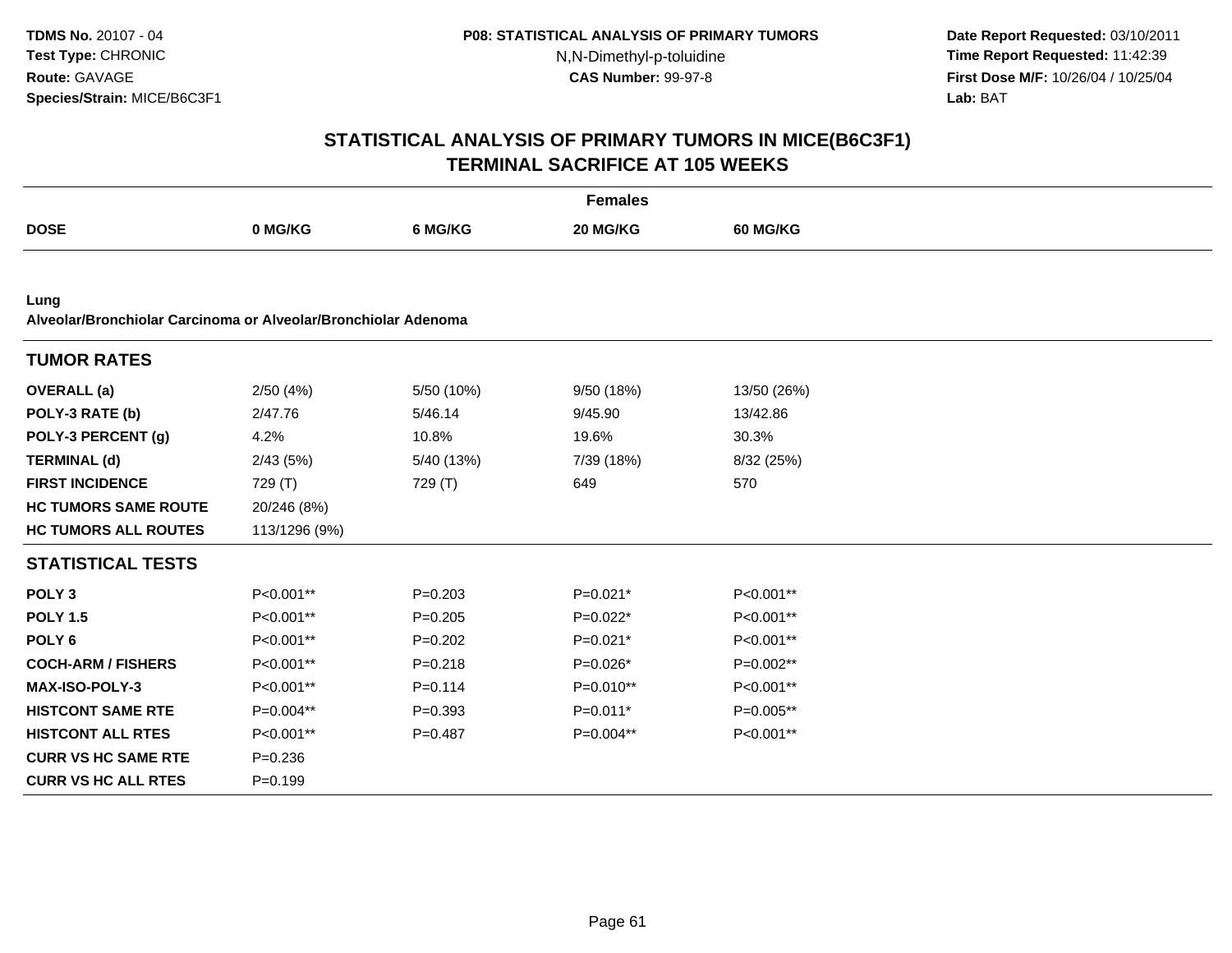**Date Report Requested:** 03/10/2011 **Time Report Requested:** 11:42:39 **First Dose M/F:** 10/26/04 / 10/25/04 Lab: BAT **Lab:** BAT

|                             |              |             | <b>Females</b> |             |  |
|-----------------------------|--------------|-------------|----------------|-------------|--|
| <b>DOSE</b>                 | 0 MG/KG      | 6 MG/KG     | 20 MG/KG       | 60 MG/KG    |  |
|                             |              |             |                |             |  |
| Ovary<br>Cystadenoma        |              |             |                |             |  |
| <b>TUMOR RATES</b>          |              |             |                |             |  |
| <b>OVERALL</b> (a)          | 1/50(2%)     | 2/49(4%)    | 1/50(2%)       | 1/50(2%)    |  |
| POLY-3 RATE (b)             | 1/47.76      | 2/45.24     | 1/45.50        | 1/40.98     |  |
| POLY-3 PERCENT (g)          | 2.1%         | 4.4%        | 2.2%           | 2.4%        |  |
| <b>TERMINAL (d)</b>         | 1/43(2%)     | 2/40 (5%)   | 1/39(3%)       | 1/32(3%)    |  |
| <b>FIRST INCIDENCE</b>      | 729 (T)      | 729 (T)     | 729 (T)        | 729 (T)     |  |
| <b>HC TUMORS SAME ROUTE</b> | 13/245 (5%)  |             |                |             |  |
| <b>HC TUMORS ALL ROUTES</b> | 66/1275 (5%) |             |                |             |  |
| <b>STATISTICAL TESTS</b>    |              |             |                |             |  |
| POLY <sub>3</sub>           | P=0.575N     | $P = 0.481$ | $P=0.750$      | $P=0.725$   |  |
| <b>POLY 1.5</b>             | P=0.563N     | $P = 0.483$ | $P = 0.751$    | $P = 0.736$ |  |
| POLY <sub>6</sub>           | P=0.589N     | $P = 0.481$ | $P = 0.748$    | $P = 0.714$ |  |
| <b>COCH-ARM / FISHERS</b>   | P=0.532N     | $P=0.492$   | P=0.753N       | P=0.753N    |  |
| <b>MAX-ISO-POLY-3</b>       | $P=0.627$    | $P = 0.269$ | $P = 0.486$    | $P=0.459$   |  |
| <b>HISTCONT SAME RTE</b>    | (h)          | (h)         | (h)            | (h)         |  |
| <b>HISTCONT ALL RTES</b>    | (h)          | (h)         | (h)            | (h)         |  |
| <b>CURR VS HC SAME RTE</b>  | $P = 0.285$  |             |                |             |  |
| <b>CURR VS HC ALL RTES</b>  | $P = 0.276$  |             |                |             |  |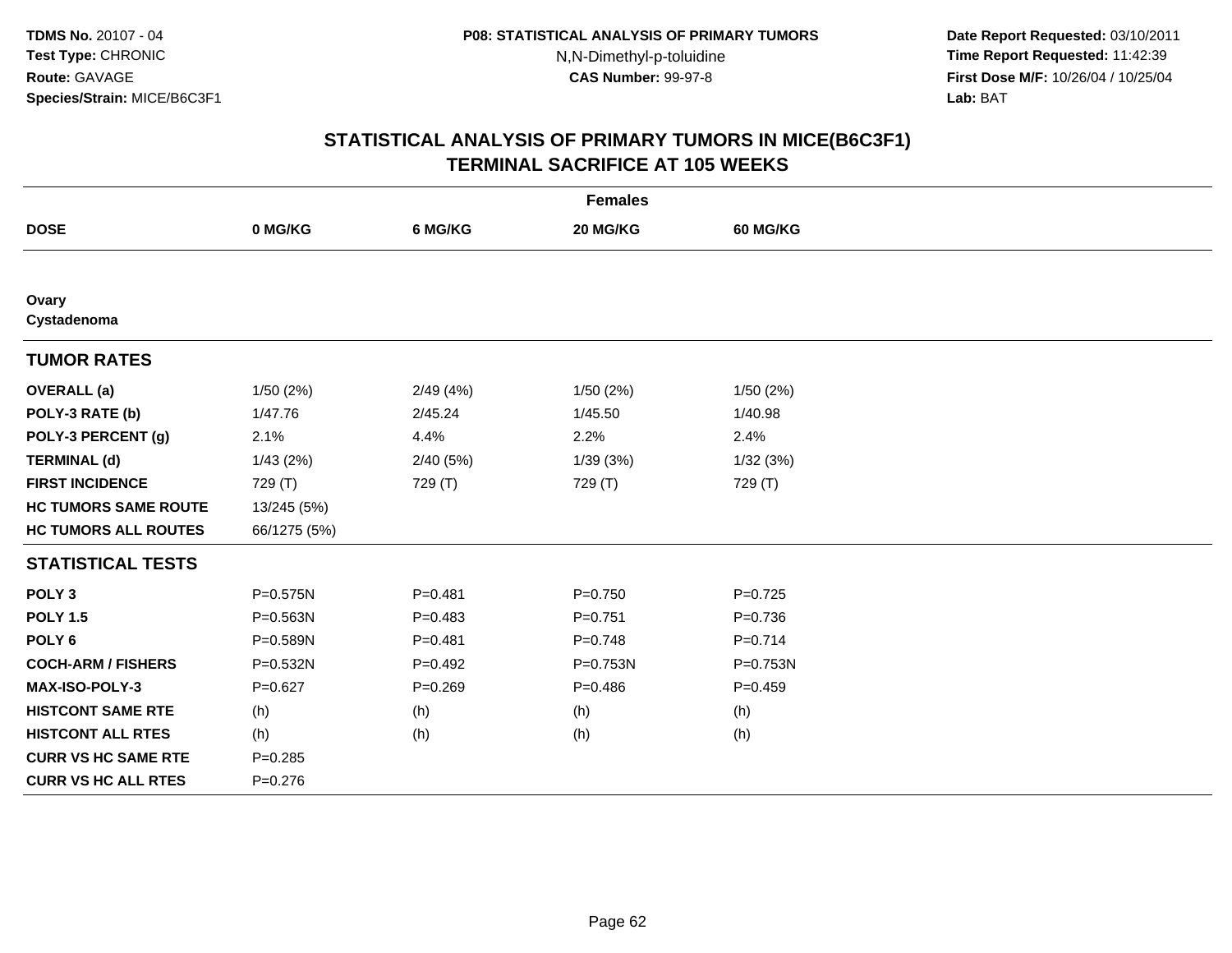**Date Report Requested:** 03/10/2011 **Time Report Requested:** 11:42:39 **First Dose M/F:** 10/26/04 / 10/25/04 Lab: BAT **Lab:** BAT

|                                                                      |              |             | <b>Females</b> |                 |  |
|----------------------------------------------------------------------|--------------|-------------|----------------|-----------------|--|
| <b>DOSE</b>                                                          | 0 MG/KG      | 6 MG/KG     | 20 MG/KG       | <b>60 MG/KG</b> |  |
|                                                                      |              |             |                |                 |  |
| <b>Pituitary Gland: Pars Distalis or Unspecified Site</b><br>Adenoma |              |             |                |                 |  |
| <b>TUMOR RATES</b>                                                   |              |             |                |                 |  |
| <b>OVERALL</b> (a)                                                   | 0/48(0%)     | 2/50(4%)    | 1/50(2%)       | 0/49(0%)        |  |
| POLY-3 RATE (b)                                                      | 0/45.76      | 2/46.14     | 1/45.98        | 0/40.10         |  |
| POLY-3 PERCENT (g)                                                   | 0%           | 4.3%        | 2.2%           | 0%              |  |
| <b>TERMINAL (d)</b>                                                  | 0/41(0%)     | 2/40(5%)    | 0/39(0%)       | 0/32(0%)        |  |
| <b>FIRST INCIDENCE</b>                                               | ---          | 729 (T)     | 585            | ---             |  |
| <b>HC TUMORS SAME ROUTE</b>                                          | 10/245 (4%)  |             |                |                 |  |
| <b>HC TUMORS ALL ROUTES</b>                                          | 84/1273 (7%) |             |                |                 |  |
| <b>STATISTICAL TESTS</b>                                             |              |             |                |                 |  |
| POLY <sub>3</sub>                                                    | $P = 0.421N$ | $P = 0.239$ | $P = 0.501$    | (e)             |  |
| <b>POLY 1.5</b>                                                      | P=0.409N     | $P = 0.240$ | $P = 0.501$    | (e)             |  |
| POLY <sub>6</sub>                                                    | P=0.433N     | $P = 0.239$ | $P = 0.501$    | (e)             |  |
| <b>COCH-ARM / FISHERS</b>                                            | P=0.377N     | $P = 0.258$ | $P = 0.510$    | (e)             |  |
| <b>MAX-ISO-POLY-3</b>                                                | $P = 0.368$  | $P = 0.078$ | $P = 0.161$    | (e)             |  |
| <b>HISTCONT SAME RTE</b>                                             | (h)          | (h)         | (h)            | (e)             |  |
| <b>HISTCONT ALL RTES</b>                                             | (h)          | (h)         | (h)            | (e)             |  |
| <b>CURR VS HC SAME RTE</b>                                           | $P = 0.112$  |             |                |                 |  |
| <b>CURR VS HC ALL RTES</b>                                           | $P=0.045*$   |             |                |                 |  |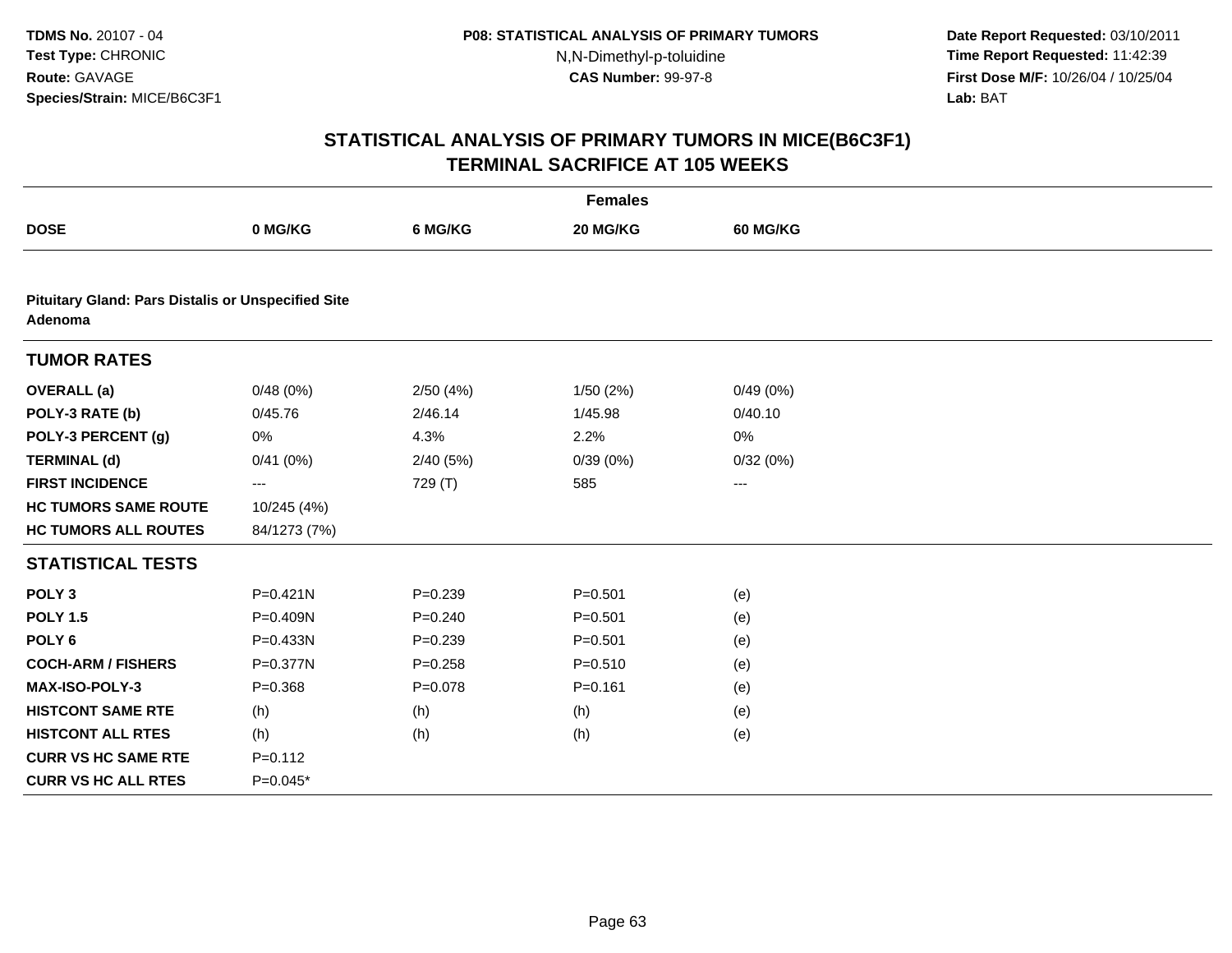**Date Report Requested:** 03/10/2011 **Time Report Requested:** 11:42:39 **First Dose M/F:** 10/26/04 / 10/25/04 Lab: BAT **Lab:** BAT

|                                             |              |             | <b>Females</b> |          |  |
|---------------------------------------------|--------------|-------------|----------------|----------|--|
| <b>DOSE</b>                                 | 0 MG/KG      | 6 MG/KG     | 20 MG/KG       | 60 MG/KG |  |
|                                             |              |             |                |          |  |
| Pituitary Gland: Pars Intermedia<br>Adenoma |              |             |                |          |  |
| <b>TUMOR RATES</b>                          |              |             |                |          |  |
| <b>OVERALL</b> (a)                          | 0/48(0%)     | 3/50(6%)    | 0/50(0%)       | 0/49(0%) |  |
| POLY-3 RATE (b)                             | 0/45.76      | 3/46.14     | 0/45.50        | 0/40.10  |  |
| POLY-3 PERCENT (g)                          | 0%           | 6.5%        | 0%             | 0%       |  |
| <b>TERMINAL (d)</b>                         | 0/41(0%)     | 3/40(8%)    | 0/39(0%)       | 0/32(0%) |  |
| <b>FIRST INCIDENCE</b>                      | ---          | 729 (T)     | ---            | ---      |  |
| <b>HC TUMORS SAME ROUTE</b>                 | 1/245(0%)    |             |                |          |  |
| <b>HC TUMORS ALL ROUTES</b>                 | 12/1273 (1%) |             |                |          |  |
| <b>STATISTICAL TESTS</b>                    |              |             |                |          |  |
| POLY <sub>3</sub>                           | P=0.279N     | $P=0.120$   | (e)            | (e)      |  |
| <b>POLY 1.5</b>                             | $P = 0.272N$ | $P = 0.121$ | (e)            | (e)      |  |
| POLY <sub>6</sub>                           | P=0.286N     | $P = 0.120$ | (e)            | (e)      |  |
| <b>COCH-ARM / FISHERS</b>                   | P=0.254N     | $P=0.129$   | (e)            | (e)      |  |
| MAX-ISO-POLY-3                              | P=0.222N     | $P=0.039*$  | (e)            | (e)      |  |
| <b>HISTCONT SAME RTE</b>                    | $P=0.449$    | $P=0.015*$  | (e)            | (e)      |  |
| <b>HISTCONT ALL RTES</b>                    | $P = 0.483$  | P<0.001**   | (e)            | (e)      |  |
| <b>CURR VS HC SAME RTE</b>                  | $P = 0.328$  |             |                |          |  |
| <b>CURR VS HC ALL RTES</b>                  | $P = 0.457$  |             |                |          |  |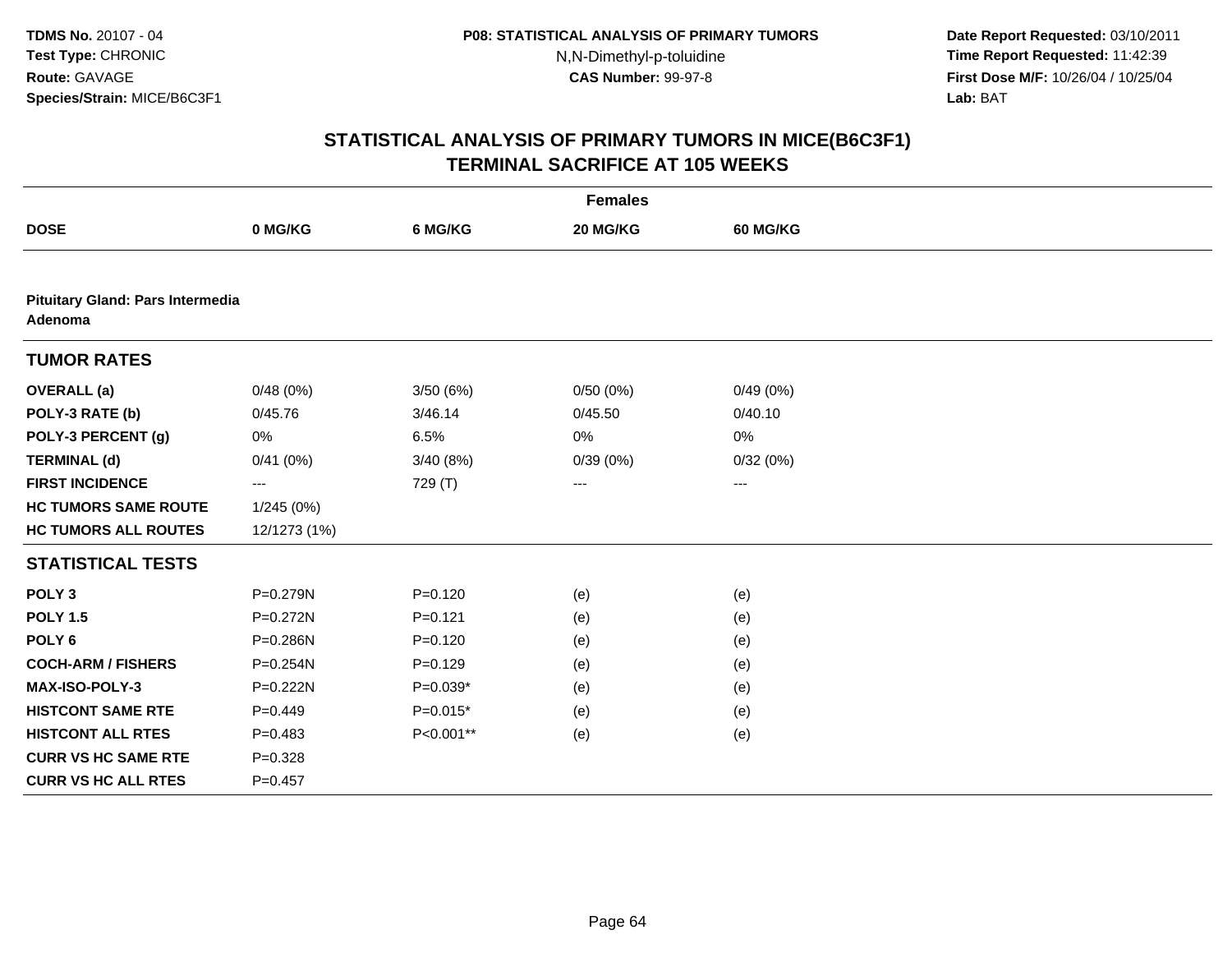**Date Report Requested:** 03/10/2011 **Time Report Requested:** 11:42:39 **First Dose M/F:** 10/26/04 / 10/25/04 Lab: BAT **Lab:** BAT

| <b>Females</b>                             |              |          |             |             |  |  |
|--------------------------------------------|--------------|----------|-------------|-------------|--|--|
| <b>DOSE</b>                                | 0 MG/KG      | 6 MG/KG  | 20 MG/KG    | 60 MG/KG    |  |  |
|                                            |              |          |             |             |  |  |
| <b>Skeletal Muscle</b><br>Rhabdomyosarcoma |              |          |             |             |  |  |
| <b>TUMOR RATES</b>                         | $\#$         | $\#$     | $\#$        | $\#$        |  |  |
| <b>OVERALL</b> (a)                         | 0/50(0%)     | 0/50(0%) | 1/50(2%)    | 2/50(4%)    |  |  |
| POLY-3 RATE (b)                            | 0/47.76      | 0/46.14  | 1/45.50     | 2/40.98     |  |  |
| POLY-3 PERCENT (g)                         | 0%           | $0\%$    | 2.2%        | 4.9%        |  |  |
| <b>TERMINAL (d)</b>                        | 0/43(0%)     | 0/40(0%) | 1/39(3%)    | 2/32(6%)    |  |  |
| <b>FIRST INCIDENCE</b>                     | ---          | ---      | 729 (T)     | 729 (T)     |  |  |
| <b>HC TUMORS SAME ROUTE</b>                | $5/248$ (2%) |          |             |             |  |  |
| <b>HC TUMORS ALL ROUTES</b>                | 7/1298 (1%)  |          |             |             |  |  |
| <b>STATISTICAL TESTS</b>                   |              |          |             |             |  |  |
| POLY <sub>3</sub>                          | $P = 0.066$  | (e)      | $P=0.490$   | $P = 0.205$ |  |  |
| <b>POLY 1.5</b>                            | $P = 0.071$  | (e)      | $P=0.492$   | $P = 0.214$ |  |  |
| POLY <sub>6</sub>                          | $P = 0.061$  | (e)      | $P = 0.489$ | $P = 0.196$ |  |  |
| <b>COCH-ARM / FISHERS</b>                  | $P = 0.084$  | (e)      | $P = 0.500$ | $P = 0.247$ |  |  |
| MAX-ISO-POLY-3                             | $P = 0.080$  | (e)      | $P = 0.159$ | $P=0.075$   |  |  |
| <b>HISTCONT SAME RTE</b>                   | $P = 0.320$  | (e)      | $P = 1.000$ | $P = 0.330$ |  |  |
| <b>HISTCONT ALL RTES</b>                   | $P = 0.016*$ | (e)      | $P = 0.346$ | $P=0.016*$  |  |  |
| <b>CURR VS HC SAME RTE</b>                 | $P = 0.328$  |          |             |             |  |  |
| <b>CURR VS HC ALL RTES</b>                 | $P = 0.503$  |          |             |             |  |  |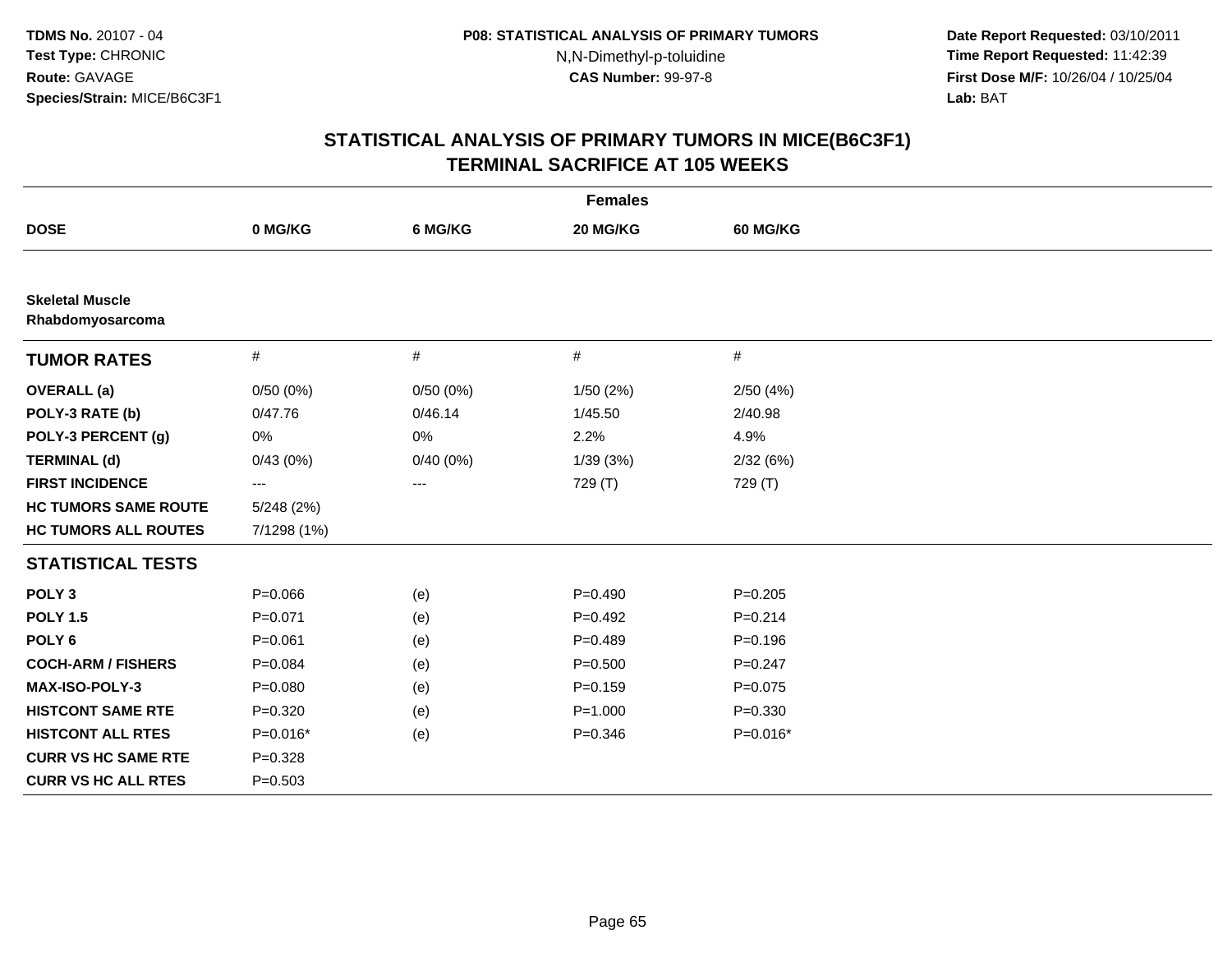**Date Report Requested:** 03/10/2011 **Time Report Requested:** 11:42:39 **First Dose M/F:** 10/26/04 / 10/25/04<br>**Lab:** BAT **Lab:** BAT

### **STATISTICAL ANALYSIS OF PRIMARY TUMORS IN MICE(B6C3F1)TERMINAL SACRIFICE AT 105 WEEKS**

|             |         |         | Females  |                 |
|-------------|---------|---------|----------|-----------------|
| <b>DOSE</b> |         |         |          |                 |
|             | 0 MG/KG | ን MG/KG | 20 MG/KG | <b>60 MG/KG</b> |

**Skin**

**Fibroma, Fibrosarcoma, Sarcoma, Myxoma, Myxosarcoma, or Fibrous Histiocytoma**

| <b>TUMOR RATES</b>          | $\#$         | $\#$         | #            | #           |  |
|-----------------------------|--------------|--------------|--------------|-------------|--|
| <b>OVERALL</b> (a)          | 2/50(4%)     | 1/50(2%)     | 2/50(4%)     | 0/50(0%)    |  |
| POLY-3 RATE (b)             | 2/48.38      | 1/46.36      | 2/45.50      | 0/40.98     |  |
| POLY-3 PERCENT (g)          | 4.1%         | 2.2%         | 4.4%         | 0%          |  |
| <b>TERMINAL (d)</b>         | 0/43(0%)     | 0/40(0%)     | 2/39(5%)     | 0/32(0%)    |  |
| <b>FIRST INCIDENCE</b>      | 642          | 671          | 729 (T)      | $--$        |  |
| <b>HC TUMORS SAME ROUTE</b> | 8/248 (3%)   |              |              |             |  |
| <b>HC TUMORS ALL ROUTES</b> | 65/1298 (5%) |              |              |             |  |
| <b>STATISTICAL TESTS</b>    |              |              |              |             |  |
| POLY <sub>3</sub>           | $P = 0.251N$ | P=0.515N     | $P = 0.671$  | P=0.276N    |  |
| <b>POLY 1.5</b>             | P=0.238N     | $P = 0.512N$ | $P = 0.676$  | P=0.264N    |  |
| POLY 6                      | P=0.267N     | P=0.517N     | $P = 0.665$  | P=0.291N    |  |
| <b>COCH-ARM / FISHERS</b>   | P=0.211N     | P=0.500N     | $P = 0.691N$ | P=0.247N    |  |
| <b>MAX-ISO-POLY-3</b>       | P=0.227N     | P=0.297N     | $P=0.475$    | P=0.113N    |  |
| <b>HISTCONT SAME RTE</b>    | $P = 1.000$  | $P = 1.000$  | $P = 1.000$  | $P = 1.000$ |  |
| <b>HISTCONT ALL RTES</b>    | (h)          | (h)          | (h)          | (h)         |  |
| <b>CURR VS HC SAME RTE</b>  | $P = 0.854$  |              |              |             |  |
| <b>CURR VS HC ALL RTES</b>  | $P = 0.678$  |              |              |             |  |
|                             |              |              |              |             |  |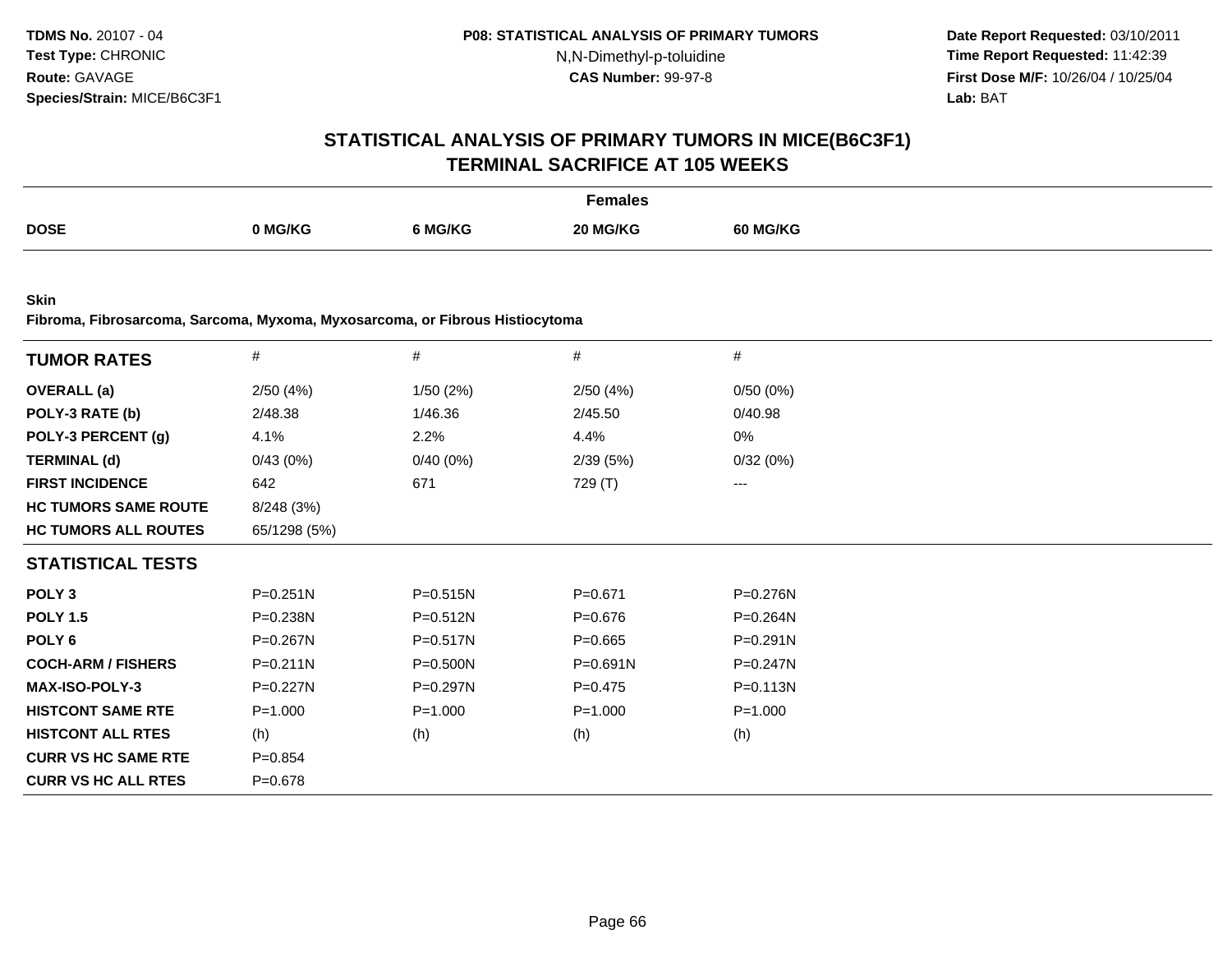**Date Report Requested:** 03/10/2011 **Time Report Requested:** 11:42:39 **First Dose M/F:** 10/26/04 / 10/25/04 Lab: BAT **Lab:** BAT

|                                    |              |              | <b>Females</b> |              |
|------------------------------------|--------------|--------------|----------------|--------------|
| <b>DOSE</b>                        | 0 MG/KG      | 6 MG/KG      | 20 MG/KG       | 60 MG/KG     |
|                                    |              |              |                |              |
| <b>Skin</b><br><b>Fibrosarcoma</b> |              |              |                |              |
| <b>TUMOR RATES</b>                 | $\#$         | #            | #              | #            |
| <b>OVERALL</b> (a)                 | 2/50(4%)     | 0/50(0%)     | 1/50 (2%)      | 0/50(0%)     |
| POLY-3 RATE (b)                    | 2/48.38      | 0/46.14      | 1/45.50        | 0/40.98      |
| POLY-3 PERCENT (g)                 | 4.1%         | 0%           | 2.2%           | 0%           |
| <b>TERMINAL (d)</b>                | 0/43(0%)     | 0/40(0%)     | 1/39(3%)       | 0/32(0%)     |
| <b>FIRST INCIDENCE</b>             | 642          | ---          | 729 (T)        | ---          |
| <b>HC TUMORS SAME ROUTE</b>        | 3/248(1%)    |              |                |              |
| <b>HC TUMORS ALL ROUTES</b>        | 26/1298 (2%) |              |                |              |
| <b>STATISTICAL TESTS</b>           |              |              |                |              |
| POLY <sub>3</sub>                  | P=0.290N     | P=0.248N     | $P = 0.521N$   | P=0.276N     |
| <b>POLY 1.5</b>                    | P=0.284N     | P=0.246N     | P=0.517N       | P=0.264N     |
| POLY <sub>6</sub>                  | P=0.297N     | $P = 0.251N$ | P=0.527N       | $P = 0.291N$ |
| <b>COCH-ARM / FISHERS</b>          | $P = 0.271N$ | $P = 0.247N$ | P=0.500N       | $P = 0.247N$ |
| MAX-ISO-POLY-3                     | P=0.132N     | P=0.086N     | P=0.304N       | $P = 0.113N$ |
| <b>HISTCONT SAME RTE</b>           | $P = 0.766$  | $P = 1.000$  | $P = 1.000$    | $P = 1.000$  |
| <b>HISTCONT ALL RTES</b>           | (h)          | (h)          | (h)            | (h)          |
| <b>CURR VS HC SAME RTE</b>         | $P = 0.103$  |              |                |              |
| <b>CURR VS HC ALL RTES</b>         | $P = 0.373$  |              |                |              |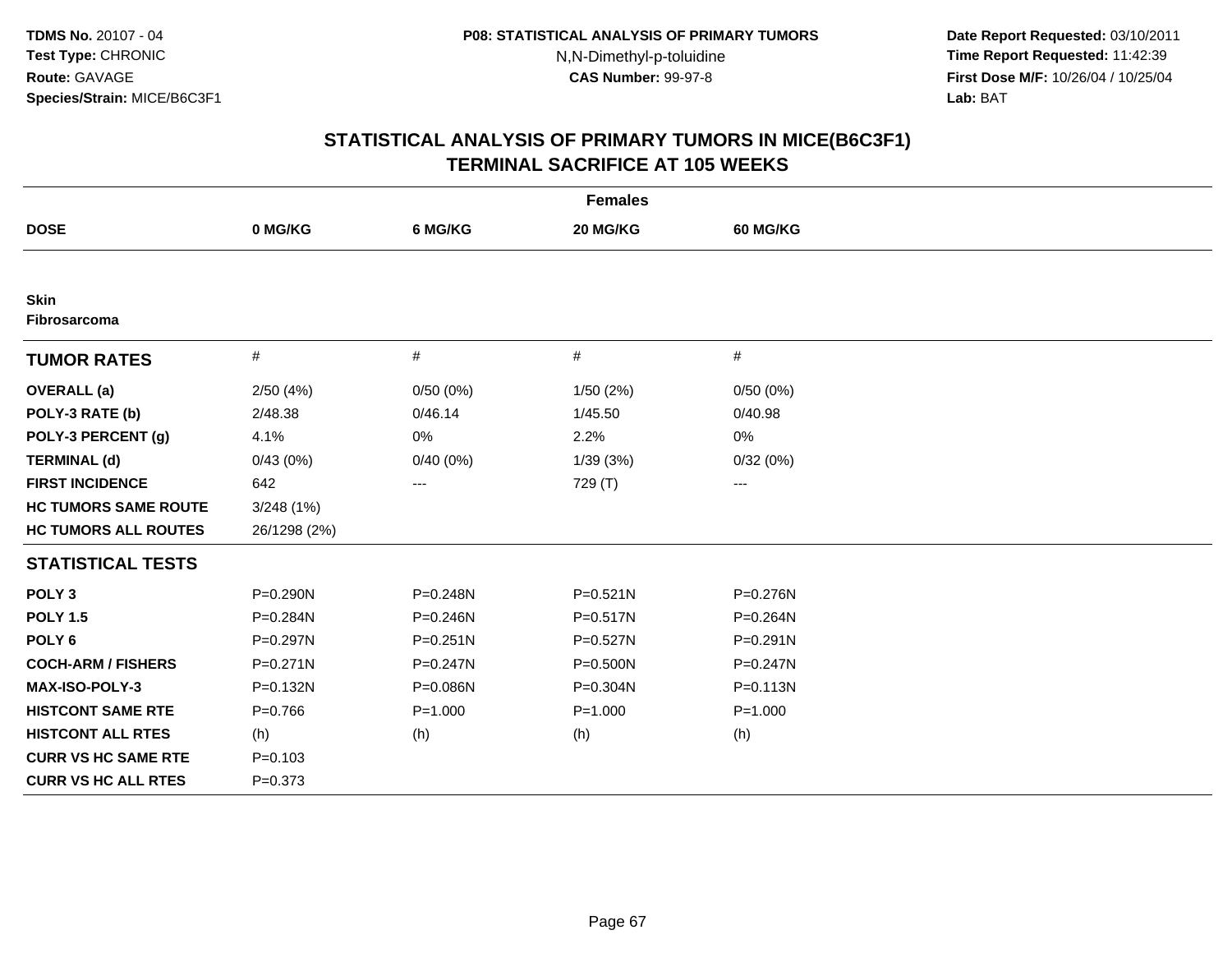**Date Report Requested:** 03/10/2011 **Time Report Requested:** 11:42:39 **First Dose M/F:** 10/26/04 / 10/25/04 Lab: BAT **Lab:** BAT

|                                                                            |              |              | <b>Females</b> |                   |  |
|----------------------------------------------------------------------------|--------------|--------------|----------------|-------------------|--|
| <b>DOSE</b>                                                                | 0 MG/KG      | 6 MG/KG      | 20 MG/KG       | <b>60 MG/KG</b>   |  |
|                                                                            |              |              |                |                   |  |
| <b>Skin</b><br>Fibrosarcoma, Sarcoma, Myxosarcoma, or Fibrous Histiocytoma |              |              |                |                   |  |
|                                                                            |              |              |                |                   |  |
| <b>TUMOR RATES</b>                                                         | $\#$         | #            | #              | #                 |  |
| <b>OVERALL</b> (a)                                                         | 2/50(4%)     | 1/50 (2%)    | 2/50(4%)       | 0/50(0%)          |  |
| POLY-3 RATE (b)                                                            | 2/48.38      | 1/46.36      | 2/45.50        | 0/40.98           |  |
| POLY-3 PERCENT (g)                                                         | 4.1%         | 2.2%         | 4.4%           | 0%                |  |
| <b>TERMINAL (d)</b>                                                        | 0/43(0%)     | $0/40(0\%)$  | 2/39(5%)       | 0/32(0%)          |  |
| <b>FIRST INCIDENCE</b>                                                     | 642          | 671          | 729 (T)        | $\qquad \qquad -$ |  |
| <b>HC TUMORS SAME ROUTE</b>                                                | 8/248 (3%)   |              |                |                   |  |
| <b>HC TUMORS ALL ROUTES</b>                                                | 65/1298 (5%) |              |                |                   |  |
| <b>STATISTICAL TESTS</b>                                                   |              |              |                |                   |  |
| POLY <sub>3</sub>                                                          | $P = 0.251N$ | P=0.515N     | $P = 0.671$    | P=0.276N          |  |
| <b>POLY 1.5</b>                                                            | P=0.238N     | $P = 0.512N$ | $P = 0.676$    | P=0.264N          |  |
| POLY <sub>6</sub>                                                          | P=0.267N     | $P = 0.517N$ | $P=0.665$      | $P = 0.291N$      |  |
| <b>COCH-ARM / FISHERS</b>                                                  | $P = 0.211N$ | $P = 0.500N$ | $P = 0.691N$   | $P = 0.247N$      |  |
| <b>MAX-ISO-POLY-3</b>                                                      | P=0.227N     | P=0.297N     | $P=0.475$      | $P = 0.113N$      |  |
| <b>HISTCONT SAME RTE</b>                                                   | $P = 1.000$  | $P = 1.000$  | $P = 1.000$    | $P = 1.000$       |  |
| <b>HISTCONT ALL RTES</b>                                                   | (h)          | (h)          | (h)            | (h)               |  |
| <b>CURR VS HC SAME RTE</b>                                                 | $P = 0.854$  |              |                |                   |  |
| <b>CURR VS HC ALL RTES</b>                                                 | $P = 0.678$  |              |                |                   |  |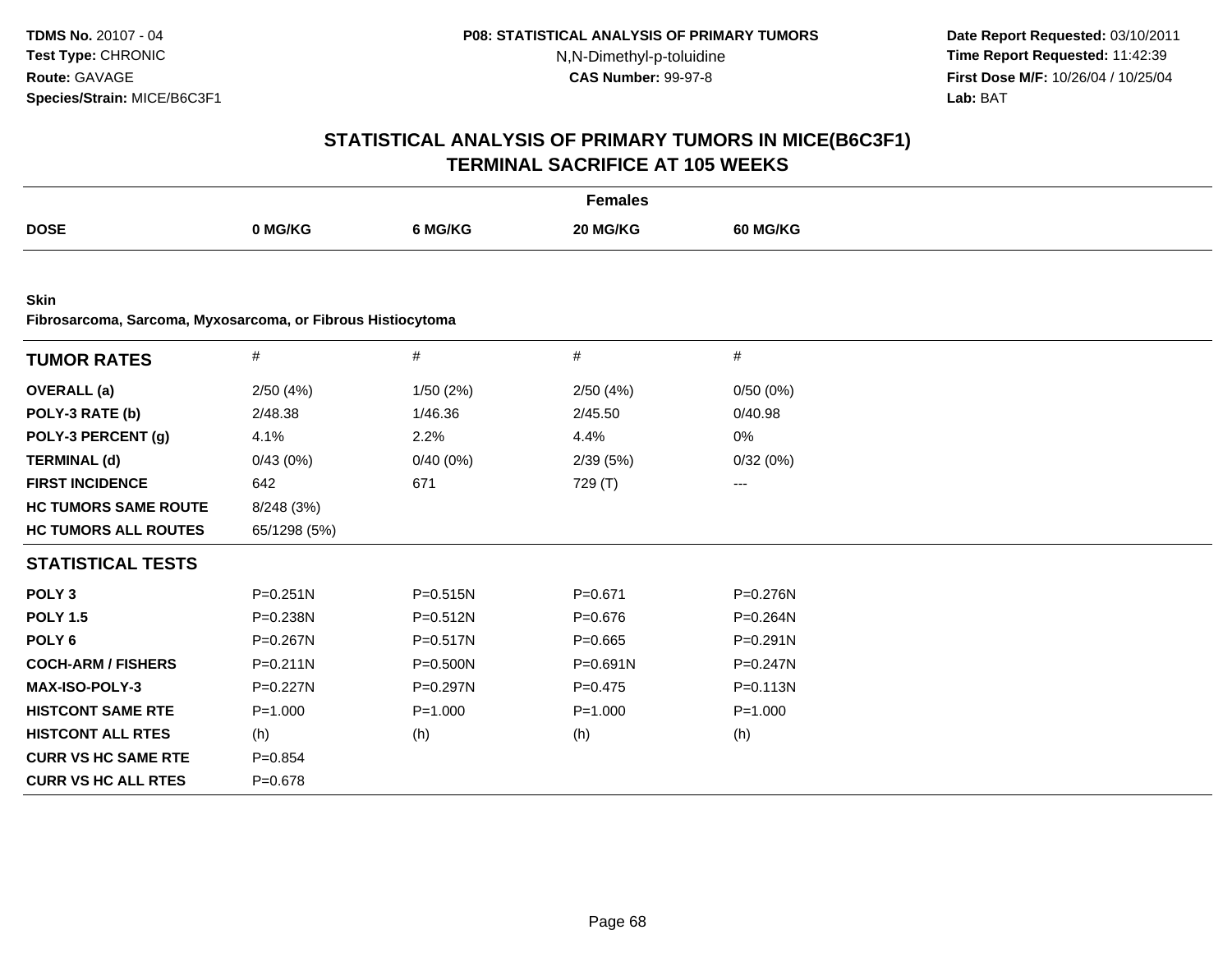**Date Report Requested:** 03/10/2011 **Time Report Requested:** 11:42:39 **First Dose M/F:** 10/26/04 / 10/25/04 Lab: BAT **Lab:** BAT

|                                                                   |              |          | <b>Females</b> |                 |  |
|-------------------------------------------------------------------|--------------|----------|----------------|-----------------|--|
| <b>DOSE</b>                                                       | 0 MG/KG      | 6 MG/KG  | 20 MG/KG       | <b>60 MG/KG</b> |  |
|                                                                   |              |          |                |                 |  |
| <b>Skin</b><br>Neurofibrosarcoma or Schwannoma (malignant or NOS) |              |          |                |                 |  |
| <b>TUMOR RATES</b>                                                | $\#$         | #        | $\#$           | $\#$            |  |
| <b>OVERALL</b> (a)                                                | 0/50(0%)     | 0/50(0%) | 2/50(4%)       | 0/50(0%)        |  |
| POLY-3 RATE (b)                                                   | 0/47.76      | 0/46.14  | 2/45.60        | 0/40.98         |  |
| POLY-3 PERCENT (g)                                                | 0%           | 0%       | 4.4%           | 0%              |  |
| <b>TERMINAL (d)</b>                                               | 0/43(0%)     | 0/40(0%) | 1/39 (3%)      | 0/32(0%)        |  |
| <b>FIRST INCIDENCE</b>                                            | ---          | ---      | 703            | ---             |  |
| <b>HC TUMORS SAME ROUTE</b>                                       | 3/248(1%)    |          |                |                 |  |
| <b>HC TUMORS ALL ROUTES</b>                                       | 11/1298 (1%) |          |                |                 |  |
| <b>STATISTICAL TESTS</b>                                          |              |          |                |                 |  |
| POLY <sub>3</sub>                                                 | $P = 0.698$  | (e)      | $P=0.227$      | (e)             |  |
| <b>POLY 1.5</b>                                                   | $P = 0.717$  | (e)      | $P=0.229$      | (e)             |  |
| POLY <sub>6</sub>                                                 | $P = 0.675$  | (e)      | $P = 0.226$    | (e)             |  |
| <b>COCH-ARM / FISHERS</b>                                         | P=0.697N     | (e)      | $P=0.247$      | (e)             |  |
| MAX-ISO-POLY-3                                                    | $P=0.275$    | (e)      | $P = 0.076$    | (e)             |  |
| <b>HISTCONT SAME RTE</b>                                          | $P = 0.529$  | (e)      | $P=0.172$      | (e)             |  |
| <b>HISTCONT ALL RTES</b>                                          | $P = 0.395$  | (e)      | $P=0.028*$     | (e)             |  |
| <b>CURR VS HC SAME RTE</b>                                        | $P = 0.381$  |          |                |                 |  |
| <b>CURR VS HC ALL RTES</b>                                        | $P=0.464$    |          |                |                 |  |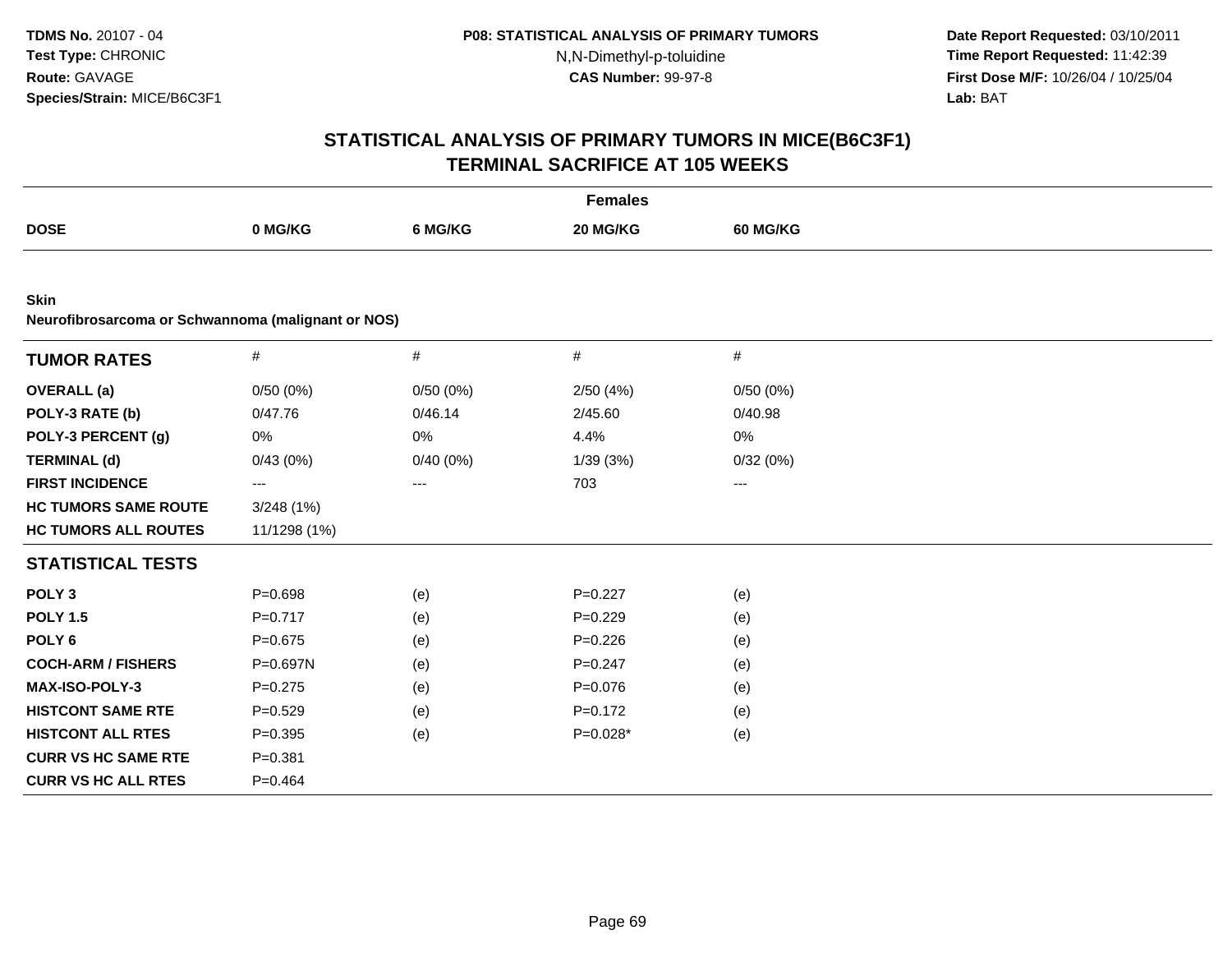**Date Report Requested:** 03/10/2011 **Time Report Requested:** 11:42:39 **First Dose M/F:** 10/26/04 / 10/25/04 Lab: BAT **Lab:** BAT

|                                                                                          | <b>Females</b> |          |             |          |  |  |
|------------------------------------------------------------------------------------------|----------------|----------|-------------|----------|--|--|
| <b>DOSE</b>                                                                              | 0 MG/KG        | 6 MG/KG  | 20 MG/KG    | 60 MG/KG |  |  |
|                                                                                          |                |          |             |          |  |  |
| <b>Skin</b><br>Neurofibrosarcoma, Neurofibroma, or Schwannoma (benign, malignant or NOS) |                |          |             |          |  |  |
| <b>TUMOR RATES</b>                                                                       | $\#$           | #        | #           | #        |  |  |
| <b>OVERALL</b> (a)                                                                       | 0/50(0%)       | 0/50(0%) | 2/50(4%)    | 0/50(0%) |  |  |
| POLY-3 RATE (b)                                                                          | 0/47.76        | 0/46.14  | 2/45.60     | 0/40.98  |  |  |
| POLY-3 PERCENT (g)                                                                       | 0%             | 0%       | 4.4%        | 0%       |  |  |
| <b>TERMINAL (d)</b>                                                                      | 0/43(0%)       | 0/40(0%) | 1/39(3%)    | 0/32(0%) |  |  |
| <b>FIRST INCIDENCE</b>                                                                   | $---$          | ---      | 703         | ---      |  |  |
| <b>HC TUMORS SAME ROUTE</b>                                                              | 3/248(1%)      |          |             |          |  |  |
| <b>HC TUMORS ALL ROUTES</b>                                                              | 11/1298 (1%)   |          |             |          |  |  |
| <b>STATISTICAL TESTS</b>                                                                 |                |          |             |          |  |  |
| POLY <sub>3</sub>                                                                        | $P = 0.698$    | (e)      | $P=0.227$   | (e)      |  |  |
| <b>POLY 1.5</b>                                                                          | $P=0.717$      | (e)      | $P=0.229$   | (e)      |  |  |
| POLY <sub>6</sub>                                                                        | $P = 0.675$    | (e)      | $P = 0.226$ | (e)      |  |  |
| <b>COCH-ARM / FISHERS</b>                                                                | P=0.697N       | (e)      | $P = 0.247$ | (e)      |  |  |
| <b>MAX-ISO-POLY-3</b>                                                                    | $P = 0.275$    | (e)      | $P = 0.076$ | (e)      |  |  |
| <b>HISTCONT SAME RTE</b>                                                                 | $P=0.529$      | (e)      | $P=0.172$   | (e)      |  |  |
| <b>HISTCONT ALL RTES</b>                                                                 | $P=0.395$      | (e)      | $P=0.028*$  | (e)      |  |  |
| <b>CURR VS HC SAME RTE</b>                                                               | $P = 0.381$    |          |             |          |  |  |
| <b>CURR VS HC ALL RTES</b>                                                               | $P=0.464$      |          |             |          |  |  |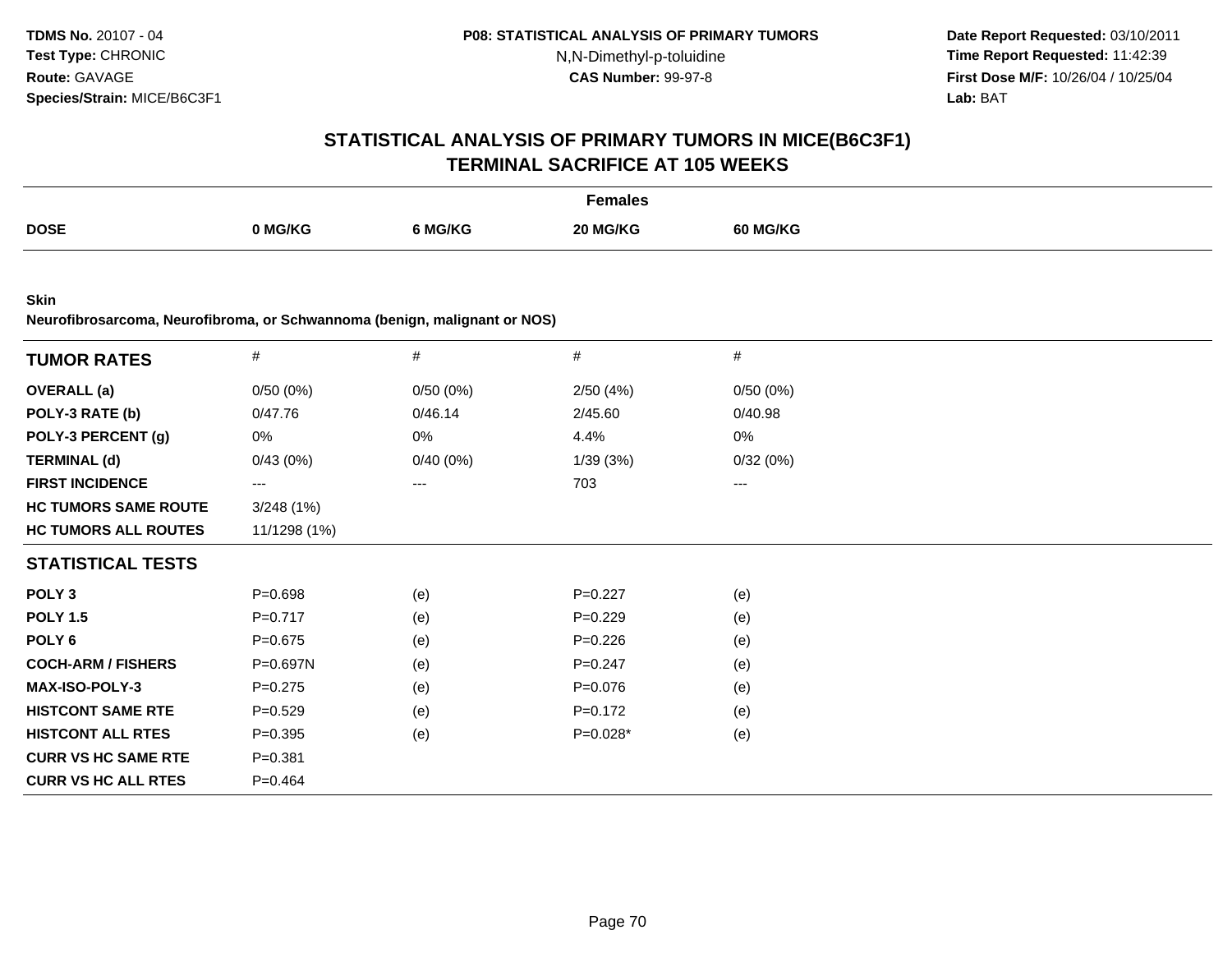**Date Report Requested:** 03/10/2011 **Time Report Requested:** 11:42:39 **First Dose M/F:** 10/26/04 / 10/25/04 Lab: BAT **Lab:** BAT

| <b>Females</b>                   |                          |          |          |                 |  |  |  |  |  |
|----------------------------------|--------------------------|----------|----------|-----------------|--|--|--|--|--|
| <b>DOSE</b>                      | 0 MG/KG                  | 6 MG/KG  | 20 MG/KG | <b>60 MG/KG</b> |  |  |  |  |  |
|                                  |                          |          |          |                 |  |  |  |  |  |
| <b>Spleen</b><br>Hemangiosarcoma |                          |          |          |                 |  |  |  |  |  |
| <b>TUMOR RATES</b>               |                          |          |          |                 |  |  |  |  |  |
| <b>OVERALL</b> (a)               | 0/49(0%)                 | 1/49(2%) | 0/49(0%) | 0/50(0%)        |  |  |  |  |  |
| POLY-3 RATE (b)                  | 0/46.99                  | 1/46.14  | 0/45.46  | 0/40.98         |  |  |  |  |  |
| POLY-3 PERCENT (g)               | 0%                       | 2.2%     | 0%       | $0\%$           |  |  |  |  |  |
| <b>TERMINAL (d)</b>              | 0/43(0%)                 | 1/40(3%) | 0/39(0%) | 0/32(0%)        |  |  |  |  |  |
| <b>FIRST INCIDENCE</b>           | $\hspace{0.05cm} \ldots$ | 729 (T)  | ---      | $---$           |  |  |  |  |  |
| <b>HC TUMORS SAME ROUTE</b>      | 2/244(1%)                |          |          |                 |  |  |  |  |  |
| <b>HC TUMORS ALL ROUTES</b>      | 26/1282 (2%)             |          |          |                 |  |  |  |  |  |
| <b>STATISTICAL TESTS</b>         |                          |          |          |                 |  |  |  |  |  |
| POLY <sub>3</sub>                | (n)                      | (n)      | (n)      | (n)             |  |  |  |  |  |
| <b>POLY 1.5</b>                  | (n)                      | (n)      | (n)      | (n)             |  |  |  |  |  |
| POLY <sub>6</sub>                | (n)                      | (n)      | (n)      | (n)             |  |  |  |  |  |
| <b>COCH-ARM / FISHERS</b>        | (n)                      | (n)      | (n)      | (n)             |  |  |  |  |  |
| MAX-ISO-POLY-3                   | (n)                      | (n)      | (n)      | (n)             |  |  |  |  |  |
| <b>HISTCONT SAME RTE</b>         | (n)                      | (n)      | (n)      | (n)             |  |  |  |  |  |
| <b>HISTCONT ALL RTES</b>         | (n)                      | (n)      | (n)      | (n)             |  |  |  |  |  |
| <b>CURR VS HC SAME RTE</b>       | (n)                      |          |          |                 |  |  |  |  |  |
| <b>CURR VS HC ALL RTES</b>       | (n)                      |          |          |                 |  |  |  |  |  |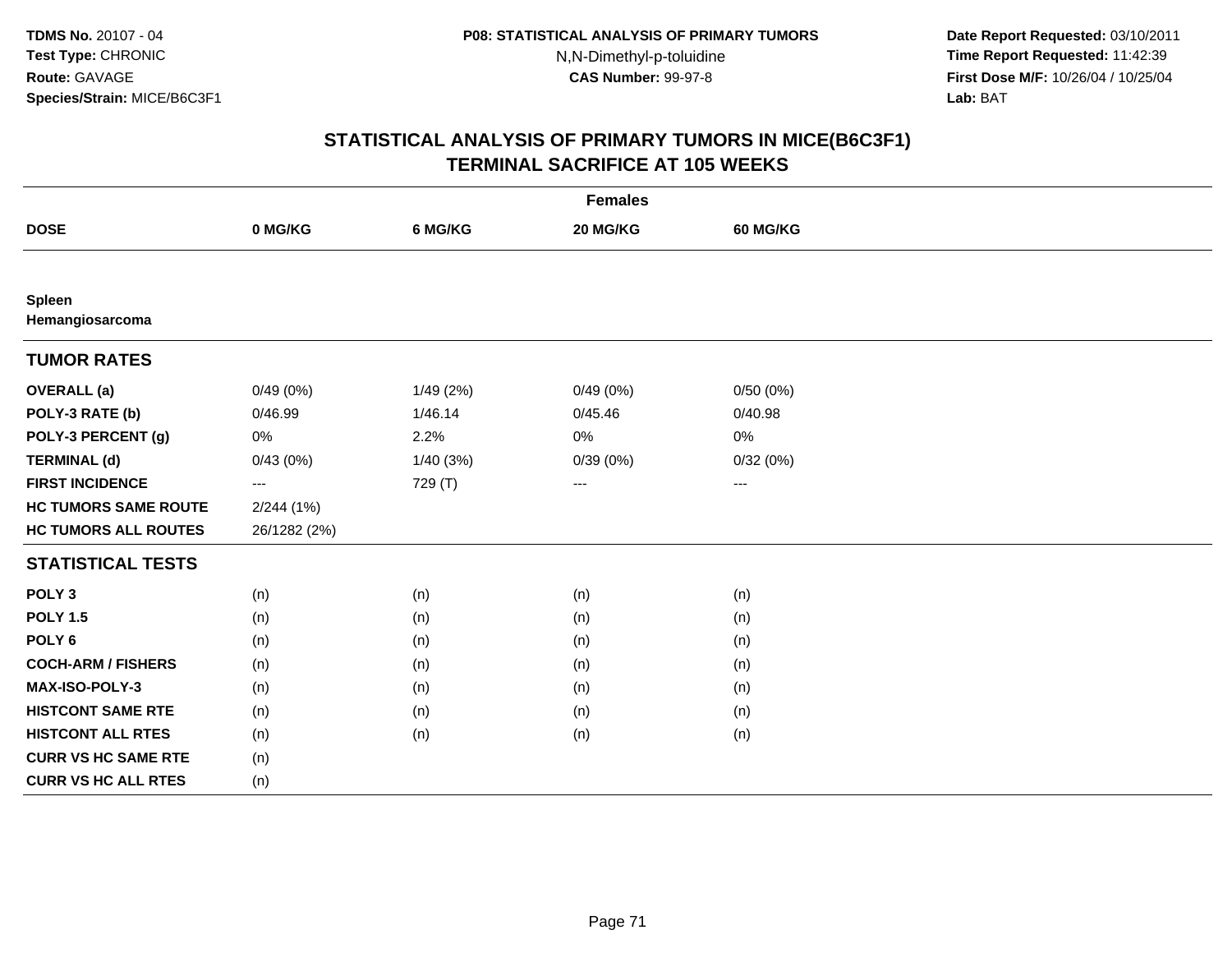**Date Report Requested:** 03/10/2011 **Time Report Requested:** 11:42:39 **First Dose M/F:** 10/26/04 / 10/25/04 Lab: BAT **Lab:** BAT

| <b>Females</b>                                                        |              |             |             |                 |  |  |  |  |
|-----------------------------------------------------------------------|--------------|-------------|-------------|-----------------|--|--|--|--|
| <b>DOSE</b>                                                           | 0 MG/KG      | 6 MG/KG     | 20 MG/KG    | <b>60 MG/KG</b> |  |  |  |  |
|                                                                       |              |             |             |                 |  |  |  |  |
| Stomach, Forestomach<br>Squamous Cell Carcinoma or Papilloma Squamous |              |             |             |                 |  |  |  |  |
| <b>TUMOR RATES</b>                                                    | $\#$         | $\#$        | $\#$        | $\#$            |  |  |  |  |
| <b>OVERALL</b> (a)                                                    | 1/50(2%)     | 6/50 (12%)  | 6/50 (12%)  | 7/50 (14%)      |  |  |  |  |
| POLY-3 RATE (b)                                                       | 1/47.76      | 6/46.14     | 6/45.60     | 7/41.06         |  |  |  |  |
| POLY-3 PERCENT (g)                                                    | 2.1%         | 13%         | 13.2%       | 17.1%           |  |  |  |  |
| <b>TERMINAL (d)</b>                                                   | 1/43(2%)     | 6/40 (15%)  | 5/39 (13%)  | 6/32 (19%)      |  |  |  |  |
| <b>FIRST INCIDENCE</b>                                                | 729 (T)      | 729 (T)     | 703         | 708             |  |  |  |  |
| <b>HC TUMORS SAME ROUTE</b>                                           | 9/248(4%)    |             |             |                 |  |  |  |  |
| <b>HC TUMORS ALL ROUTES</b>                                           | 24/1298 (2%) |             |             |                 |  |  |  |  |
| <b>STATISTICAL TESTS</b>                                              |              |             |             |                 |  |  |  |  |
| POLY <sub>3</sub>                                                     | $P=0.055$    | $P = 0.051$ | $P=0.049*$  | $P=0.017*$      |  |  |  |  |
| <b>POLY 1.5</b>                                                       | $P = 0.066$  | $P=0.052$   | $P=0.050*$  | $P=0.020*$      |  |  |  |  |
| POLY <sub>6</sub>                                                     | $P=0.045*$   | $P=0.050*$  | $P=0.048*$  | $P=0.014*$      |  |  |  |  |
| <b>COCH-ARM / FISHERS</b>                                             | $P=0.102$    | $P = 0.056$ | $P = 0.056$ | $P=0.030*$      |  |  |  |  |
| MAX-ISO-POLY-3                                                        | $P=0.031*$   | $P=0.023*$  | $P=0.023*$  | $P=0.010**$     |  |  |  |  |
| <b>HISTCONT SAME RTE</b>                                              | $P=0.017*$   | $P=0.011*$  | $P=0.011*$  | P=0.008**       |  |  |  |  |
| <b>HISTCONT ALL RTES</b>                                              | P<0.001**    | P<0.001**   | P<0.001**   | P<0.001**       |  |  |  |  |
| <b>CURR VS HC SAME RTE</b>                                            | $P=0.498$    |             |             |                 |  |  |  |  |
| <b>CURR VS HC ALL RTES</b>                                            | $P = 0.984$  |             |             |                 |  |  |  |  |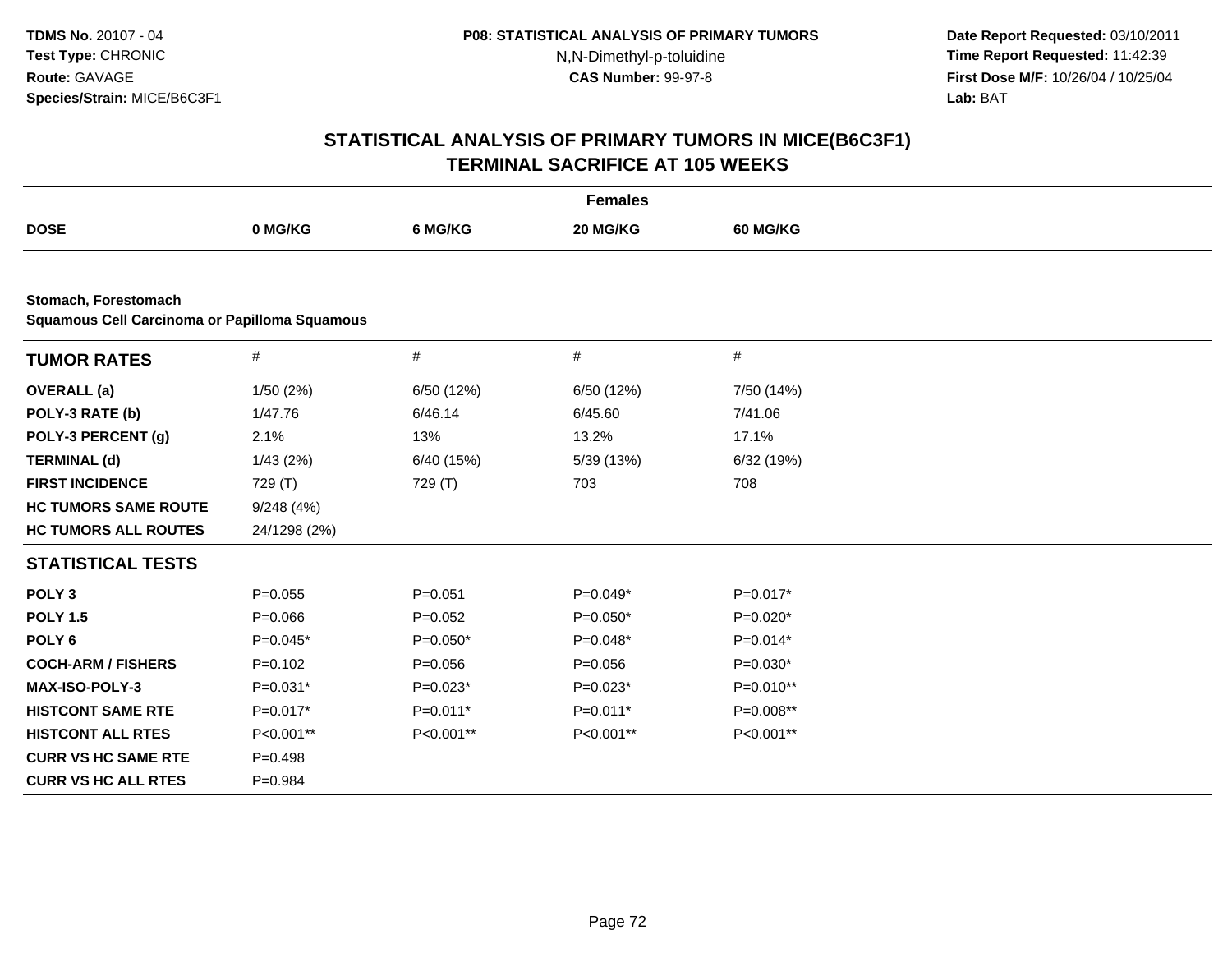**Date Report Requested:** 03/10/2011 **Time Report Requested:** 11:42:39 **First Dose M/F:** 10/26/04 / 10/25/04 Lab: BAT **Lab:** BAT

|                                                        |              |             | <b>Females</b> |            |  |
|--------------------------------------------------------|--------------|-------------|----------------|------------|--|
| <b>DOSE</b>                                            | 0 MG/KG      | 6 MG/KG     | 20 MG/KG       | 60 MG/KG   |  |
|                                                        |              |             |                |            |  |
| Stomach, Forestomach<br><b>Squamous Cell Papilloma</b> |              |             |                |            |  |
| <b>TUMOR RATES</b>                                     | $\#$         | $\#$        | $\#$           | #          |  |
| <b>OVERALL</b> (a)                                     | 1/50(2%)     | 5/50 (10%)  | 6/50 (12%)     | 7/50 (14%) |  |
| POLY-3 RATE (b)                                        | 1/47.76      | 5/46.14     | 6/45.60        | 7/41.06    |  |
| POLY-3 PERCENT (g)                                     | 2.1%         | 10.8%       | 13.2%          | 17.1%      |  |
| <b>TERMINAL (d)</b>                                    | 1/43(2%)     | 5/40 (13%)  | 5/39 (13%)     | 6/32 (19%) |  |
| <b>FIRST INCIDENCE</b>                                 | 729 (T)      | 729 (T)     | 703            | 708        |  |
| <b>HC TUMORS SAME ROUTE</b>                            | 9/248(4%)    |             |                |            |  |
| <b>HC TUMORS ALL ROUTES</b>                            | 22/1298 (2%) |             |                |            |  |
| <b>STATISTICAL TESTS</b>                               |              |             |                |            |  |
| POLY <sub>3</sub>                                      | $P=0.037*$   | $P = 0.094$ | $P=0.049*$     | $P=0.017*$ |  |
| <b>POLY 1.5</b>                                        | $P=0.046*$   | $P = 0.095$ | $P=0.050*$     | $P=0.020*$ |  |
| POLY <sub>6</sub>                                      | $P=0.030*$   | $P = 0.093$ | $P=0.048*$     | $P=0.014*$ |  |
| <b>COCH-ARM / FISHERS</b>                              | $P=0.072$    | $P = 0.102$ | $P = 0.056$    | $P=0.030*$ |  |
| <b>MAX-ISO-POLY-3</b>                                  | $P=0.027*$   | $P=0.043*$  | $P=0.023*$     | P=0.010**  |  |
| <b>HISTCONT SAME RTE</b>                               | $P=0.012*$   | $P=0.022*$  | $P=0.011*$     | P=0.008**  |  |
| <b>HISTCONT ALL RTES</b>                               | P<0.001**    | P<0.001**   | P<0.001**      | P<0.001**  |  |
| <b>CURR VS HC SAME RTE</b>                             | $P=0.498$    |             |                |            |  |
| <b>CURR VS HC ALL RTES</b>                             | $P=0.912$    |             |                |            |  |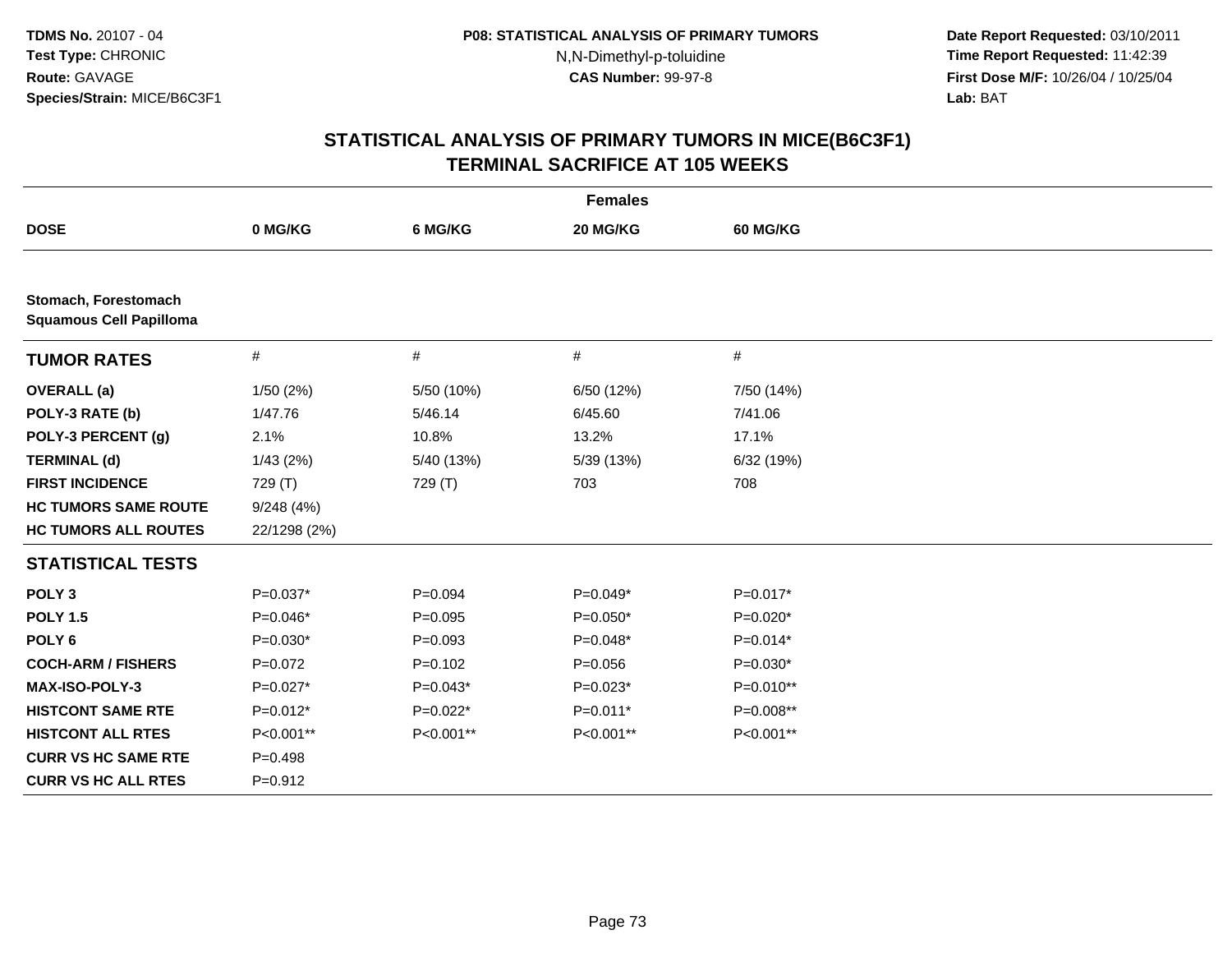**Date Report Requested:** 03/10/2011 **Time Report Requested:** 11:42:39 **First Dose M/F:** 10/26/04 / 10/25/04 Lab: BAT **Lab:** BAT

|                             |                     |          | <b>Females</b> |                   |  |
|-----------------------------|---------------------|----------|----------------|-------------------|--|
| <b>DOSE</b>                 | 0 MG/KG             | 6 MG/KG  | 20 MG/KG       | <b>60 MG/KG</b>   |  |
|                             |                     |          |                |                   |  |
| <b>Tooth</b><br>Odontoma    |                     |          |                |                   |  |
| <b>TUMOR RATES</b>          | $\#$                | #        | #              | $\#$              |  |
| <b>OVERALL</b> (a)          | 0/50(0%)            | 0/50(0%) | 0/50(0%)       | 0/50(0%)          |  |
| POLY-3 RATE (b)             | 0/47.76             | 0/46.14  | 0/45.50        | 0/40.98           |  |
| POLY-3 PERCENT (g)          | 0%                  | 0%       | 0%             | $0\%$             |  |
| <b>TERMINAL (d)</b>         | 0/43(0%)            | 0/40(0%) | 0/39(0%)       | 0/32(0%)          |  |
| <b>FIRST INCIDENCE</b>      | $\qquad \qquad - -$ | ---      | ---            | $\qquad \qquad -$ |  |
| <b>HC TUMORS SAME ROUTE</b> | 0/248(0%)           |          |                |                   |  |
| <b>HC TUMORS ALL ROUTES</b> | 0/1298(0%)          |          |                |                   |  |
| <b>STATISTICAL TESTS</b>    |                     |          |                |                   |  |
| POLY <sub>3</sub>           | (n)                 | (n)      | (n)            | (n)               |  |
| <b>POLY 1.5</b>             | (n)                 | (n)      | (n)            | (n)               |  |
| POLY <sub>6</sub>           | (n)                 | (n)      | (n)            | (n)               |  |
| <b>COCH-ARM / FISHERS</b>   | (n)                 | (n)      | (n)            | (n)               |  |
| <b>MAX-ISO-POLY-3</b>       | (n)                 | (n)      | (n)            | (n)               |  |
| <b>HISTCONT SAME RTE</b>    | (n)                 | (n)      | (n)            | (n)               |  |
| <b>HISTCONT ALL RTES</b>    | (n)                 | (n)      | (n)            | (n)               |  |
| <b>CURR VS HC SAME RTE</b>  | (n)                 |          |                |                   |  |
| <b>CURR VS HC ALL RTES</b>  | (n)                 |          |                |                   |  |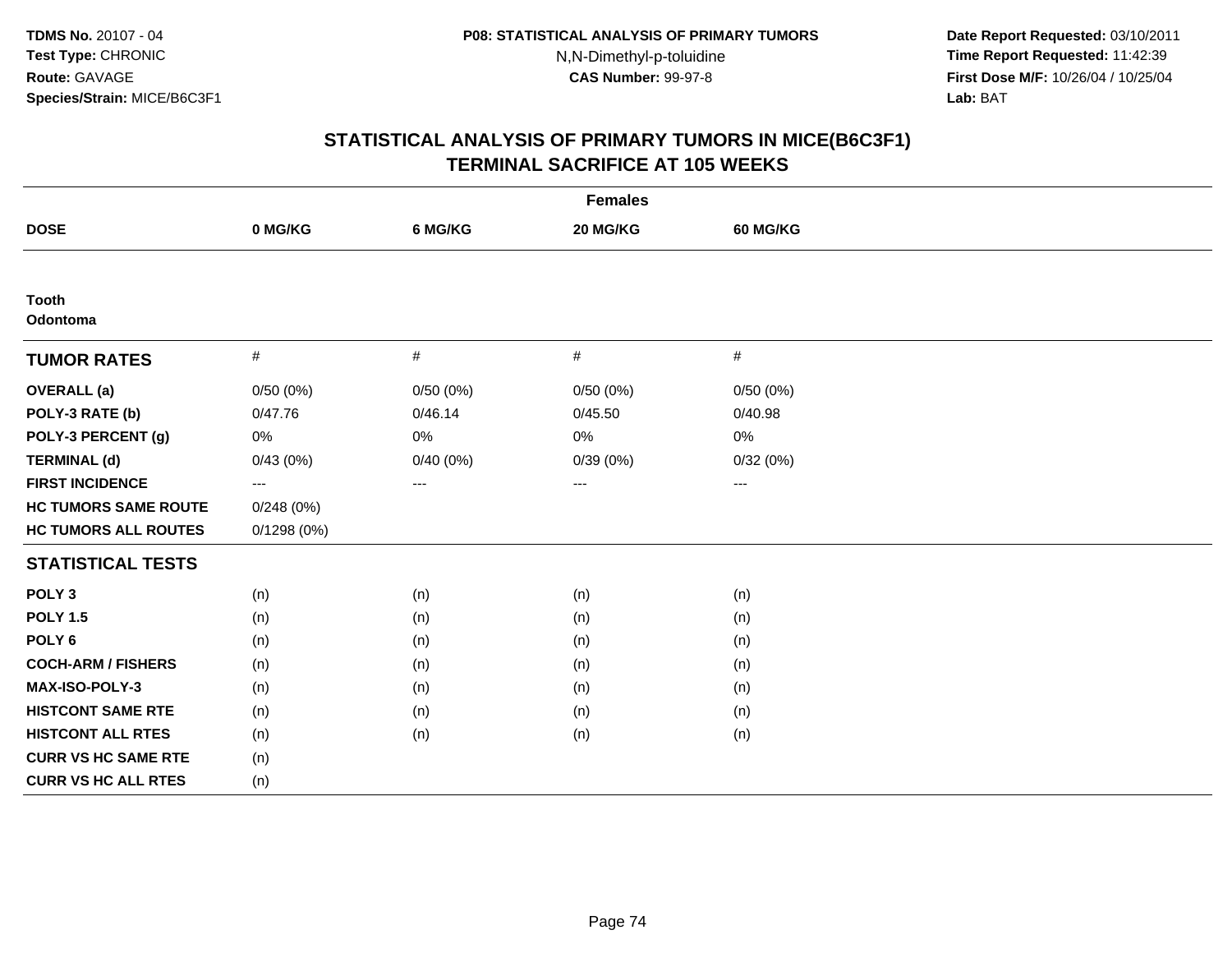**Date Report Requested:** 03/10/2011 **Time Report Requested:** 11:42:39 **First Dose M/F:** 10/26/04 / 10/25/04 Lab: BAT **Lab:** BAT

|                                       |              |             | <b>Females</b> |                 |  |
|---------------------------------------|--------------|-------------|----------------|-----------------|--|
| <b>DOSE</b>                           | 0 MG/KG      | 6 MG/KG     | 20 MG/KG       | <b>60 MG/KG</b> |  |
|                                       |              |             |                |                 |  |
| <b>Uterus</b><br><b>Polyp Stromal</b> |              |             |                |                 |  |
| <b>TUMOR RATES</b>                    | $\#$         | $\#$        | #              | #               |  |
| <b>OVERALL</b> (a)                    | 0/50(0%)     | 2/50(4%)    | 2/50(4%)       | 0/50(0%)        |  |
| POLY-3 RATE (b)                       | 0/47.76      | 2/46.14     | 2/45.50        | 0/40.98         |  |
| POLY-3 PERCENT (g)                    | $0\%$        | 4.3%        | 4.4%           | 0%              |  |
| <b>TERMINAL (d)</b>                   | 0/43(0%)     | 2/40(5%)    | 2/39(5%)       | 0/32(0%)        |  |
| <b>FIRST INCIDENCE</b>                | $--$         | 729 (T)     | 729 (T)        | $--$            |  |
| <b>HC TUMORS SAME ROUTE</b>           | 2/248 (1%)   |             |                |                 |  |
| <b>HC TUMORS ALL ROUTES</b>           | 30/1298 (2%) |             |                |                 |  |
| <b>STATISTICAL TESTS</b>              |              |             |                |                 |  |
| POLY <sub>3</sub>                     | P=0.442N     | $P = 0.230$ | $P=0.227$      | (e)             |  |
| <b>POLY 1.5</b>                       | $P = 0.424N$ | $P = 0.231$ | $P=0.228$      | (e)             |  |
| POLY <sub>6</sub>                     | $P = 0.461N$ | $P=0.229$   | $P=0.225$      | (e)             |  |
| <b>COCH-ARM / FISHERS</b>             | P=0.381N     | $P = 0.247$ | $P = 0.247$    | (e)             |  |
| <b>MAX-ISO-POLY-3</b>                 | $P = 0.306$  | $P = 0.076$ | $P=0.076$      | (e)             |  |
| <b>HISTCONT SAME RTE</b>              | $P = 0.386$  | $P = 0.131$ | $P = 0.129$    | (e)             |  |
| <b>HISTCONT ALL RTES</b>              | $P=0.706$    | $P = 0.353$ | $P = 0.346$    | (e)             |  |
| <b>CURR VS HC SAME RTE</b>            | $P = 0.531$  |             |                |                 |  |
| <b>CURR VS HC ALL RTES</b>            | $P = 0.191$  |             |                |                 |  |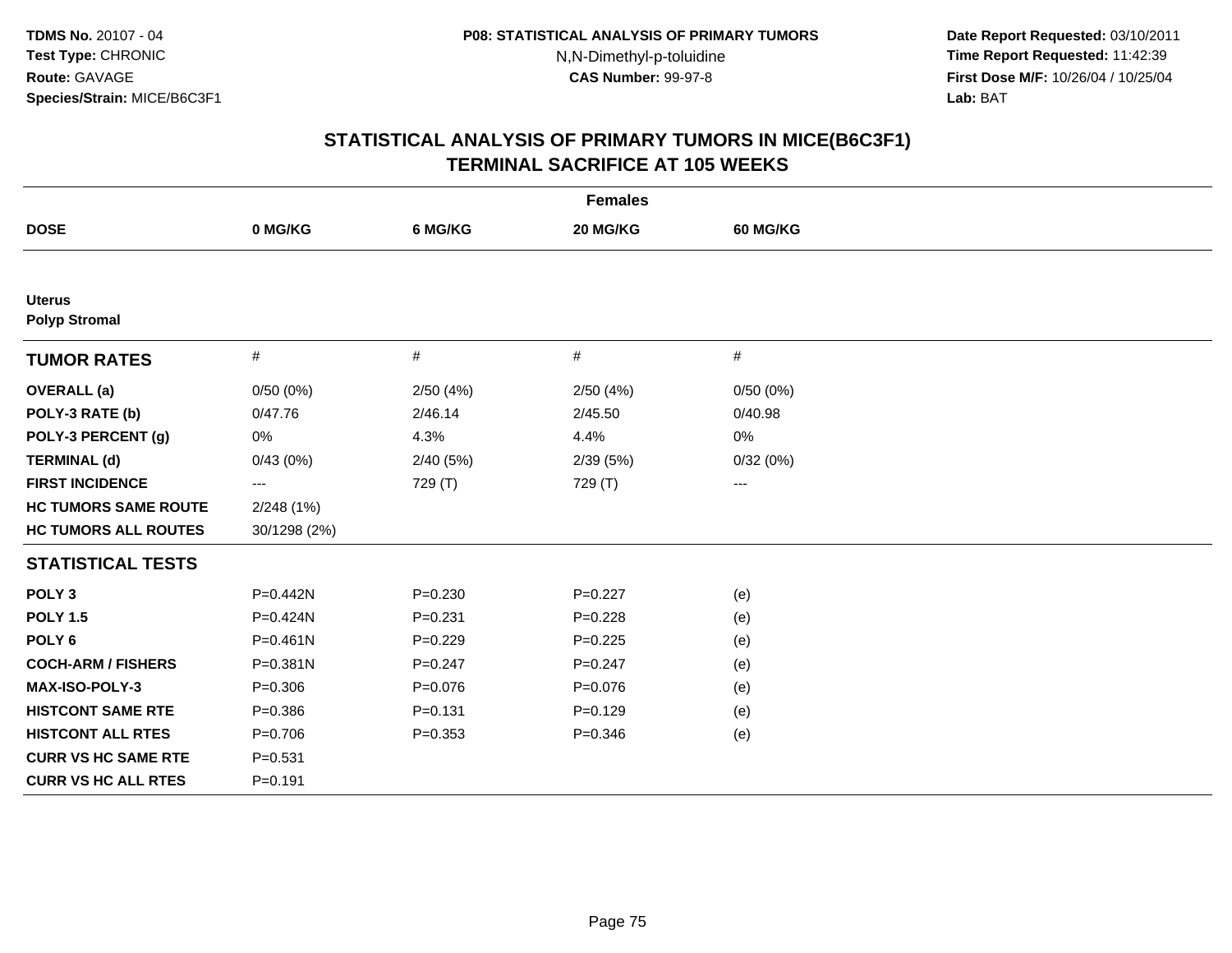**Date Report Requested:** 03/10/2011 **Time Report Requested:** 11:42:39 **First Dose M/F:** 10/26/04 / 10/25/04 Lab: BAT **Lab:** BAT

|                                                          |              |             | <b>Females</b> |                   |  |
|----------------------------------------------------------|--------------|-------------|----------------|-------------------|--|
| <b>DOSE</b>                                              | 0 MG/KG      | 6 MG/KG     | 20 MG/KG       | 60 MG/KG          |  |
|                                                          |              |             |                |                   |  |
| <b>Uterus</b><br><b>Sarcoma Stromal or Polyp Stromal</b> |              |             |                |                   |  |
| <b>TUMOR RATES</b>                                       | $\#$         | $\#$        | #              | #                 |  |
| <b>OVERALL</b> (a)                                       | 0/50(0%)     | 2/50(4%)    | 3/50(6%)       | 0/50(0%)          |  |
| POLY-3 RATE (b)                                          | 0/47.76      | 2/46.14     | 3/45.50        | 0/40.98           |  |
| POLY-3 PERCENT (g)                                       | $0\%$        | 4.3%        | 6.6%           | 0%                |  |
| <b>TERMINAL (d)</b>                                      | 0/43(0%)     | 2/40(5%)    | 3/39 (8%)      | 0/32(0%)          |  |
| <b>FIRST INCIDENCE</b>                                   | ---          | 729 (T)     | 729 (T)        | $\qquad \qquad -$ |  |
| <b>HC TUMORS SAME ROUTE</b>                              | 3/248(1%)    |             |                |                   |  |
| <b>HC TUMORS ALL ROUTES</b>                              | 31/1298 (2%) |             |                |                   |  |
| <b>STATISTICAL TESTS</b>                                 |              |             |                |                   |  |
| POLY <sub>3</sub>                                        | P=0.456N     | $P = 0.230$ | $P = 0.110$    | (e)               |  |
| <b>POLY 1.5</b>                                          | P=0.434N     | $P = 0.231$ | $P=0.112$      | (e)               |  |
| POLY <sub>6</sub>                                        | P=0.480N     | $P=0.229$   | $P = 0.109$    | (e)               |  |
| <b>COCH-ARM / FISHERS</b>                                | P=0.382N     | $P = 0.247$ | $P=0.121$      | (e)               |  |
| <b>MAX-ISO-POLY-3</b>                                    | $P = 0.260$  | $P = 0.076$ | $P=0.038*$     | (e)               |  |
| <b>HISTCONT SAME RTE</b>                                 | $P = 0.390$  | $P = 0.178$ | $P=0.047*$     | (e)               |  |
| <b>HISTCONT ALL RTES</b>                                 | $P = 0.581$  | $P = 0.369$ | $P=0.059$      | (e)               |  |
| <b>CURR VS HC SAME RTE</b>                               | $P = 0.368$  |             |                |                   |  |
| <b>CURR VS HC ALL RTES</b>                               | $P = 0.185$  |             |                |                   |  |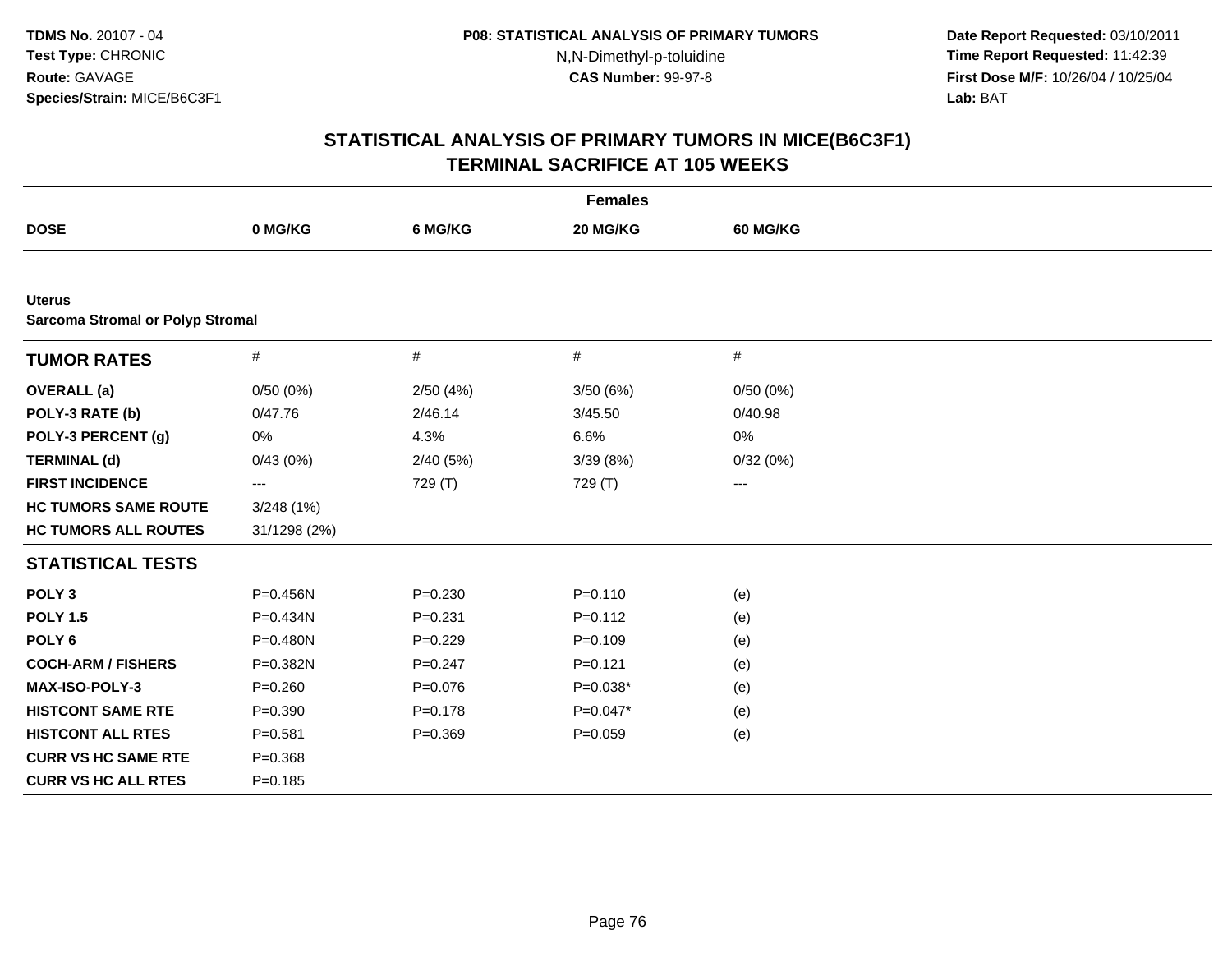**Date Report Requested:** 03/10/2011 **Time Report Requested:** 11:42:39 **First Dose M/F:** 10/26/04 / 10/25/04 Lab: BAT **Lab:** BAT

| <b>Females</b>                       |                   |             |             |                 |  |  |
|--------------------------------------|-------------------|-------------|-------------|-----------------|--|--|
| <b>DOSE</b>                          | 0 MG/KG           | 6 MG/KG     | 20 MG/KG    | <b>60 MG/KG</b> |  |  |
|                                      |                   |             |             |                 |  |  |
| <b>All Organs</b><br>Hemangiosarcoma |                   |             |             |                 |  |  |
| <b>TUMOR RATES</b>                   | $\#$              | $\#$        | $\#$        | #               |  |  |
| <b>OVERALL</b> (a)                   | 0/50(0%)          | 2/50(4%)    | 1/50(2%)    | 0/50(0%)        |  |  |
| POLY-3 RATE (b)                      | 0/47.76           | 2/46.14     | 1/45.50     | 0/40.98         |  |  |
| POLY-3 PERCENT (g)                   | 0%                | 4.3%        | 2.2%        | 0%              |  |  |
| <b>TERMINAL (d)</b>                  | 0/43(0%)          | 2/40(5%)    | 1/39(3%)    | 0/32(0%)        |  |  |
| <b>FIRST INCIDENCE</b>               | $\qquad \qquad -$ | 729 (T)     | 729 (T)     | ---             |  |  |
| <b>HC TUMORS SAME ROUTE</b>          | 6/248(2%)         |             |             |                 |  |  |
| <b>HC TUMORS ALL ROUTES</b>          | 59/1298 (5%)      |             |             |                 |  |  |
| <b>STATISTICAL TESTS</b>             |                   |             |             |                 |  |  |
| POLY <sub>3</sub>                    | $P = 0.423N$      | $P = 0.230$ | $P = 0.490$ | (e)             |  |  |
| <b>POLY 1.5</b>                      | $P = 0.410N$      | $P = 0.231$ | $P=0.492$   | (e)             |  |  |
| POLY <sub>6</sub>                    | $P = 0.436N$      | $P=0.229$   | $P=0.489$   | (e)             |  |  |
| <b>COCH-ARM / FISHERS</b>            | P=0.378N          | $P = 0.247$ | $P = 0.500$ | (e)             |  |  |
| <b>MAX-ISO-POLY-3</b>                | $P=0.362$         | $P = 0.076$ | $P = 0.159$ | (e)             |  |  |
| <b>HISTCONT SAME RTE</b>             | $P = 1.000$       | $P=0.429$   | $P = 1.000$ | (e)             |  |  |
| <b>HISTCONT ALL RTES</b>             | (h)               | (h)         | (h)         | (e)             |  |  |
| <b>CURR VS HC SAME RTE</b>           | $P = 0.212$       |             |             |                 |  |  |
| <b>CURR VS HC ALL RTES</b>           | $P=0.082$         |             |             |                 |  |  |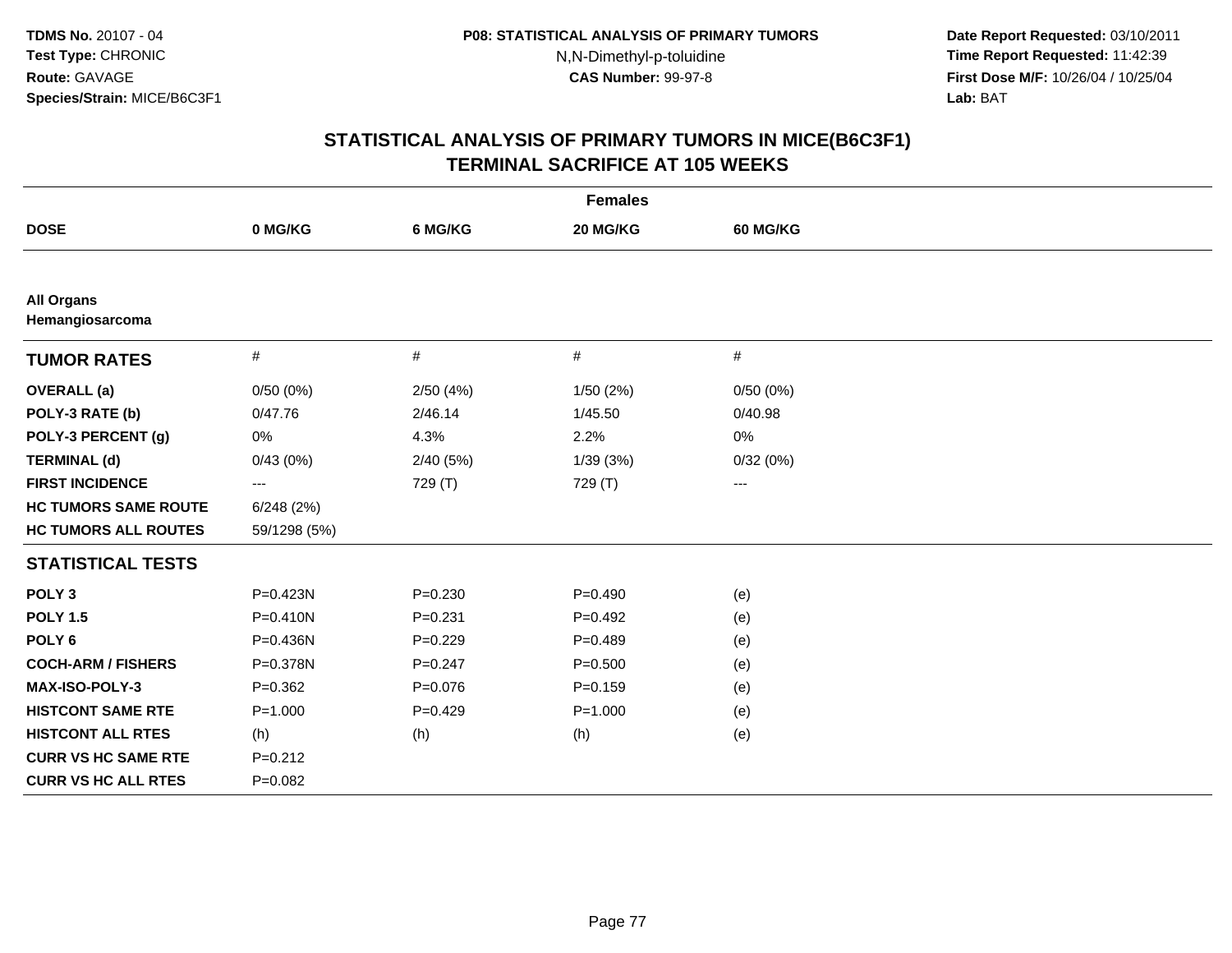**Date Report Requested:** 03/10/2011 **Time Report Requested:** 11:42:39 **First Dose M/F:** 10/26/04 / 10/25/04 Lab: BAT **Lab:** BAT

|                                                    |              |             | <b>Females</b> |                 |  |
|----------------------------------------------------|--------------|-------------|----------------|-----------------|--|
| <b>DOSE</b>                                        | 0 MG/KG      | 6 MG/KG     | 20 MG/KG       | <b>60 MG/KG</b> |  |
|                                                    |              |             |                |                 |  |
| <b>All Organs</b><br>Hemangiosarcoma or Hemangioma |              |             |                |                 |  |
| <b>TUMOR RATES</b>                                 | $\#$         | $\#$        | #              | $\#$            |  |
| <b>OVERALL</b> (a)                                 | 1/50(2%)     | 3/50(6%)    | 2/50(4%)       | 1/50(2%)        |  |
| POLY-3 RATE (b)                                    | 1/47.88      | 3/46.14     | 2/45.50        | 1/40.98         |  |
| POLY-3 PERCENT (g)                                 | 2.1%         | 6.5%        | 4.4%           | 2.4%            |  |
| <b>TERMINAL (d)</b>                                | 0/43(0%)     | 3/40(8%)    | 2/39(5%)       | 1/32(3%)        |  |
| <b>FIRST INCIDENCE</b>                             | 698          | 729 (T)     | 729 (T)        | 729 (T)         |  |
| <b>HC TUMORS SAME ROUTE</b>                        | 10/248 (4%)  |             |                |                 |  |
| <b>HC TUMORS ALL ROUTES</b>                        | 73/1298 (6%) |             |                |                 |  |
| <b>STATISTICAL TESTS</b>                           |              |             |                |                 |  |
| POLY <sub>3</sub>                                  | P=0.483N     | $P=0.292$   | $P=0.482$      | $P=0.725$       |  |
| <b>POLY 1.5</b>                                    | P=0.464N     | $P = 0.295$ | $P=0.485$      | $P=0.735$       |  |
| POLY <sub>6</sub>                                  | P=0.504N     | $P = 0.291$ | $P=0.479$      | $P=0.712$       |  |
| <b>COCH-ARM / FISHERS</b>                          | $P = 0.419N$ | $P = 0.309$ | $P = 0.500$    | P=0.753N        |  |
| <b>MAX-ISO-POLY-3</b>                              | $P=0.472$    | $P=0.149$   | $P=0.271$      | $P = 0.458$     |  |
| <b>HISTCONT SAME RTE</b>                           | $P = 0.775$  | $P = 0.384$ | $P = 1.000$    | $P = 1.000$     |  |
| <b>HISTCONT ALL RTES</b>                           | $P = 1.000$  | $P = 1.000$ | $P = 1.000$    | $P = 1.000$     |  |
| <b>CURR VS HC SAME RTE</b>                         | $P=0.449$    |             |                |                 |  |
| <b>CURR VS HC ALL RTES</b>                         | $P = 0.233$  |             |                |                 |  |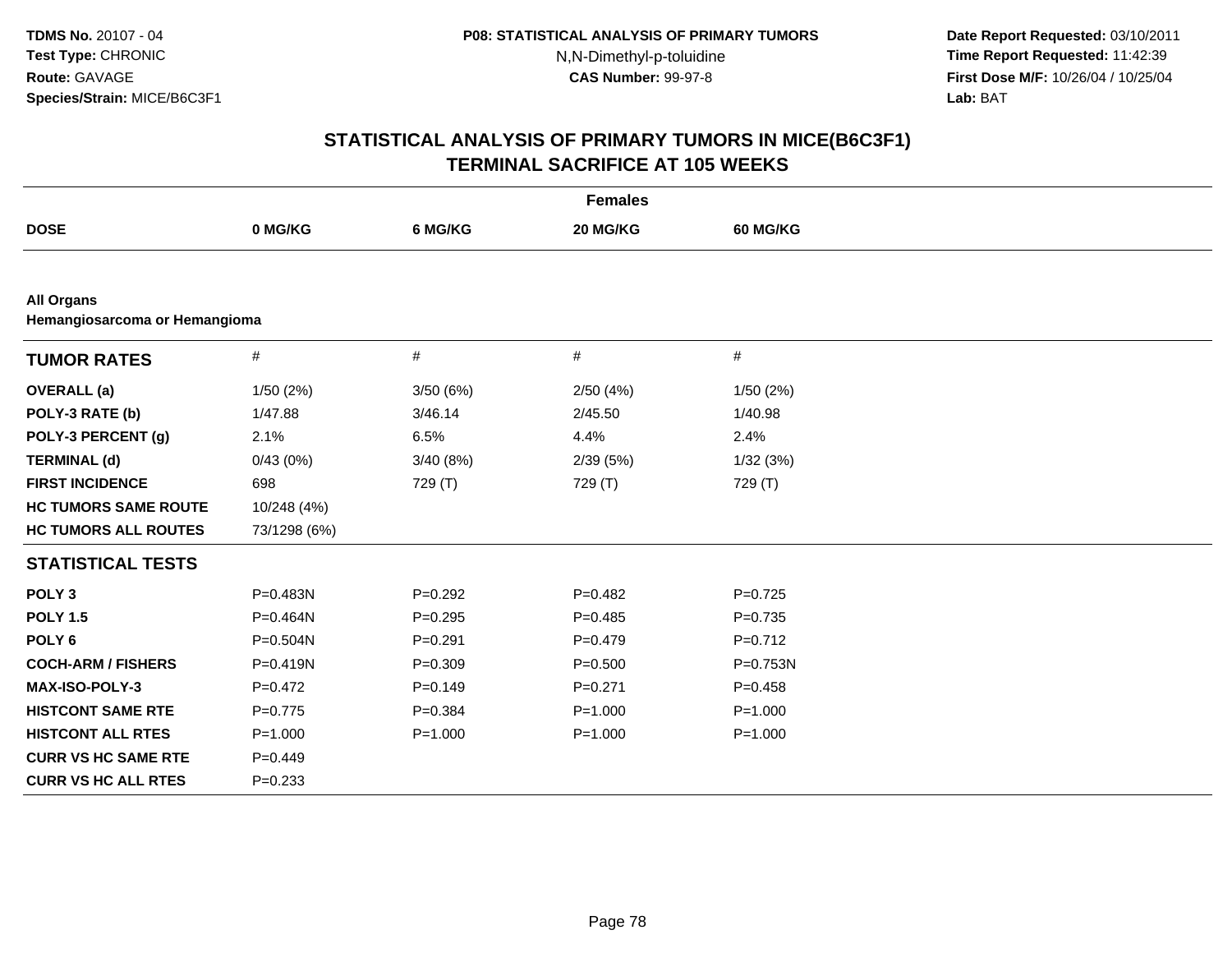**Date Report Requested:** 03/10/2011 **Time Report Requested:** 11:42:39 **First Dose M/F:** 10/26/04 / 10/25/04 Lab: BAT **Lab:** BAT

|                                                 |                   |             | <b>Females</b> |                 |  |
|-------------------------------------------------|-------------------|-------------|----------------|-----------------|--|
| <b>DOSE</b>                                     | 0 MG/KG           | 6 MG/KG     | 20 MG/KG       | <b>60 MG/KG</b> |  |
|                                                 |                   |             |                |                 |  |
| <b>All Organs</b><br><b>Histiocytic Sarcoma</b> |                   |             |                |                 |  |
| <b>TUMOR RATES</b>                              | $\#$              | $\#$        | $\#$           | $\#$            |  |
| <b>OVERALL</b> (a)                              | 0/50(0%)          | 2/50(4%)    | 3/50 (6%)      | 1/50(2%)        |  |
| POLY-3 RATE (b)                                 | 0/47.76           | 2/47.02     | 3/46.54        | 1/40.98         |  |
| POLY-3 PERCENT (g)                              | 0%                | 4.3%        | 6.5%           | 2.4%            |  |
| <b>TERMINAL (d)</b>                             | 0/43(0%)          | 0/40(0%)    | 0/39(0%)       | 1/32(3%)        |  |
| <b>FIRST INCIDENCE</b>                          | $\qquad \qquad -$ | 449         | 585            | 729 (T)         |  |
| <b>HC TUMORS SAME ROUTE</b>                     | 7/248 (3%)        |             |                |                 |  |
| <b>HC TUMORS ALL ROUTES</b>                     | 35/1298 (3%)      |             |                |                 |  |
| <b>STATISTICAL TESTS</b>                        |                   |             |                |                 |  |
| POLY <sub>3</sub>                               | $P = 0.530$       | $P = 0.234$ | $P = 0.114$    | $P=0.470$       |  |
| <b>POLY 1.5</b>                                 | $P = 0.557$       | $P = 0.233$ | $P = 0.114$    | $P = 0.478$     |  |
| POLY <sub>6</sub>                               | $P = 0.501$       | $P = 0.235$ | $P = 0.116$    | $P=0.460$       |  |
| <b>COCH-ARM / FISHERS</b>                       | $P = 0.618$       | $P = 0.247$ | $P = 0.121$    | $P = 0.500$     |  |
| MAX-ISO-POLY-3                                  | $P=0.221$         | $P = 0.076$ | $P=0.038*$     | $P = 0.158$     |  |
| <b>HISTCONT SAME RTE</b>                        | $P = 0.565$       | $P = 1.000$ | $P=0.227$      | $P = 1.000$     |  |
| <b>HISTCONT ALL RTES</b>                        | $P=0.484$         | $P = 0.457$ | $P = 0.090$    | $P = 1.000$     |  |
| <b>CURR VS HC SAME RTE</b>                      | $P = 0.212$       |             |                |                 |  |
| <b>CURR VS HC ALL RTES</b>                      | $P = 0.180$       |             |                |                 |  |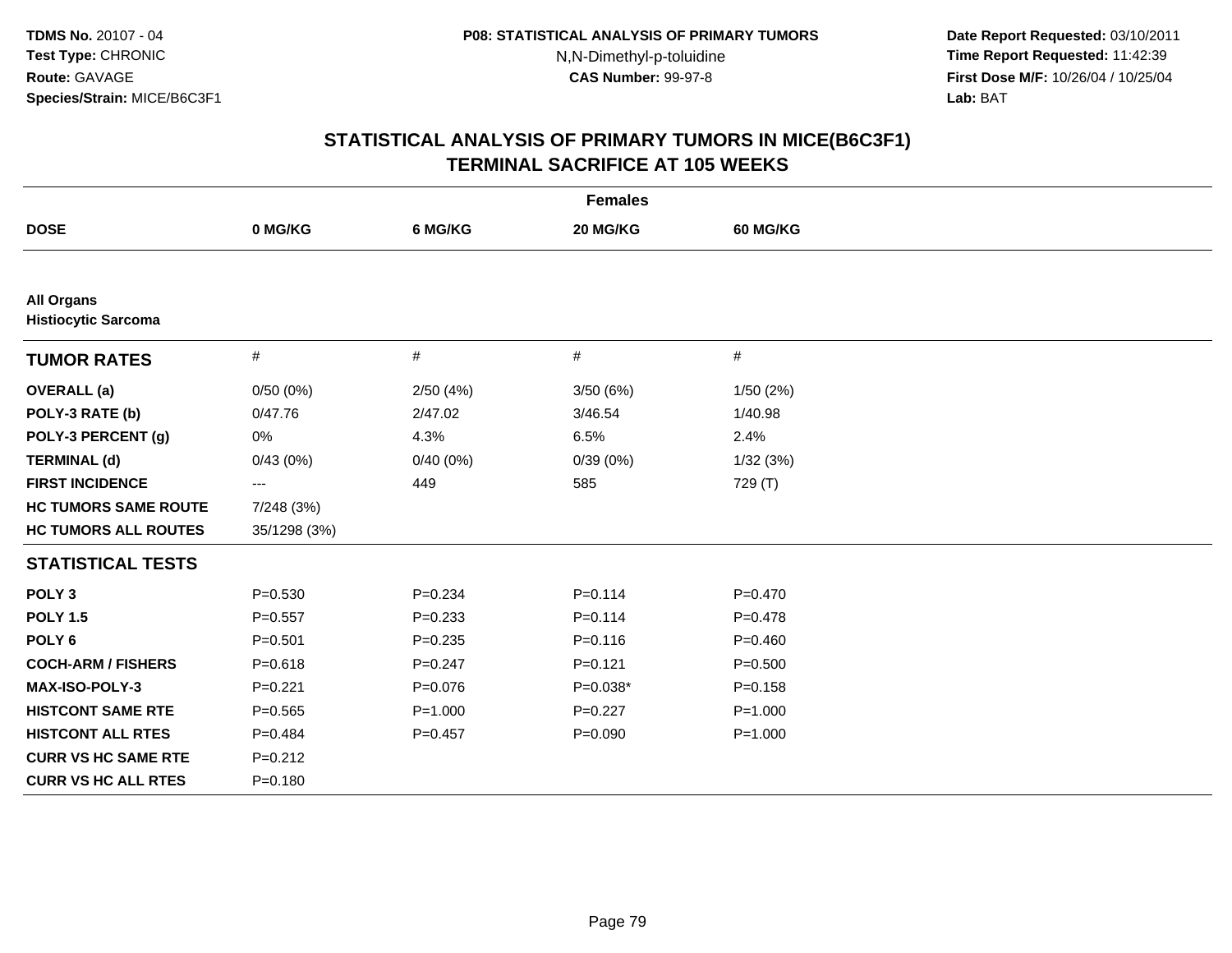**Date Report Requested:** 03/10/2011 **Time Report Requested:** 11:42:39 **First Dose M/F:** 10/26/04 / 10/25/04<br>**Lab:** BAT **Lab:** BAT

# **STATISTICAL ANALYSIS OF PRIMARY TUMORS IN MICE(B6C3F1)TERMINAL SACRIFICE AT 105 WEEKS**

|             |         |         | Females  |                 |
|-------------|---------|---------|----------|-----------------|
| <b>DOSE</b> | 0 MG/KG | ነ MG/KG | 20 MG/KG | <b>60 MG/KG</b> |

**All Organs**

**Malignant Lymphoma: Histiocytic, Lymphocytic, Mixed, NOS, or Undifferentiated Cell Type**

| <b>TUMOR RATES</b>          | #              | #            | $\#$         | $\#$         |
|-----------------------------|----------------|--------------|--------------|--------------|
|                             |                |              |              |              |
| <b>OVERALL (a)</b>          | 15/50 (30%)    | 9/50 (18%)   | 11/50 (22%)  | 8/50 (16%)   |
| POLY-3 RATE (b)             | 15/48.84       | 9/46.36      | 11/46.39     | 8/42.30      |
| POLY-3 PERCENT (g)          | 30.7%          | 19.4%        | 23.7%        | 18.9%        |
| <b>TERMINAL (d)</b>         | 13/43 (30%)    | 8/40 (20%)   | 8/39 (21%)   | 4/32 (13%)   |
| <b>FIRST INCIDENCE</b>      | 444            | 671          | 627          | 570          |
| <b>HC TUMORS SAME ROUTE</b> | 32/248 (13%)   |              |              |              |
| <b>HC TUMORS ALL ROUTES</b> | 257/1298 (20%) |              |              |              |
| <b>STATISTICAL TESTS</b>    |                |              |              |              |
| POLY <sub>3</sub>           | P=0.216N       | $P = 0.151N$ | P=0.297N     | $P = 0.147N$ |
| <b>POLY 1.5</b>             | P=0.191N       | P=0.144N     | P=0.290N     | P=0.125N     |
| POLY <sub>6</sub>           | $P = 0.241N$   | $P = 0.154N$ | $P = 0.298N$ | $P = 0.169N$ |
| <b>COCH-ARM / FISHERS</b>   | $P = 0.134N$   | $P = 0.121N$ | $P = 0.247N$ | P=0.077N     |
| <b>MAX-ISO-POLY-3</b>       | $P = 0.177N$   | $P = 0.107N$ | $P=0.229N$   | $P = 0.113N$ |
| <b>HISTCONT SAME RTE</b>    | $P = 0.313$    | $P = 0.243$  | $P=0.093$    | $P = 0.290$  |
| <b>HISTCONT ALL RTES</b>    | $P = 1.000$    | $P = 1.000$  | $P=0.438$    | $P = 1.000$  |
| <b>CURR VS HC SAME RTE</b>  | $P=0.007**$    |              |              |              |
| <b>CURR VS HC ALL RTES</b>  | $P = 0.122$    |              |              |              |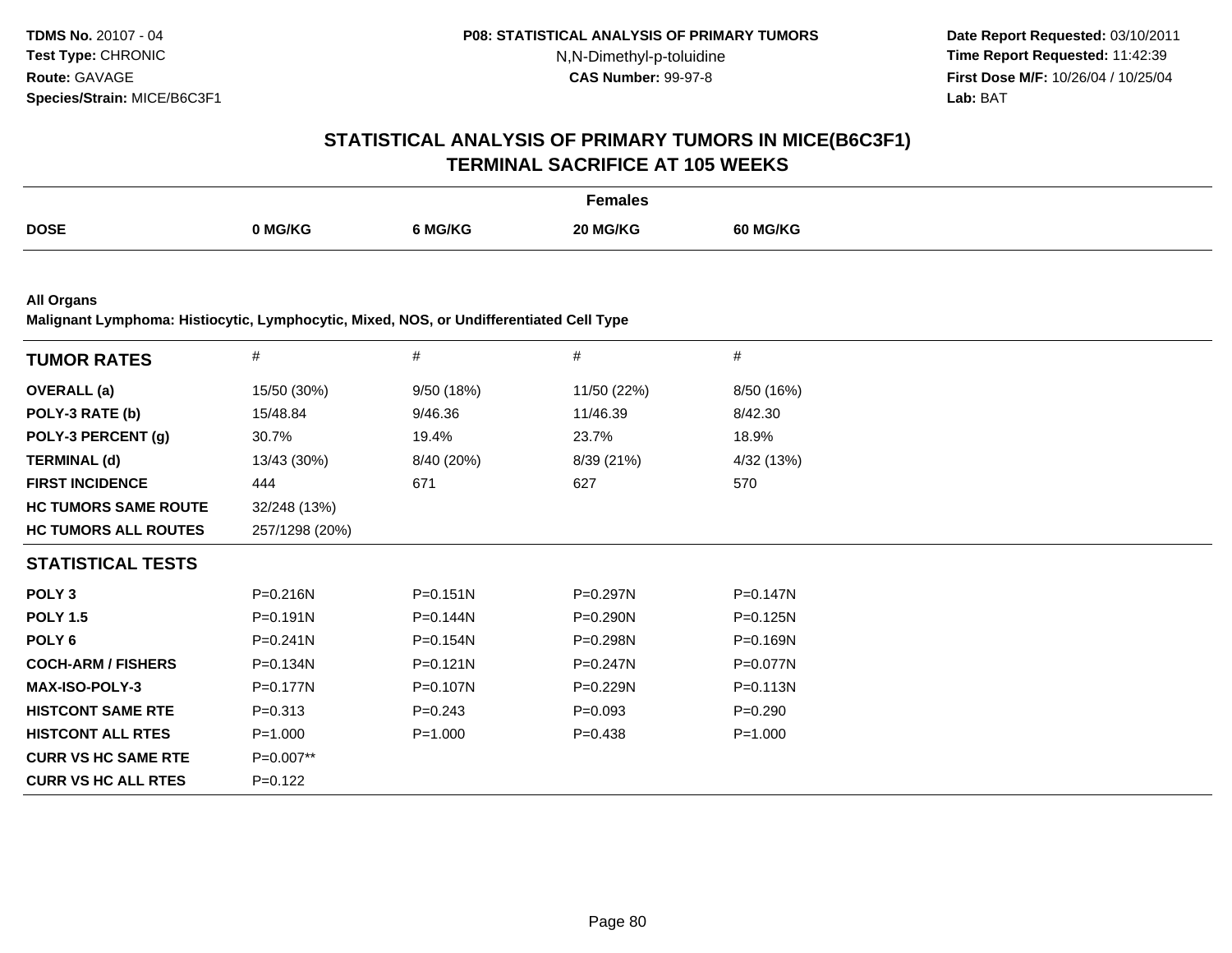**Date Report Requested:** 03/10/2011 **Time Report Requested:** 11:42:39 **First Dose M/F:** 10/26/04 / 10/25/04 Lab: BAT **Lab:** BAT

|                                           |                |             | <b>Females</b> |                 |  |
|-------------------------------------------|----------------|-------------|----------------|-----------------|--|
| <b>DOSE</b>                               | 0 MG/KG        | 6 MG/KG     | 20 MG/KG       | <b>60 MG/KG</b> |  |
|                                           |                |             |                |                 |  |
| <b>All Organs</b><br><b>Benign Tumors</b> |                |             |                |                 |  |
| <b>TUMOR RATES</b>                        | #              | #           | #              | $\#$            |  |
| <b>OVERALL</b> (a)                        | 24/50 (48%)    | 31/50 (62%) | 40/50 (80%)    | 44/50 (88%)     |  |
| POLY-3 RATE (b)                           | 24/47.88       | 31/46.20    | 40/46.87       | 44/45.80        |  |
| POLY-3 PERCENT (g)                        | 50.1%          | 67.1%       | 85.4%          | 96.1%           |  |
| <b>TERMINAL (d)</b>                       | 23/43 (54%)    | 29/40 (73%) | 35/39 (90%)    | 31/32 (97%)     |  |
| <b>FIRST INCIDENCE</b>                    | 698            | 720         | 585            | 481             |  |
| <b>HC TUMORS SAME ROUTE</b>               | 118/248 (48%)  |             |                |                 |  |
| <b>HC TUMORS ALL ROUTES</b>               | 654/1298 (50%) |             |                |                 |  |
| <b>STATISTICAL TESTS</b>                  |                |             |                |                 |  |
| POLY <sub>3</sub>                         | P<0.001**      | $P = 0.068$ | P<0.001**      | P<0.001**       |  |
| <b>POLY 1.5</b>                           | P<0.001**      | $P=0.076$   | P<0.001**      | P<0.001**       |  |
| POLY <sub>6</sub>                         | P<0.001**      | $P = 0.061$ | P<0.001**      | P<0.001**       |  |
| <b>COCH-ARM / FISHERS</b>                 | P<0.001**      | $P = 0.114$ | P<0.001**      | P<0.001**       |  |
| <b>MAX-ISO-POLY-3</b>                     | P<0.001**      | $P=0.046*$  | P<0.001**      | P<0.001**       |  |
| <b>HISTCONT SAME RTE</b>                  | P=0.003**      | $P=0.018*$  | P=0.003**      | P=0.002**       |  |
| <b>HISTCONT ALL RTES</b>                  | P<0.001**      | $P = 0.098$ | P<0.001**      | P<0.001**       |  |
| <b>CURR VS HC SAME RTE</b>                | $P = 0.881$    |             |                |                 |  |
| <b>CURR VS HC ALL RTES</b>                | $P = 0.571$    |             |                |                 |  |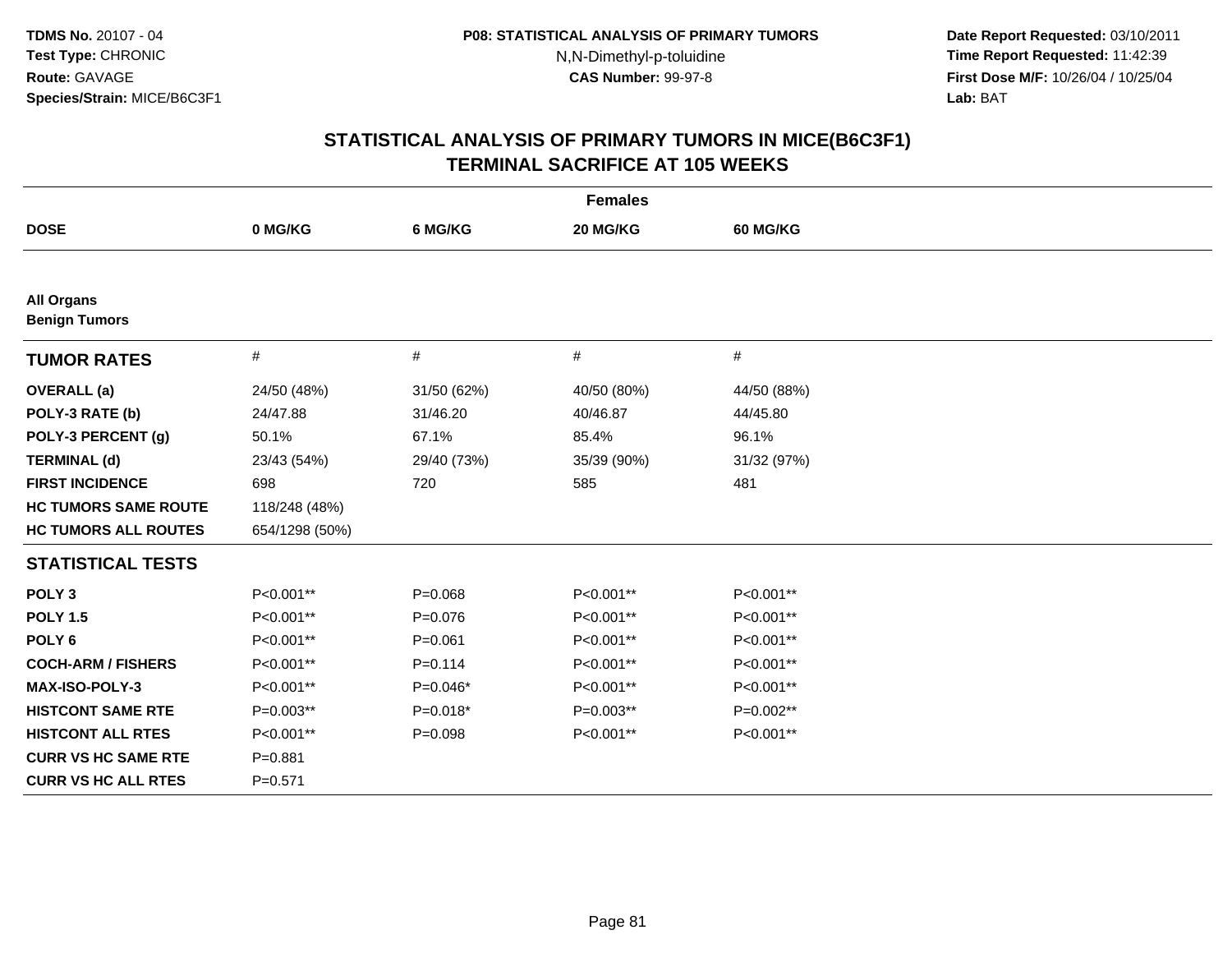**Date Report Requested:** 03/10/2011 **Time Report Requested:** 11:42:39 **First Dose M/F:** 10/26/04 / 10/25/04 Lab: BAT **Lab:** BAT

|                                              |                |             | <b>Females</b> |             |
|----------------------------------------------|----------------|-------------|----------------|-------------|
| <b>DOSE</b>                                  | 0 MG/KG        | 6 MG/KG     | 20 MG/KG       | 60 MG/KG    |
|                                              |                |             |                |             |
| <b>All Organs</b><br><b>Malignant Tumors</b> |                |             |                |             |
| <b>TUMOR RATES</b>                           | $\#$           | $\#$        | #              | $\#$        |
| <b>OVERALL</b> (a)                           | 21/50 (42%)    | 25/50 (50%) | 34/50 (68%)    | 36/50 (72%) |
| POLY-3 RATE (b)                              | 21/49.52       | 25/48.32    | 34/47.37       | 36/44.49    |
| POLY-3 PERCENT (g)                           | 42.4%          | 51.7%       | 71.8%          | 80.9%       |
| <b>TERMINAL (d)</b>                          | 16/43 (37%)    | 19/40 (48%) | 26/39 (67%)    | 26/32 (81%) |
| <b>FIRST INCIDENCE</b>                       | 444            | 449         | 585            | 386         |
| <b>HC TUMORS SAME ROUTE</b>                  | 87/248 (35%)   |             |                |             |
| <b>HC TUMORS ALL ROUTES</b>                  | 620/1298 (48%) |             |                |             |
| <b>STATISTICAL TESTS</b>                     |                |             |                |             |
| POLY <sub>3</sub>                            | P<0.001**      | $P = 0.236$ | P=0.002**      | P<0.001**   |
| <b>POLY 1.5</b>                              | P<0.001**      | $P = 0.238$ | P=0.003**      | P<0.001**   |
| POLY <sub>6</sub>                            | P<0.001**      | $P=0.235$   | P=0.002**      | P<0.001**   |
| <b>COCH-ARM / FISHERS</b>                    | P=0.002**      | $P = 0.274$ | P=0.008**      | P=0.002**   |
| <b>MAX-ISO-POLY-3</b>                        | P<0.001**      | $P = 0.181$ | P=0.002**      | P<0.001**   |
| <b>HISTCONT SAME RTE</b>                     | P=0.006**      | $P=0.038*$  | P=0.005**      | P=0.004**   |
| <b>HISTCONT ALL RTES</b>                     | P=0.009**      | $P = 0.471$ | $P=0.031*$     | P=0.007**   |
| <b>CURR VS HC SAME RTE</b>                   | $P=0.494$      |             |                |             |
| <b>CURR VS HC ALL RTES</b>                   | $P=0.305$      |             |                |             |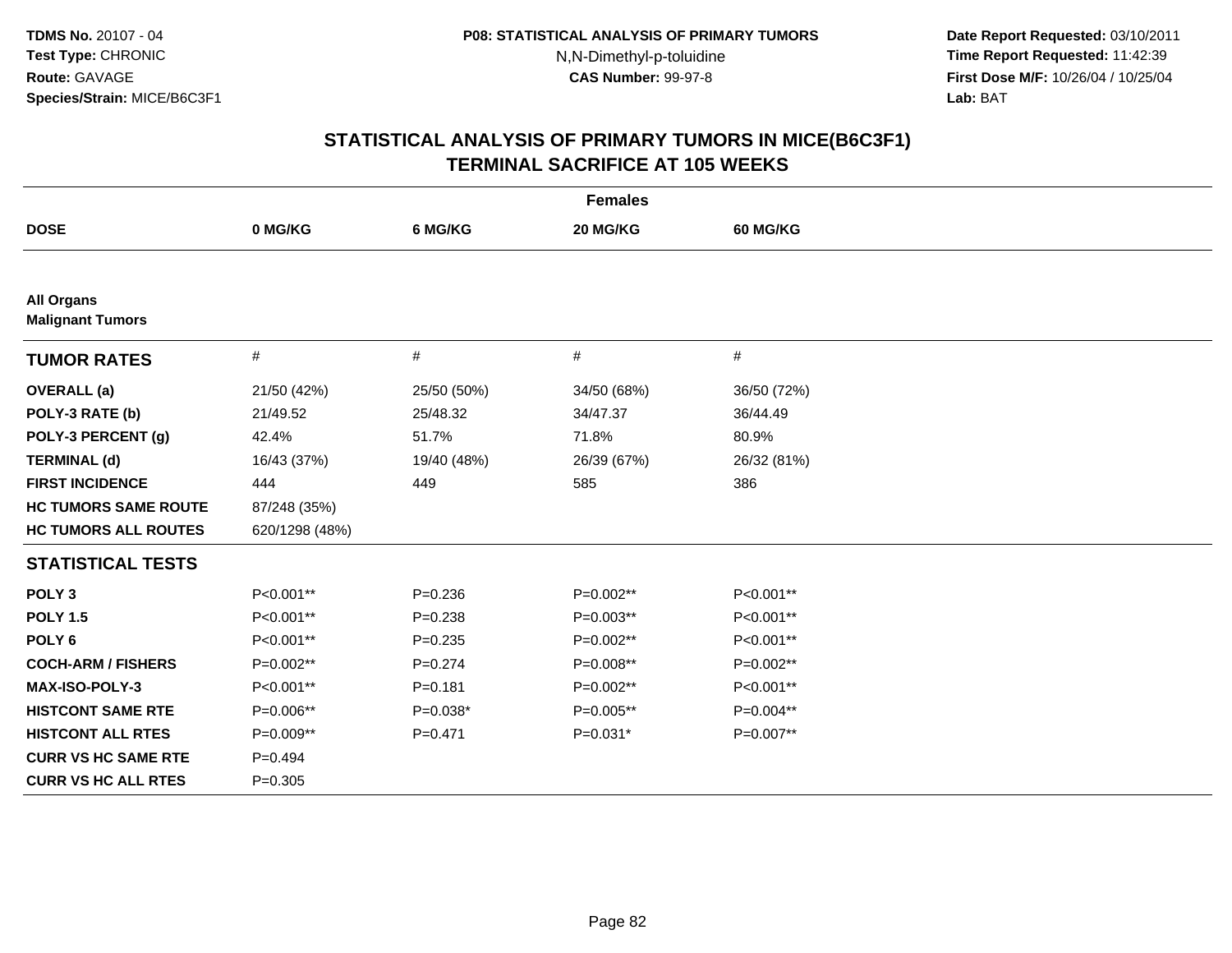**Date Report Requested:** 03/10/2011 **Time Report Requested:** 11:42:39 **First Dose M/F:** 10/26/04 / 10/25/04 Lab: BAT **Lab:** BAT

| <b>Females</b>                                          |                |             |              |              |  |  |
|---------------------------------------------------------|----------------|-------------|--------------|--------------|--|--|
| <b>DOSE</b>                                             | 0 MG/KG        | 6 MG/KG     | 20 MG/KG     | 60 MG/KG     |  |  |
|                                                         |                |             |              |              |  |  |
| <b>All Organs</b><br><b>Malignant and Benign Tumors</b> |                |             |              |              |  |  |
| <b>TUMOR RATES</b>                                      | $\#$           | #           | $\#$         | $\#$         |  |  |
| <b>OVERALL</b> (a)                                      | 35/50 (70%)    | 41/50 (82%) | 47/50 (94%)  | 46/50 (92%)  |  |  |
| POLY-3 RATE (b)                                         | 35/49.52       | 41/48.34    | 47/47.37     | 46/46.65     |  |  |
| POLY-3 PERCENT (g)                                      | 70.7%          | 84.8%       | 99.2%        | 98.6%        |  |  |
| <b>TERMINAL (d)</b>                                     | 30/43 (70%)    | 34/40 (85%) | 39/39 (100%) | 32/32 (100%) |  |  |
| <b>FIRST INCIDENCE</b>                                  | 444            | 449         | 585          | 386          |  |  |
| <b>HC TUMORS SAME ROUTE</b>                             | 172/248 (69%)  |             |              |              |  |  |
| <b>HC TUMORS ALL ROUTES</b>                             | 980/1298 (76%) |             |              |              |  |  |
| <b>STATISTICAL TESTS</b>                                |                |             |              |              |  |  |
| POLY <sub>3</sub>                                       | P<0.001**      | $P=0.072$   | P<0.001**    | P<0.001**    |  |  |
| <b>POLY 1.5</b>                                         | P<0.001**      | $P = 0.076$ | P<0.001**    | P<0.001**    |  |  |
| POLY <sub>6</sub>                                       | P<0.001**      | $P=0.070$   | P<0.001**    | P<0.001**    |  |  |
| <b>COCH-ARM / FISHERS</b>                               | P=0.007**      | $P = 0.121$ | P=0.002**    | P=0.005**    |  |  |
| MAX-ISO-POLY-3                                          | P<0.001**      | $P=0.046*$  | P<0.001**    | P<0.001**    |  |  |
| <b>HISTCONT SAME RTE</b>                                | $P=0.020*$     | $P=0.087$   | $P=0.013*$   | $P=0.014*$   |  |  |
| <b>HISTCONT ALL RTES</b>                                | $P=0.011*$     | $P = 0.230$ | P=0.010**    | $P=0.013*$   |  |  |
| <b>CURR VS HC SAME RTE</b>                              | $P=0.894$      |             |              |              |  |  |
| <b>CURR VS HC ALL RTES</b>                              | $P = 0.253$    |             |              |              |  |  |